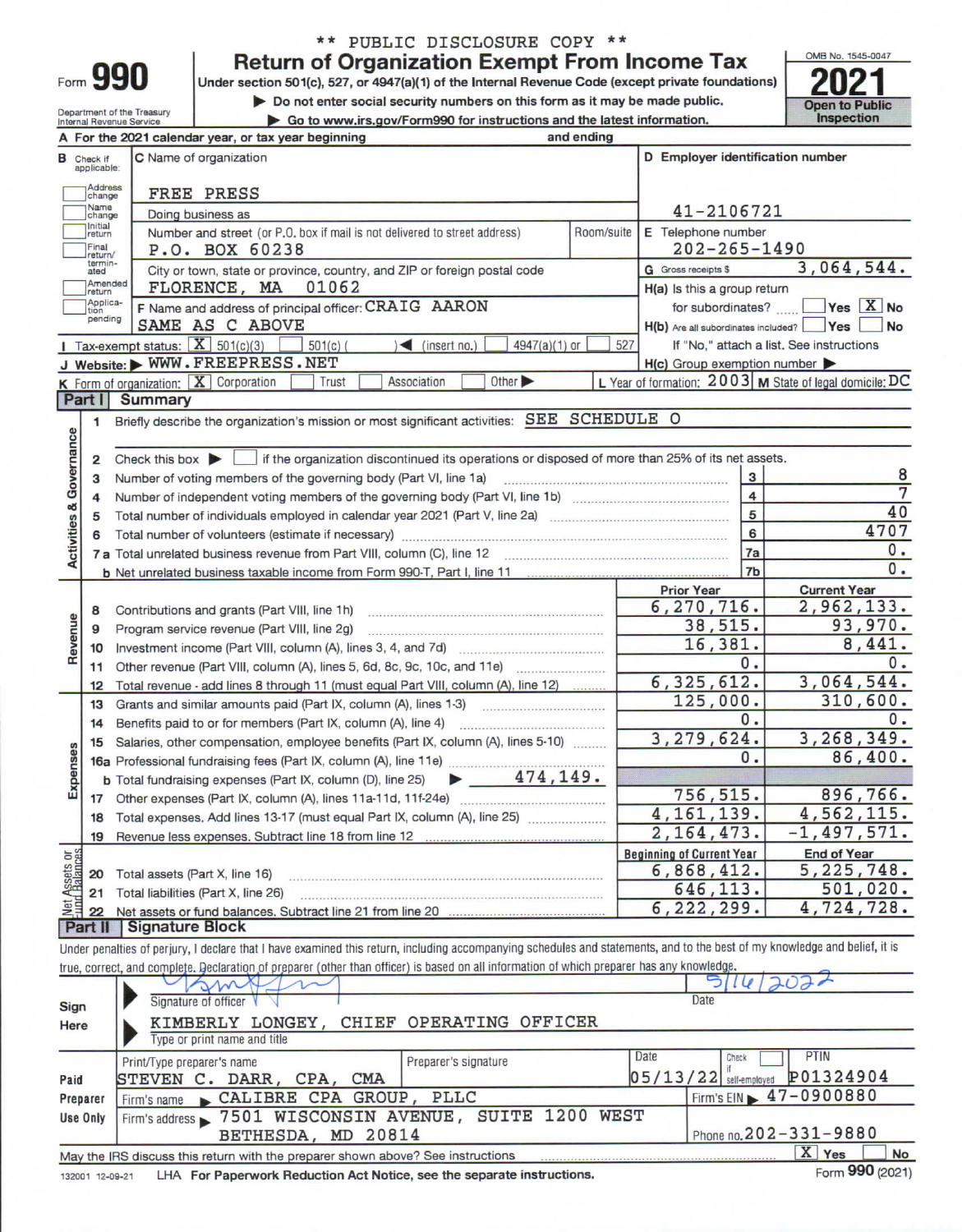|              | FREE PRESS<br>Form 990 (2021)                                                                                                                                | 41-2106721<br>Page 2                                            |
|--------------|--------------------------------------------------------------------------------------------------------------------------------------------------------------|-----------------------------------------------------------------|
|              | <b>Statement of Program Service Accomplishments</b><br>Part III I                                                                                            |                                                                 |
|              |                                                                                                                                                              | $\overline{\mathtt{x}}$ )                                       |
| $\mathbf{1}$ | Briefly describe the organization's mission:                                                                                                                 |                                                                 |
|              | SEE SCHEDULE O                                                                                                                                               |                                                                 |
|              |                                                                                                                                                              |                                                                 |
|              |                                                                                                                                                              |                                                                 |
|              |                                                                                                                                                              |                                                                 |
| $\mathbf{2}$ | Did the organization undertake any significant program services during the year which were not listed on the                                                 |                                                                 |
|              | prior Form 990 or 990-EZ?                                                                                                                                    | $\sqrt{}$ Yes $\sqrt{X}$ No                                     |
|              | If "Yes," describe these new services on Schedule O.                                                                                                         |                                                                 |
| 3            |                                                                                                                                                              | $\overline{\mathsf{Yes} \mathrel{\hspace{0.5pt}\mathsf{X}}}$ No |
|              | Did the organization cease conducting, or make significant changes in how it conducts, any program services?                                                 |                                                                 |
|              | If "Yes," describe these changes on Schedule O.                                                                                                              |                                                                 |
| 4            | Describe the organization's program service accomplishments for each of its three largest program services, as measured by expenses.                         |                                                                 |
|              | Section 501(c)(3) and 501(c)(4) organizations are required to report the amount of grants and allocations to others, the total expenses, and                 |                                                                 |
|              | revenue, if any, for each program service reported.                                                                                                          | 500.                                                            |
| 4а           | 50,000. (Revenue \$<br>1, 150, 679. including grants of \$<br>(Expenses \$<br>(Code:<br>INTERNET FREEDOM - HIGHLIGHTED THE IMPORTANCE OF CLOSING THE DIGITAL |                                                                 |
|              |                                                                                                                                                              |                                                                 |
|              | DIVIDE AND BRINGING AFFORDABLE BROADBAND SERVICE TO<br>77                                                                                                    | MILLION PEOPLE                                                  |
|              | LACKING SUCH SERVICE. PROMOTED AWARENESS OF THE LIFELINE PROGRAM AND                                                                                         |                                                                 |
|              | EMERGENCY BROADBAND BENEFIT PROGRAM TO HELP LOWER INCOME PEOPLE AFFORD                                                                                       |                                                                 |
|              | PHONE AND INTERNET ACCESS DURING THE PANDEMIC.                                                                                                               | CONDUCTED RESEARCH THAT                                         |
|              | EXPOSED BILLIONS OF DOLLARS OF WASTE<br>IN THE RURAL DIGITAL OPPORTUNITY                                                                                     |                                                                 |
|              | FUND. EDUCATED CONSUMERS ABOUT PRICING,<br>COMPETITION,<br>AND                                                                                               | SERVICE                                                         |
|              | PRACTICES IN THE CABLE AND WIRELESS SERVICES INDUSTRY. PROMOTED                                                                                              |                                                                 |
|              | INCREASED BROADBAND COMPETITION UNDER TITLE II OF THE FEDERAL                                                                                                |                                                                 |
|              | COMMUNICATIONS ACT. PROVIDED PUBLIC TESTIMONY,                                                                                                               | ANALYSIS AND FILINGS                                            |
|              | RELATED TO PUBLIC INTEREST ORIENTED BROADBAND PROPOSALS                                                                                                      | IN NUMEROUS                                                     |
|              | STATE AND FEDERAL REGULATORY AGENCY PROCEEDINGS.                                                                                                             | CALLED ON THE FCC TO                                            |
| 4b           | 1,094,637.<br>including grants of \$<br>(Expenses \$<br>) (Revenue \$<br>(Code:                                                                              | 1,500.                                                          |
|              | GOVERNMENT/PLATFORM ACCOUNTABILITY - PROMOTED TERMS OF                                                                                                       | SERVICE POLICIES                                                |
|              | TO CURB ONLINE HATE AND DISINFORMATION WHILE PRESERVING FREEDOM OF                                                                                           |                                                                 |
|              | SPEECH AND PROTECTING MARGINALIZED COMMUNITIES WHEN                                                                                                          | THEY SPEAK OUT.                                                 |
|              | PUBLISHED NUMEROUS REPORTS, BLOG POSTS,<br>SOCIAL MEDIA POSTS AND PRESS                                                                                      |                                                                 |
|              | RELEASES SHOWCASING HOW SOCIAL MEDIA COMPANY SERVICES ARE USED                                                                                               | TO STOKE                                                        |
|              | HATE AND REAL-WORLD VIOLENCE TARGETING BLACK AND BROWN PEOPLE,                                                                                               | WOMEN,                                                          |
|              | LGBTQIA+ PEOPLE, RELIGIOUS MINORITIES AND IMMIGRANTS. URGED COMPANIES                                                                                        |                                                                 |
|              | TO STUDY ALGORITHMIC BIAS, COMMIT TO INDEPENDENT AUDITS AND TO ENFORCE                                                                                       |                                                                 |
|              | EXISTING TERMS OF SERVICE. HIGHLIGHTED HOW SOCIAL-MEDIA COMPANIES AND                                                                                        |                                                                 |
|              | INSTANT-MESSAGING APPS HAVE IGNORED NON-ENGLISH MISINFORMATION THAT                                                                                          |                                                                 |
|              | CLEARLY VIOLATES PLATFORM RULES. RELEASED A DETAILED ACTION PLAN THAT                                                                                        |                                                                 |
|              | CALLS ON FACEBOOK TO IMPLEMENT FOUR KEY REFORMS,                                                                                                             | INCLUDING PUBLICLY                                              |
|              |                                                                                                                                                              |                                                                 |
| 4с           | $1,649,943.$ including grants of \$<br>$260, 600.$ ) (Revenue \$<br>) (Expenses \$<br>(Code:                                                                 | 91,970.                                                         |
|              | PRESS FREEDOM/FUTURE OF JOURNALISM - CONDUCTED EXTENSIVE RESEARCH ON                                                                                         |                                                                 |
|              | THE WAYS THAT THE MEDIA HAVE TAKEN PART IN AND SUPPORTED STATE VIOLENCE                                                                                      |                                                                 |
|              | AND HARM AGAINST BLACK PEOPLE. CONVENED A SERIES OF EVENTS HIGHLIGHTING                                                                                      |                                                                 |
|              | THE HISTORY AND FUTURE OF BLACK NARRATIVE POWER AND THE FIGHT TO SECURE                                                                                      |                                                                 |
|              | MEDIA REPARATIONS AND BUILD AN EQUITABLE MEDIA SYSTEM. PETITIONED 3,000                                                                                      |                                                                 |
|              | NEWSROOMS ACROSS THE COUNTRY TO DISMANTLE ANTI-BLACK RACISM,                                                                                                 | TRUST                                                           |
|              | BLACK JOURNALISTS AND CARE FOR BLACK COMMUNITIES. PROVIDED GUIDANCE AND                                                                                      |                                                                 |
|              | SUPPORT TO HUNDREDS OF COMMUNITY MEMBERS AND JOURNALISTS IN CO, MA,                                                                                          | NC ,                                                            |
|              | NJ, PA ON ISSUES OF DIVERSITY, EQUITY AND INCLUSION IN NEWSROOMS AND                                                                                         |                                                                 |
|              | HOW TO FACILITATE EQUITABLE ACCESS TO INFORMATION. WORKED WITH NEWS                                                                                          |                                                                 |
|              | OUTLETS TO HELP THEM EXAMINE THEIR HISTORICALLY PROBLEMATIC COVERAGE OF                                                                                      |                                                                 |
|              | PUBLIC SAFETY, POLICING AND TRAUMA AND DEVISE WAYS TO CRAFT MORE                                                                                             |                                                                 |
|              | 4d Other program services (Describe on Schedule O.)                                                                                                          |                                                                 |
|              | (Expenses \$<br>including grants of \$<br>(Revenue \$                                                                                                        |                                                                 |
|              | 3,895,259.<br>4e Total program service expenses >                                                                                                            |                                                                 |
|              |                                                                                                                                                              | Form 990 (2021)                                                 |
|              | SEE SCHEDULE O FOR CONTINUATION(S)<br>132002 12-09-21                                                                                                        |                                                                 |
|              | 2                                                                                                                                                            |                                                                 |
|              |                                                                                                                                                              |                                                                 |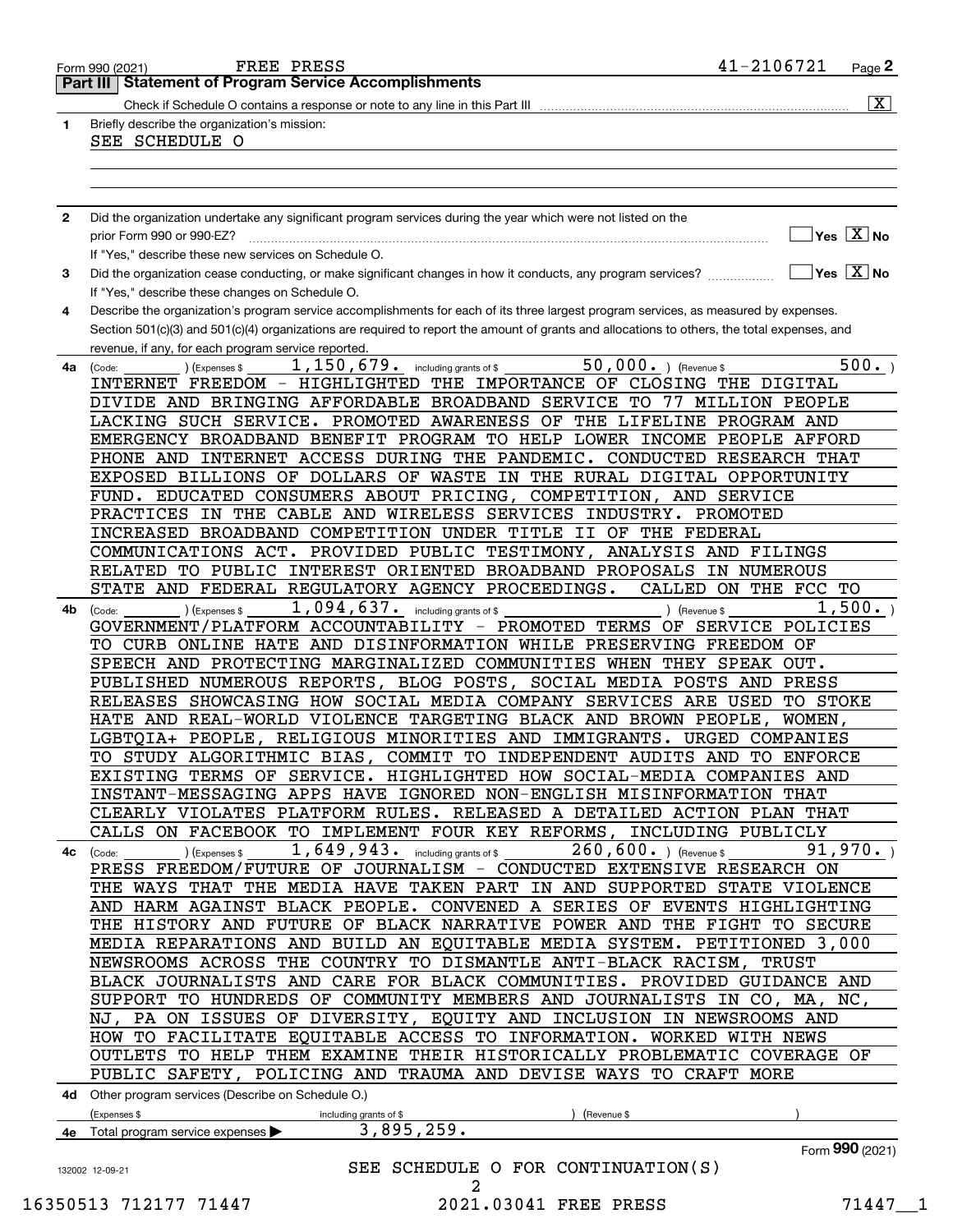| Is the organization described in section $501(c)(3)$ or $4947(a)(1)$ (other than a private foundation)?                         |
|---------------------------------------------------------------------------------------------------------------------------------|
|                                                                                                                                 |
|                                                                                                                                 |
| Did the organization engage in direct or indirect political campaign activities on behalf of or in opposition to candidates for |
|                                                                                                                                 |

| 5 Is the organization a section 501(c)(4), 501(c)(5), or 501(c)(6) organization that receives membership dues, assessments, or |
|--------------------------------------------------------------------------------------------------------------------------------|
|                                                                                                                                |
| . A Did the concertential metabolic concerte advised formal concerted formal concertent formulate decomposition distribution   |

| 6 Did the organization maintain any donor advised funds or any similar funds or accounts for which donors have the right to  |
|------------------------------------------------------------------------------------------------------------------------------|
| provide advice on the distribution or investment of amounts in such funds or accounts? If "Yes," complete Schedule D, Part I |
| Did the organization receive or hold a conservation easement, including easements to preserve open space,                    |

**8***If "Yes," complete Schedule D, Part II* the environment, historic land areas, or historic structures? ~~~~~~~~~~~~~~ *If "Yes," complete* Did the organization maintain collections of works of art, historical treasures, or other similar assets? *Schedule D, Part III* ~~~~~~~~~~~~~~~~~~~~~~~~~~~~~~~~~~~~~~~~~~~~~~~~~~~~

| <b>9</b> Did the organization report an amount in Part X, line 21, for escrow or custodial account liability, serve as a custodian for |
|----------------------------------------------------------------------------------------------------------------------------------------|
| amounts not listed in Part X; or provide credit counseling, debt management, credit repair, or debt negotiation services?              |
|                                                                                                                                        |

| Did the organization, directly or through a related organization, hold assets in donor-restricted endowments |  |
|--------------------------------------------------------------------------------------------------------------|--|
|                                                                                                              |  |

**11**If the organization's answer to any of the following questions is "Yes," then complete Schedule D, Parts VI, VII, VIII, IX, or X, as applicable.

| a Did the organization report an amount for land, buildings, and equipment in Part X, line 10? If "Yes," complete Schedule D,         |
|---------------------------------------------------------------------------------------------------------------------------------------|
| Part VI                                                                                                                               |
| <b>b</b> Did the organization report an amount for investments - other securities in Part X, line 12, that is 5% or more of its total |

**c**Did the organization report an amount for investments - program related in Part X, line 13, that is 5% or more of its total *If "Yes," complete Schedule D, Part VII* assets reported in Part X, line 16? ~~~~~~~~~~~~~~~~~~~~~~~~~

| d Did the organization report an amount for other assets in Part X, line 15, that is 5% or more of its total assets reported in |
|---------------------------------------------------------------------------------------------------------------------------------|
|                                                                                                                                 |

| e Did the organization report an amount for other liabilities in Part X, line 25? If "Yes," complete Schedule D, Part X   |
|---------------------------------------------------------------------------------------------------------------------------|
| f Did the organization's separate or consolidated financial statements for the tax year include a footnote that addresses |
| the organization's liability for uncertain tax positions under FIN 48 (ASC 740)? If "Yes," complete Schedule D, Part X    |
| 12a Did the organization obtain separate, independent audited financial statements for the tax year? If "Yes," complete   |

| <b>b</b> Was the organization included in consolidated, independent audited financial statements for the tax year?    |
|-----------------------------------------------------------------------------------------------------------------------|
| If "Yes," and if the organization answered "No" to line 12a, then completing Schedule D, Parts XI and XII is optional |
| 13 Is the organization a school described in section 170(b)(1)(A)(ii)? If "Yes," complete Schedule E multimerrown     |
| 14a Did the organization maintain an office, employees, or agents outside of the United States?                       |

**b** Did the organization have aggregate revenues or expenses of more than \$10,000 from grantmaking, fundraising, business, or more? *If "Yes," complete Schedule F, Parts I and IV ……………………………………………………………………*…………………… investment, and program service activities outside the United States, or aggregate foreign investments valued at \$100,000

| 15 Did the organization report on Part IX, column (A), line 3, more than \$5,000 of grants or other assistance to or for any                                                                                                   |
|--------------------------------------------------------------------------------------------------------------------------------------------------------------------------------------------------------------------------------|
| foreign organization? If "Yes," complete Schedule F, Parts II and IV [1999] content to the subsequent to the subsequent for the foreign organization? If "Yes," complete Schedule F, Parts II and IV [1999] contents and the s |
| 16 Did the organization report on Part IX, column (A), line 3, more than \$5,000 of aggregate grants or other assistance to                                                                                                    |

| $\mathbf{A}$ . Define constraints and the southern $\mathbf{A}$ is applied of fundational continuous constraints and contributions on Decimal Reserves |
|--------------------------------------------------------------------------------------------------------------------------------------------------------|
| column (A), lines 6 and 11e? If "Yes," complete Schedule G, Part I. See instructions                                                                   |
| 17 Did the organization report a total of more than \$15,000 of expenses for professional fundraising services on Part IX,                             |
|                                                                                                                                                        |

- **1819***If "Yes," complete Schedule G, Part II* 1c and 8a? ~~~~~~~~~~~~~~~~~~~~~~~~~~~~~~~~~~~~~ Did the organization report more than \$15,000 total of fundraising event gross income and contributions on Part VIII, lines
- **20 a** *If "Yes," complete Schedule H* Did the organization operate one or more hospital facilities? ~~~~~~~~~~~~~~~~~ Did the organization report more than \$15,000 of gross income from gaming activities on Part VIII, line 9a? If "Yes," *complete Schedule G, Part III* ~~~~~~~~~~~~~~~~~~~~~~~~~~~~~~~~~~~~~~~~~~~~~~~

**b** If "Yes" to line 20a, did the organization attach a copy of its audited financial statements to this return? \_\_\_\_\_\_\_\_\_\_\_\_\_\_\_\_\_\_\_\_\_\_

132003 12-09-21 **21**domestic government on Part IX, column (A), line 1? If "Yes," complete Schedule I, Parts I and II …………………………………… Did the organization report more than \$5,000 of grants or other assistance to any domestic organization or  **12**

**3**

**4**

**5**

**6**

**7**

**8**

**9**

**10**

**11a**

X

**11b**

**11c**

**11d11e**

~~~~~~

**11f**

**12a**

X

X

X

X

X X

X

X

X

X

X

X

**12b1314a**

**14b**

**15**

**16**

**17**

X

**18**

**1920a20b**

**21**

**Yes**

X X

X

**No**

X

X

X

X

X

X

X

X

X

X

**1**

**23**

**10**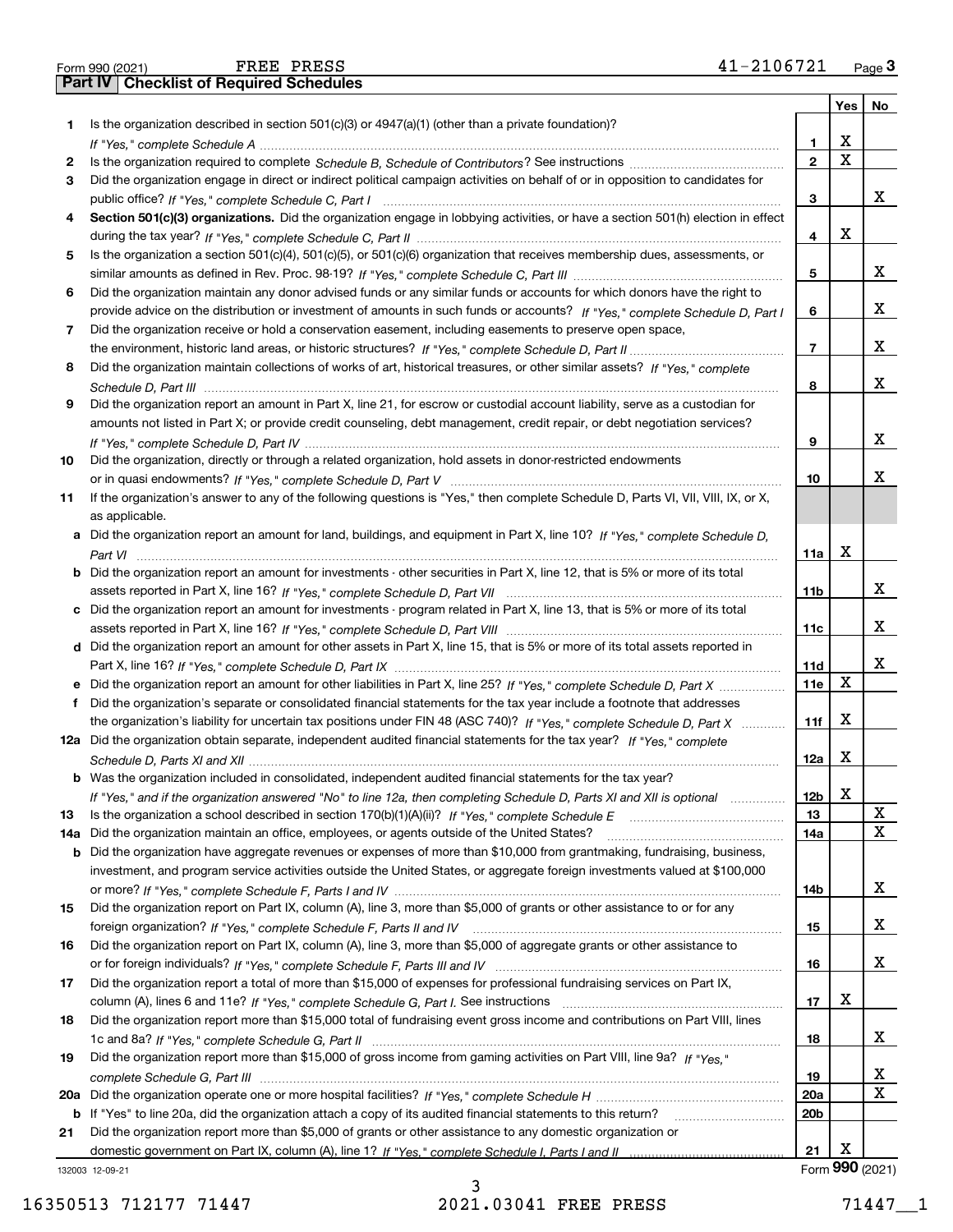| 41-2106721<br>Page $4$ |
|------------------------|
|------------------------|

X

 $X_{-}$ 

|    | 41-2106721<br>FREE PRESS<br>Form 990 (2021)                                                                                                                                                                                                             |                 |     | Page 4      |
|----|---------------------------------------------------------------------------------------------------------------------------------------------------------------------------------------------------------------------------------------------------------|-----------------|-----|-------------|
|    | Part IV   Checklist of Required Schedules (continued)                                                                                                                                                                                                   |                 |     |             |
|    |                                                                                                                                                                                                                                                         |                 | Yes | No          |
| 22 | Did the organization report more than \$5,000 of grants or other assistance to or for domestic individuals on                                                                                                                                           |                 |     |             |
|    |                                                                                                                                                                                                                                                         | 22              |     | X           |
| 23 | Did the organization answer "Yes" to Part VII, Section A, line 3, 4, or 5, about compensation of the organization's current                                                                                                                             |                 |     |             |
|    | and former officers, directors, trustees, key employees, and highest compensated employees? If "Yes," complete                                                                                                                                          |                 |     |             |
|    |                                                                                                                                                                                                                                                         | 23              | х   |             |
|    | 24a Did the organization have a tax-exempt bond issue with an outstanding principal amount of more than \$100,000 as of the                                                                                                                             |                 |     |             |
|    | last day of the year, that was issued after December 31, 2002? If "Yes," answer lines 24b through 24d and complete                                                                                                                                      |                 |     |             |
|    |                                                                                                                                                                                                                                                         | 24a             |     | x           |
|    |                                                                                                                                                                                                                                                         | 24 <sub>b</sub> |     |             |
|    | c Did the organization maintain an escrow account other than a refunding escrow at any time during the year to defease                                                                                                                                  |                 |     |             |
|    |                                                                                                                                                                                                                                                         | 24c             |     |             |
|    |                                                                                                                                                                                                                                                         | 24d             |     |             |
|    | 25a Section 501(c)(3), 501(c)(4), and 501(c)(29) organizations. Did the organization engage in an excess benefit                                                                                                                                        |                 |     | x           |
|    |                                                                                                                                                                                                                                                         | 25a             |     |             |
|    | b Is the organization aware that it engaged in an excess benefit transaction with a disqualified person in a prior year, and                                                                                                                            |                 |     |             |
|    | that the transaction has not been reported on any of the organization's prior Forms 990 or 990-EZ? If "Yes," complete                                                                                                                                   |                 |     | x           |
|    | Schedule L, Part I                                                                                                                                                                                                                                      | 25 <sub>b</sub> |     |             |
| 26 | Did the organization report any amount on Part X, line 5 or 22, for receivables from or payables to any current                                                                                                                                         |                 |     |             |
|    | or former officer, director, trustee, key employee, creator or founder, substantial contributor, or 35%                                                                                                                                                 | 26              |     | X           |
| 27 |                                                                                                                                                                                                                                                         |                 |     |             |
|    | Did the organization provide a grant or other assistance to any current or former officer, director, trustee, key employee,                                                                                                                             |                 |     |             |
|    | creator or founder, substantial contributor or employee thereof, a grant selection committee member, or to a 35% controlled<br>entity (including an employee thereof) or family member of any of these persons? If "Yes," complete Schedule L, Part III | 27              |     | X           |
| 28 | Was the organization a party to a business transaction with one of the following parties (see the Schedule L, Part IV,                                                                                                                                  |                 |     |             |
|    | instructions for applicable filing thresholds, conditions, and exceptions):                                                                                                                                                                             |                 |     |             |
|    | a A current or former officer, director, trustee, key employee, creator or founder, or substantial contributor? If                                                                                                                                      |                 |     |             |
|    |                                                                                                                                                                                                                                                         | 28a             |     | х           |
|    |                                                                                                                                                                                                                                                         | 28b             |     | $\mathbf X$ |
|    | c A 35% controlled entity of one or more individuals and/or organizations described in line 28a or 28b? If                                                                                                                                              |                 |     |             |
|    |                                                                                                                                                                                                                                                         | 28c             |     | X           |
| 29 |                                                                                                                                                                                                                                                         | 29              | X   |             |
| 30 | Did the organization receive contributions of art, historical treasures, or other similar assets, or qualified conservation                                                                                                                             |                 |     |             |
|    |                                                                                                                                                                                                                                                         | 30              |     | Х           |
| 31 | Did the organization liquidate, terminate, or dissolve and cease operations? If "Yes," complete Schedule N, Part I                                                                                                                                      | 31              |     | $\mathbf X$ |
| 32 | Did the organization sell, exchange, dispose of, or transfer more than 25% of its net assets? If "Yes," complete                                                                                                                                        |                 |     |             |
|    |                                                                                                                                                                                                                                                         | 32              |     | х           |
| 33 | Did the organization own 100% of an entity disregarded as separate from the organization under Regulations                                                                                                                                              |                 |     |             |
|    |                                                                                                                                                                                                                                                         | 33              |     | х           |
| 34 | Was the organization related to any tax-exempt or taxable entity? If "Yes," complete Schedule R, Part II, III, or IV, and                                                                                                                               |                 |     |             |
|    |                                                                                                                                                                                                                                                         | 34              | х   |             |
|    | 35a Did the organization have a controlled entity within the meaning of section 512(b)(13)?                                                                                                                                                             | 35a             |     | X           |
|    | <b>b</b> If "Yes" to line 35a, did the organization receive any payment from or engage in any transaction with a controlled entity                                                                                                                      |                 |     |             |
|    |                                                                                                                                                                                                                                                         | 35b             |     |             |
| 36 | Section 501(c)(3) organizations. Did the organization make any transfers to an exempt non-charitable related organization?                                                                                                                              |                 |     |             |
|    |                                                                                                                                                                                                                                                         | 36              | х   |             |
| 37 | Did the organization conduct more than 5% of its activities through an entity that is not a related organization                                                                                                                                        |                 |     |             |
|    |                                                                                                                                                                                                                                                         | 37              |     | х           |
| 38 | Did the organization complete Schedule O and provide explanations on Schedule O for Part VI, lines 11b and 19?                                                                                                                                          |                 |     |             |
|    | Note: All Form 990 filers are required to complete Schedule O                                                                                                                                                                                           | 38              | х   |             |
|    | <b>Part V</b>                                                                                                                                                                                                                                           |                 |     |             |
|    | Check if Schedule O contains a response or note to any line in this Part V                                                                                                                                                                              |                 |     |             |
|    |                                                                                                                                                                                                                                                         |                 | Yes | No          |
|    | 1a                                                                                                                                                                                                                                                      | 9               |     |             |
|    | <b>b</b> Enter the number of Forms W-2G included on line 1a. Enter -0- if not applicable<br>1b                                                                                                                                                          | $\overline{0}$  |     |             |

 ${\bf c}$  Did the organization comply with backup withholding rules for reportable payments to vendors and reportable gaming (gambling) winnings to prize winners?

132004 12-09-21

4 16350513 712177 71447 2021.03041 FREE PRESS 71447 1

Form (2021) **990**

X

**1c**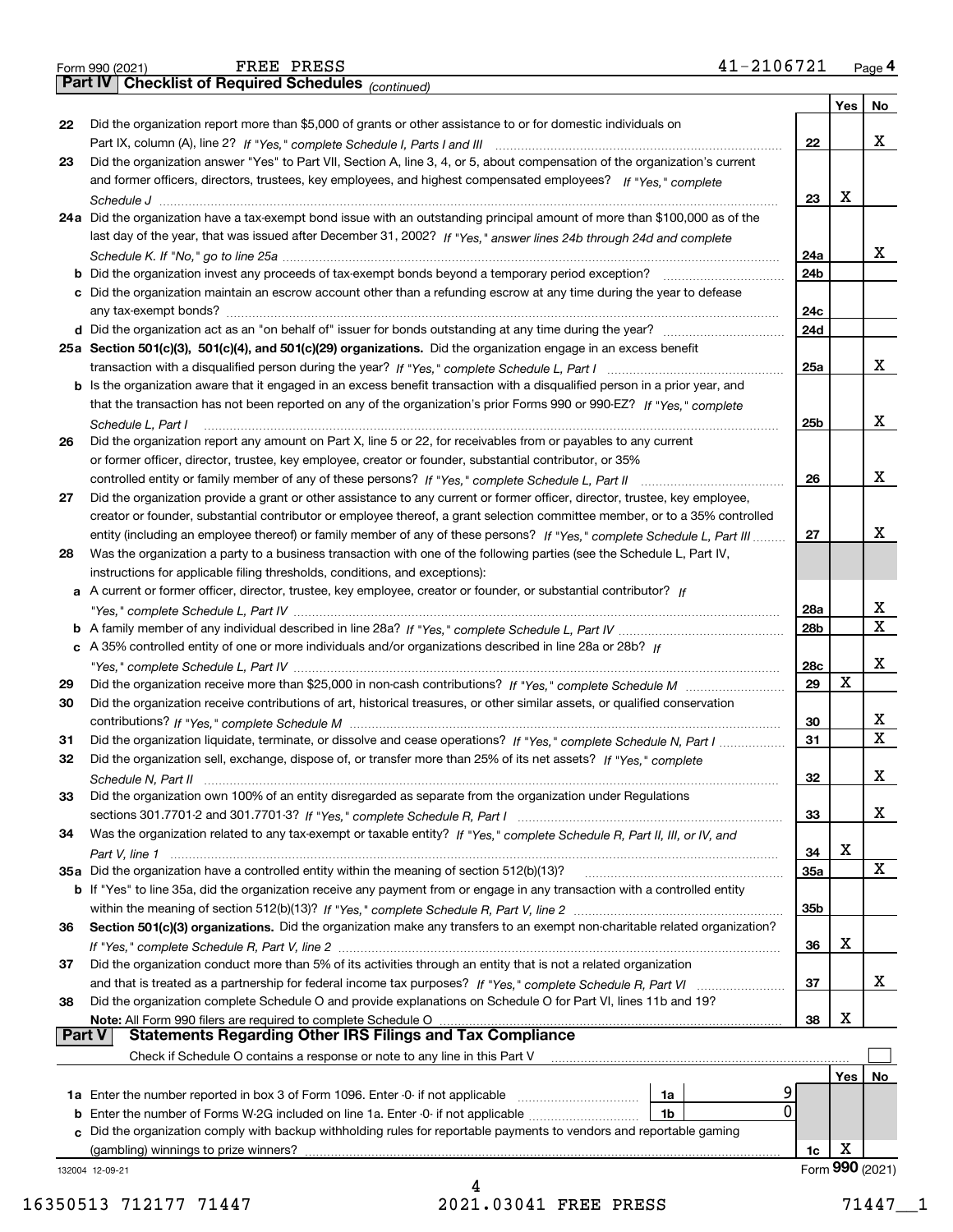|               | FREE PRESS<br>Form 990 (2021)                                                                                                                   | 41-2106721  |          |     | Page 5            |
|---------------|-------------------------------------------------------------------------------------------------------------------------------------------------|-------------|----------|-----|-------------------|
| <b>Part V</b> | Statements Regarding Other IRS Filings and Tax Compliance (continued)                                                                           |             |          |     |                   |
|               |                                                                                                                                                 |             |          | Yes | No                |
|               | 2a Enter the number of employees reported on Form W-3, Transmittal of Wage and Tax Statements,                                                  |             |          |     |                   |
|               | filed for the calendar year ending with or within the year covered by this return <i>manumumumum</i>                                            | 40<br>2a    |          |     |                   |
|               |                                                                                                                                                 |             | 2b       | х   |                   |
|               |                                                                                                                                                 |             |          |     |                   |
|               | 3a Did the organization have unrelated business gross income of \$1,000 or more during the year?                                                |             | 3a       |     | X                 |
|               |                                                                                                                                                 |             | 3b       |     |                   |
|               | 4a At any time during the calendar year, did the organization have an interest in, or a signature or other authority over, a                    |             |          |     |                   |
|               |                                                                                                                                                 |             | 4a       |     | x                 |
|               | <b>b</b> If "Yes," enter the name of the foreign country $\blacktriangleright$                                                                  |             |          |     |                   |
|               | See instructions for filing requirements for FinCEN Form 114, Report of Foreign Bank and Financial Accounts (FBAR).                             |             |          |     |                   |
|               |                                                                                                                                                 |             | 5a       |     | х                 |
| b             |                                                                                                                                                 |             | 5b       |     | X                 |
|               |                                                                                                                                                 |             | 5c       |     |                   |
|               | 6a Does the organization have annual gross receipts that are normally greater than \$100,000, and did the organization solicit                  |             |          |     |                   |
|               | any contributions that were not tax deductible as charitable contributions?                                                                     |             | 6a       |     | X                 |
|               | <b>b</b> If "Yes," did the organization include with every solicitation an express statement that such contributions or gifts                   |             |          |     |                   |
|               |                                                                                                                                                 |             | 6b       |     |                   |
| 7             | Organizations that may receive deductible contributions under section 170(c).                                                                   |             |          |     |                   |
| a             | Did the organization receive a payment in excess of \$75 made partly as a contribution and partly for goods and services provided to the payor? |             | 7a       |     | x                 |
|               | <b>b</b> If "Yes," did the organization notify the donor of the value of the goods or services provided?                                        |             | 7b       |     |                   |
|               | c Did the organization sell, exchange, or otherwise dispose of tangible personal property for which it was required                             |             |          |     |                   |
|               |                                                                                                                                                 |             | 7c       |     | x                 |
|               |                                                                                                                                                 | 7d          |          |     |                   |
|               | Did the organization receive any funds, directly or indirectly, to pay premiums on a personal benefit contract?                                 |             | 7е       |     | х                 |
| е             |                                                                                                                                                 |             | 7f       |     | X                 |
| f             | Did the organization, during the year, pay premiums, directly or indirectly, on a personal benefit contract?                                    |             |          |     |                   |
| g             | If the organization received a contribution of qualified intellectual property, did the organization file Form 8899 as required?                |             | 7g<br>7h |     |                   |
| h.            | If the organization received a contribution of cars, boats, airplanes, or other vehicles, did the organization file a Form 1098-C?              |             |          |     |                   |
| 8             | Sponsoring organizations maintaining donor advised funds. Did a donor advised fund maintained by the                                            |             | 8        |     |                   |
|               | sponsoring organization have excess business holdings at any time during the year?                                                              |             |          |     |                   |
| 9             | Sponsoring organizations maintaining donor advised funds.                                                                                       |             |          |     |                   |
| а             | Did the sponsoring organization make any taxable distributions under section 4966?                                                              |             | 9a       |     |                   |
|               |                                                                                                                                                 |             | 9b       |     |                   |
| 10            | Section 501(c)(7) organizations. Enter:                                                                                                         |             |          |     |                   |
|               |                                                                                                                                                 | 10a<br> 10b |          |     |                   |
|               | Gross receipts, included on Form 990, Part VIII, line 12, for public use of club facilities                                                     |             |          |     |                   |
| 11            | Section 501(c)(12) organizations. Enter:                                                                                                        |             |          |     |                   |
|               | <b>a</b> Gross income from members or shareholders                                                                                              | 11a         |          |     |                   |
|               | b Gross income from other sources. (Do not net amounts due or paid to other sources against                                                     |             |          |     |                   |
|               |                                                                                                                                                 | 11b         |          |     |                   |
|               | 12a Section 4947(a)(1) non-exempt charitable trusts. Is the organization filing Form 990 in lieu of Form 1041?                                  |             | 12a      |     |                   |
|               | <b>b</b> If "Yes," enter the amount of tax-exempt interest received or accrued during the year                                                  | 12b         |          |     |                   |
| 13            | Section 501(c)(29) qualified nonprofit health insurance issuers.                                                                                |             |          |     |                   |
|               | <b>a</b> Is the organization licensed to issue qualified health plans in more than one state?                                                   |             | 13а      |     |                   |
|               | Note: See the instructions for additional information the organization must report on Schedule O.                                               |             |          |     |                   |
|               | <b>b</b> Enter the amount of reserves the organization is required to maintain by the states in which the                                       |             |          |     |                   |
|               |                                                                                                                                                 | 13b         |          |     |                   |
|               |                                                                                                                                                 | 13с         |          |     |                   |
| 14a           | Did the organization receive any payments for indoor tanning services during the tax year?                                                      |             | 14a      |     | x                 |
|               |                                                                                                                                                 |             | 14b      |     |                   |
| 15            | Is the organization subject to the section 4960 tax on payment(s) of more than \$1,000,000 in remuneration or                                   |             |          |     |                   |
|               |                                                                                                                                                 |             | 15       |     | x                 |
|               | If "Yes," see the instructions and file Form 4720, Schedule N.                                                                                  |             |          |     |                   |
| 16            | Is the organization an educational institution subject to the section 4968 excise tax on net investment income?                                 |             | 16       |     | х                 |
|               | If "Yes," complete Form 4720, Schedule O.                                                                                                       |             |          |     |                   |
| 17            | Section 501(c)(21) organizations. Did the trust, any disqualified person, or mine operator engage in any                                        |             |          |     |                   |
|               | activities that would result in the imposition of an excise tax under section 4951, 4952 or 4953?                                               |             | 17       |     |                   |
|               | If "Yes," complete Form 6069.                                                                                                                   |             |          |     |                   |
|               | 5<br>132005 12-09-21                                                                                                                            |             |          |     | Form $990$ (2021) |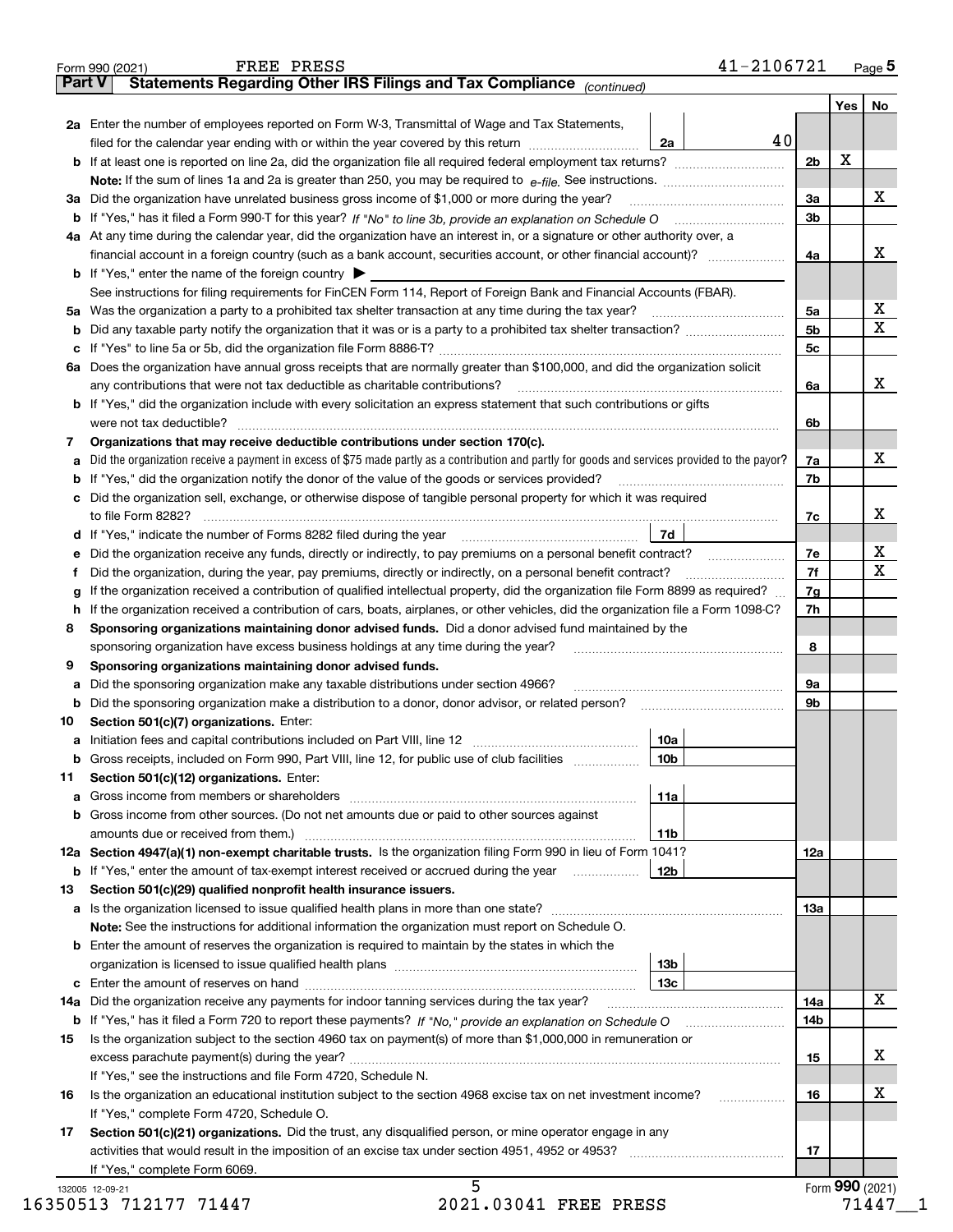|                | Part VI Governance, Management, and Disclosure. For each "Yes" response to lines 2 through 7b below, and for a "No" response<br>to line 8a, 8b, or 10b below, describe the circumstances, processes, or changes on Schedule O. See instructions. |   |                 |             |                         |
|----------------|--------------------------------------------------------------------------------------------------------------------------------------------------------------------------------------------------------------------------------------------------|---|-----------------|-------------|-------------------------|
|                |                                                                                                                                                                                                                                                  |   |                 |             | $\boxed{\text{X}}$      |
|                | <b>Section A. Governing Body and Management</b>                                                                                                                                                                                                  |   |                 |             |                         |
|                |                                                                                                                                                                                                                                                  |   |                 | Yes         | No                      |
|                | 1a Enter the number of voting members of the governing body at the end of the tax year <i>manumum</i><br>1a                                                                                                                                      | 8 |                 |             |                         |
|                | If there are material differences in voting rights among members of the governing body, or if the governing                                                                                                                                      |   |                 |             |                         |
|                | body delegated broad authority to an executive committee or similar committee, explain on Schedule O.                                                                                                                                            |   |                 |             |                         |
| b              | Enter the number of voting members included on line 1a, above, who are independent<br>1b                                                                                                                                                         | 7 |                 |             |                         |
| 2              | Did any officer, director, trustee, or key employee have a family relationship or a business relationship with any other                                                                                                                         |   |                 |             |                         |
|                | officer, director, trustee, or key employee?                                                                                                                                                                                                     |   | 2               |             | X                       |
| 3              | Did the organization delegate control over management duties customarily performed by or under the direct supervision                                                                                                                            |   |                 |             |                         |
|                | of officers, directors, trustees, or key employees to a management company or other person?                                                                                                                                                      |   | 3               |             | X                       |
| 4              | Did the organization make any significant changes to its governing documents since the prior Form 990 was filed?                                                                                                                                 |   | 4               |             | $\overline{\mathbf{x}}$ |
| 5              |                                                                                                                                                                                                                                                  |   | 5               |             | $\overline{\mathbf{x}}$ |
| 6              | Did the organization have members or stockholders?                                                                                                                                                                                               |   | 6               |             | $\overline{\mathtt{x}}$ |
| 7a             | Did the organization have members, stockholders, or other persons who had the power to elect or appoint one or                                                                                                                                   |   |                 |             |                         |
|                | more members of the governing body?                                                                                                                                                                                                              |   | 7a              |             | X                       |
|                | <b>b</b> Are any governance decisions of the organization reserved to (or subject to approval by) members, stockholders, or                                                                                                                      |   |                 |             |                         |
|                | persons other than the governing body?                                                                                                                                                                                                           |   | 7b              |             | x                       |
| 8              | Did the organization contemporaneously document the meetings held or written actions undertaken during the year by the following:                                                                                                                |   |                 |             |                         |
| a              |                                                                                                                                                                                                                                                  |   | 8a              | х           |                         |
| b              | Each committee with authority to act on behalf of the governing body?                                                                                                                                                                            |   | 8b              |             | X                       |
| 9              | Is there any officer, director, trustee, or key employee listed in Part VII, Section A, who cannot be reached at the                                                                                                                             |   |                 |             |                         |
|                |                                                                                                                                                                                                                                                  |   | 9               |             | X                       |
|                | Section B. Policies (This Section B requests information about policies not required by the Internal Revenue Code.)                                                                                                                              |   |                 |             |                         |
|                |                                                                                                                                                                                                                                                  |   |                 | Yes         | No                      |
|                |                                                                                                                                                                                                                                                  |   | 10a             |             | X                       |
|                |                                                                                                                                                                                                                                                  |   |                 |             |                         |
|                | b If "Yes," did the organization have written policies and procedures governing the activities of such chapters, affiliates,<br>and branches to ensure their operations are consistent with the organization's exempt purposes?                  |   | 10 <sub>b</sub> |             |                         |
|                |                                                                                                                                                                                                                                                  |   |                 | X           |                         |
|                | 11a Has the organization provided a complete copy of this Form 990 to all members of its governing body before filing the form?                                                                                                                  |   | 11a             |             |                         |
|                | <b>b</b> Describe on Schedule O the process, if any, used by the organization to review this Form 990.                                                                                                                                           |   |                 | X           |                         |
|                |                                                                                                                                                                                                                                                  |   | 12a             | $\mathbf X$ |                         |
| b              | Were officers, directors, or trustees, and key employees required to disclose annually interests that could give rise to conflicts?                                                                                                              |   | 12 <sub>b</sub> |             |                         |
|                | c Did the organization regularly and consistently monitor and enforce compliance with the policy? If "Yes," describe                                                                                                                             |   |                 |             |                         |
|                |                                                                                                                                                                                                                                                  |   | 12 <sub>c</sub> | х           |                         |
| 13             | Did the organization have a written whistleblower policy?                                                                                                                                                                                        |   | 13              | х           |                         |
| 14             | Did the organization have a written document retention and destruction policy? [11] manufaction policy? [11] manufaction policy? [11] manufaction policy? [11] manufaction policy? [11] manufaction policy? [11] manufaction p                   |   | 14              | $\mathbf X$ |                         |
| 15             | Did the process for determining compensation of the following persons include a review and approval by independent                                                                                                                               |   |                 |             |                         |
|                | persons, comparability data, and contemporaneous substantiation of the deliberation and decision?                                                                                                                                                |   |                 |             |                         |
|                | a The organization's CEO, Executive Director, or top management official [111] [11] manument material manument                                                                                                                                   |   | 15a             | х           |                         |
|                |                                                                                                                                                                                                                                                  |   | 15b             | $\mathbf X$ |                         |
|                | If "Yes" to line 15a or 15b, describe the process on Schedule O. See instructions.                                                                                                                                                               |   |                 |             |                         |
|                | 16a Did the organization invest in, contribute assets to, or participate in a joint venture or similar arrangement with a                                                                                                                        |   |                 |             |                         |
|                | taxable entity during the year?                                                                                                                                                                                                                  |   | <b>16a</b>      |             | х                       |
|                | <b>b</b> If "Yes," did the organization follow a written policy or procedure requiring the organization to evaluate its participation                                                                                                            |   |                 |             |                         |
|                | in joint venture arrangements under applicable federal tax law, and take steps to safeguard the organization's                                                                                                                                   |   |                 |             |                         |
|                |                                                                                                                                                                                                                                                  |   | 16 <sub>b</sub> |             |                         |
|                | <b>Section C. Disclosure</b>                                                                                                                                                                                                                     |   |                 |             |                         |
|                | List the states with which a copy of this Form 990 is required to be filed SEE SCHEDULE O                                                                                                                                                        |   |                 |             |                         |
|                | Section 6104 requires an organization to make its Forms 1023 (1024 or 1024-A, if applicable), 990, and 990-T (section 501(c)(3)s only) available                                                                                                 |   |                 |             |                         |
|                | for public inspection. Indicate how you made these available. Check all that apply.                                                                                                                                                              |   |                 |             |                         |
|                |                                                                                                                                                                                                                                                  |   |                 |             |                         |
|                | $ X $ Own website<br>$X$ Upon request<br>Another's website<br>Other (explain on Schedule O)                                                                                                                                                      |   |                 |             |                         |
|                | Describe on Schedule O whether (and if so, how) the organization made its governing documents, conflict of interest policy, and financial                                                                                                        |   |                 |             |                         |
| 17<br>18<br>19 | statements available to the public during the tax year.                                                                                                                                                                                          |   |                 |             |                         |
| 20             | State the name, address, and telephone number of the person who possesses the organization's books and records                                                                                                                                   |   |                 |             |                         |
|                | THE ORGANIZATION - 202-265-1490                                                                                                                                                                                                                  |   |                 |             |                         |
|                | 01062<br>P.O. BOX 60238, FLORENCE, MA                                                                                                                                                                                                            |   |                 |             |                         |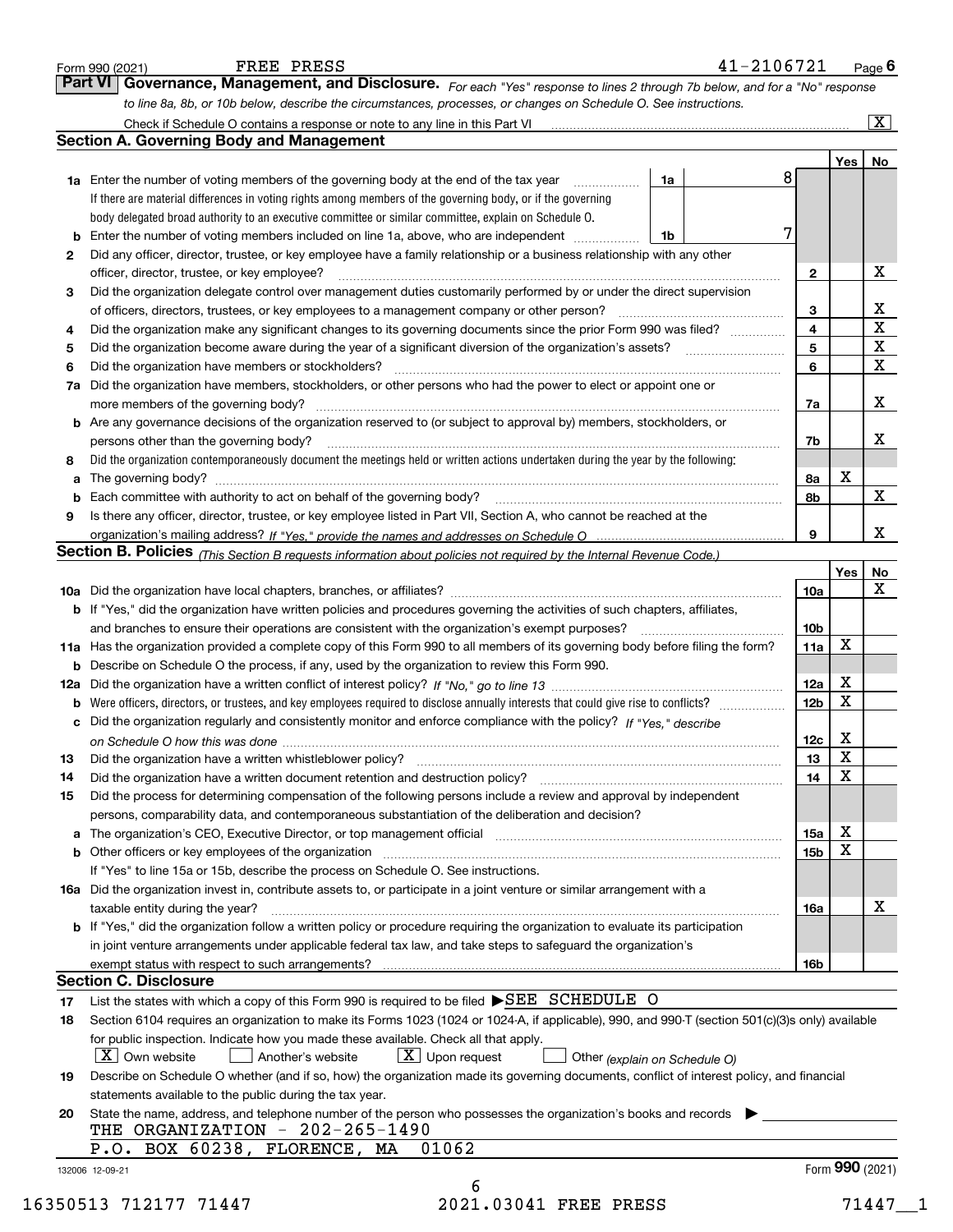$\mathcal{L}^{\text{max}}$ 

| orm 990 (2021) | FREE PRESS                                    |                                                                                            | 41-2106721 | Page <i>I</i> |
|----------------|-----------------------------------------------|--------------------------------------------------------------------------------------------|------------|---------------|
|                |                                               | Part VII Compensation of Officers, Directors, Trustees, Key Employees, Highest Compensated |            |               |
|                | <b>Employees, and Independent Contractors</b> |                                                                                            |            |               |

Check if Schedule O contains a response or note to any line in this Part VII

**Section A. Officers, Directors, Trustees, Key Employees, and Highest Compensated Employees**

**1a**  Complete this table for all persons required to be listed. Report compensation for the calendar year ending with or within the organization's tax year. **•** List all of the organization's current officers, directors, trustees (whether individuals or organizations), regardless of amount of compensation.

Enter -0- in columns (D), (E), and (F) if no compensation was paid.

 $\bullet$  List all of the organization's  $\sf current$  key employees, if any. See the instructions for definition of "key employee."

**•** List the organization's five current highest compensated employees (other than an officer, director, trustee, or key employee) who received reportable compensation (box 5 of Form W-2, Form 1099-MISC, and/or box 1 of Form 1099-NEC) of more than \$100,000 from the organization and any related organizations.

**•** List all of the organization's former officers, key employees, and highest compensated employees who received more than \$100,000 of reportable compensation from the organization and any related organizations.

**former directors or trustees**  ¥ List all of the organization's that received, in the capacity as a former director or trustee of the organization, more than \$10,000 of reportable compensation from the organization and any related organizations.

See the instructions for the order in which to list the persons above.

Check this box if neither the organization nor any related organization compensated any current officer, director, or trustee.  $\mathcal{L}^{\text{max}}$ 

| (A)                            | (B)                  |                               |                                                                  | (C)                     |              |                                   |        | (D)                             | (E)                          | (F)                         |
|--------------------------------|----------------------|-------------------------------|------------------------------------------------------------------|-------------------------|--------------|-----------------------------------|--------|---------------------------------|------------------------------|-----------------------------|
| Name and title                 | Average              |                               | (do not check more than one                                      |                         | Position     |                                   |        | Reportable                      | Reportable                   | Estimated                   |
|                                | hours per            |                               | box, unless person is both an<br>officer and a director/trustee) |                         |              |                                   |        | compensation                    | compensation                 | amount of                   |
|                                | week                 |                               |                                                                  |                         |              |                                   |        | from                            | from related                 | other                       |
|                                | (list any            |                               |                                                                  |                         |              |                                   |        | the                             | organizations                | compensation                |
|                                | hours for<br>related |                               |                                                                  |                         |              |                                   |        | organization<br>(W-2/1099-MISC/ | (W-2/1099-MISC/<br>1099-NEC) | from the                    |
|                                | organizations        |                               |                                                                  |                         |              |                                   |        | 1099-NEC)                       |                              | organization<br>and related |
|                                | below                |                               |                                                                  |                         |              |                                   |        |                                 |                              | organizations               |
|                                | line)                | ndividual trustee or director | nstitutional trustee                                             | Officer                 | Key employee | Highest compensated<br>  employee | Former |                                 |                              |                             |
| <b>MATTHEW WOOD</b><br>(1)     | 32.00                |                               |                                                                  |                         |              |                                   |        |                                 |                              |                             |
| VP OF POLICY AND GENERAL C     | 8.00                 |                               |                                                                  |                         |              | $\mathbf X$                       |        | 114,041.                        | 28,510.                      | 25,549.                     |
| CRAIG AARON<br>(2)             | 34.00                |                               |                                                                  |                         |              |                                   |        |                                 |                              |                             |
| PRESIDENT, CO-CEO              | 6.00                 | Ιx                            |                                                                  | X                       |              |                                   |        | 120,892.                        | 21,334.                      | 25,549.                     |
| (3)<br><b>JESSICA GONZALEZ</b> | 30.00                |                               |                                                                  |                         |              |                                   |        |                                 |                              |                             |
| $CO-CEO$                       | 10.00                |                               |                                                                  | X                       |              |                                   |        | 109,444.                        | 36,481.                      | 18,792.                     |
| KIMBERLY LONGEY<br>(4)         | 32.00                |                               |                                                                  |                         |              |                                   |        |                                 |                              |                             |
| COO ASST TREASURER/SECRET      | 8.00                 |                               |                                                                  | $\overline{\textbf{X}}$ |              |                                   |        | 118,579.                        | 29,645.                      | 15,665.                     |
| MISTY PEREZ TRUEDSON<br>(5)    | 36.00                |                               |                                                                  |                         |              |                                   |        |                                 |                              |                             |
| CHIEF OF STAFF                 | 4.00                 |                               |                                                                  |                         |              | X                                 |        | 120,099.                        | 13,344.                      | 25,124.                     |
| S. DEREK TURNER<br>(6)         | 38.00                |                               |                                                                  |                         |              |                                   |        |                                 |                              |                             |
| RESEARCH DIRECTOR              | 2.00                 |                               |                                                                  |                         |              | X                                 |        | 105,034.                        | 5,528.                       | 14,217.                     |
| COLLETTE BLAKENY WATSON<br>(7) | 40.00                |                               |                                                                  |                         |              |                                   |        |                                 |                              |                             |
| VP OF CULTURAL STRATEGIES      | 0.00                 |                               |                                                                  |                         |              | $\mathbf X$                       |        | 116,515.                        | 0.                           | 6,109.                      |
| <b>JOSEPH TORRES</b><br>(8)    | 36.00                |                               |                                                                  |                         |              |                                   |        |                                 |                              |                             |
| SENIOR DIRECTOR OF STRATEG     | 4.00                 |                               |                                                                  |                         |              | X                                 |        | 97,935.                         | 10,882.                      | 13,756.                     |
| VICTOR PICKARD<br>(9)          | 1.00                 |                               |                                                                  |                         |              |                                   |        |                                 |                              |                             |
| DIRECTOR, CHAIR                | 1.00                 | $\mathbf X$                   |                                                                  | X                       |              |                                   |        | 0.                              | $\mathbf 0$ .                | $0_{.}$                     |
| (10) BRYAN MERCER              | 1.00                 |                               |                                                                  |                         |              |                                   |        |                                 |                              |                             |
| DIRECTOR, TREASURER            | 1.00                 | $\mathbf X$                   |                                                                  | X                       |              |                                   |        | 0.                              | $\mathbf 0$ .                | 0.                          |
| (11) OLGA DAVIDSON             | 1.00                 |                               |                                                                  |                         |              |                                   |        |                                 |                              |                             |
| DIRECTOR, SECRETARY            | 1.00                 | $\mathbf x$                   |                                                                  | X                       |              |                                   |        | 0.                              | $\mathbf 0$ .                | 0.                          |
| (12) D. BENJAMIN SCOTT         | 1.00                 |                               |                                                                  |                         |              |                                   |        |                                 |                              |                             |
| <b>DIRECTOR</b>                | 1.00                 | $\mathbf x$                   |                                                                  |                         |              |                                   |        | 0.                              | $\mathbf 0$ .                | $\mathbf 0$ .               |
| (13) ASHLEY ALLISON            | 1.00                 |                               |                                                                  |                         |              |                                   |        |                                 |                              |                             |
| <b>DIRECTOR</b>                | 1.00                 | $\mathbf X$                   |                                                                  |                         |              |                                   |        | 0.                              | $\mathbf 0$ .                | 0.                          |
| (14) JOAN DONOVAN              | 1.00                 |                               |                                                                  |                         |              |                                   |        |                                 |                              |                             |
| <b>DIRECTOR</b>                | 1.00                 | $\mathbf X$                   |                                                                  |                         |              |                                   |        | 0.                              | $\mathbf 0$ .                | $0$ .                       |
| (15) MARTHA FUENTES-BAUTISTA   | 1.00                 |                               |                                                                  |                         |              |                                   |        |                                 |                              |                             |
| <b>DIRECTOR</b>                | 1.00                 | ΙX                            |                                                                  |                         |              |                                   |        | 0.                              | 0.                           | 0.                          |
|                                |                      |                               |                                                                  |                         |              |                                   |        |                                 |                              |                             |
|                                |                      |                               |                                                                  |                         |              |                                   |        |                                 |                              |                             |
|                                |                      |                               |                                                                  |                         |              |                                   |        |                                 |                              |                             |
|                                |                      |                               |                                                                  |                         |              |                                   |        |                                 |                              |                             |

132007 12-09-21

Form (2021) **990**

7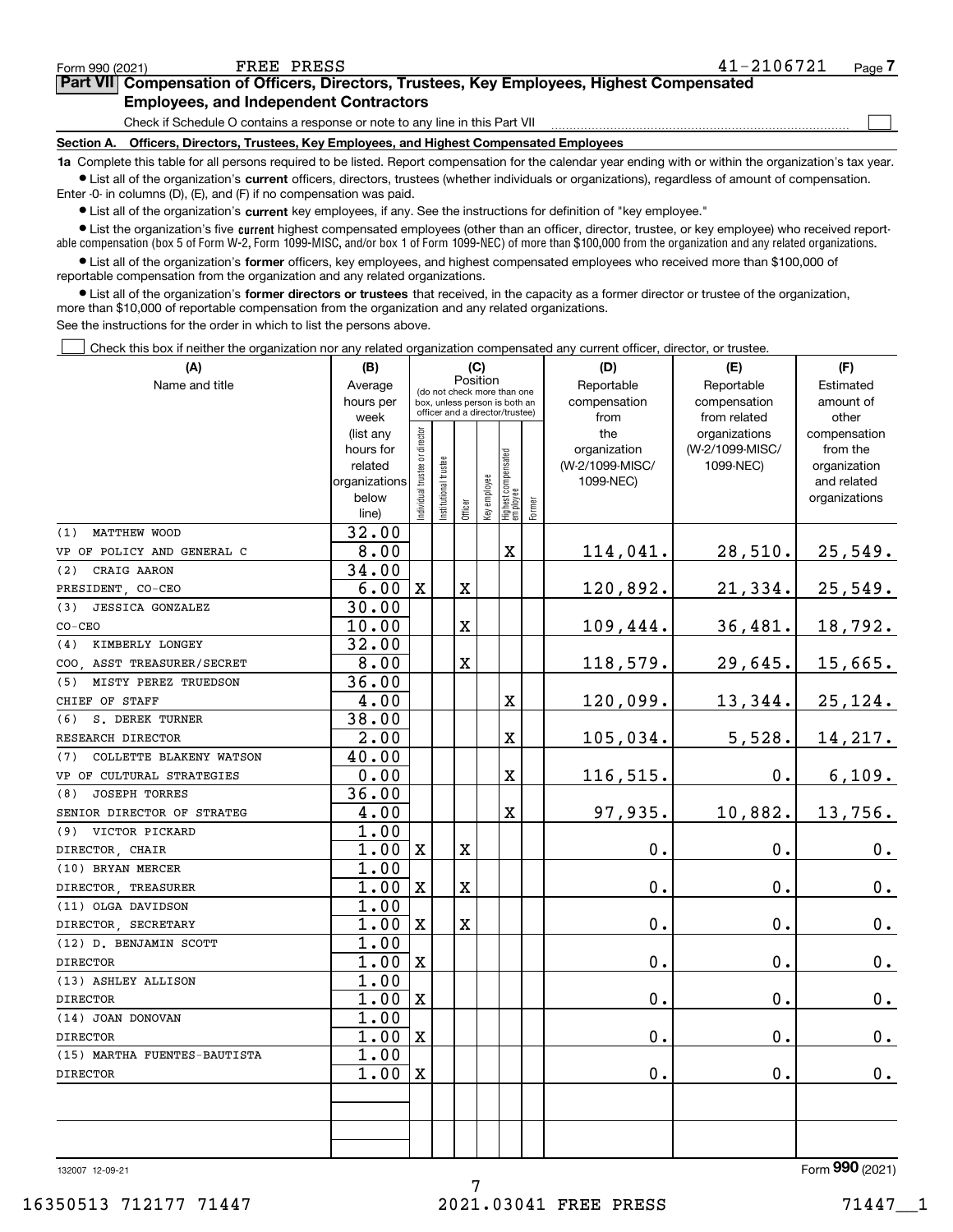|                 | FREE PRESS<br>Form 990 (2021)                                                                                                                                                                                                                                                                       |                                                                      |                                                                                                                           |                       |         |              |                                 |        |                                                     | 41-2106721                                        |    |                     |                                                                          | Page 8 |
|-----------------|-----------------------------------------------------------------------------------------------------------------------------------------------------------------------------------------------------------------------------------------------------------------------------------------------------|----------------------------------------------------------------------|---------------------------------------------------------------------------------------------------------------------------|-----------------------|---------|--------------|---------------------------------|--------|-----------------------------------------------------|---------------------------------------------------|----|---------------------|--------------------------------------------------------------------------|--------|
| <b>Part VII</b> | Section A. Officers, Directors, Trustees, Key Employees, and Highest Compensated Employees (continued)                                                                                                                                                                                              |                                                                      |                                                                                                                           |                       |         |              |                                 |        |                                                     |                                                   |    |                     |                                                                          |        |
|                 | (A)<br>Name and title                                                                                                                                                                                                                                                                               | Average<br>hours per<br>week                                         | (B)<br>(C)<br>Position<br>(do not check more than one<br>box, unless person is both an<br>officer and a director/trustee) |                       |         |              |                                 |        | (D)<br>Reportable<br>compensation<br>from           | (E)<br>Reportable<br>compensation<br>from related |    |                     | (F)<br>Estimated<br>amount of<br>other                                   |        |
|                 |                                                                                                                                                                                                                                                                                                     | (list any<br>hours for<br>related<br>organizations<br>below<br>line) | Individual trustee or director                                                                                            | Institutional trustee | Officer | Key employee | Highest compensated<br>employee | Former | the<br>organization<br>(W-2/1099-MISC/<br>1099-NEC) | organizations<br>(W-2/1099-MISC/<br>1099-NEC)     |    |                     | compensation<br>from the<br>organization<br>and related<br>organizations |        |
|                 |                                                                                                                                                                                                                                                                                                     |                                                                      |                                                                                                                           |                       |         |              |                                 |        |                                                     |                                                   |    |                     |                                                                          |        |
|                 |                                                                                                                                                                                                                                                                                                     |                                                                      |                                                                                                                           |                       |         |              |                                 |        |                                                     |                                                   |    |                     |                                                                          |        |
|                 |                                                                                                                                                                                                                                                                                                     |                                                                      |                                                                                                                           |                       |         |              |                                 |        |                                                     |                                                   |    |                     |                                                                          |        |
|                 |                                                                                                                                                                                                                                                                                                     |                                                                      |                                                                                                                           |                       |         |              |                                 |        |                                                     |                                                   |    |                     |                                                                          |        |
|                 |                                                                                                                                                                                                                                                                                                     |                                                                      |                                                                                                                           |                       |         |              |                                 |        |                                                     |                                                   |    |                     |                                                                          |        |
|                 |                                                                                                                                                                                                                                                                                                     |                                                                      |                                                                                                                           |                       |         |              |                                 |        |                                                     |                                                   |    |                     |                                                                          |        |
|                 |                                                                                                                                                                                                                                                                                                     |                                                                      |                                                                                                                           |                       |         |              |                                 |        |                                                     |                                                   |    |                     |                                                                          |        |
|                 | 1b Subtotal                                                                                                                                                                                                                                                                                         |                                                                      |                                                                                                                           |                       |         |              |                                 |        | 902, 539.                                           | 145,724.                                          |    |                     | 144, 761.                                                                |        |
|                 | c Total from continuation sheets to Part VII, Section A                                                                                                                                                                                                                                             |                                                                      |                                                                                                                           |                       |         |              |                                 |        | 0.<br>902,539.                                      | 145, 724.                                         | 0. |                     | 144,761.                                                                 | $0$ .  |
| 2               | Total number of individuals (including but not limited to those listed above) who received more than \$100,000 of reportable<br>compensation from the organization $\blacktriangleright$                                                                                                            |                                                                      |                                                                                                                           |                       |         |              |                                 |        |                                                     |                                                   |    |                     | Yes                                                                      | No     |
| З               | Did the organization list any former officer, director, trustee, key employee, or highest compensated employee on                                                                                                                                                                                   |                                                                      |                                                                                                                           |                       |         |              |                                 |        |                                                     |                                                   |    | З                   |                                                                          | x      |
| 4               | For any individual listed on line 1a, is the sum of reportable compensation and other compensation from the organization                                                                                                                                                                            |                                                                      |                                                                                                                           |                       |         |              |                                 |        |                                                     |                                                   |    | 4                   | х                                                                        |        |
| 5               | Did any person listed on line 1a receive or accrue compensation from any unrelated organization or individual for services                                                                                                                                                                          |                                                                      |                                                                                                                           |                       |         |              |                                 |        |                                                     |                                                   |    | 5                   |                                                                          | x      |
| 1               | <b>Section B. Independent Contractors</b><br>Complete this table for your five highest compensated independent contractors that received more than \$100,000 of compensation from<br>the organization. Report compensation for the calendar year ending with or within the organization's tax year. |                                                                      |                                                                                                                           |                       |         |              |                                 |        |                                                     |                                                   |    |                     |                                                                          |        |
|                 | (A)<br>Name and business address                                                                                                                                                                                                                                                                    |                                                                      |                                                                                                                           |                       |         |              |                                 |        | (B)<br>Description of services                      |                                                   |    | (C)<br>Compensation |                                                                          |        |
|                 | FRESH EYES DIGITAL<br>2821 N SPAULDING AVENUE, CHICAGO, IL 60618                                                                                                                                                                                                                                    |                                                                      |                                                                                                                           |                       |         |              |                                 |        | MARKETING CONSULTANT                                |                                                   |    |                     | 172,800.                                                                 |        |
|                 |                                                                                                                                                                                                                                                                                                     |                                                                      |                                                                                                                           |                       |         |              |                                 |        |                                                     |                                                   |    |                     |                                                                          |        |
|                 |                                                                                                                                                                                                                                                                                                     |                                                                      |                                                                                                                           |                       |         |              |                                 |        |                                                     |                                                   |    |                     |                                                                          |        |
|                 |                                                                                                                                                                                                                                                                                                     |                                                                      |                                                                                                                           |                       |         |              |                                 |        |                                                     |                                                   |    |                     |                                                                          |        |
| 2               | Total number of independent contractors (including but not limited to those listed above) who received more than                                                                                                                                                                                    |                                                                      |                                                                                                                           |                       |         |              |                                 |        |                                                     |                                                   |    |                     |                                                                          |        |
|                 | \$100,000 of compensation from the organization                                                                                                                                                                                                                                                     |                                                                      |                                                                                                                           |                       |         |              |                                 |        |                                                     |                                                   |    | Form 990 (2021)     |                                                                          |        |

132008 12-09-21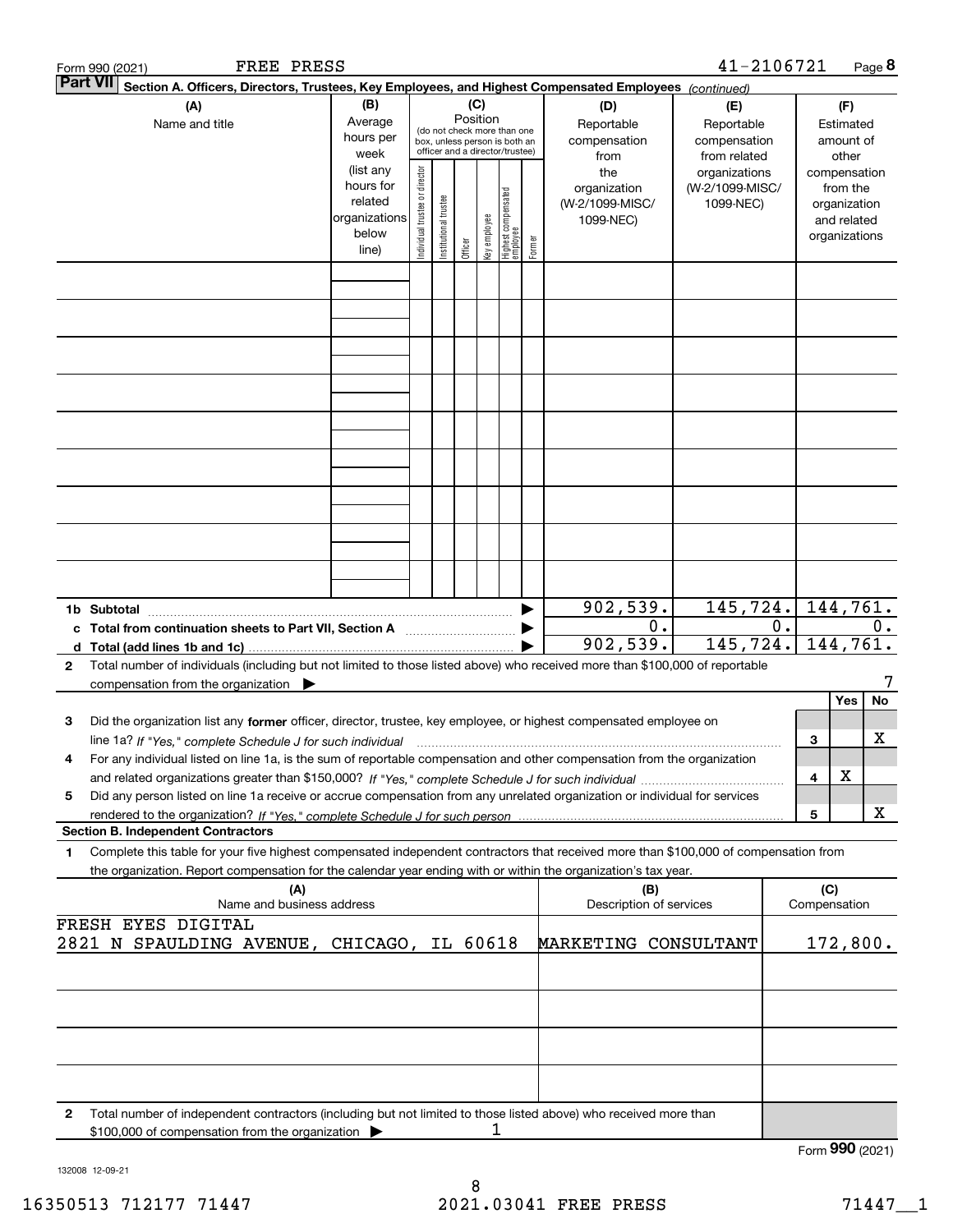| <b>Part VIII</b><br>Check if Schedule O contains a response or note to any line in this Part VIII<br>$\begin{array}{c c c c c} \hline \text{ } & \text{(B)} & \text{ } & \text{(C)} \\\hline \end{array}$<br>(D)<br>(A)<br>Related or exempt<br>Unrelated<br>Total revenue<br>function revenue<br>business revenue<br>1a<br>Contributions, Gifts, Grants<br>and Other Similar Amounts<br>1 a Federated campaigns<br>1 <sub>b</sub><br>Membership dues<br>b<br>$\ldots \ldots \ldots \ldots \ldots$<br>1 <sub>c</sub><br>Fundraising events<br>с<br>1 <sub>d</sub><br>d Related organizations<br>1e<br>Government grants (contributions)<br>е<br>All other contributions, gifts, grants, and<br><u>2,962,133.</u><br>1f<br>similar amounts not included above<br>122, 106.<br> 1g <br>Noncash contributions included in lines 1a-1f<br>g<br>2,962,133.<br><b>Business Code</b><br>88,045.<br>88,045.<br>900099<br>2 a FEE FOR SERVICE<br>Program Service<br>Revenue<br>$\overline{5,925}$ .<br>5,925.<br>900099<br>b HONORARIA<br>c<br>the contract of the contract of the contract of the contract of the<br>d<br>the control of the control of the control of the control of the control of<br>е<br>All other program service revenue<br>f<br>93,970.<br>a<br>3<br>Investment income (including dividends, interest, and<br>8,441.<br>Income from investment of tax-exempt bond proceeds<br>4<br>5<br>(i) Real<br>(ii) Personal<br>6a<br>Gross rents<br>6а<br>.<br>6b<br>Less: rental expenses<br>b<br>6c<br>Rental income or (loss)<br>c<br>d Net rental income or (loss)<br>(i) Securities<br>(ii) Other<br>7 a Gross amount from sales of<br>assets other than inventory<br>7a<br><b>b</b> Less: cost or other basis<br>evenue<br>and sales expenses<br>7b<br>7c<br>c Gain or (loss)<br>Œ<br>Other<br>8 a Gross income from fundraising events (not<br>contributions reported on line 1c). See<br>  8a<br>8bl<br>c Net income or (loss) from fundraising events<br>.<br>9 a Gross income from gaming activities. See<br> 9a<br>9 <sub>b</sub><br><b>b</b> Less: direct expenses <b>manually</b><br>c Net income or (loss) from gaming activities<br>.<br>10 a Gross sales of inventory, less returns<br> 10a<br>10 <sub>b</sub><br>c Net income or (loss) from sales of inventory<br><b>Business Code</b><br>Miscellaneous<br>11a<br>the contract of the contract of the contract of the contract of the contract of<br>evenue<br>b<br>the control of the control of the control of the control of the control of the control of<br>с<br><u> 1989 - Johann Barbara, martxa alemaniar arg</u><br>▶<br>$\blacktriangleright$ 3,064,544.<br>93,970.<br>8,441.<br>0.<br>12<br>132009 12-09-21 |  | FREE PRESS<br>Form 990 (2021) |  | 41-2106721 | Page 9                                                   |
|-----------------------------------------------------------------------------------------------------------------------------------------------------------------------------------------------------------------------------------------------------------------------------------------------------------------------------------------------------------------------------------------------------------------------------------------------------------------------------------------------------------------------------------------------------------------------------------------------------------------------------------------------------------------------------------------------------------------------------------------------------------------------------------------------------------------------------------------------------------------------------------------------------------------------------------------------------------------------------------------------------------------------------------------------------------------------------------------------------------------------------------------------------------------------------------------------------------------------------------------------------------------------------------------------------------------------------------------------------------------------------------------------------------------------------------------------------------------------------------------------------------------------------------------------------------------------------------------------------------------------------------------------------------------------------------------------------------------------------------------------------------------------------------------------------------------------------------------------------------------------------------------------------------------------------------------------------------------------------------------------------------------------------------------------------------------------------------------------------------------------------------------------------------------------------------------------------------------------------------------------------------------------------------------------------------------------------------------------------------------------------------------------------------------------------------------------------------------------------------------------------------------------------------------------------------------------------------------------------------------------------------------------------------------------------------------------|--|-------------------------------|--|------------|----------------------------------------------------------|
|                                                                                                                                                                                                                                                                                                                                                                                                                                                                                                                                                                                                                                                                                                                                                                                                                                                                                                                                                                                                                                                                                                                                                                                                                                                                                                                                                                                                                                                                                                                                                                                                                                                                                                                                                                                                                                                                                                                                                                                                                                                                                                                                                                                                                                                                                                                                                                                                                                                                                                                                                                                                                                                                                               |  | <b>Statement of Revenue</b>   |  |            |                                                          |
|                                                                                                                                                                                                                                                                                                                                                                                                                                                                                                                                                                                                                                                                                                                                                                                                                                                                                                                                                                                                                                                                                                                                                                                                                                                                                                                                                                                                                                                                                                                                                                                                                                                                                                                                                                                                                                                                                                                                                                                                                                                                                                                                                                                                                                                                                                                                                                                                                                                                                                                                                                                                                                                                                               |  |                               |  |            |                                                          |
|                                                                                                                                                                                                                                                                                                                                                                                                                                                                                                                                                                                                                                                                                                                                                                                                                                                                                                                                                                                                                                                                                                                                                                                                                                                                                                                                                                                                                                                                                                                                                                                                                                                                                                                                                                                                                                                                                                                                                                                                                                                                                                                                                                                                                                                                                                                                                                                                                                                                                                                                                                                                                                                                                               |  |                               |  |            | Revenue excluded<br>from tax under<br>sections 512 - 514 |
|                                                                                                                                                                                                                                                                                                                                                                                                                                                                                                                                                                                                                                                                                                                                                                                                                                                                                                                                                                                                                                                                                                                                                                                                                                                                                                                                                                                                                                                                                                                                                                                                                                                                                                                                                                                                                                                                                                                                                                                                                                                                                                                                                                                                                                                                                                                                                                                                                                                                                                                                                                                                                                                                                               |  |                               |  |            |                                                          |
|                                                                                                                                                                                                                                                                                                                                                                                                                                                                                                                                                                                                                                                                                                                                                                                                                                                                                                                                                                                                                                                                                                                                                                                                                                                                                                                                                                                                                                                                                                                                                                                                                                                                                                                                                                                                                                                                                                                                                                                                                                                                                                                                                                                                                                                                                                                                                                                                                                                                                                                                                                                                                                                                                               |  |                               |  |            |                                                          |
|                                                                                                                                                                                                                                                                                                                                                                                                                                                                                                                                                                                                                                                                                                                                                                                                                                                                                                                                                                                                                                                                                                                                                                                                                                                                                                                                                                                                                                                                                                                                                                                                                                                                                                                                                                                                                                                                                                                                                                                                                                                                                                                                                                                                                                                                                                                                                                                                                                                                                                                                                                                                                                                                                               |  |                               |  |            |                                                          |
|                                                                                                                                                                                                                                                                                                                                                                                                                                                                                                                                                                                                                                                                                                                                                                                                                                                                                                                                                                                                                                                                                                                                                                                                                                                                                                                                                                                                                                                                                                                                                                                                                                                                                                                                                                                                                                                                                                                                                                                                                                                                                                                                                                                                                                                                                                                                                                                                                                                                                                                                                                                                                                                                                               |  |                               |  |            |                                                          |
|                                                                                                                                                                                                                                                                                                                                                                                                                                                                                                                                                                                                                                                                                                                                                                                                                                                                                                                                                                                                                                                                                                                                                                                                                                                                                                                                                                                                                                                                                                                                                                                                                                                                                                                                                                                                                                                                                                                                                                                                                                                                                                                                                                                                                                                                                                                                                                                                                                                                                                                                                                                                                                                                                               |  |                               |  |            |                                                          |
|                                                                                                                                                                                                                                                                                                                                                                                                                                                                                                                                                                                                                                                                                                                                                                                                                                                                                                                                                                                                                                                                                                                                                                                                                                                                                                                                                                                                                                                                                                                                                                                                                                                                                                                                                                                                                                                                                                                                                                                                                                                                                                                                                                                                                                                                                                                                                                                                                                                                                                                                                                                                                                                                                               |  |                               |  |            |                                                          |
|                                                                                                                                                                                                                                                                                                                                                                                                                                                                                                                                                                                                                                                                                                                                                                                                                                                                                                                                                                                                                                                                                                                                                                                                                                                                                                                                                                                                                                                                                                                                                                                                                                                                                                                                                                                                                                                                                                                                                                                                                                                                                                                                                                                                                                                                                                                                                                                                                                                                                                                                                                                                                                                                                               |  |                               |  |            |                                                          |
|                                                                                                                                                                                                                                                                                                                                                                                                                                                                                                                                                                                                                                                                                                                                                                                                                                                                                                                                                                                                                                                                                                                                                                                                                                                                                                                                                                                                                                                                                                                                                                                                                                                                                                                                                                                                                                                                                                                                                                                                                                                                                                                                                                                                                                                                                                                                                                                                                                                                                                                                                                                                                                                                                               |  |                               |  |            |                                                          |
|                                                                                                                                                                                                                                                                                                                                                                                                                                                                                                                                                                                                                                                                                                                                                                                                                                                                                                                                                                                                                                                                                                                                                                                                                                                                                                                                                                                                                                                                                                                                                                                                                                                                                                                                                                                                                                                                                                                                                                                                                                                                                                                                                                                                                                                                                                                                                                                                                                                                                                                                                                                                                                                                                               |  |                               |  |            |                                                          |
|                                                                                                                                                                                                                                                                                                                                                                                                                                                                                                                                                                                                                                                                                                                                                                                                                                                                                                                                                                                                                                                                                                                                                                                                                                                                                                                                                                                                                                                                                                                                                                                                                                                                                                                                                                                                                                                                                                                                                                                                                                                                                                                                                                                                                                                                                                                                                                                                                                                                                                                                                                                                                                                                                               |  |                               |  |            |                                                          |
|                                                                                                                                                                                                                                                                                                                                                                                                                                                                                                                                                                                                                                                                                                                                                                                                                                                                                                                                                                                                                                                                                                                                                                                                                                                                                                                                                                                                                                                                                                                                                                                                                                                                                                                                                                                                                                                                                                                                                                                                                                                                                                                                                                                                                                                                                                                                                                                                                                                                                                                                                                                                                                                                                               |  |                               |  |            |                                                          |
|                                                                                                                                                                                                                                                                                                                                                                                                                                                                                                                                                                                                                                                                                                                                                                                                                                                                                                                                                                                                                                                                                                                                                                                                                                                                                                                                                                                                                                                                                                                                                                                                                                                                                                                                                                                                                                                                                                                                                                                                                                                                                                                                                                                                                                                                                                                                                                                                                                                                                                                                                                                                                                                                                               |  |                               |  |            |                                                          |
|                                                                                                                                                                                                                                                                                                                                                                                                                                                                                                                                                                                                                                                                                                                                                                                                                                                                                                                                                                                                                                                                                                                                                                                                                                                                                                                                                                                                                                                                                                                                                                                                                                                                                                                                                                                                                                                                                                                                                                                                                                                                                                                                                                                                                                                                                                                                                                                                                                                                                                                                                                                                                                                                                               |  |                               |  |            |                                                          |
|                                                                                                                                                                                                                                                                                                                                                                                                                                                                                                                                                                                                                                                                                                                                                                                                                                                                                                                                                                                                                                                                                                                                                                                                                                                                                                                                                                                                                                                                                                                                                                                                                                                                                                                                                                                                                                                                                                                                                                                                                                                                                                                                                                                                                                                                                                                                                                                                                                                                                                                                                                                                                                                                                               |  |                               |  |            |                                                          |
|                                                                                                                                                                                                                                                                                                                                                                                                                                                                                                                                                                                                                                                                                                                                                                                                                                                                                                                                                                                                                                                                                                                                                                                                                                                                                                                                                                                                                                                                                                                                                                                                                                                                                                                                                                                                                                                                                                                                                                                                                                                                                                                                                                                                                                                                                                                                                                                                                                                                                                                                                                                                                                                                                               |  |                               |  |            |                                                          |
|                                                                                                                                                                                                                                                                                                                                                                                                                                                                                                                                                                                                                                                                                                                                                                                                                                                                                                                                                                                                                                                                                                                                                                                                                                                                                                                                                                                                                                                                                                                                                                                                                                                                                                                                                                                                                                                                                                                                                                                                                                                                                                                                                                                                                                                                                                                                                                                                                                                                                                                                                                                                                                                                                               |  |                               |  |            |                                                          |
|                                                                                                                                                                                                                                                                                                                                                                                                                                                                                                                                                                                                                                                                                                                                                                                                                                                                                                                                                                                                                                                                                                                                                                                                                                                                                                                                                                                                                                                                                                                                                                                                                                                                                                                                                                                                                                                                                                                                                                                                                                                                                                                                                                                                                                                                                                                                                                                                                                                                                                                                                                                                                                                                                               |  |                               |  |            |                                                          |
|                                                                                                                                                                                                                                                                                                                                                                                                                                                                                                                                                                                                                                                                                                                                                                                                                                                                                                                                                                                                                                                                                                                                                                                                                                                                                                                                                                                                                                                                                                                                                                                                                                                                                                                                                                                                                                                                                                                                                                                                                                                                                                                                                                                                                                                                                                                                                                                                                                                                                                                                                                                                                                                                                               |  |                               |  |            | 8,441.                                                   |
|                                                                                                                                                                                                                                                                                                                                                                                                                                                                                                                                                                                                                                                                                                                                                                                                                                                                                                                                                                                                                                                                                                                                                                                                                                                                                                                                                                                                                                                                                                                                                                                                                                                                                                                                                                                                                                                                                                                                                                                                                                                                                                                                                                                                                                                                                                                                                                                                                                                                                                                                                                                                                                                                                               |  |                               |  |            |                                                          |
|                                                                                                                                                                                                                                                                                                                                                                                                                                                                                                                                                                                                                                                                                                                                                                                                                                                                                                                                                                                                                                                                                                                                                                                                                                                                                                                                                                                                                                                                                                                                                                                                                                                                                                                                                                                                                                                                                                                                                                                                                                                                                                                                                                                                                                                                                                                                                                                                                                                                                                                                                                                                                                                                                               |  |                               |  |            |                                                          |
|                                                                                                                                                                                                                                                                                                                                                                                                                                                                                                                                                                                                                                                                                                                                                                                                                                                                                                                                                                                                                                                                                                                                                                                                                                                                                                                                                                                                                                                                                                                                                                                                                                                                                                                                                                                                                                                                                                                                                                                                                                                                                                                                                                                                                                                                                                                                                                                                                                                                                                                                                                                                                                                                                               |  |                               |  |            |                                                          |
|                                                                                                                                                                                                                                                                                                                                                                                                                                                                                                                                                                                                                                                                                                                                                                                                                                                                                                                                                                                                                                                                                                                                                                                                                                                                                                                                                                                                                                                                                                                                                                                                                                                                                                                                                                                                                                                                                                                                                                                                                                                                                                                                                                                                                                                                                                                                                                                                                                                                                                                                                                                                                                                                                               |  |                               |  |            |                                                          |
|                                                                                                                                                                                                                                                                                                                                                                                                                                                                                                                                                                                                                                                                                                                                                                                                                                                                                                                                                                                                                                                                                                                                                                                                                                                                                                                                                                                                                                                                                                                                                                                                                                                                                                                                                                                                                                                                                                                                                                                                                                                                                                                                                                                                                                                                                                                                                                                                                                                                                                                                                                                                                                                                                               |  |                               |  |            |                                                          |
|                                                                                                                                                                                                                                                                                                                                                                                                                                                                                                                                                                                                                                                                                                                                                                                                                                                                                                                                                                                                                                                                                                                                                                                                                                                                                                                                                                                                                                                                                                                                                                                                                                                                                                                                                                                                                                                                                                                                                                                                                                                                                                                                                                                                                                                                                                                                                                                                                                                                                                                                                                                                                                                                                               |  |                               |  |            |                                                          |
|                                                                                                                                                                                                                                                                                                                                                                                                                                                                                                                                                                                                                                                                                                                                                                                                                                                                                                                                                                                                                                                                                                                                                                                                                                                                                                                                                                                                                                                                                                                                                                                                                                                                                                                                                                                                                                                                                                                                                                                                                                                                                                                                                                                                                                                                                                                                                                                                                                                                                                                                                                                                                                                                                               |  |                               |  |            |                                                          |
|                                                                                                                                                                                                                                                                                                                                                                                                                                                                                                                                                                                                                                                                                                                                                                                                                                                                                                                                                                                                                                                                                                                                                                                                                                                                                                                                                                                                                                                                                                                                                                                                                                                                                                                                                                                                                                                                                                                                                                                                                                                                                                                                                                                                                                                                                                                                                                                                                                                                                                                                                                                                                                                                                               |  |                               |  |            |                                                          |
|                                                                                                                                                                                                                                                                                                                                                                                                                                                                                                                                                                                                                                                                                                                                                                                                                                                                                                                                                                                                                                                                                                                                                                                                                                                                                                                                                                                                                                                                                                                                                                                                                                                                                                                                                                                                                                                                                                                                                                                                                                                                                                                                                                                                                                                                                                                                                                                                                                                                                                                                                                                                                                                                                               |  |                               |  |            |                                                          |
|                                                                                                                                                                                                                                                                                                                                                                                                                                                                                                                                                                                                                                                                                                                                                                                                                                                                                                                                                                                                                                                                                                                                                                                                                                                                                                                                                                                                                                                                                                                                                                                                                                                                                                                                                                                                                                                                                                                                                                                                                                                                                                                                                                                                                                                                                                                                                                                                                                                                                                                                                                                                                                                                                               |  |                               |  |            |                                                          |
|                                                                                                                                                                                                                                                                                                                                                                                                                                                                                                                                                                                                                                                                                                                                                                                                                                                                                                                                                                                                                                                                                                                                                                                                                                                                                                                                                                                                                                                                                                                                                                                                                                                                                                                                                                                                                                                                                                                                                                                                                                                                                                                                                                                                                                                                                                                                                                                                                                                                                                                                                                                                                                                                                               |  |                               |  |            |                                                          |
|                                                                                                                                                                                                                                                                                                                                                                                                                                                                                                                                                                                                                                                                                                                                                                                                                                                                                                                                                                                                                                                                                                                                                                                                                                                                                                                                                                                                                                                                                                                                                                                                                                                                                                                                                                                                                                                                                                                                                                                                                                                                                                                                                                                                                                                                                                                                                                                                                                                                                                                                                                                                                                                                                               |  |                               |  |            |                                                          |
|                                                                                                                                                                                                                                                                                                                                                                                                                                                                                                                                                                                                                                                                                                                                                                                                                                                                                                                                                                                                                                                                                                                                                                                                                                                                                                                                                                                                                                                                                                                                                                                                                                                                                                                                                                                                                                                                                                                                                                                                                                                                                                                                                                                                                                                                                                                                                                                                                                                                                                                                                                                                                                                                                               |  |                               |  |            |                                                          |
|                                                                                                                                                                                                                                                                                                                                                                                                                                                                                                                                                                                                                                                                                                                                                                                                                                                                                                                                                                                                                                                                                                                                                                                                                                                                                                                                                                                                                                                                                                                                                                                                                                                                                                                                                                                                                                                                                                                                                                                                                                                                                                                                                                                                                                                                                                                                                                                                                                                                                                                                                                                                                                                                                               |  |                               |  |            |                                                          |
|                                                                                                                                                                                                                                                                                                                                                                                                                                                                                                                                                                                                                                                                                                                                                                                                                                                                                                                                                                                                                                                                                                                                                                                                                                                                                                                                                                                                                                                                                                                                                                                                                                                                                                                                                                                                                                                                                                                                                                                                                                                                                                                                                                                                                                                                                                                                                                                                                                                                                                                                                                                                                                                                                               |  |                               |  |            |                                                          |
|                                                                                                                                                                                                                                                                                                                                                                                                                                                                                                                                                                                                                                                                                                                                                                                                                                                                                                                                                                                                                                                                                                                                                                                                                                                                                                                                                                                                                                                                                                                                                                                                                                                                                                                                                                                                                                                                                                                                                                                                                                                                                                                                                                                                                                                                                                                                                                                                                                                                                                                                                                                                                                                                                               |  |                               |  |            |                                                          |
|                                                                                                                                                                                                                                                                                                                                                                                                                                                                                                                                                                                                                                                                                                                                                                                                                                                                                                                                                                                                                                                                                                                                                                                                                                                                                                                                                                                                                                                                                                                                                                                                                                                                                                                                                                                                                                                                                                                                                                                                                                                                                                                                                                                                                                                                                                                                                                                                                                                                                                                                                                                                                                                                                               |  |                               |  |            |                                                          |
|                                                                                                                                                                                                                                                                                                                                                                                                                                                                                                                                                                                                                                                                                                                                                                                                                                                                                                                                                                                                                                                                                                                                                                                                                                                                                                                                                                                                                                                                                                                                                                                                                                                                                                                                                                                                                                                                                                                                                                                                                                                                                                                                                                                                                                                                                                                                                                                                                                                                                                                                                                                                                                                                                               |  |                               |  |            |                                                          |
|                                                                                                                                                                                                                                                                                                                                                                                                                                                                                                                                                                                                                                                                                                                                                                                                                                                                                                                                                                                                                                                                                                                                                                                                                                                                                                                                                                                                                                                                                                                                                                                                                                                                                                                                                                                                                                                                                                                                                                                                                                                                                                                                                                                                                                                                                                                                                                                                                                                                                                                                                                                                                                                                                               |  |                               |  |            |                                                          |
|                                                                                                                                                                                                                                                                                                                                                                                                                                                                                                                                                                                                                                                                                                                                                                                                                                                                                                                                                                                                                                                                                                                                                                                                                                                                                                                                                                                                                                                                                                                                                                                                                                                                                                                                                                                                                                                                                                                                                                                                                                                                                                                                                                                                                                                                                                                                                                                                                                                                                                                                                                                                                                                                                               |  |                               |  |            |                                                          |
|                                                                                                                                                                                                                                                                                                                                                                                                                                                                                                                                                                                                                                                                                                                                                                                                                                                                                                                                                                                                                                                                                                                                                                                                                                                                                                                                                                                                                                                                                                                                                                                                                                                                                                                                                                                                                                                                                                                                                                                                                                                                                                                                                                                                                                                                                                                                                                                                                                                                                                                                                                                                                                                                                               |  |                               |  |            |                                                          |
|                                                                                                                                                                                                                                                                                                                                                                                                                                                                                                                                                                                                                                                                                                                                                                                                                                                                                                                                                                                                                                                                                                                                                                                                                                                                                                                                                                                                                                                                                                                                                                                                                                                                                                                                                                                                                                                                                                                                                                                                                                                                                                                                                                                                                                                                                                                                                                                                                                                                                                                                                                                                                                                                                               |  |                               |  |            |                                                          |
|                                                                                                                                                                                                                                                                                                                                                                                                                                                                                                                                                                                                                                                                                                                                                                                                                                                                                                                                                                                                                                                                                                                                                                                                                                                                                                                                                                                                                                                                                                                                                                                                                                                                                                                                                                                                                                                                                                                                                                                                                                                                                                                                                                                                                                                                                                                                                                                                                                                                                                                                                                                                                                                                                               |  |                               |  |            |                                                          |
|                                                                                                                                                                                                                                                                                                                                                                                                                                                                                                                                                                                                                                                                                                                                                                                                                                                                                                                                                                                                                                                                                                                                                                                                                                                                                                                                                                                                                                                                                                                                                                                                                                                                                                                                                                                                                                                                                                                                                                                                                                                                                                                                                                                                                                                                                                                                                                                                                                                                                                                                                                                                                                                                                               |  |                               |  |            |                                                          |
|                                                                                                                                                                                                                                                                                                                                                                                                                                                                                                                                                                                                                                                                                                                                                                                                                                                                                                                                                                                                                                                                                                                                                                                                                                                                                                                                                                                                                                                                                                                                                                                                                                                                                                                                                                                                                                                                                                                                                                                                                                                                                                                                                                                                                                                                                                                                                                                                                                                                                                                                                                                                                                                                                               |  |                               |  |            |                                                          |
|                                                                                                                                                                                                                                                                                                                                                                                                                                                                                                                                                                                                                                                                                                                                                                                                                                                                                                                                                                                                                                                                                                                                                                                                                                                                                                                                                                                                                                                                                                                                                                                                                                                                                                                                                                                                                                                                                                                                                                                                                                                                                                                                                                                                                                                                                                                                                                                                                                                                                                                                                                                                                                                                                               |  |                               |  |            |                                                          |
|                                                                                                                                                                                                                                                                                                                                                                                                                                                                                                                                                                                                                                                                                                                                                                                                                                                                                                                                                                                                                                                                                                                                                                                                                                                                                                                                                                                                                                                                                                                                                                                                                                                                                                                                                                                                                                                                                                                                                                                                                                                                                                                                                                                                                                                                                                                                                                                                                                                                                                                                                                                                                                                                                               |  |                               |  |            |                                                          |
|                                                                                                                                                                                                                                                                                                                                                                                                                                                                                                                                                                                                                                                                                                                                                                                                                                                                                                                                                                                                                                                                                                                                                                                                                                                                                                                                                                                                                                                                                                                                                                                                                                                                                                                                                                                                                                                                                                                                                                                                                                                                                                                                                                                                                                                                                                                                                                                                                                                                                                                                                                                                                                                                                               |  |                               |  |            |                                                          |
|                                                                                                                                                                                                                                                                                                                                                                                                                                                                                                                                                                                                                                                                                                                                                                                                                                                                                                                                                                                                                                                                                                                                                                                                                                                                                                                                                                                                                                                                                                                                                                                                                                                                                                                                                                                                                                                                                                                                                                                                                                                                                                                                                                                                                                                                                                                                                                                                                                                                                                                                                                                                                                                                                               |  |                               |  |            |                                                          |
|                                                                                                                                                                                                                                                                                                                                                                                                                                                                                                                                                                                                                                                                                                                                                                                                                                                                                                                                                                                                                                                                                                                                                                                                                                                                                                                                                                                                                                                                                                                                                                                                                                                                                                                                                                                                                                                                                                                                                                                                                                                                                                                                                                                                                                                                                                                                                                                                                                                                                                                                                                                                                                                                                               |  |                               |  |            |                                                          |
|                                                                                                                                                                                                                                                                                                                                                                                                                                                                                                                                                                                                                                                                                                                                                                                                                                                                                                                                                                                                                                                                                                                                                                                                                                                                                                                                                                                                                                                                                                                                                                                                                                                                                                                                                                                                                                                                                                                                                                                                                                                                                                                                                                                                                                                                                                                                                                                                                                                                                                                                                                                                                                                                                               |  |                               |  |            |                                                          |
|                                                                                                                                                                                                                                                                                                                                                                                                                                                                                                                                                                                                                                                                                                                                                                                                                                                                                                                                                                                                                                                                                                                                                                                                                                                                                                                                                                                                                                                                                                                                                                                                                                                                                                                                                                                                                                                                                                                                                                                                                                                                                                                                                                                                                                                                                                                                                                                                                                                                                                                                                                                                                                                                                               |  |                               |  |            | Form 990 (2021)                                          |

132009 12-09-21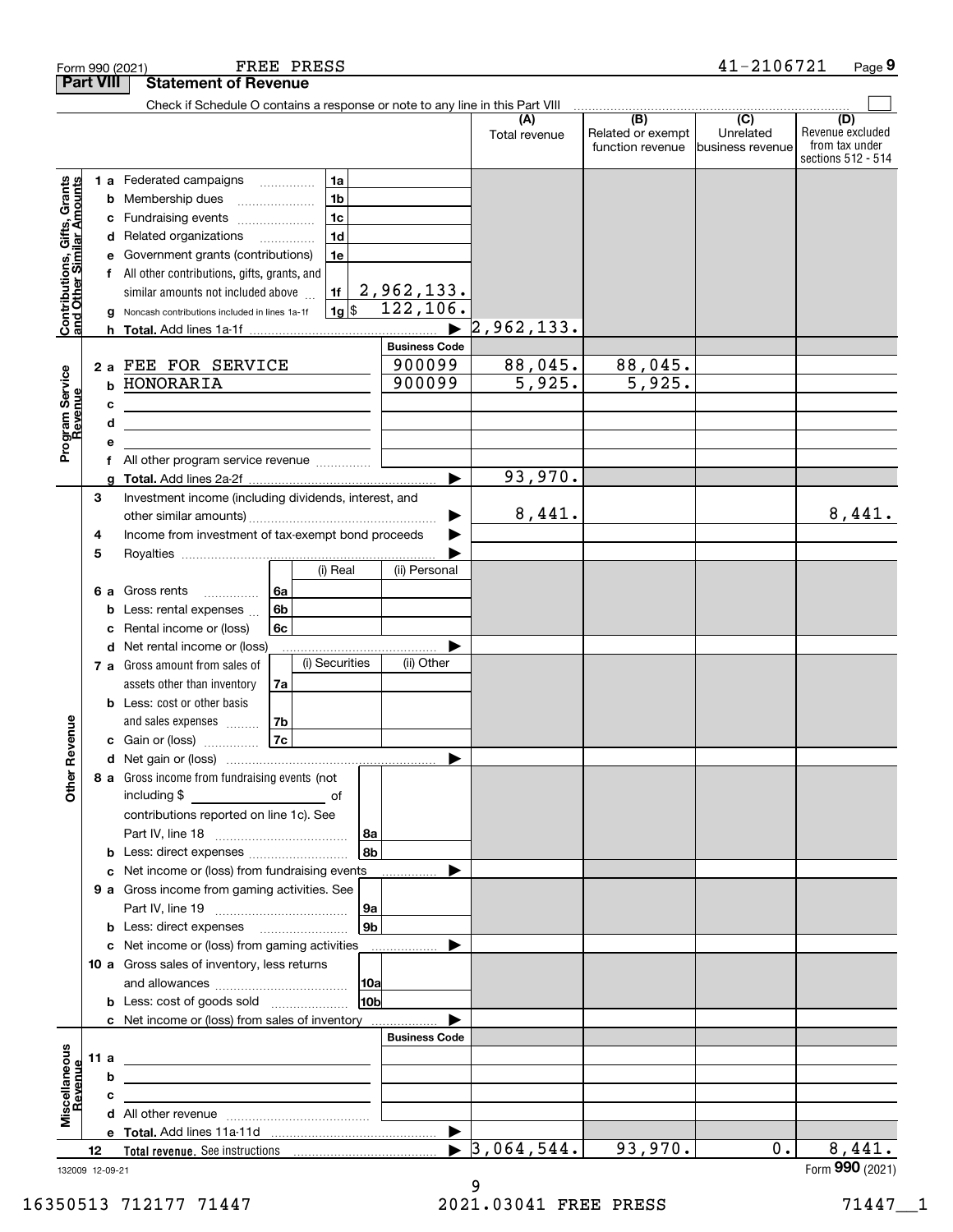|    | Do not include amounts reported on lines 6b,<br>7b, 8b, 9b, and 10b of Part VIII.                     | (A)<br>Total expenses | (B)<br>Program service<br>expenses | (C)<br>Management and<br>general expenses | (D)<br>Fundraising<br>expenses |
|----|-------------------------------------------------------------------------------------------------------|-----------------------|------------------------------------|-------------------------------------------|--------------------------------|
| 1. | Grants and other assistance to domestic organizations                                                 |                       |                                    |                                           |                                |
|    | and domestic governments. See Part IV, line 21                                                        | 310,600.              | 310,600.                           |                                           |                                |
| 2  | Grants and other assistance to domestic                                                               |                       |                                    |                                           |                                |
|    | individuals. See Part IV, line 22                                                                     |                       |                                    |                                           |                                |
| 3  | Grants and other assistance to foreign                                                                |                       |                                    |                                           |                                |
|    | organizations, foreign governments, and foreign                                                       |                       |                                    |                                           |                                |
|    | individuals. See Part IV, lines 15 and 16                                                             |                       |                                    |                                           |                                |
| 4  | Benefits paid to or for members                                                                       |                       |                                    |                                           |                                |
| 5  | Compensation of current officers, directors,                                                          |                       |                                    |                                           |                                |
|    | trustees, and key employees                                                                           | 397, 257.             | 231,607.                           | 57,597.                                   | 108,053.                       |
| 6  | Compensation not included above to disqualified                                                       |                       |                                    |                                           |                                |
|    | persons (as defined under section 4958(f)(1)) and                                                     |                       |                                    |                                           |                                |
|    | persons described in section 4958(c)(3)(B)<br>$\sim$                                                  |                       |                                    |                                           |                                |
| 7  | Other salaries and wages                                                                              | 2, 251, 403.          | 2,016,337.                         | 60, 561.                                  | 174,505.                       |
| 8  | Pension plan accruals and contributions (include                                                      |                       |                                    |                                           |                                |
|    | section 401(k) and 403(b) employer contributions)                                                     | 100,606.              | 90,633.                            | 2,495.                                    | <u>7,478.</u>                  |
| 9  |                                                                                                       | 337, 233.             | $\overline{296,315}$ .             | 12, 179.                                  | 28,739.                        |
| 10 |                                                                                                       | 181,850.              | 155, 270.                          | 7,769.                                    | 18,811.                        |
| 11 | Fees for services (nonemployees):                                                                     |                       |                                    |                                           |                                |
| a  |                                                                                                       |                       |                                    |                                           |                                |
| b  |                                                                                                       | 12,871.               | 11,941.                            | 602.                                      | 328.                           |
| c  |                                                                                                       | 26,891.               | 9,467.                             | 16, 271.                                  | 1,153.                         |
| d  |                                                                                                       |                       |                                    |                                           |                                |
| е  | Professional fundraising services. See Part IV, line 17                                               | 86,400.               |                                    |                                           | 86,400.                        |
| f  | Investment management fees                                                                            |                       |                                    |                                           |                                |
| a  | Other. (If line 11g amount exceeds 10% of line 25,                                                    |                       |                                    |                                           |                                |
|    | column (A), amount, list line 11g expenses on Sch O.)                                                 | 273,709.              | 295,173.                           | 6,358.                                    | $-27,822.$                     |
| 12 |                                                                                                       | 60, 391.              | 57,358.                            | 628.                                      | 2,405.                         |
| 13 |                                                                                                       | 33,239.               | 11,069.                            | 1,338.                                    | 20,832.                        |
| 14 |                                                                                                       | 287,950.              | 240,594.                           | 11,681.                                   | 35,675.                        |
| 15 |                                                                                                       |                       |                                    |                                           |                                |
| 16 |                                                                                                       | 138,431.              | 118,094.                           | 5,947.                                    | 14,390.                        |
| 17 | Travel                                                                                                | 14,318.               | 12,842.                            | 486.                                      | 990.                           |
| 18 | Payments of travel or entertainment expenses                                                          |                       |                                    |                                           |                                |
|    | for any federal, state, or local public officials                                                     |                       |                                    |                                           |                                |
| 19 | Conferences, conventions, and meetings                                                                | 15,995.               | 15,995.                            |                                           |                                |
| 20 | Interest                                                                                              |                       |                                    |                                           |                                |
| 21 |                                                                                                       |                       |                                    |                                           |                                |
| 22 | Depreciation, depletion, and amortization                                                             | 5,126.                | 4, 432.                            | 498.                                      | 196.                           |
| 23 | Insurance                                                                                             | 9,494.                | 2,950.                             | 6,178.                                    | 366.                           |
| 24 | Other expenses. Itemize expenses not covered                                                          |                       |                                    |                                           |                                |
|    | above. (List miscellaneous expenses on line 24e. If                                                   |                       |                                    |                                           |                                |
|    | line 24e amount exceeds 10% of line 25, column (A),<br>amount, list line 24e expenses on Schedule O.) |                       |                                    |                                           |                                |
|    | a SUBSCRIPTIONS AND DUES                                                                              | 10,727.               | 9,233.                             | 436.                                      | 1,058.                         |
| b  | TRAINING AND DEV                                                                                      | 7,624.                | 5,349.                             | 1,683.                                    | 592.                           |
| c  |                                                                                                       |                       |                                    |                                           |                                |
| d  |                                                                                                       |                       |                                    |                                           |                                |
|    | e All other expenses                                                                                  |                       |                                    |                                           |                                |
| 25 | Total functional expenses. Add lines 1 through 24e                                                    | 4,562,115.            | 3,895,259.                         | 192,707.                                  | 474,149.                       |
| 26 | <b>Joint costs.</b> Complete this line only if the organization                                       |                       |                                    |                                           |                                |
|    | reported in column (B) joint costs from a combined                                                    |                       |                                    |                                           |                                |
|    | educational campaign and fundraising solicitation.                                                    |                       |                                    |                                           |                                |
|    | Check here $\blacktriangleright$<br>if following SOP 98-2 (ASC 958-720)                               |                       |                                    |                                           |                                |
|    |                                                                                                       |                       |                                    |                                           |                                |

**(A)**

Check if Schedule O contains a response or note to any line in this Part IX (C) (C) (C) (C) (C) (C)

*Section 501(c)(3) and 501(c)(4) organizations must complete all columns. All other organizations must complete column (A).*

Τ

132010 12-09-21

 $\mathcal{L}^{\text{max}}$ 

**(B) (C) (D)**

## **Part IX Statement of Functional Expenses**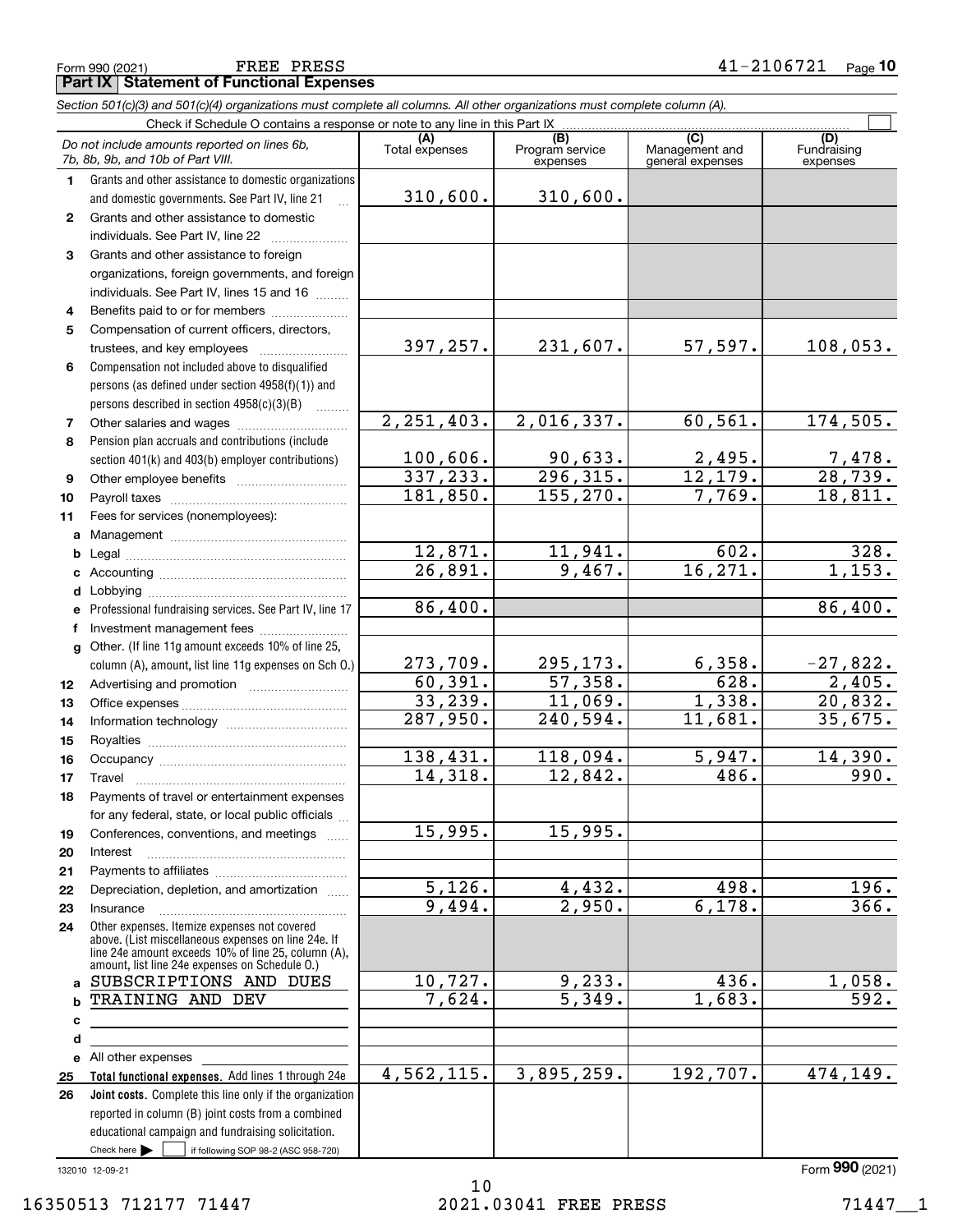**Part X Balance Sheet**

#### Form 990 (2021) Page **11** FREE PRESS 41-2106721

|                                            |          |                                                                                                                   |          |                         | (A)<br>Beginning of year   |                         | (B)<br>End of year         |
|--------------------------------------------|----------|-------------------------------------------------------------------------------------------------------------------|----------|-------------------------|----------------------------|-------------------------|----------------------------|
|                                            | 1        | Cash - non-interest-bearing                                                                                       |          |                         | 526,223.                   | $\blacksquare$          | 44,020.                    |
| Assets                                     | 2        |                                                                                                                   |          |                         | 5, 170, 283.               | $\mathbf{2}$            | 3,832,833.                 |
|                                            | з        |                                                                                                                   | 925,000. | $\mathbf{3}$            | 700,000.                   |                         |                            |
|                                            | 4        |                                                                                                                   |          |                         | 152,926.                   | $\overline{\mathbf{4}}$ | 565, 163.                  |
|                                            | 5        | Loans and other receivables from any current or former officer, director,                                         |          |                         |                            |                         |                            |
|                                            |          | trustee, key employee, creator or founder, substantial contributor, or 35%                                        |          |                         |                            |                         |                            |
|                                            |          | controlled entity or family member of any of these persons                                                        |          |                         |                            | 5                       |                            |
|                                            | 6        | Loans and other receivables from other disqualified persons (as defined                                           |          |                         |                            |                         |                            |
|                                            |          | under section 4958(f)(1)), and persons described in section 4958(c)(3)(B)                                         |          | $\ldots$                |                            | 6                       |                            |
|                                            | 7        |                                                                                                                   |          |                         |                            | $\overline{7}$          |                            |
|                                            | 8        |                                                                                                                   |          |                         |                            | 8                       |                            |
|                                            | 9        | Prepaid expenses and deferred charges [11] [11] prepaid expenses and deferred charges [11] [11] minimum materials |          |                         | 68, 266.                   | $\boldsymbol{9}$        | 63,144.                    |
|                                            |          | <b>10a</b> Land, buildings, and equipment: cost or other                                                          |          |                         |                            |                         |                            |
|                                            |          | basis. Complete Part VI of Schedule D  10a                                                                        |          | $\frac{25,631}{17,924}$ |                            |                         |                            |
|                                            |          | $\boxed{10b}$<br><b>b</b> Less: accumulated depreciation                                                          |          |                         | 12,833.                    | 10 <sub>c</sub>         | 7,707.                     |
|                                            | 11       |                                                                                                                   |          |                         |                            | 11                      |                            |
|                                            | 12       |                                                                                                                   |          | 12                      |                            |                         |                            |
|                                            | 13       |                                                                                                                   |          | 13                      |                            |                         |                            |
|                                            | 14       |                                                                                                                   |          |                         |                            | 14                      |                            |
|                                            | 15       |                                                                                                                   |          |                         | 12,881.                    | 15                      | 12,881.                    |
|                                            | 16       |                                                                                                                   |          |                         | 6,868,412.                 | 16                      | 5,225,748.                 |
|                                            | 17       |                                                                                                                   |          |                         | 521, 113.                  | 17                      | 376,020.                   |
|                                            | 18       |                                                                                                                   |          |                         |                            | 18                      |                            |
|                                            | 19       | Deferred revenue manual contracts and contracts are all the contracts and contracts are contracted and contracts  |          |                         |                            | 19                      |                            |
|                                            | 20       |                                                                                                                   |          |                         |                            | 20                      |                            |
|                                            | 21       | Escrow or custodial account liability. Complete Part IV of Schedule D                                             |          | 1.1.1.1.1.1.1.1.1.1     |                            | 21                      |                            |
|                                            | 22       | Loans and other payables to any current or former officer, director,                                              |          |                         |                            |                         |                            |
| Liabilities<br>Net Assets or Fund Balances |          | trustee, key employee, creator or founder, substantial contributor, or 35%                                        |          |                         |                            |                         |                            |
|                                            |          | controlled entity or family member of any of these persons                                                        |          |                         |                            | 22                      |                            |
|                                            | 23       | Secured mortgages and notes payable to unrelated third parties                                                    |          |                         |                            | 23                      |                            |
|                                            | 24       | Unsecured notes and loans payable to unrelated third parties                                                      |          |                         |                            | 24                      |                            |
|                                            | 25       | Other liabilities (including federal income tax, payables to related third                                        |          |                         |                            |                         |                            |
|                                            |          | parties, and other liabilities not included on lines 17-24). Complete Part X                                      |          |                         |                            |                         |                            |
|                                            |          | of Schedule D                                                                                                     |          |                         | 125,000.                   | 25                      | <u>125,000.</u>            |
|                                            | 26       | Total liabilities. Add lines 17 through 25                                                                        |          |                         | 646, 113.                  | 26                      | 501,020.                   |
|                                            |          | Organizations that follow FASB ASC 958, check here $\blacktriangleright \boxed{X}$                                |          |                         |                            |                         |                            |
|                                            |          | and complete lines 27, 28, 32, and 33.                                                                            |          |                         |                            |                         |                            |
|                                            | 27       | Net assets without donor restrictions                                                                             |          |                         | 4,003,324.<br>2,218,975.   | 27                      | 3, 271, 728.<br>1,453,000. |
|                                            | 28       | Net assets with donor restrictions                                                                                |          |                         |                            | 28                      |                            |
|                                            |          | Organizations that do not follow FASB ASC 958, check here $\blacktriangleright$                                   |          |                         |                            |                         |                            |
|                                            |          | and complete lines 29 through 33.                                                                                 |          |                         |                            |                         |                            |
|                                            | 29       |                                                                                                                   |          |                         |                            | 29                      |                            |
|                                            | 30       | Paid-in or capital surplus, or land, building, or equipment fund                                                  |          |                         |                            | 30<br>31                |                            |
|                                            | 31       | Retained earnings, endowment, accumulated income, or other funds<br>Total net assets or fund balances             |          | 1.1.1.1.1.1.1.1.1       | $\overline{6}$ , 222, 299. | 32                      | 4,724,728.                 |
|                                            | 32<br>33 |                                                                                                                   |          |                         | 6,868,412.                 | 33                      | 5, 225, 748.               |
|                                            |          |                                                                                                                   |          |                         |                            |                         |                            |

Form (2021) **990**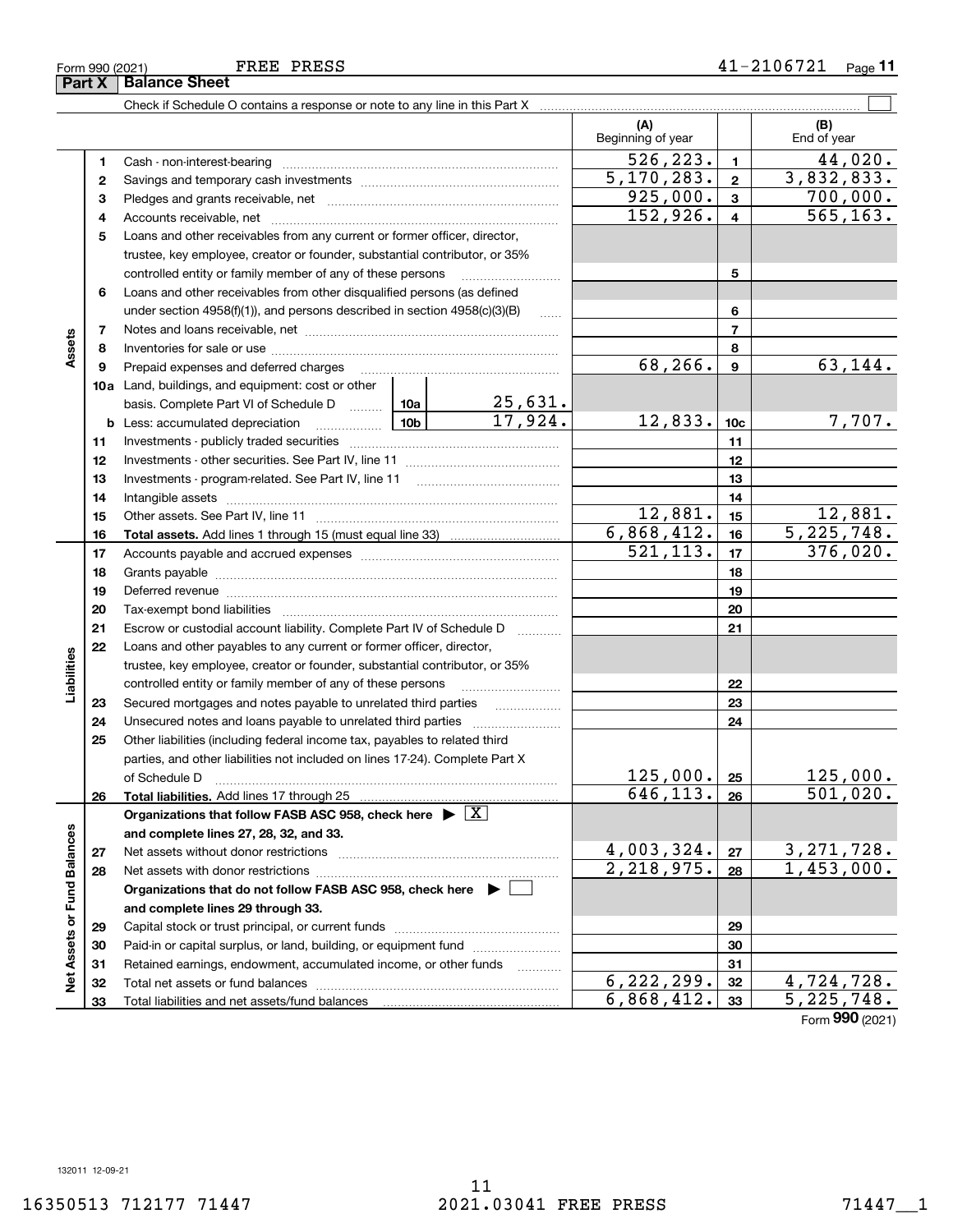|    | FREE PRESS<br>Form 990 (2021)                                                                                                   |                | 41-2106721     |            | $_{\text{Page}}$ 12     |
|----|---------------------------------------------------------------------------------------------------------------------------------|----------------|----------------|------------|-------------------------|
|    | <b>Reconciliation of Net Assets</b><br>Part XI                                                                                  |                |                |            |                         |
|    |                                                                                                                                 |                |                |            |                         |
|    |                                                                                                                                 |                |                |            |                         |
| 1  | Total revenue (must equal Part VIII, column (A), line 12)                                                                       | $\mathbf{1}$   | 3,064,544.     |            |                         |
| 2  |                                                                                                                                 | $\overline{2}$ | 4,562,115.     |            |                         |
| 3  | Revenue less expenses. Subtract line 2 from line 1                                                                              | 3              | $-1,497,571.$  |            |                         |
| 4  |                                                                                                                                 | 4              | 6, 222, 299.   |            |                         |
| 5  |                                                                                                                                 | 5              |                |            |                         |
| 6  |                                                                                                                                 | 6              |                |            |                         |
| 7  |                                                                                                                                 | $\overline{7}$ |                |            |                         |
| 8  | Prior period adjustments                                                                                                        | 8              |                |            |                         |
| 9  | Other changes in net assets or fund balances (explain on Schedule O)                                                            | 9              |                |            | 0.                      |
| 10 | Net assets or fund balances at end of year. Combine lines 3 through 9 (must equal Part X, line 32,                              |                |                |            |                         |
|    |                                                                                                                                 | 10             | 4,724,728.     |            |                         |
|    | Part XII Financial Statements and Reporting                                                                                     |                |                |            |                         |
|    |                                                                                                                                 |                |                |            | $\overline{\mathbf{x}}$ |
|    |                                                                                                                                 |                |                | <b>Yes</b> | No                      |
| 1  | $\boxed{\mathbf{X}}$ Accrual<br>Accounting method used to prepare the Form 990: <u>II</u> Cash<br>Other                         |                |                |            |                         |
|    | If the organization changed its method of accounting from a prior year or checked "Other," explain on Schedule O.               |                |                |            |                         |
|    | 2a Were the organization's financial statements compiled or reviewed by an independent accountant?                              |                | 2a             |            | x                       |
|    | If "Yes," check a box below to indicate whether the financial statements for the year were compiled or reviewed on a            |                |                |            |                         |
|    | separate basis, consolidated basis, or both:                                                                                    |                |                |            |                         |
|    | Separate basis<br>Consolidated basis<br>Both consolidated and separate basis                                                    |                |                |            |                         |
|    | <b>b</b> Were the organization's financial statements audited by an independent accountant?                                     |                | 2 <sub>b</sub> | X          |                         |
|    | If "Yes," check a box below to indicate whether the financial statements for the year were audited on a separate basis,         |                |                |            |                         |
|    | consolidated basis, or both:                                                                                                    |                |                |            |                         |
|    | $X$ Both consolidated and separate basis<br><b>Consolidated basis</b><br>Separate basis                                         |                |                |            |                         |
|    | c If "Yes" to line 2a or 2b, does the organization have a committee that assumes responsibility for oversight of the audit,     |                |                |            |                         |
|    | review, or compilation of its financial statements and selection of an independent accountant?                                  |                | 2c             | х          |                         |
|    | If the organization changed either its oversight process or selection process during the tax year, explain on Schedule O.       |                |                |            |                         |
|    | 3a As a result of a federal award, was the organization required to undergo an audit or audits as set forth in the Single Audit |                |                |            |                         |
|    |                                                                                                                                 |                | За             |            | х                       |
|    | b If "Yes," did the organization undergo the required audit or audits? If the organization did not undergo the required audit   |                |                |            |                         |
|    |                                                                                                                                 |                | 3b             | <u>nnn</u> |                         |

Form (2021) **990**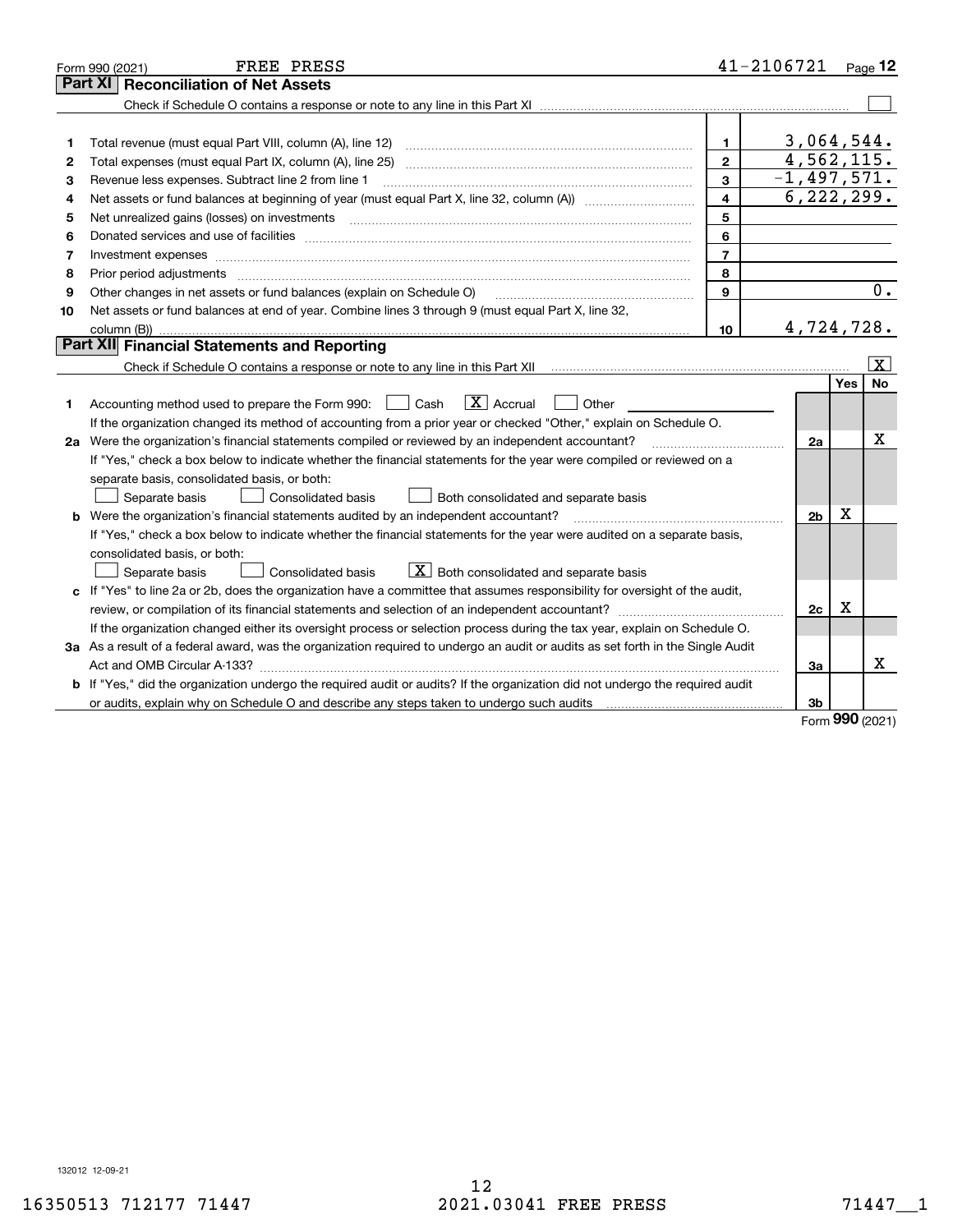Department of the Treasury Internal Revenue Service

**Name of the organization** 

**(Form 990)**

**Total**

## **Public Charity Status and Public Support**

**Complete if the organization is a section 501(c)(3) organization or a section 4947(a)(1) nonexempt charitable trust.**

**| Attach to Form 990 or Form 990-EZ.** 

**| Go to www.irs.gov/Form990 for instructions and the latest information.**

| oort<br>section |            | 202                                   |  |  |
|-----------------|------------|---------------------------------------|--|--|
| mation.         |            | <b>Open to Public</b><br>Inspection   |  |  |
|                 |            | <b>Employer identification number</b> |  |  |
|                 | 41-2106721 |                                       |  |  |
| nstructions.    |            |                                       |  |  |
| )(i).           |            |                                       |  |  |

OMB No. 1545-0047

|    |        |                                                                                                                                              | FREE PRESS |                                                        |                             |                                 |                                                      |  | 41-2106721                                         |
|----|--------|----------------------------------------------------------------------------------------------------------------------------------------------|------------|--------------------------------------------------------|-----------------------------|---------------------------------|------------------------------------------------------|--|----------------------------------------------------|
|    | Part I | Reason for Public Charity Status. (All organizations must complete this part.) See instructions.                                             |            |                                                        |                             |                                 |                                                      |  |                                                    |
|    |        | The organization is not a private foundation because it is: (For lines 1 through 12, check only one box.)                                    |            |                                                        |                             |                                 |                                                      |  |                                                    |
| 1  |        | A church, convention of churches, or association of churches described in section 170(b)(1)(A)(i).                                           |            |                                                        |                             |                                 |                                                      |  |                                                    |
| 2  |        | A school described in section 170(b)(1)(A)(ii). (Attach Schedule E (Form 990).)                                                              |            |                                                        |                             |                                 |                                                      |  |                                                    |
| 3  |        | A hospital or a cooperative hospital service organization described in section 170(b)(1)(A)(iii).                                            |            |                                                        |                             |                                 |                                                      |  |                                                    |
| 4  |        | A medical research organization operated in conjunction with a hospital described in section 170(b)(1)(A)(iii). Enter the hospital's name,   |            |                                                        |                             |                                 |                                                      |  |                                                    |
|    |        | city, and state:                                                                                                                             |            |                                                        |                             |                                 |                                                      |  |                                                    |
| 5  |        | An organization operated for the benefit of a college or university owned or operated by a governmental unit described in                    |            |                                                        |                             |                                 |                                                      |  |                                                    |
|    |        | section 170(b)(1)(A)(iv). (Complete Part II.)                                                                                                |            |                                                        |                             |                                 |                                                      |  |                                                    |
| 6  |        | A federal, state, or local government or governmental unit described in section 170(b)(1)(A)(v).                                             |            |                                                        |                             |                                 |                                                      |  |                                                    |
|    | 7   X  | An organization that normally receives a substantial part of its support from a governmental unit or from the general public described in    |            |                                                        |                             |                                 |                                                      |  |                                                    |
|    |        | section 170(b)(1)(A)(vi). (Complete Part II.)                                                                                                |            |                                                        |                             |                                 |                                                      |  |                                                    |
| 8  |        | A community trust described in section 170(b)(1)(A)(vi). (Complete Part II.)                                                                 |            |                                                        |                             |                                 |                                                      |  |                                                    |
| 9  |        | An agricultural research organization described in section 170(b)(1)(A)(ix) operated in conjunction with a land-grant college                |            |                                                        |                             |                                 |                                                      |  |                                                    |
|    |        | or university or a non-land-grant college of agriculture (see instructions). Enter the name, city, and state of the college or               |            |                                                        |                             |                                 |                                                      |  |                                                    |
|    |        | university:                                                                                                                                  |            |                                                        |                             |                                 |                                                      |  |                                                    |
| 10 |        | An organization that normally receives (1) more than 33 1/3% of its support from contributions, membership fees, and gross receipts from     |            |                                                        |                             |                                 |                                                      |  |                                                    |
|    |        | activities related to its exempt functions, subject to certain exceptions; and (2) no more than 33 1/3% of its support from gross investment |            |                                                        |                             |                                 |                                                      |  |                                                    |
|    |        | income and unrelated business taxable income (less section 511 tax) from businesses acquired by the organization after June 30, 1975.        |            |                                                        |                             |                                 |                                                      |  |                                                    |
|    |        | See section 509(a)(2). (Complete Part III.)                                                                                                  |            |                                                        |                             |                                 |                                                      |  |                                                    |
| 11 |        | An organization organized and operated exclusively to test for public safety. See section 509(a)(4).                                         |            |                                                        |                             |                                 |                                                      |  |                                                    |
| 12 |        | An organization organized and operated exclusively for the benefit of, to perform the functions of, or to carry out the purposes of one or   |            |                                                        |                             |                                 |                                                      |  |                                                    |
|    |        | more publicly supported organizations described in section 509(a)(1) or section 509(a)(2). See section 509(a)(3). Check the box on           |            |                                                        |                             |                                 |                                                      |  |                                                    |
|    |        | lines 12a through 12d that describes the type of supporting organization and complete lines 12e, 12f, and 12g.                               |            |                                                        |                             |                                 |                                                      |  |                                                    |
| а  |        | Type I. A supporting organization operated, supervised, or controlled by its supported organization(s), typically by giving                  |            |                                                        |                             |                                 |                                                      |  |                                                    |
|    |        | the supported organization(s) the power to regularly appoint or elect a majority of the directors or trustees of the supporting              |            |                                                        |                             |                                 |                                                      |  |                                                    |
|    |        | organization. You must complete Part IV, Sections A and B.                                                                                   |            |                                                        |                             |                                 |                                                      |  |                                                    |
| b  |        | Type II. A supporting organization supervised or controlled in connection with its supported organization(s), by having                      |            |                                                        |                             |                                 |                                                      |  |                                                    |
|    |        | control or management of the supporting organization vested in the same persons that control or manage the supported                         |            |                                                        |                             |                                 |                                                      |  |                                                    |
|    |        | organization(s). You must complete Part IV, Sections A and C.                                                                                |            |                                                        |                             |                                 |                                                      |  |                                                    |
| с  |        | Type III functionally integrated. A supporting organization operated in connection with, and functionally integrated with,                   |            |                                                        |                             |                                 |                                                      |  |                                                    |
|    |        | its supported organization(s) (see instructions). You must complete Part IV, Sections A, D, and E.                                           |            |                                                        |                             |                                 |                                                      |  |                                                    |
| d  |        | Type III non-functionally integrated. A supporting organization operated in connection with its supported organization(s)                    |            |                                                        |                             |                                 |                                                      |  |                                                    |
|    |        | that is not functionally integrated. The organization generally must satisfy a distribution requirement and an attentiveness                 |            |                                                        |                             |                                 |                                                      |  |                                                    |
|    |        | requirement (see instructions). You must complete Part IV, Sections A and D, and Part V.                                                     |            |                                                        |                             |                                 |                                                      |  |                                                    |
| е  |        | Check this box if the organization received a written determination from the IRS that it is a Type I, Type II, Type III                      |            |                                                        |                             |                                 |                                                      |  |                                                    |
|    |        | functionally integrated, or Type III non-functionally integrated supporting organization.                                                    |            |                                                        |                             |                                 |                                                      |  |                                                    |
| f  |        | Enter the number of supported organizations                                                                                                  |            |                                                        |                             |                                 |                                                      |  |                                                    |
| a  |        | Provide the following information about the supported organization(s).                                                                       |            |                                                        |                             | (iv) Is the organization listed |                                                      |  |                                                    |
|    |        | (i) Name of supported<br>organization                                                                                                        | (ii) EIN   | (iii) Type of organization<br>(described on lines 1-10 | in your governing document? |                                 | (v) Amount of monetary<br>support (see instructions) |  | (vi) Amount of other<br>support (see instructions) |
|    |        |                                                                                                                                              |            | above (see instructions))                              | Yes                         | No                              |                                                      |  |                                                    |
|    |        |                                                                                                                                              |            |                                                        |                             |                                 |                                                      |  |                                                    |
|    |        |                                                                                                                                              |            |                                                        |                             |                                 |                                                      |  |                                                    |
|    |        |                                                                                                                                              |            |                                                        |                             |                                 |                                                      |  |                                                    |
|    |        |                                                                                                                                              |            |                                                        |                             |                                 |                                                      |  |                                                    |
|    |        |                                                                                                                                              |            |                                                        |                             |                                 |                                                      |  |                                                    |
|    |        |                                                                                                                                              |            |                                                        |                             |                                 |                                                      |  |                                                    |
|    |        |                                                                                                                                              |            |                                                        |                             |                                 |                                                      |  |                                                    |
|    |        |                                                                                                                                              |            |                                                        |                             |                                 |                                                      |  |                                                    |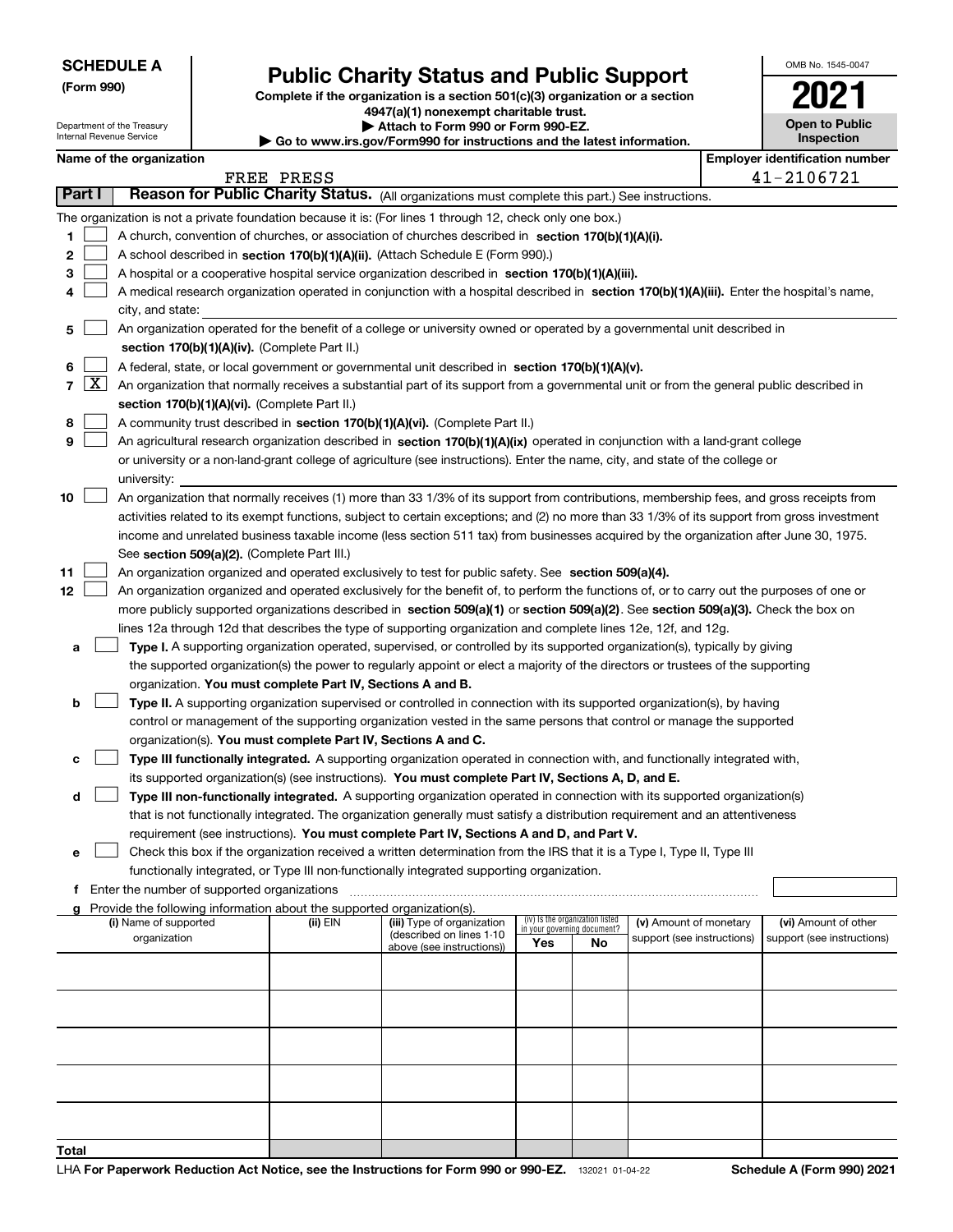| Schedule A (Form 990) 202 <sup>-</sup> |  |  |
|----------------------------------------|--|--|

**Part II Support Schedule for Organizations Described in Sections 170(b)(1)(A)(iv) and 170(b)(1)(A)(vi)**

(Complete only if you checked the box on line 5, 7, or 8 of Part I or if the organization failed to qualify under Part III. If the organization fails to qualify under the tests listed below, please complete Part III.)

|    | <b>Section A. Public Support</b>                                                                                                                                                                                               |          |            |            |            |          |                                          |
|----|--------------------------------------------------------------------------------------------------------------------------------------------------------------------------------------------------------------------------------|----------|------------|------------|------------|----------|------------------------------------------|
|    | Calendar year (or fiscal year beginning in)                                                                                                                                                                                    | (a) 2017 | (b) 2018   | $(c)$ 2019 | $(d)$ 2020 | (e) 2021 | (f) Total                                |
|    | 1 Gifts, grants, contributions, and                                                                                                                                                                                            |          |            |            |            |          |                                          |
|    | membership fees received. (Do not                                                                                                                                                                                              |          |            |            |            |          |                                          |
|    | include any "unusual grants.")                                                                                                                                                                                                 | 5651707. | 1995817.   | 4610385.   | 6270716.   |          | 2962133.21490758.                        |
|    | 2 Tax revenues levied for the organ-                                                                                                                                                                                           |          |            |            |            |          |                                          |
|    | ization's benefit and either paid to                                                                                                                                                                                           |          |            |            |            |          |                                          |
|    | or expended on its behalf                                                                                                                                                                                                      |          |            |            |            |          |                                          |
|    | 3 The value of services or facilities                                                                                                                                                                                          |          |            |            |            |          |                                          |
|    | furnished by a governmental unit to                                                                                                                                                                                            |          |            |            |            |          |                                          |
|    | the organization without charge                                                                                                                                                                                                |          |            |            |            |          |                                          |
|    | 4 Total. Add lines 1 through 3                                                                                                                                                                                                 | 5651707. | 1995817.   | 4610385.   | 6270716.   |          | 2962133.21490758.                        |
| 5. | The portion of total contributions                                                                                                                                                                                             |          |            |            |            |          |                                          |
|    | by each person (other than a                                                                                                                                                                                                   |          |            |            |            |          |                                          |
|    | governmental unit or publicly                                                                                                                                                                                                  |          |            |            |            |          |                                          |
|    | supported organization) included                                                                                                                                                                                               |          |            |            |            |          |                                          |
|    | on line 1 that exceeds 2% of the                                                                                                                                                                                               |          |            |            |            |          |                                          |
|    | amount shown on line 11,                                                                                                                                                                                                       |          |            |            |            |          |                                          |
|    | column (f)                                                                                                                                                                                                                     |          |            |            |            |          | 11962570.                                |
|    | 6 Public support. Subtract line 5 from line 4.                                                                                                                                                                                 |          |            |            |            |          | 9528188.                                 |
|    | <b>Section B. Total Support</b>                                                                                                                                                                                                |          |            |            |            |          |                                          |
|    | Calendar year (or fiscal year beginning in)                                                                                                                                                                                    | (a) 2017 | $(b)$ 2018 | $(c)$ 2019 | $(d)$ 2020 | (e) 2021 | (f) Total                                |
|    | <b>7</b> Amounts from line 4                                                                                                                                                                                                   | 5651707. | 1995817.   | 4610385.   | 6270716.   |          | 2962133.21490758.                        |
|    | 8 Gross income from interest,                                                                                                                                                                                                  |          |            |            |            |          |                                          |
|    | dividends, payments received on                                                                                                                                                                                                |          |            |            |            |          |                                          |
|    | securities loans, rents, royalties,                                                                                                                                                                                            |          |            |            |            |          |                                          |
|    | and income from similar sources                                                                                                                                                                                                | 20,640.  | 25, 158.   | 31,889.    | 16,381.    | 8,441.   | 102,509.                                 |
|    | 9 Net income from unrelated business                                                                                                                                                                                           |          |            |            |            |          |                                          |
|    | activities, whether or not the                                                                                                                                                                                                 |          |            |            |            |          |                                          |
|    | business is regularly carried on                                                                                                                                                                                               |          |            |            |            |          |                                          |
|    | 10 Other income. Do not include gain                                                                                                                                                                                           |          |            |            |            |          |                                          |
|    | or loss from the sale of capital                                                                                                                                                                                               |          |            |            |            |          |                                          |
|    | assets (Explain in Part VI.)                                                                                                                                                                                                   |          |            |            |            |          |                                          |
|    | 11 Total support. Add lines 7 through 10                                                                                                                                                                                       |          |            |            |            |          | 21593267.                                |
|    | 12 Gross receipts from related activities, etc. (see instructions)                                                                                                                                                             |          |            |            |            | 12       | 151,314.                                 |
|    | 13 First 5 years. If the Form 990 is for the organization's first, second, third, fourth, or fifth tax year as a section 501(c)(3)                                                                                             |          |            |            |            |          |                                          |
|    | organization, check this box and stop here manufactured and according to the state of the state of the state of the state of the state of the state of the state of the state of the state of the state of the state of the st |          |            |            |            |          |                                          |
|    | <b>Section C. Computation of Public Support Percentage</b>                                                                                                                                                                     |          |            |            |            |          |                                          |
|    |                                                                                                                                                                                                                                |          |            |            |            | 14       | 44.13<br>%                               |
|    |                                                                                                                                                                                                                                |          |            |            |            | 15       | 38.72<br>$\%$                            |
|    | 16a 33 1/3% support test - 2021. If the organization did not check the box on line 13, and line 14 is 33 1/3% or more, check this box and                                                                                      |          |            |            |            |          |                                          |
|    | stop here. The organization qualifies as a publicly supported organization                                                                                                                                                     |          |            |            |            |          | $\blacktriangleright$ $\boxed{\text{X}}$ |
|    | b 33 1/3% support test - 2020. If the organization did not check a box on line 13 or 16a, and line 15 is 33 1/3% or more, check this box                                                                                       |          |            |            |            |          |                                          |
|    | and stop here. The organization qualifies as a publicly supported organization                                                                                                                                                 |          |            |            |            |          |                                          |
|    | 17a 10% -facts-and-circumstances test - 2021. If the organization did not check a box on line 13, 16a, or 16b, and line 14 is 10% or more,                                                                                     |          |            |            |            |          |                                          |
|    | and if the organization meets the facts-and-circumstances test, check this box and stop here. Explain in Part VI how the organization                                                                                          |          |            |            |            |          |                                          |
|    | meets the facts-and-circumstances test. The organization qualifies as a publicly supported organization                                                                                                                        |          |            |            |            |          |                                          |
|    | <b>b 10% -facts-and-circumstances test - 2020.</b> If the organization did not check a box on line 13, 16a, 16b, or 17a, and line 15 is 10% or                                                                                 |          |            |            |            |          |                                          |
|    | more, and if the organization meets the facts-and-circumstances test, check this box and stop here. Explain in Part VI how the                                                                                                 |          |            |            |            |          |                                          |
|    | organization meets the facts-and-circumstances test. The organization qualifies as a publicly supported organization                                                                                                           |          |            |            |            |          |                                          |
|    | 18 Private foundation. If the organization did not check a box on line 13, 16a, 16b, 17a, or 17b, check this box and see instructions                                                                                          |          |            |            |            |          |                                          |
|    |                                                                                                                                                                                                                                |          |            |            |            |          | Cahadula A (Fauna 000) 0004              |

**Schedule A (Form 990) 2021**

132022 01-04-22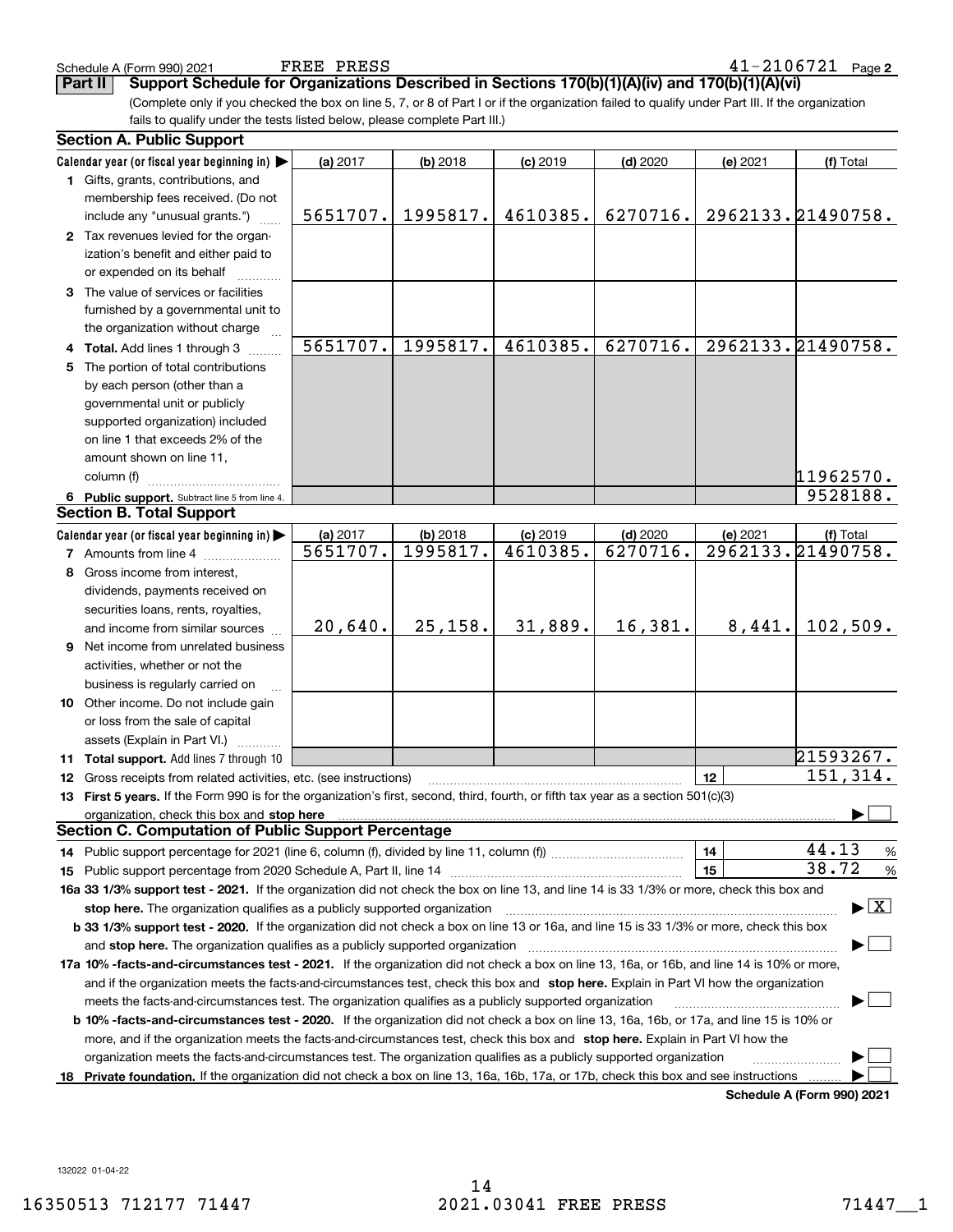**Part III Support Schedule for Organizations Described in Section 509(a)(2)** 

(Complete only if you checked the box on line 10 of Part I or if the organization failed to qualify under Part II. If the organization fails to qualify under the tests listed below, please complete Part II.)

|    | <b>Section A. Public Support</b>                                                                                                                                                                |          |          |            |            |          |                            |
|----|-------------------------------------------------------------------------------------------------------------------------------------------------------------------------------------------------|----------|----------|------------|------------|----------|----------------------------|
|    | Calendar year (or fiscal year beginning in) $\blacktriangleright$                                                                                                                               | (a) 2017 | (b) 2018 | $(c)$ 2019 | $(d)$ 2020 | (e) 2021 | (f) Total                  |
|    | 1 Gifts, grants, contributions, and                                                                                                                                                             |          |          |            |            |          |                            |
|    | membership fees received. (Do not                                                                                                                                                               |          |          |            |            |          |                            |
|    | include any "unusual grants.")                                                                                                                                                                  |          |          |            |            |          |                            |
|    | <b>2</b> Gross receipts from admissions,<br>merchandise sold or services per-<br>formed, or facilities furnished in<br>any activity that is related to the<br>organization's tax-exempt purpose |          |          |            |            |          |                            |
|    | 3 Gross receipts from activities that<br>are not an unrelated trade or bus-                                                                                                                     |          |          |            |            |          |                            |
|    | iness under section 513                                                                                                                                                                         |          |          |            |            |          |                            |
|    | 4 Tax revenues levied for the organ-<br>ization's benefit and either paid to<br>or expended on its behalf<br>.                                                                                  |          |          |            |            |          |                            |
|    | 5 The value of services or facilities<br>furnished by a governmental unit to<br>the organization without charge                                                                                 |          |          |            |            |          |                            |
|    | <b>6 Total.</b> Add lines 1 through 5                                                                                                                                                           |          |          |            |            |          |                            |
|    | 7a Amounts included on lines 1, 2, and<br>3 received from disqualified persons                                                                                                                  |          |          |            |            |          |                            |
|    | <b>b</b> Amounts included on lines 2 and 3 received<br>from other than disqualified persons that<br>exceed the greater of \$5,000 or 1% of the<br>amount on line 13 for the year                |          |          |            |            |          |                            |
|    | c Add lines 7a and 7b                                                                                                                                                                           |          |          |            |            |          |                            |
|    | 8 Public support. (Subtract line 7c from line 6.)                                                                                                                                               |          |          |            |            |          |                            |
|    | Section B. Total Support                                                                                                                                                                        |          |          |            |            |          |                            |
|    | Calendar year (or fiscal year beginning in)                                                                                                                                                     | (a) 2017 | (b) 2018 | $(c)$ 2019 | $(d)$ 2020 | (e) 2021 | (f) Total                  |
|    | 9 Amounts from line 6                                                                                                                                                                           |          |          |            |            |          |                            |
|    | <b>10a</b> Gross income from interest,<br>dividends, payments received on<br>securities loans, rents, royalties,<br>and income from similar sources                                             |          |          |            |            |          |                            |
|    | <b>b</b> Unrelated business taxable income                                                                                                                                                      |          |          |            |            |          |                            |
|    | (less section 511 taxes) from businesses<br>acquired after June 30, 1975                                                                                                                        |          |          |            |            |          |                            |
|    | c Add lines 10a and 10b                                                                                                                                                                         |          |          |            |            |          |                            |
|    | <b>11</b> Net income from unrelated business<br>activities not included on line 10b,<br>whether or not the business is<br>regularly carried on                                                  |          |          |            |            |          |                            |
|    | <b>12</b> Other income. Do not include gain<br>or loss from the sale of capital<br>assets (Explain in Part VI.)                                                                                 |          |          |            |            |          |                            |
|    | 13 Total support. (Add lines 9, 10c, 11, and 12.)                                                                                                                                               |          |          |            |            |          |                            |
|    | 14 First 5 years. If the Form 990 is for the organization's first, second, third, fourth, or fifth tax year as a section 501(c)(3) organization,                                                |          |          |            |            |          |                            |
|    | check this box and stop here www.altamana.com/management/community/community/community/community/community/comm                                                                                 |          |          |            |            |          |                            |
|    | <b>Section C. Computation of Public Support Percentage</b>                                                                                                                                      |          |          |            |            |          |                            |
|    | 15 Public support percentage for 2021 (line 8, column (f), divided by line 13, column (f))                                                                                                      |          |          |            |            | 15       | %                          |
|    | 16 Public support percentage from 2020 Schedule A, Part III, line 15                                                                                                                            |          |          |            |            | 16       | %                          |
|    | <b>Section D. Computation of Investment Income Percentage</b>                                                                                                                                   |          |          |            |            |          |                            |
|    | 17 Investment income percentage for 2021 (line 10c, column (f), divided by line 13, column (f))                                                                                                 |          |          |            |            | 17       | %                          |
|    | 18 Investment income percentage from 2020 Schedule A, Part III, line 17                                                                                                                         |          |          |            |            | 18       | %                          |
|    | 19a 33 1/3% support tests - 2021. If the organization did not check the box on line 14, and line 15 is more than 33 1/3%, and line 17 is not                                                    |          |          |            |            |          |                            |
|    | more than 33 1/3%, check this box and stop here. The organization qualifies as a publicly supported organization                                                                                |          |          |            |            |          |                            |
|    | b 33 1/3% support tests - 2020. If the organization did not check a box on line 14 or line 19a, and line 16 is more than 33 1/3%, and                                                           |          |          |            |            |          |                            |
|    | line 18 is not more than 33 1/3%, check this box and stop here. The organization qualifies as a publicly supported organization                                                                 |          |          |            |            |          |                            |
| 20 | Private foundation. If the organization did not check a box on line 14, 19a, or 19b, check this box and see instructions                                                                        |          |          |            |            |          |                            |
|    | 132023 01-04-22                                                                                                                                                                                 |          |          |            |            |          | Schedule A (Form 990) 2021 |

15 16350513 712177 71447 2021.03041 FREE PRESS 71447 1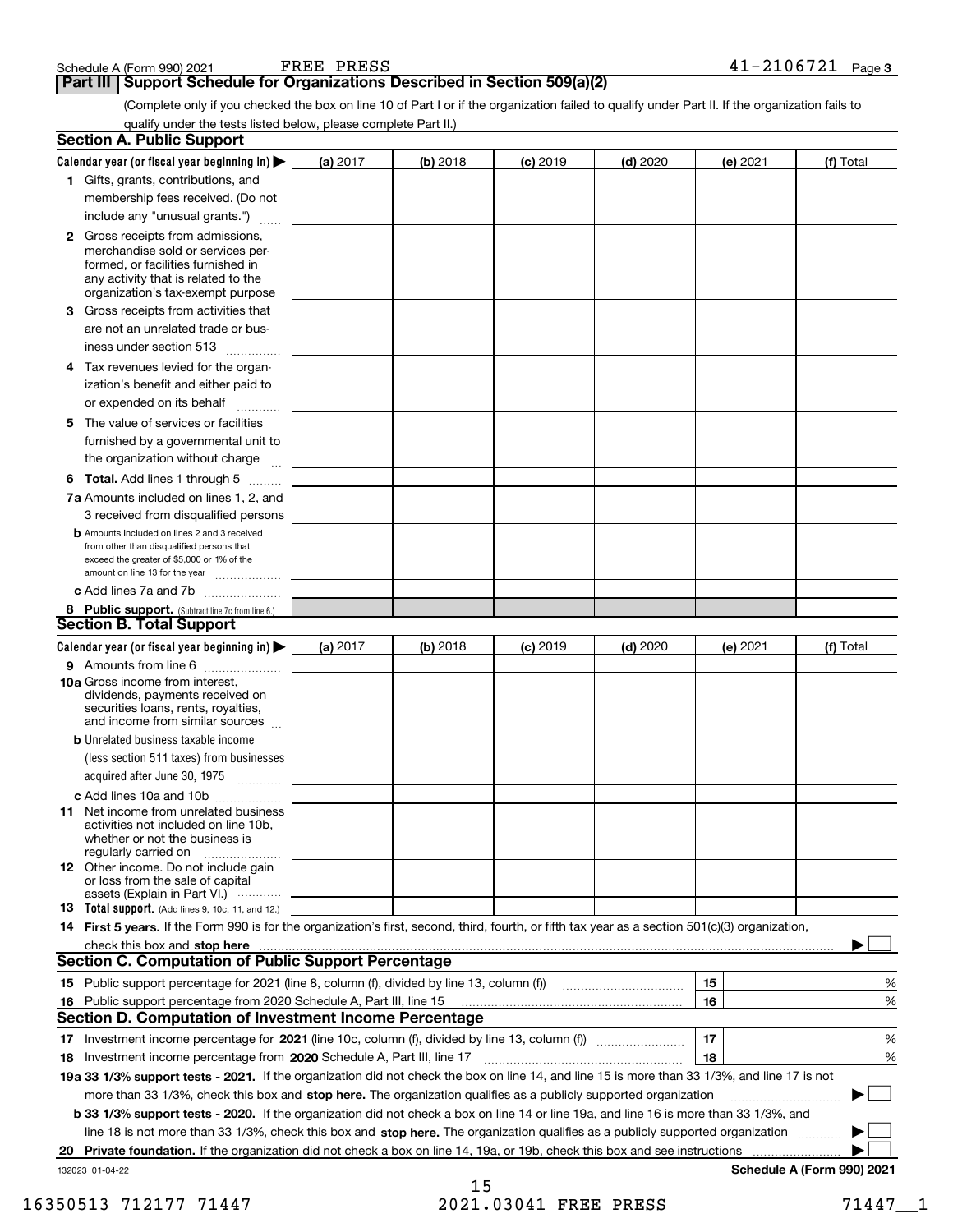**1**

**2**

**3a**

**3b**

**3c**

**4a**

**4b**

**4c**

**5a**

**5b5c**

**6**

**7**

**8**

**9a**

**9b**

**9c**

**10a**

**10b**

**YesNo**

## **Part IV Supporting Organizations**

(Complete only if you checked a box in line 12 on Part I. If you checked box 12a, Part I, complete Sections A and B. If you checked box 12b, Part I, complete Sections A and C. If you checked box 12c, Part I, complete Sections A, D, and E. If you checked box 12d, Part I, complete Sections A and D, and complete Part V.)

## **Section A. All Supporting Organizations**

- **1** Are all of the organization's supported organizations listed by name in the organization's governing documents? If "No," describe in **Part VI** how the supported organizations are designated. If designated by *class or purpose, describe the designation. If historic and continuing relationship, explain.*
- **2** Did the organization have any supported organization that does not have an IRS determination of status under section 509(a)(1) or (2)? If "Yes," explain in Part VI how the organization determined that the supported *organization was described in section 509(a)(1) or (2).*
- **3a** Did the organization have a supported organization described in section 501(c)(4), (5), or (6)? If "Yes," answer *lines 3b and 3c below.*
- **b** Did the organization confirm that each supported organization qualified under section 501(c)(4), (5), or (6) and satisfied the public support tests under section 509(a)(2)? If "Yes," describe in **Part VI** when and how the *organization made the determination.*
- **c**Did the organization ensure that all support to such organizations was used exclusively for section 170(c)(2)(B) purposes? If "Yes," explain in **Part VI** what controls the organization put in place to ensure such use.
- **4a***If* Was any supported organization not organized in the United States ("foreign supported organization")? *"Yes," and if you checked box 12a or 12b in Part I, answer lines 4b and 4c below.*
- **b** Did the organization have ultimate control and discretion in deciding whether to make grants to the foreign supported organization? If "Yes," describe in **Part VI** how the organization had such control and discretion *despite being controlled or supervised by or in connection with its supported organizations.*
- **c** Did the organization support any foreign supported organization that does not have an IRS determination under sections 501(c)(3) and 509(a)(1) or (2)? If "Yes," explain in **Part VI** what controls the organization used *to ensure that all support to the foreign supported organization was used exclusively for section 170(c)(2)(B) purposes.*
- **5a** Did the organization add, substitute, or remove any supported organizations during the tax year? If "Yes," answer lines 5b and 5c below (if applicable). Also, provide detail in **Part VI,** including (i) the names and EIN *numbers of the supported organizations added, substituted, or removed; (ii) the reasons for each such action; (iii) the authority under the organization's organizing document authorizing such action; and (iv) how the action was accomplished (such as by amendment to the organizing document).*
- **b** Type I or Type II only. Was any added or substituted supported organization part of a class already designated in the organization's organizing document?
- **cSubstitutions only.**  Was the substitution the result of an event beyond the organization's control?
- **6** Did the organization provide support (whether in the form of grants or the provision of services or facilities) to **Part VI.** *If "Yes," provide detail in* support or benefit one or more of the filing organization's supported organizations? anyone other than (i) its supported organizations, (ii) individuals that are part of the charitable class benefited by one or more of its supported organizations, or (iii) other supporting organizations that also
- **7**Did the organization provide a grant, loan, compensation, or other similar payment to a substantial contributor *If "Yes," complete Part I of Schedule L (Form 990).* regard to a substantial contributor? (as defined in section 4958(c)(3)(C)), a family member of a substantial contributor, or a 35% controlled entity with
- **8** Did the organization make a loan to a disqualified person (as defined in section 4958) not described on line 7? *If "Yes," complete Part I of Schedule L (Form 990).*
- **9a** Was the organization controlled directly or indirectly at any time during the tax year by one or more in section 509(a)(1) or (2))? If "Yes," *provide detail in* <code>Part VI.</code> disqualified persons, as defined in section 4946 (other than foundation managers and organizations described
- **b**the supporting organization had an interest? If "Yes," provide detail in P**art VI**. Did one or more disqualified persons (as defined on line 9a) hold a controlling interest in any entity in which
- **c**Did a disqualified person (as defined on line 9a) have an ownership interest in, or derive any personal benefit from, assets in which the supporting organization also had an interest? If "Yes," provide detail in P**art VI.**
- **10a** Was the organization subject to the excess business holdings rules of section 4943 because of section supporting organizations)? If "Yes," answer line 10b below. 4943(f) (regarding certain Type II supporting organizations, and all Type III non-functionally integrated
- **b** Did the organization have any excess business holdings in the tax year? (Use Schedule C, Form 4720, to *determine whether the organization had excess business holdings.)*

132024 01-04-21

## 16 16350513 712177 71447 2021.03041 FREE PRESS 71447\_\_1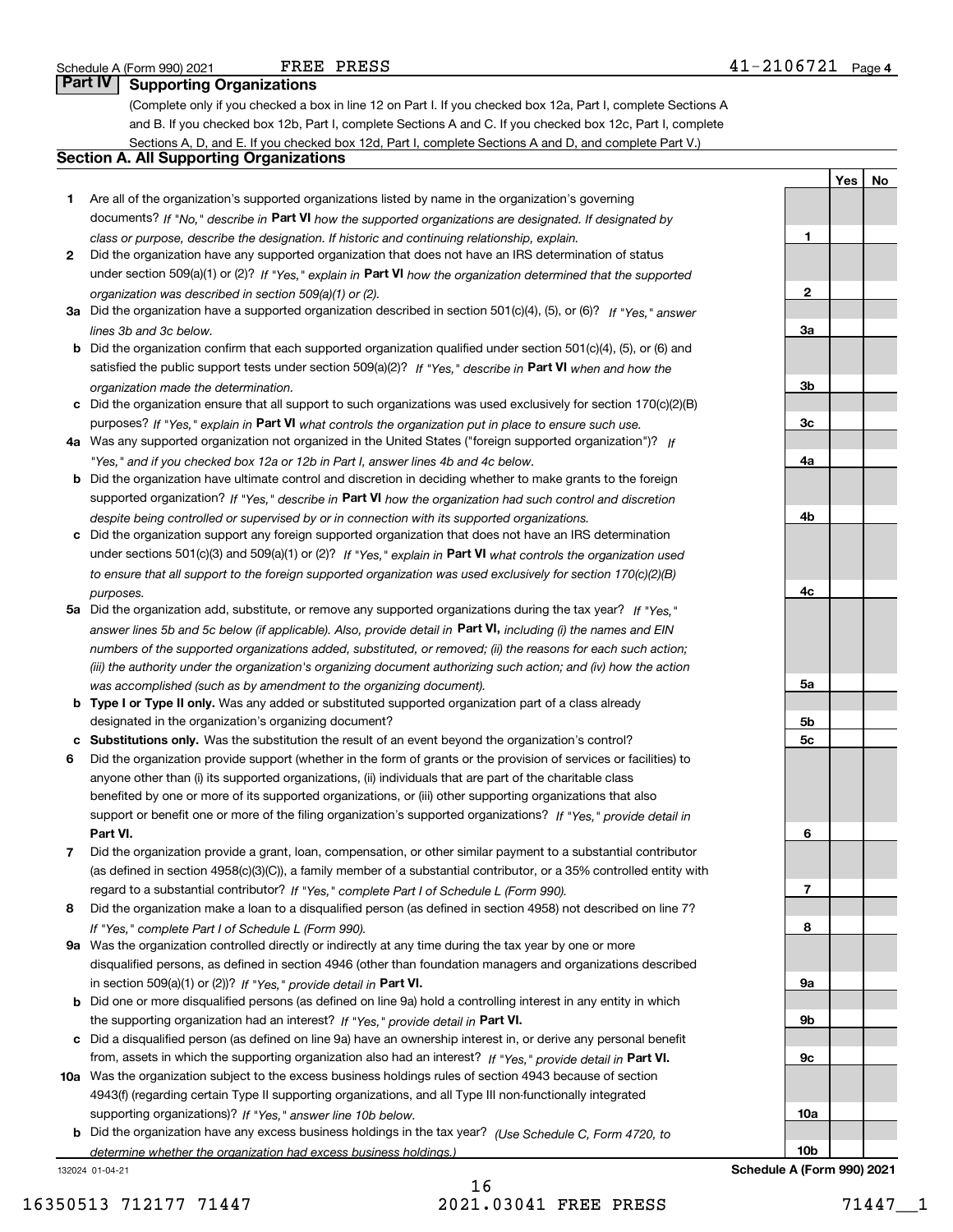| Schedule A (Form 990) 2021                  | PRESS<br>FREE | - - - -<br>06<br>Page L<br>ــ 4 ' |
|---------------------------------------------|---------------|-----------------------------------|
| $P_{\text{out}}$<br>Cusaculus Organizations |               |                                   |

|              | <b>Supporting Organizations</b> (continued)<br>Part IV                                                                                                                                                                                                                                                                                                                                                                                                                                                                                                                                                                                                                                                                                                                   |                |     |     |
|--------------|--------------------------------------------------------------------------------------------------------------------------------------------------------------------------------------------------------------------------------------------------------------------------------------------------------------------------------------------------------------------------------------------------------------------------------------------------------------------------------------------------------------------------------------------------------------------------------------------------------------------------------------------------------------------------------------------------------------------------------------------------------------------------|----------------|-----|-----|
|              |                                                                                                                                                                                                                                                                                                                                                                                                                                                                                                                                                                                                                                                                                                                                                                          |                | Yes | No  |
| 11           | Has the organization accepted a gift or contribution from any of the following persons?                                                                                                                                                                                                                                                                                                                                                                                                                                                                                                                                                                                                                                                                                  |                |     |     |
|              | a A person who directly or indirectly controls, either alone or together with persons described on lines 11b and                                                                                                                                                                                                                                                                                                                                                                                                                                                                                                                                                                                                                                                         |                |     |     |
|              | 11c below, the governing body of a supported organization?                                                                                                                                                                                                                                                                                                                                                                                                                                                                                                                                                                                                                                                                                                               | 11a            |     |     |
|              | <b>b</b> A family member of a person described on line 11a above?                                                                                                                                                                                                                                                                                                                                                                                                                                                                                                                                                                                                                                                                                                        | 11b            |     |     |
|              | c A 35% controlled entity of a person described on line 11a or 11b above? If "Yes" to line 11a, 11b, or 11c, provide                                                                                                                                                                                                                                                                                                                                                                                                                                                                                                                                                                                                                                                     |                |     |     |
|              | detail in Part VI.                                                                                                                                                                                                                                                                                                                                                                                                                                                                                                                                                                                                                                                                                                                                                       | 11c            |     |     |
|              | <b>Section B. Type I Supporting Organizations</b>                                                                                                                                                                                                                                                                                                                                                                                                                                                                                                                                                                                                                                                                                                                        |                |     |     |
|              |                                                                                                                                                                                                                                                                                                                                                                                                                                                                                                                                                                                                                                                                                                                                                                          |                | Yes | No  |
| 1            | Did the governing body, members of the governing body, officers acting in their official capacity, or membership of one or<br>more supported organizations have the power to regularly appoint or elect at least a majority of the organization's officers,<br>directors, or trustees at all times during the tax year? If "No," describe in Part VI how the supported organization(s)<br>effectively operated, supervised, or controlled the organization's activities. If the organization had more than one supported<br>organization, describe how the powers to appoint and/or remove officers, directors, or trustees were allocated among the<br>supported organizations and what conditions or restrictions, if any, applied to such powers during the tax year. | 1              |     |     |
| $\mathbf{2}$ | Did the organization operate for the benefit of any supported organization other than the supported                                                                                                                                                                                                                                                                                                                                                                                                                                                                                                                                                                                                                                                                      |                |     |     |
|              | organization(s) that operated, supervised, or controlled the supporting organization? If "Yes," explain in                                                                                                                                                                                                                                                                                                                                                                                                                                                                                                                                                                                                                                                               |                |     |     |
|              | Part VI how providing such benefit carried out the purposes of the supported organization(s) that operated,                                                                                                                                                                                                                                                                                                                                                                                                                                                                                                                                                                                                                                                              |                |     |     |
|              | supervised, or controlled the supporting organization.                                                                                                                                                                                                                                                                                                                                                                                                                                                                                                                                                                                                                                                                                                                   | $\overline{2}$ |     |     |
|              | Section C. Type II Supporting Organizations                                                                                                                                                                                                                                                                                                                                                                                                                                                                                                                                                                                                                                                                                                                              |                |     |     |
|              |                                                                                                                                                                                                                                                                                                                                                                                                                                                                                                                                                                                                                                                                                                                                                                          |                | Yes | No  |
| 1.           | Were a majority of the organization's directors or trustees during the tax year also a majority of the directors                                                                                                                                                                                                                                                                                                                                                                                                                                                                                                                                                                                                                                                         |                |     |     |
|              | or trustees of each of the organization's supported organization(s)? If "No," describe in Part VI how control                                                                                                                                                                                                                                                                                                                                                                                                                                                                                                                                                                                                                                                            |                |     |     |
|              | or management of the supporting organization was vested in the same persons that controlled or managed                                                                                                                                                                                                                                                                                                                                                                                                                                                                                                                                                                                                                                                                   |                |     |     |
|              | the supported organization(s).                                                                                                                                                                                                                                                                                                                                                                                                                                                                                                                                                                                                                                                                                                                                           | 1              |     |     |
|              | <b>Section D. All Type III Supporting Organizations</b>                                                                                                                                                                                                                                                                                                                                                                                                                                                                                                                                                                                                                                                                                                                  |                |     |     |
|              |                                                                                                                                                                                                                                                                                                                                                                                                                                                                                                                                                                                                                                                                                                                                                                          |                | Yes | No. |
| 1            | Did the organization provide to each of its supported organizations, by the last day of the fifth month of the                                                                                                                                                                                                                                                                                                                                                                                                                                                                                                                                                                                                                                                           |                |     |     |
|              | organization's tax year, (i) a written notice describing the type and amount of support provided during the prior tax                                                                                                                                                                                                                                                                                                                                                                                                                                                                                                                                                                                                                                                    |                |     |     |
|              | year, (ii) a copy of the Form 990 that was most recently filed as of the date of notification, and (iii) copies of the                                                                                                                                                                                                                                                                                                                                                                                                                                                                                                                                                                                                                                                   |                |     |     |
|              | organization's governing documents in effect on the date of notification, to the extent not previously provided?                                                                                                                                                                                                                                                                                                                                                                                                                                                                                                                                                                                                                                                         | 1              |     |     |
| 2            | Were any of the organization's officers, directors, or trustees either (i) appointed or elected by the supported                                                                                                                                                                                                                                                                                                                                                                                                                                                                                                                                                                                                                                                         |                |     |     |
|              | organization(s) or (ii) serving on the governing body of a supported organization? If "No," explain in Part VI how                                                                                                                                                                                                                                                                                                                                                                                                                                                                                                                                                                                                                                                       |                |     |     |
|              | the organization maintained a close and continuous working relationship with the supported organization(s).                                                                                                                                                                                                                                                                                                                                                                                                                                                                                                                                                                                                                                                              | $\mathbf{2}$   |     |     |
| 3            | By reason of the relationship described on line 2, above, did the organization's supported organizations have a                                                                                                                                                                                                                                                                                                                                                                                                                                                                                                                                                                                                                                                          |                |     |     |
|              | significant voice in the organization's investment policies and in directing the use of the organization's                                                                                                                                                                                                                                                                                                                                                                                                                                                                                                                                                                                                                                                               |                |     |     |
|              | income or assets at all times during the tax year? If "Yes," describe in Part VI the role the organization's                                                                                                                                                                                                                                                                                                                                                                                                                                                                                                                                                                                                                                                             |                |     |     |
|              | supported organizations played in this regard.                                                                                                                                                                                                                                                                                                                                                                                                                                                                                                                                                                                                                                                                                                                           | 3              |     |     |
|              | Section E. Type III Functionally Integrated Supporting Organizations                                                                                                                                                                                                                                                                                                                                                                                                                                                                                                                                                                                                                                                                                                     |                |     |     |
| 1            | Check the box next to the method that the organization used to satisfy the Integral Part Test during the year (see instructions).                                                                                                                                                                                                                                                                                                                                                                                                                                                                                                                                                                                                                                        |                |     |     |
| a            | The organization satisfied the Activities Test. Complete line 2 below.                                                                                                                                                                                                                                                                                                                                                                                                                                                                                                                                                                                                                                                                                                   |                |     |     |

**bThe organization is the parent of each of its supported organizations. Complete line 3 below.** 

|  |  | c □ The organization supported a governmental entity. Describe in Part VI how you supported a governmental entity (see instructions). |  |
|--|--|---------------------------------------------------------------------------------------------------------------------------------------|--|
|--|--|---------------------------------------------------------------------------------------------------------------------------------------|--|

- **2Answer lines 2a and 2b below. Yes No** Activities Test.
- **a** Did substantially all of the organization's activities during the tax year directly further the exempt purposes of the supported organization(s) to which the organization was responsive? If "Yes," then in **Part VI identify those supported organizations and explain**  *how these activities directly furthered their exempt purposes, how the organization was responsive to those supported organizations, and how the organization determined that these activities constituted substantially all of its activities.*
- **b** Did the activities described on line 2a, above, constitute activities that, but for the organization's involvement, **Part VI**  *the reasons for the organization's position that its supported organization(s) would have engaged in* one or more of the organization's supported organization(s) would have been engaged in? If "Yes," e*xplain in these activities but for the organization's involvement.*
- **3** Parent of Supported Organizations. Answer lines 3a and 3b below.
- **a** Did the organization have the power to regularly appoint or elect a majority of the officers, directors, or trustees of each of the supported organizations? If "Yes" or "No" provide details in **Part VI.**

**b** Did the organization exercise a substantial degree of direction over the policies, programs, and activities of each of its supported organizations? If "Yes," describe in Part VI the role played by the organization in this regard.

**2a 2b3a3b**

132025 01-04-22

## 17 16350513 712177 71447 2021.03041 FREE PRESS 71447\_\_1

## **Schedule A (Form 990) 2021**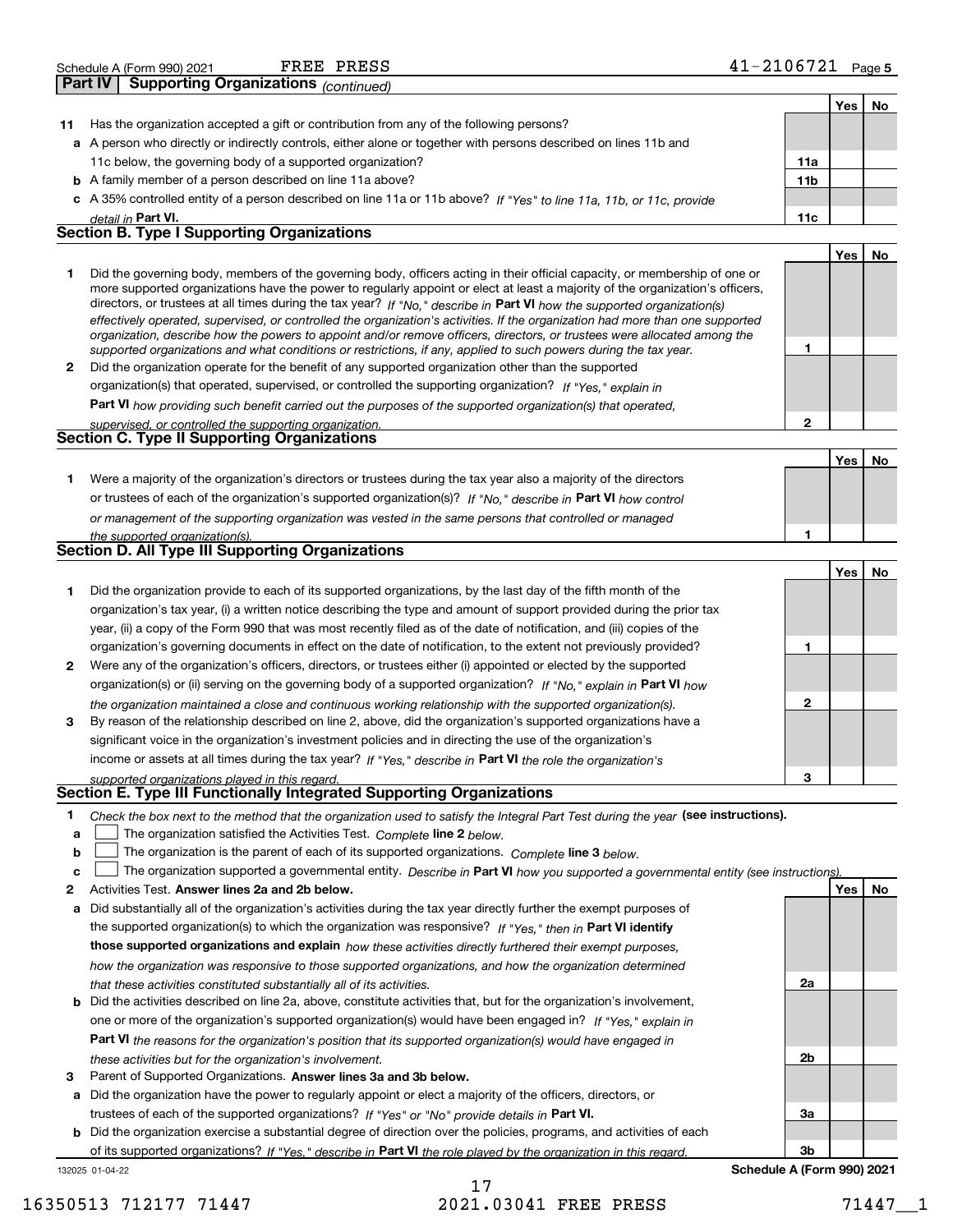| Type III Non-Functionally Integrated 509(a)(3) Supporting Organizations<br>Part V                                                                   |              |                |                                |
|-----------------------------------------------------------------------------------------------------------------------------------------------------|--------------|----------------|--------------------------------|
| Check here if the organization satisfied the Integral Part Test as a qualifying trust on Nov. 20, 1970 (explain in Part VI). See instructions.<br>1 |              |                |                                |
| All other Type III non-functionally integrated supporting organizations must complete Sections A through E.                                         |              |                |                                |
| Section A - Adjusted Net Income                                                                                                                     |              | (A) Prior Year | (B) Current Year<br>(optional) |
| Net short-term capital gain<br>$\mathbf{1}$                                                                                                         | 1            |                |                                |
| $\mathbf{2}$<br>Recoveries of prior-year distributions                                                                                              | $\mathbf{2}$ |                |                                |
| 3<br>Other gross income (see instructions)                                                                                                          | 3            |                |                                |
| Add lines 1 through 3.<br>4                                                                                                                         | 4            |                |                                |
| 5<br>Depreciation and depletion                                                                                                                     | 5            |                |                                |
| 6<br>Portion of operating expenses paid or incurred for production or                                                                               |              |                |                                |
| collection of gross income or for management, conservation, or                                                                                      |              |                |                                |
| maintenance of property held for production of income (see instructions)                                                                            | 6            |                |                                |
| Other expenses (see instructions)<br>7                                                                                                              | 7            |                |                                |
| Adjusted Net Income (subtract lines 5, 6, and 7 from line 4)<br>8                                                                                   | 8            |                |                                |
| Section B - Minimum Asset Amount                                                                                                                    |              | (A) Prior Year | (B) Current Year<br>(optional) |
| Aggregate fair market value of all non-exempt-use assets (see<br>1                                                                                  |              |                |                                |
| instructions for short tax year or assets held for part of year):                                                                                   |              |                |                                |
| a Average monthly value of securities                                                                                                               | 1a           |                |                                |
| <b>b</b> Average monthly cash balances                                                                                                              | 1b           |                |                                |
| c Fair market value of other non-exempt-use assets                                                                                                  | 1c           |                |                                |
| d Total (add lines 1a, 1b, and 1c)                                                                                                                  | 1d           |                |                                |
| e Discount claimed for blockage or other factors                                                                                                    |              |                |                                |
| (explain in detail in Part VI):                                                                                                                     |              |                |                                |
| $\mathbf{2}$<br>Acquisition indebtedness applicable to non-exempt-use assets                                                                        | $\mathbf{2}$ |                |                                |
| 3<br>Subtract line 2 from line 1d.                                                                                                                  | 3            |                |                                |
| 4<br>Cash deemed held for exempt use. Enter 0.015 of line 3 (for greater amount,                                                                    |              |                |                                |
| see instructions)                                                                                                                                   | 4            |                |                                |
| 5<br>Net value of non-exempt-use assets (subtract line 4 from line 3)                                                                               | 5            |                |                                |
| 6<br>Multiply line 5 by 0.035.                                                                                                                      | 6            |                |                                |
| 7<br>Recoveries of prior-year distributions                                                                                                         | 7            |                |                                |
| Minimum Asset Amount (add line 7 to line 6)<br>8                                                                                                    | 8            |                |                                |
| <b>Section C - Distributable Amount</b>                                                                                                             |              |                | <b>Current Year</b>            |
| Adjusted net income for prior year (from Section A, line 8, column A)<br>1.                                                                         | 1            |                |                                |
| $\mathbf{2}$<br>Enter 0.85 of line 1.                                                                                                               | $\mathbf{2}$ |                |                                |
| 3<br>Minimum asset amount for prior year (from Section B, line 8, column A)                                                                         | 3            |                |                                |
| 4<br>Enter greater of line 2 or line 3.                                                                                                             | 4            |                |                                |
| 5<br>Income tax imposed in prior year                                                                                                               | 5            |                |                                |
| 6<br><b>Distributable Amount.</b> Subtract line 5 from line 4, unless subject to                                                                    |              |                |                                |
| emergency temporary reduction (see instructions).                                                                                                   | 6            |                |                                |
| 7<br>Check here if the current year is the organization's first as a non-functionally integrated Type III supporting organization (see              |              |                |                                |

**6** Schedule A (Form 990) 2021 Page FREE PRESS 41-2106721

**Schedule A (Form 990) 2021**

132026 01-04-22

instructions).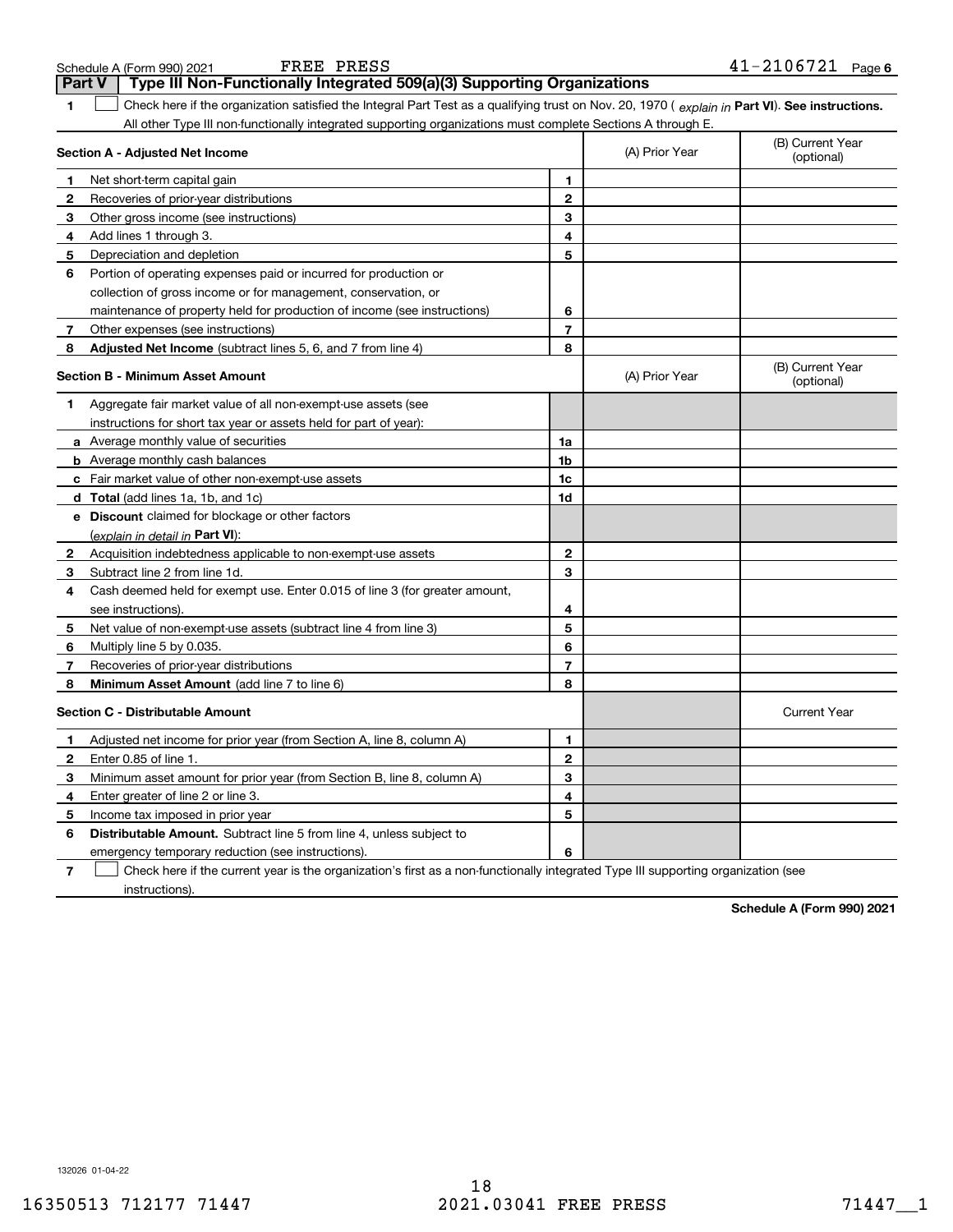| <b>rryover to 2022.</b> Add lines 3j |  |                            |
|--------------------------------------|--|----------------------------|
|                                      |  |                            |
|                                      |  |                            |
|                                      |  |                            |
|                                      |  |                            |
|                                      |  |                            |
|                                      |  |                            |
|                                      |  | Schedule A (Form 990) 2021 |
|                                      |  |                            |

| 1  | Amounts paid to supported organizations to accomplish exempt purposes                      |                             |                                       | 1  |                                         |
|----|--------------------------------------------------------------------------------------------|-----------------------------|---------------------------------------|----|-----------------------------------------|
| 2  | Amounts paid to perform activity that directly furthers exempt purposes of supported       |                             |                                       |    |                                         |
|    | organizations, in excess of income from activity                                           |                             |                                       | 2  |                                         |
| 3  | Administrative expenses paid to accomplish exempt purposes of supported organizations      |                             |                                       | 3  |                                         |
| 4  | Amounts paid to acquire exempt-use assets                                                  |                             |                                       | 4  |                                         |
| 5  | Qualified set-aside amounts (prior IRS approval required - provide details in Part VI)     |                             |                                       | 5  |                                         |
| 6  | Other distributions (describe in Part VI). See instructions.                               |                             |                                       | 6  |                                         |
| 7  | Total annual distributions. Add lines 1 through 6.                                         |                             |                                       | 7  |                                         |
| 8  | Distributions to attentive supported organizations to which the organization is responsive |                             |                                       |    |                                         |
|    | (provide details in Part VI). See instructions.                                            |                             |                                       | 8  |                                         |
| 9  | Distributable amount for 2021 from Section C, line 6                                       |                             |                                       | 9  |                                         |
| 10 | Line 8 amount divided by line 9 amount                                                     |                             |                                       | 10 |                                         |
|    |                                                                                            | (i)                         | (ii)                                  |    | (iii)                                   |
|    | <b>Section E - Distribution Allocations</b> (see instructions)                             | <b>Excess Distributions</b> | <b>Underdistributions</b><br>Pre-2021 |    | <b>Distributable</b><br>Amount for 2021 |
| 1. | Distributable amount for 2021 from Section C, line 6                                       |                             |                                       |    |                                         |
| 2  | Underdistributions, if any, for years prior to 2021 (reason-                               |                             |                                       |    |                                         |
|    | able cause required - explain in Part VI). See instructions.                               |                             |                                       |    |                                         |
| 3  | Excess distributions carryover, if any, to 2021                                            |                             |                                       |    |                                         |
|    | a From 2016                                                                                |                             |                                       |    |                                         |
|    | <b>b</b> From 2017                                                                         |                             |                                       |    |                                         |
|    | c From 2018                                                                                |                             |                                       |    |                                         |
|    | d From 2019                                                                                |                             |                                       |    |                                         |
|    | e From 2020                                                                                |                             |                                       |    |                                         |
|    | f Total of lines 3a through 3e                                                             |                             |                                       |    |                                         |
|    | g Applied to underdistributions of prior years                                             |                             |                                       |    |                                         |
|    | h Applied to 2021 distributable amount                                                     |                             |                                       |    |                                         |
|    | Carryover from 2016 not applied (see instructions)                                         |                             |                                       |    |                                         |
|    | Remainder. Subtract lines 3g, 3h, and 3i from line 3f.                                     |                             |                                       |    |                                         |
| 4  | Distributions for 2021 from Section D,                                                     |                             |                                       |    |                                         |
|    | \$<br>line $7:$                                                                            |                             |                                       |    |                                         |
|    | a Applied to underdistributions of prior years                                             |                             |                                       |    |                                         |
|    | <b>b</b> Applied to 2021 distributable amount                                              |                             |                                       |    |                                         |
|    | c Remainder. Subtract lines 4a and 4b from line 4.                                         |                             |                                       |    |                                         |
| 5  | Remaining underdistributions for years prior to 2021, if                                   |                             |                                       |    |                                         |
|    | any. Subtract lines 3g and 4a from line 2. For result greater                              |                             |                                       |    |                                         |
|    | than zero, explain in Part VI. See instructions.                                           |                             |                                       |    |                                         |
| 6  | Remaining underdistributions for 2021. Subtract lines 3h                                   |                             |                                       |    |                                         |
|    | and 4b from line 1. For result greater than zero, explain in                               |                             |                                       |    |                                         |
|    | Part VI. See instructions.                                                                 |                             |                                       |    |                                         |
| 7  | Excess distributions carryover to 2022. Add lines 3j                                       |                             |                                       |    |                                         |
|    | and 4c.                                                                                    |                             |                                       |    |                                         |
| 8  | Breakdown of line 7:                                                                       |                             |                                       |    |                                         |
|    | a Excess from 2017                                                                         |                             |                                       |    |                                         |
|    | <b>b</b> Excess from 2018                                                                  |                             |                                       |    |                                         |
|    | c Excess from 2019                                                                         |                             |                                       |    |                                         |
|    |                                                                                            |                             |                                       |    |                                         |
|    | d Excess from 2020                                                                         |                             |                                       |    |                                         |
|    | e Excess from 2021                                                                         |                             |                                       |    |                                         |

**Section D - Distributions Current Year**

**Part V Type III Non-Functionally Integrated 509(a)(3) Supporting Organizations** *(continued)*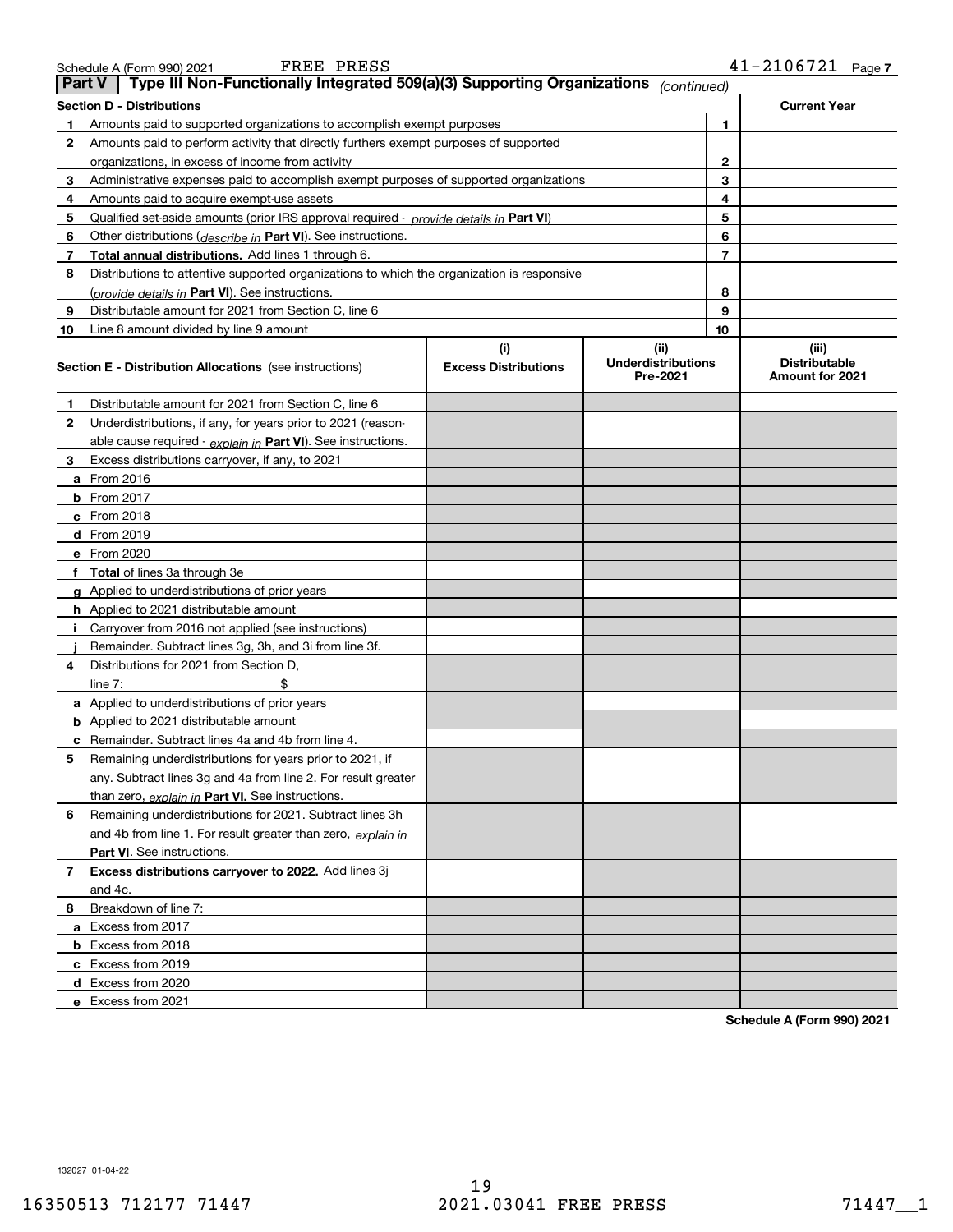| Schedule A (Form 990) 2021 | FREE | PRESS | $\mathbf{A}$ | 34007992<br>$-210672$ | Page 8 |
|----------------------------|------|-------|--------------|-----------------------|--------|
|                            |      |       |              |                       |        |

| <b>Part VI</b>  | Supplemental Information. Provide the explanations required by Part II, line 10; Part II, line 17a or 17b; Part III, line 12;<br>Part IV, Section A, lines 1, 2, 3b, 3c, 4b, 4c, 5a, 6, 9a, 9b, 9c, 11a, 11b, and 11c; Part IV, Section B, lines 1 and 2; Part IV, Section C,<br>line 1; Part IV, Section D, lines 2 and 3; Part IV, Section E, lines 1c, 2a, 2b, 3a, and 3b; Part V, line 1; Part V, Section B, line 1e; Part V,<br>Section D, lines 5, 6, and 8; and Part V, Section E, lines 2, 5, and 6. Also complete this part for any additional information.<br>(See instructions.) |    |                            |
|-----------------|---------------------------------------------------------------------------------------------------------------------------------------------------------------------------------------------------------------------------------------------------------------------------------------------------------------------------------------------------------------------------------------------------------------------------------------------------------------------------------------------------------------------------------------------------------------------------------------------|----|----------------------------|
|                 |                                                                                                                                                                                                                                                                                                                                                                                                                                                                                                                                                                                             |    |                            |
|                 |                                                                                                                                                                                                                                                                                                                                                                                                                                                                                                                                                                                             |    |                            |
|                 |                                                                                                                                                                                                                                                                                                                                                                                                                                                                                                                                                                                             |    |                            |
|                 |                                                                                                                                                                                                                                                                                                                                                                                                                                                                                                                                                                                             |    |                            |
|                 |                                                                                                                                                                                                                                                                                                                                                                                                                                                                                                                                                                                             |    |                            |
|                 |                                                                                                                                                                                                                                                                                                                                                                                                                                                                                                                                                                                             |    |                            |
|                 |                                                                                                                                                                                                                                                                                                                                                                                                                                                                                                                                                                                             |    |                            |
|                 |                                                                                                                                                                                                                                                                                                                                                                                                                                                                                                                                                                                             |    |                            |
|                 |                                                                                                                                                                                                                                                                                                                                                                                                                                                                                                                                                                                             |    |                            |
|                 |                                                                                                                                                                                                                                                                                                                                                                                                                                                                                                                                                                                             |    |                            |
|                 |                                                                                                                                                                                                                                                                                                                                                                                                                                                                                                                                                                                             |    |                            |
|                 |                                                                                                                                                                                                                                                                                                                                                                                                                                                                                                                                                                                             |    |                            |
|                 |                                                                                                                                                                                                                                                                                                                                                                                                                                                                                                                                                                                             |    |                            |
|                 |                                                                                                                                                                                                                                                                                                                                                                                                                                                                                                                                                                                             |    |                            |
|                 |                                                                                                                                                                                                                                                                                                                                                                                                                                                                                                                                                                                             |    |                            |
|                 |                                                                                                                                                                                                                                                                                                                                                                                                                                                                                                                                                                                             |    |                            |
|                 |                                                                                                                                                                                                                                                                                                                                                                                                                                                                                                                                                                                             |    |                            |
|                 |                                                                                                                                                                                                                                                                                                                                                                                                                                                                                                                                                                                             |    |                            |
|                 |                                                                                                                                                                                                                                                                                                                                                                                                                                                                                                                                                                                             |    |                            |
|                 |                                                                                                                                                                                                                                                                                                                                                                                                                                                                                                                                                                                             |    |                            |
|                 |                                                                                                                                                                                                                                                                                                                                                                                                                                                                                                                                                                                             |    |                            |
|                 |                                                                                                                                                                                                                                                                                                                                                                                                                                                                                                                                                                                             |    |                            |
|                 |                                                                                                                                                                                                                                                                                                                                                                                                                                                                                                                                                                                             |    |                            |
|                 |                                                                                                                                                                                                                                                                                                                                                                                                                                                                                                                                                                                             |    |                            |
|                 |                                                                                                                                                                                                                                                                                                                                                                                                                                                                                                                                                                                             |    |                            |
|                 |                                                                                                                                                                                                                                                                                                                                                                                                                                                                                                                                                                                             |    |                            |
|                 |                                                                                                                                                                                                                                                                                                                                                                                                                                                                                                                                                                                             |    |                            |
|                 |                                                                                                                                                                                                                                                                                                                                                                                                                                                                                                                                                                                             |    |                            |
|                 |                                                                                                                                                                                                                                                                                                                                                                                                                                                                                                                                                                                             |    |                            |
|                 |                                                                                                                                                                                                                                                                                                                                                                                                                                                                                                                                                                                             |    |                            |
|                 |                                                                                                                                                                                                                                                                                                                                                                                                                                                                                                                                                                                             |    |                            |
|                 |                                                                                                                                                                                                                                                                                                                                                                                                                                                                                                                                                                                             |    |                            |
| 132028 01-04-22 |                                                                                                                                                                                                                                                                                                                                                                                                                                                                                                                                                                                             |    | Schedule A (Form 990) 2021 |
|                 |                                                                                                                                                                                                                                                                                                                                                                                                                                                                                                                                                                                             | 20 |                            |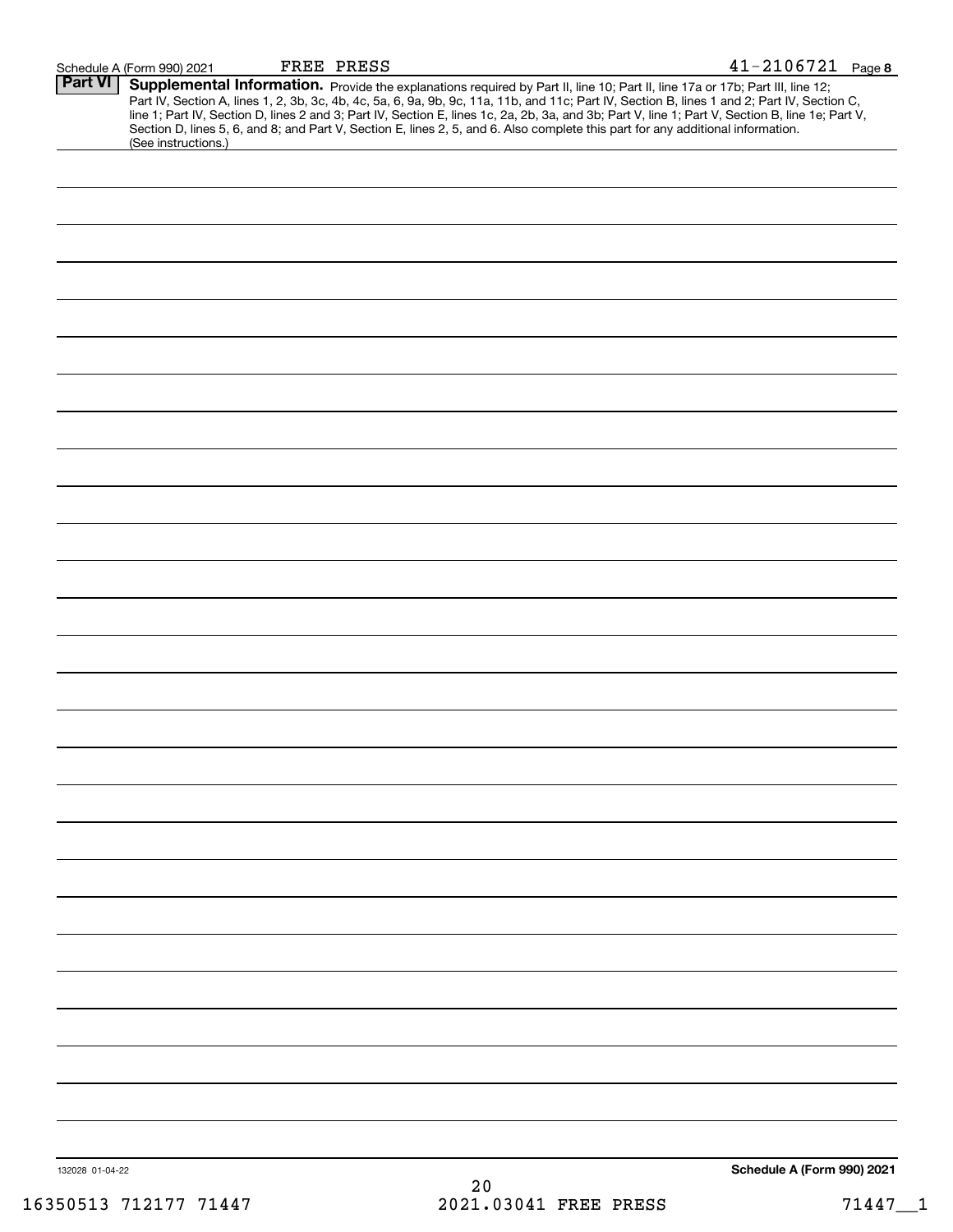Department of the Treasury Internal Revenue Service

Name of the organization

**Organization type** (check one):

\*\* PUBLIC DISCLOSURE COPY \*\*

## **Schedule B Schedule of Contributors**

**(Form 990) | Attach to Form 990 or Form 990-PF. | Go to www.irs.gov/Form990 for the latest information.** OMB No. 1545-0047

**2021**

**Employer identification number**

FREE PRESS 41-2106721

| FREE | PRESS |
|------|-------|
|      |       |

| Filers of:         | Section:                                                                  |
|--------------------|---------------------------------------------------------------------------|
| Form 990 or 990-EZ | $\lfloor \mathbf{X} \rfloor$ 501(c)( 3) (enter number) organization       |
|                    | 4947(a)(1) nonexempt charitable trust not treated as a private foundation |
|                    | 527 political organization                                                |
| Form 990-PF        | 501(c)(3) exempt private foundation                                       |
|                    | 4947(a)(1) nonexempt charitable trust treated as a private foundation     |
|                    | 501(c)(3) taxable private foundation                                      |

Check if your organization is covered by the **General Rule** or a **Special Rule. Note:**  Only a section 501(c)(7), (8), or (10) organization can check boxes for both the General Rule and a Special Rule. See instructions.

### **General Rule**

 $\mathcal{L}^{\text{max}}$ 

For an organization filing Form 990, 990-EZ, or 990-PF that received, during the year, contributions totaling \$5,000 or more (in money or property) from any one contributor. Complete Parts I and II. See instructions for determining a contributor's total contributions.

### **Special Rules**

contributor, during the year, total contributions of the greater of (1**)** \$5,000; or (2) 2% of the amount on (i) Form 990, Part VIII, line 1h;  $\boxed{\textbf{X}}$  For an organization described in section 501(c)(3) filing Form 990 or 990-EZ that met the 33 1/3% support test of the regulations under sections 509(a)(1) and 170(b)(1)(A)(vi), that checked Schedule A (Form 990), Part II, line 13, 16a, or 16b, and that received from any one or (ii) Form 990-EZ, line 1. Complete Parts I and II.

For an organization described in section 501(c)(7), (8), or (10) filing Form 990 or 990-EZ that received from any one contributor, during the year, total contributions of more than \$1,000 exclusively for religious, charitable, scientific, literary, or educational purposes, or for the prevention of cruelty to children or animals. Complete Parts I (entering "N/A" in column (b) instead of the contributor name and address), II, and III.  $\mathcal{L}^{\text{max}}$ 

purpose. Don't complete any of the parts unless the **General Rule** applies to this organization because it received *nonexclusively* year, contributions <sub>exclusively</sub> for religious, charitable, etc., purposes, but no such contributions totaled more than \$1,000. If this box is checked, enter here the total contributions that were received during the year for an  $\;$ exclusively religious, charitable, etc., For an organization described in section 501(c)(7), (8), or (10) filing Form 990 or 990-EZ that received from any one contributor, during the religious, charitable, etc., contributions totaling \$5,000 or more during the year  $\Box$ — $\Box$   $\Box$  $\mathcal{L}^{\text{max}}$ 

Caution: An organization that isn't covered by the General Rule and/or the Special Rules doesn't file Schedule B (Form 990), but it **must** answer "No" on Part IV, line 2, of its Form 990; or check the box on line H of its Form 990-EZ or on its Form 990-PF, Part I, line 2, to certify that it doesn't meet the filing requirements of Schedule B (Form 990).

LHA For Paperwork Reduction Act Notice, see the instructions for Form 990, 990-EZ, or 990-PF. **In the act and Schedule B** (Form 990) (2021)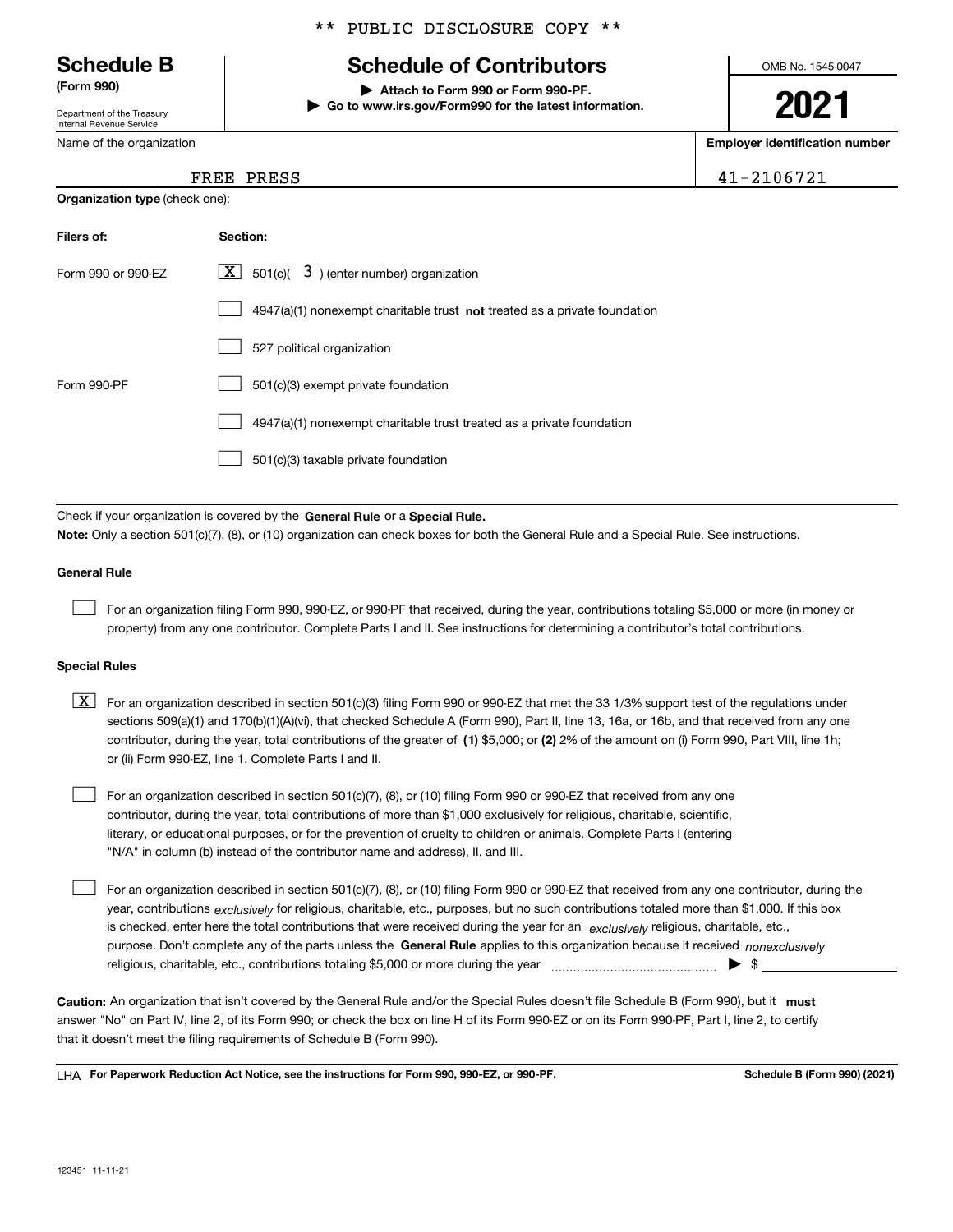|            | Schedule B (Form 990) (2021)                                                                   |                                   | Page 2                                                                                                      |
|------------|------------------------------------------------------------------------------------------------|-----------------------------------|-------------------------------------------------------------------------------------------------------------|
|            | Name of organization                                                                           |                                   | <b>Employer identification number</b>                                                                       |
| FREE PRESS |                                                                                                |                                   | 41-2106721                                                                                                  |
| Part I     | Contributors (see instructions). Use duplicate copies of Part I if additional space is needed. |                                   |                                                                                                             |
| (a)<br>No. | (b)<br>Name, address, and ZIP + 4                                                              | (c)<br><b>Total contributions</b> | (d)<br>Type of contribution                                                                                 |
| 1          |                                                                                                | 100,000.<br>\$                    | x<br>Person<br>Payroll<br><b>Noncash</b><br>(Complete Part II for<br>noncash contributions.)                |
| (a)<br>No. | (b)<br>Name, address, and ZIP + 4                                                              | (c)<br><b>Total contributions</b> | (d)<br>Type of contribution                                                                                 |
| 2          |                                                                                                | 135,000.<br>\$                    | х<br>Person<br>Payroll<br><b>Noncash</b><br>(Complete Part II for<br>noncash contributions.)                |
| (a)<br>No. | (b)<br>Name, address, and ZIP + 4                                                              | (c)<br><b>Total contributions</b> | (d)<br>Type of contribution                                                                                 |
| 3          |                                                                                                | 77,750.<br>\$                     | х<br>Person<br>Payroll<br><b>Noncash</b><br>(Complete Part II for<br>noncash contributions.)                |
| (a)<br>No. | (b)<br>Name, address, and ZIP + 4                                                              | (c)<br><b>Total contributions</b> | (d)<br>Type of contribution                                                                                 |
| 4          |                                                                                                | 375,000.<br>\$                    | $\boxed{\text{X}}$<br>Person<br>Payroll<br>Noncash<br>(Complete Part II for<br>noncash contributions.)      |
| (a)<br>No. | (b)<br>Name, address, and ZIP + 4                                                              | (c)<br><b>Total contributions</b> | (d)<br>Type of contribution                                                                                 |
| 5          |                                                                                                | 126,000.<br>$$\circ$$             | $\mathbf{X}$<br>Person<br>Payroll<br>Noncash<br>(Complete Part II for<br>noncash contributions.)            |
| (a)<br>No. | (b)<br>Name, address, and ZIP + 4                                                              | (c)<br><b>Total contributions</b> | (d)<br>Type of contribution                                                                                 |
| 6          |                                                                                                | 81,250.<br>\$                     | $\overline{\mathbf{X}}$<br>Person<br>Payroll<br>Noncash<br>(Complete Part II for<br>noncash contributions.) |

123452 11-11-21 **Schedule B (Form 990) (2021)**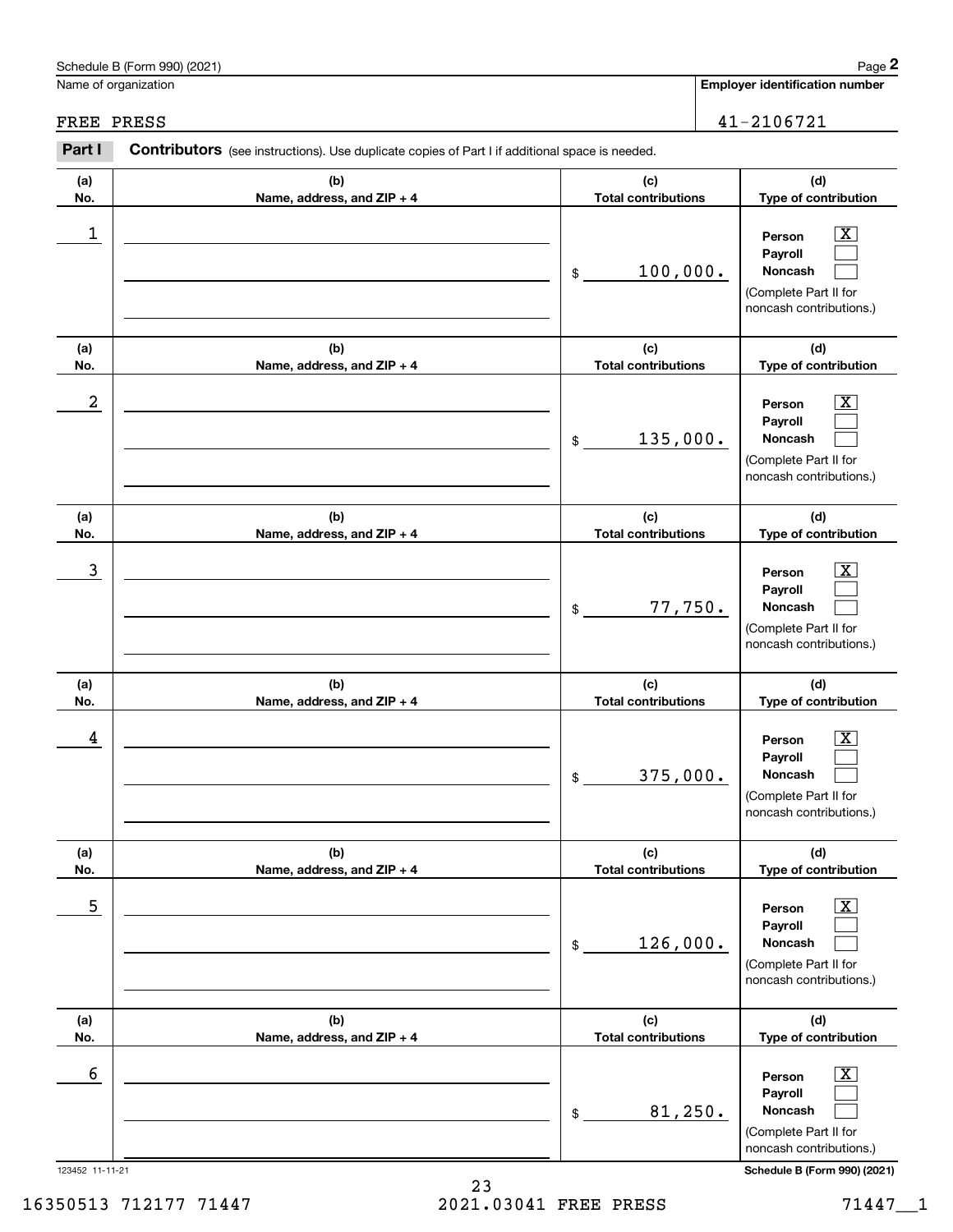|                       | Schedule B (Form 990) (2021)                                                                          |                                   | Page 2                                                                                                                                      |
|-----------------------|-------------------------------------------------------------------------------------------------------|-----------------------------------|---------------------------------------------------------------------------------------------------------------------------------------------|
| Name of organization  |                                                                                                       |                                   | <b>Employer identification number</b>                                                                                                       |
| FREE PRESS            |                                                                                                       |                                   | 41-2106721                                                                                                                                  |
| Part I                | <b>Contributors</b> (see instructions). Use duplicate copies of Part I if additional space is needed. |                                   |                                                                                                                                             |
| (a)<br>No.            | (b)<br>Name, address, and ZIP + 4                                                                     | (c)<br><b>Total contributions</b> | (d)<br>Type of contribution                                                                                                                 |
| 7                     |                                                                                                       | 300,000.<br>\$                    | $\overline{\texttt{X}}$<br>Person<br>Payroll<br>Noncash<br>(Complete Part II for<br>noncash contributions.)                                 |
| (a)<br>No.            | (b)<br>Name, address, and ZIP + 4                                                                     | (c)<br><b>Total contributions</b> | (d)<br>Type of contribution                                                                                                                 |
| 8                     |                                                                                                       | 100,000.<br>\$                    | $\overline{\mathbf{X}}$<br>Person<br>Payroll<br>Noncash<br>(Complete Part II for<br>noncash contributions.)                                 |
| (a)<br>No.            | (b)<br>Name, address, and ZIP + 4                                                                     | (c)<br><b>Total contributions</b> | (d)<br>Type of contribution                                                                                                                 |
| 9                     |                                                                                                       | 265,000.<br>\$                    | $\overline{\mathbf{X}}$<br>Person<br>Payroll<br>Noncash<br>(Complete Part II for<br>noncash contributions.)                                 |
| (a)<br>No.            | (b)<br>Name, address, and ZIP + 4                                                                     | (c)<br><b>Total contributions</b> | (d)<br>Type of contribution                                                                                                                 |
| 10                    |                                                                                                       | 350,000.<br>\$                    | $\overline{\mathbf{X}}$<br>Person<br>Payroll<br>Noncash<br>(Complete Part II for<br>noncash contributions.)                                 |
| (a)<br>No.            | (b)<br>Name, address, and ZIP + 4                                                                     | (c)<br><b>Total contributions</b> | (d)<br>Type of contribution                                                                                                                 |
| 11                    |                                                                                                       | 150,000.<br>\$                    | $\boxed{\text{X}}$<br>Person<br>Payroll<br>Noncash<br>(Complete Part II for<br>noncash contributions.)                                      |
| (a)<br>No.            | (b)<br>Name, address, and ZIP + 4                                                                     | (c)<br><b>Total contributions</b> | (d)<br>Type of contribution                                                                                                                 |
| 12<br>123452 11-11-21 |                                                                                                       | 250,000.<br>\$                    | $\overline{\mathbf{X}}$<br>Person<br>Payroll<br>Noncash<br>(Complete Part II for<br>noncash contributions.)<br>Schedule B (Form 990) (2021) |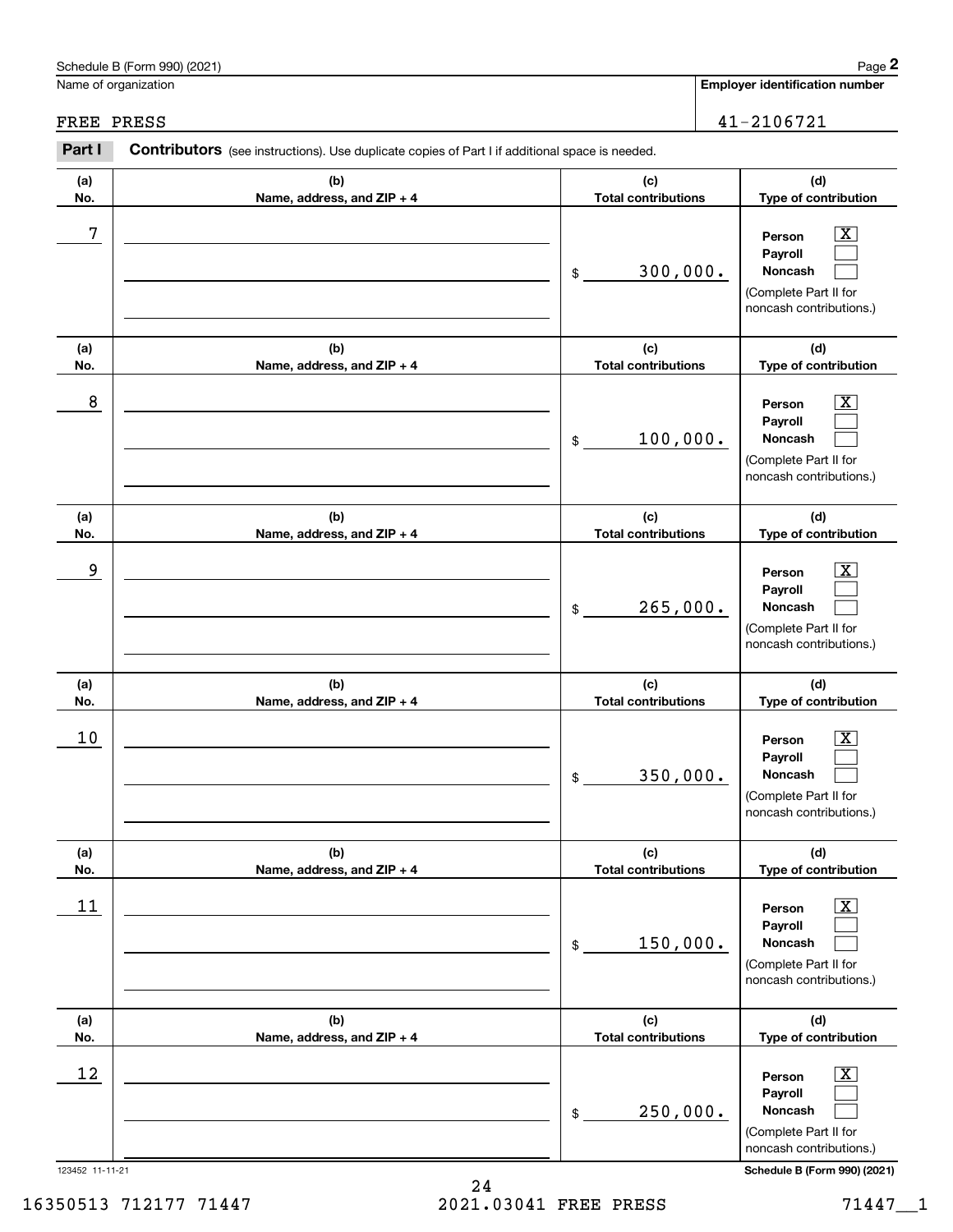|            | Schedule B (Form 990) (2021)                                                                   |                                   | Page 2                                                                                                      |
|------------|------------------------------------------------------------------------------------------------|-----------------------------------|-------------------------------------------------------------------------------------------------------------|
|            | Name of organization                                                                           |                                   | <b>Employer identification number</b>                                                                       |
| FREE PRESS |                                                                                                |                                   | 41-2106721                                                                                                  |
| Part I     | Contributors (see instructions). Use duplicate copies of Part I if additional space is needed. |                                   |                                                                                                             |
| (a)<br>No. | (b)<br>Name, address, and ZIP + 4                                                              | (c)<br><b>Total contributions</b> | (d)<br>Type of contribution                                                                                 |
| 13         |                                                                                                | 95,898.<br>\$                     | Person<br>Payroll<br>Noncash<br>$\overline{\texttt{x}}$<br>(Complete Part II for<br>noncash contributions.) |
| (a)<br>No. | (b)<br>Name, address, and ZIP + 4                                                              | (c)<br><b>Total contributions</b> | (d)<br>Type of contribution                                                                                 |
|            |                                                                                                | \$                                | Person<br>Payroll<br>Noncash<br>(Complete Part II for<br>noncash contributions.)                            |
| (a)<br>No. | (b)<br>Name, address, and ZIP + 4                                                              | (c)<br><b>Total contributions</b> | (d)<br>Type of contribution                                                                                 |
|            |                                                                                                | \$                                | Person<br>Payroll<br>Noncash<br>(Complete Part II for<br>noncash contributions.)                            |
| (a)<br>No. | (b)<br>Name, address, and ZIP + 4                                                              | (c)<br><b>Total contributions</b> | (d)<br>Type of contribution                                                                                 |
|            |                                                                                                | \$                                | Person<br>Payroll<br>Noncash<br>(Complete Part II for<br>noncash contributions.)                            |
| (a)<br>No. | (b)<br>Name, address, and ZIP + 4                                                              | (c)<br><b>Total contributions</b> | (d)<br>Type of contribution                                                                                 |
|            |                                                                                                | \$                                | Person<br>Payroll<br>Noncash<br>(Complete Part II for<br>noncash contributions.)                            |
| (a)<br>No. | (b)<br>Name, address, and ZIP + 4                                                              | (c)<br><b>Total contributions</b> | (d)<br>Type of contribution                                                                                 |
|            |                                                                                                | \$                                | Person<br>Payroll<br>Noncash<br>(Complete Part II for<br>noncash contributions.)                            |

123452 11-11-21 **Schedule B (Form 990) (2021)**

# Schedule B (Form 990) (2021) Page 2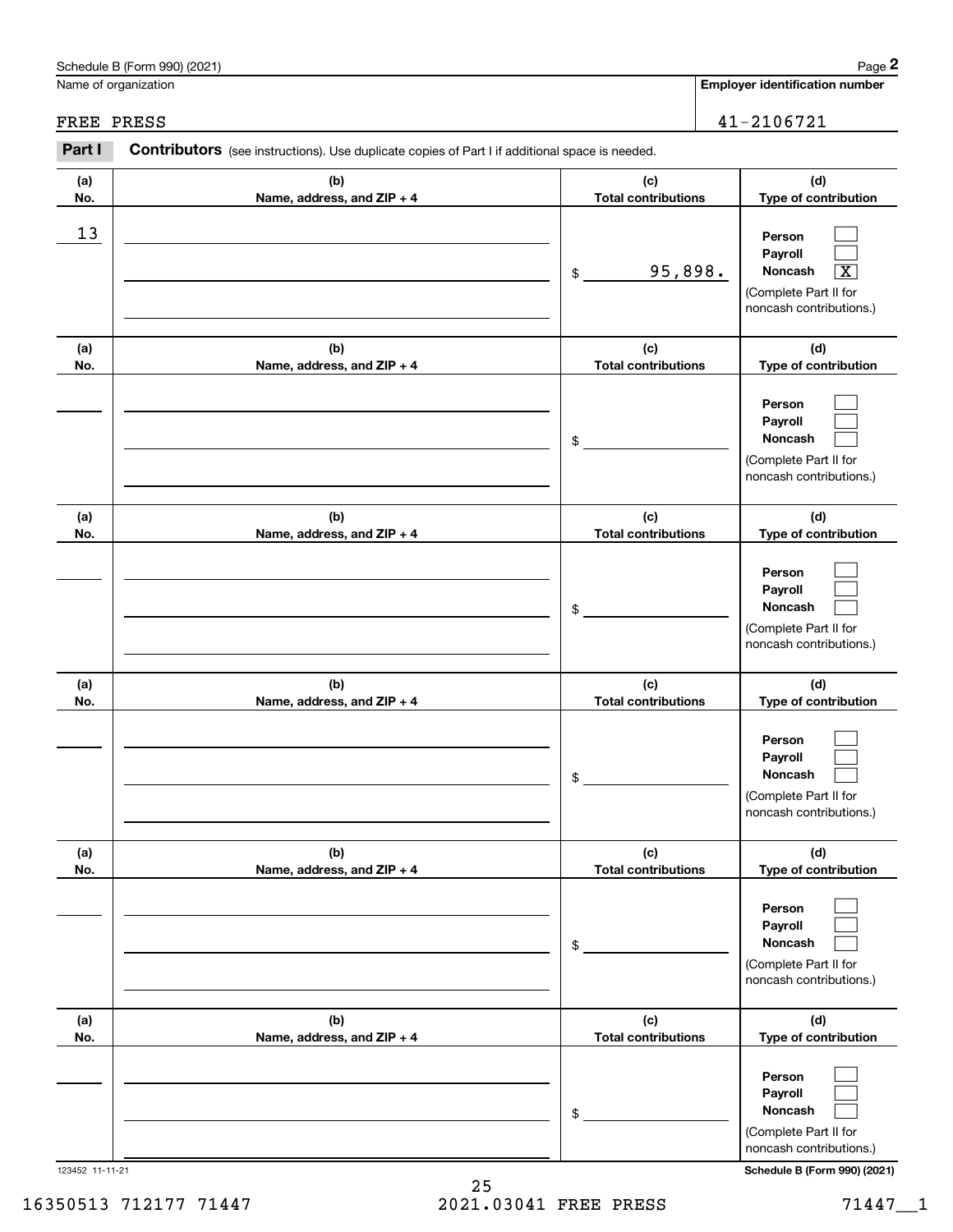|                              | Schedule B (Form 990) (2021)                                                                        |                                                 | Page 3                                |
|------------------------------|-----------------------------------------------------------------------------------------------------|-------------------------------------------------|---------------------------------------|
|                              | Name of organization                                                                                |                                                 | <b>Employer identification number</b> |
| FREE PRESS                   |                                                                                                     |                                                 | 41-2106721                            |
| Part II                      | Noncash Property (see instructions). Use duplicate copies of Part II if additional space is needed. |                                                 |                                       |
| (a)<br>No.<br>from<br>Part I | (b)<br>Description of noncash property given                                                        | (c)<br>FMV (or estimate)<br>(See instructions.) | (d)<br>Date received                  |
|                              | <b>STOCK</b>                                                                                        |                                                 |                                       |
| 13                           |                                                                                                     |                                                 |                                       |
|                              |                                                                                                     | 95,898.<br>\$                                   | 12/22/21                              |
| (a)<br>No.<br>from<br>Part I | (b)<br>Description of noncash property given                                                        | (c)<br>FMV (or estimate)<br>(See instructions.) | (d)<br>Date received                  |
|                              |                                                                                                     |                                                 |                                       |
|                              |                                                                                                     | \$                                              |                                       |
| (a)<br>No.<br>from<br>Part I | (b)<br>Description of noncash property given                                                        | (c)<br>FMV (or estimate)<br>(See instructions.) | (d)<br>Date received                  |
|                              |                                                                                                     |                                                 |                                       |
|                              |                                                                                                     | \$                                              |                                       |
| (a)<br>No.<br>from<br>Part I | (b)<br>Description of noncash property given                                                        | (c)<br>FMV (or estimate)<br>(See instructions.) | (d)<br>Date received                  |
|                              |                                                                                                     |                                                 |                                       |
|                              |                                                                                                     | \$                                              |                                       |
| (a)<br>No.<br>from<br>Part I | (b)<br>Description of noncash property given                                                        | (c)<br>FMV (or estimate)<br>(See instructions.) | (d)<br>Date received                  |
|                              |                                                                                                     |                                                 |                                       |
|                              |                                                                                                     | \$                                              |                                       |
| (a)<br>No.<br>from<br>Part I | (b)<br>Description of noncash property given                                                        | (c)<br>FMV (or estimate)<br>(See instructions.) | (d)<br>Date received                  |
|                              |                                                                                                     |                                                 |                                       |
|                              |                                                                                                     |                                                 |                                       |
| 123453 11-11-21              |                                                                                                     | \$                                              | Schedule B (Form 990) (2021)          |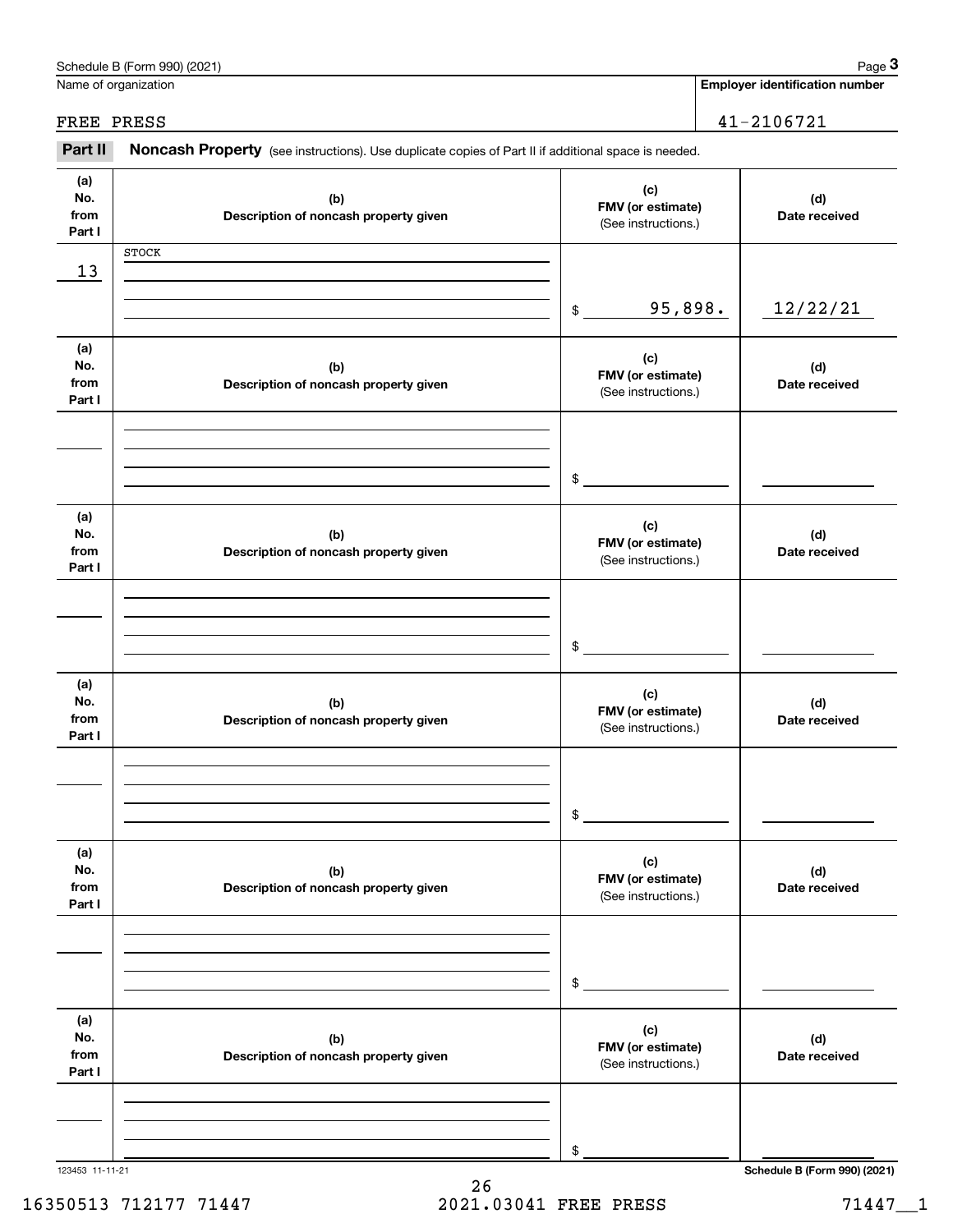|                           | Schedule B (Form 990) (2021)                                                                                                                                                                                                                                                                    |                      | Page 4                                                                                                                                                         |  |  |  |
|---------------------------|-------------------------------------------------------------------------------------------------------------------------------------------------------------------------------------------------------------------------------------------------------------------------------------------------|----------------------|----------------------------------------------------------------------------------------------------------------------------------------------------------------|--|--|--|
|                           | Name of organization                                                                                                                                                                                                                                                                            |                      | <b>Employer identification number</b>                                                                                                                          |  |  |  |
| FREE PRESS                |                                                                                                                                                                                                                                                                                                 |                      | 41-2106721                                                                                                                                                     |  |  |  |
| Part III                  |                                                                                                                                                                                                                                                                                                 |                      | Exclusively religious, charitable, etc., contributions to organizations described in section 501(c)(7), (8), or (10) that total more than \$1,000 for the year |  |  |  |
|                           | from any one contributor. Complete columns (a) through (e) and the following line entry. For organizations<br>completing Part III, enter the total of exclusively religious, charitable, etc., contributions of \$1,000 or less for the year. (Enter this info. once.) $\blacktriangleright$ \$ |                      |                                                                                                                                                                |  |  |  |
|                           | Use duplicate copies of Part III if additional space is needed.                                                                                                                                                                                                                                 |                      |                                                                                                                                                                |  |  |  |
| (a) No.<br>from<br>Part I | (b) Purpose of gift                                                                                                                                                                                                                                                                             | (c) Use of gift      | (d) Description of how gift is held                                                                                                                            |  |  |  |
|                           |                                                                                                                                                                                                                                                                                                 |                      |                                                                                                                                                                |  |  |  |
|                           |                                                                                                                                                                                                                                                                                                 | (e) Transfer of gift |                                                                                                                                                                |  |  |  |
|                           | Transferee's name, address, and ZIP + 4                                                                                                                                                                                                                                                         |                      | Relationship of transferor to transferee                                                                                                                       |  |  |  |
|                           |                                                                                                                                                                                                                                                                                                 |                      |                                                                                                                                                                |  |  |  |
| (a) No.                   |                                                                                                                                                                                                                                                                                                 |                      |                                                                                                                                                                |  |  |  |
| from<br>Part I            | (b) Purpose of gift                                                                                                                                                                                                                                                                             | (c) Use of gift      | (d) Description of how gift is held                                                                                                                            |  |  |  |
|                           |                                                                                                                                                                                                                                                                                                 |                      |                                                                                                                                                                |  |  |  |
|                           | (e) Transfer of gift                                                                                                                                                                                                                                                                            |                      |                                                                                                                                                                |  |  |  |
|                           | Transferee's name, address, and ZIP + 4                                                                                                                                                                                                                                                         |                      | Relationship of transferor to transferee                                                                                                                       |  |  |  |
|                           |                                                                                                                                                                                                                                                                                                 |                      |                                                                                                                                                                |  |  |  |
| (a) No.                   |                                                                                                                                                                                                                                                                                                 |                      |                                                                                                                                                                |  |  |  |
| from<br>Part I            | (b) Purpose of gift                                                                                                                                                                                                                                                                             | (c) Use of gift      | (d) Description of how gift is held                                                                                                                            |  |  |  |
|                           |                                                                                                                                                                                                                                                                                                 |                      |                                                                                                                                                                |  |  |  |
|                           | (e) Transfer of gift                                                                                                                                                                                                                                                                            |                      |                                                                                                                                                                |  |  |  |
|                           | Transferee's name, address, and ZIP + 4                                                                                                                                                                                                                                                         |                      | Relationship of transferor to transferee                                                                                                                       |  |  |  |
|                           |                                                                                                                                                                                                                                                                                                 |                      |                                                                                                                                                                |  |  |  |
|                           |                                                                                                                                                                                                                                                                                                 |                      |                                                                                                                                                                |  |  |  |
| (a) No.<br>from<br>Part I | (b) Purpose of gift                                                                                                                                                                                                                                                                             | (c) Use of gift      | (d) Description of how gift is held                                                                                                                            |  |  |  |
|                           |                                                                                                                                                                                                                                                                                                 |                      |                                                                                                                                                                |  |  |  |
|                           |                                                                                                                                                                                                                                                                                                 |                      |                                                                                                                                                                |  |  |  |
|                           |                                                                                                                                                                                                                                                                                                 | (e) Transfer of gift |                                                                                                                                                                |  |  |  |
|                           | Transferee's name, address, and ZIP + 4                                                                                                                                                                                                                                                         |                      | Relationship of transferor to transferee                                                                                                                       |  |  |  |
|                           |                                                                                                                                                                                                                                                                                                 |                      |                                                                                                                                                                |  |  |  |
| 123454 11-11-21           |                                                                                                                                                                                                                                                                                                 |                      | Schedule B (Form 990) (2021)                                                                                                                                   |  |  |  |

27 16350513 712177 71447 2021.03041 FREE PRESS 71447\_\_1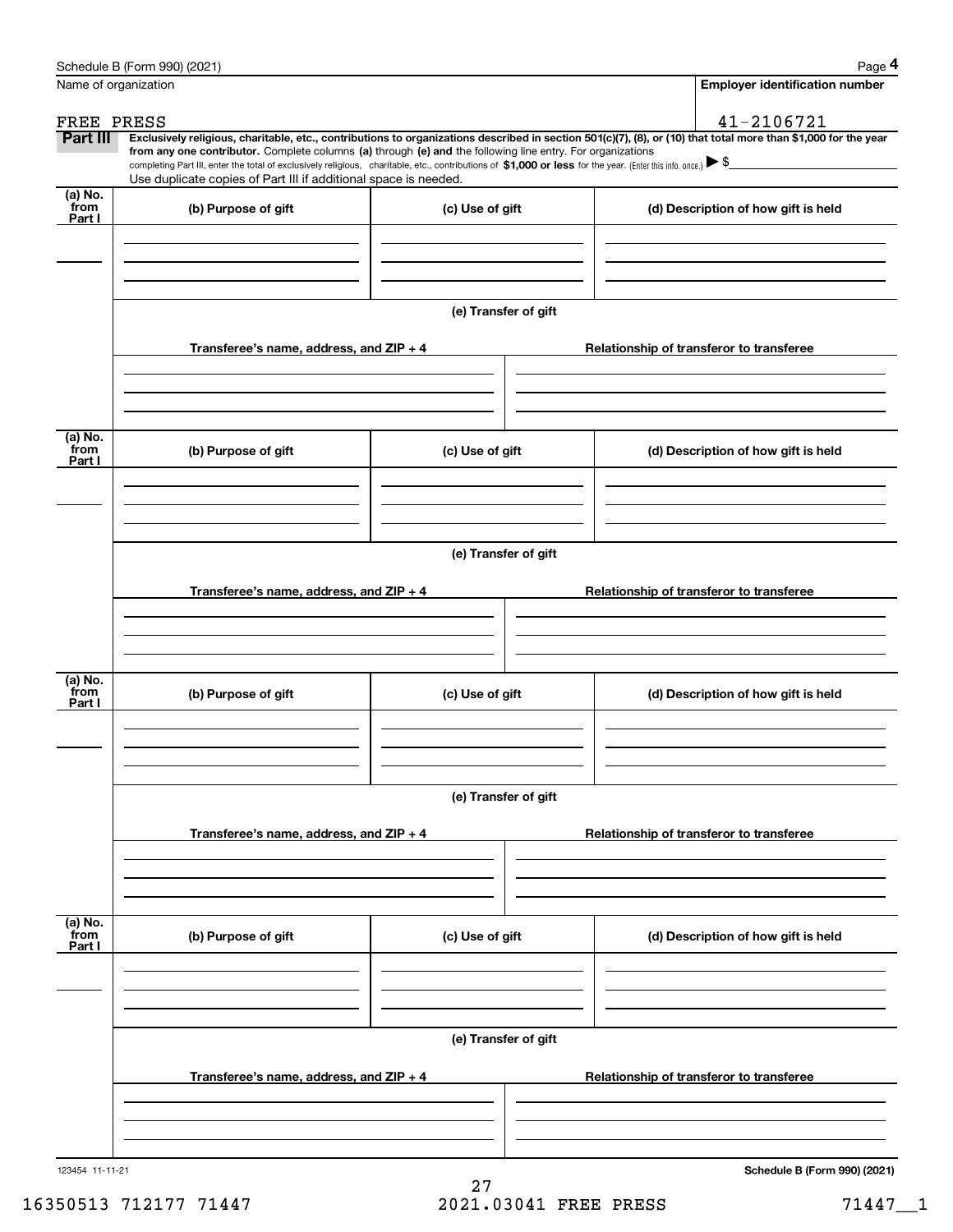| <b>SCHEDULE C</b>                                      |                                                                               | <b>Political Campaign and Lobbying Activities</b>                                                                                                                                                                                                                                                   |           |                                                                                                                                                                                                                                                                                                                                                     |                          | OMB No. 1545-0047                                |  |
|--------------------------------------------------------|-------------------------------------------------------------------------------|-----------------------------------------------------------------------------------------------------------------------------------------------------------------------------------------------------------------------------------------------------------------------------------------------------|-----------|-----------------------------------------------------------------------------------------------------------------------------------------------------------------------------------------------------------------------------------------------------------------------------------------------------------------------------------------------------|--------------------------|--------------------------------------------------|--|
| (Form 990)                                             | For Organizations Exempt From Income Tax Under section 501(c) and section 527 |                                                                                                                                                                                                                                                                                                     |           |                                                                                                                                                                                                                                                                                                                                                     |                          |                                                  |  |
|                                                        |                                                                               | ▶ Complete if the organization is described below. ▶ Attach to Form 990 or Form 990-EZ.                                                                                                                                                                                                             |           |                                                                                                                                                                                                                                                                                                                                                     |                          |                                                  |  |
| Department of the Treasury<br>Internal Revenue Service | <b>Open to Public</b><br>Inspection                                           |                                                                                                                                                                                                                                                                                                     |           |                                                                                                                                                                                                                                                                                                                                                     |                          |                                                  |  |
|                                                        |                                                                               | If the organization answered "Yes," on Form 990, Part IV, line 3, or Form 990-EZ, Part V, line 46 (Political Campaign Activities), then                                                                                                                                                             |           |                                                                                                                                                                                                                                                                                                                                                     |                          |                                                  |  |
|                                                        |                                                                               | • Section 501(c)(3) organizations: Complete Parts I-A and B. Do not complete Part I-C.                                                                                                                                                                                                              |           |                                                                                                                                                                                                                                                                                                                                                     |                          |                                                  |  |
|                                                        |                                                                               | • Section 501(c) (other than section 501(c)(3)) organizations: Complete Parts I-A and C below. Do not complete Part I-B.                                                                                                                                                                            |           |                                                                                                                                                                                                                                                                                                                                                     |                          |                                                  |  |
| • Section 527 organizations: Complete Part I-A only.   |                                                                               |                                                                                                                                                                                                                                                                                                     |           |                                                                                                                                                                                                                                                                                                                                                     |                          |                                                  |  |
|                                                        |                                                                               | If the organization answered "Yes," on Form 990, Part IV, line 4, or Form 990-EZ, Part VI, line 47 (Lobbying Activities), then                                                                                                                                                                      |           |                                                                                                                                                                                                                                                                                                                                                     |                          |                                                  |  |
|                                                        |                                                                               | • Section 501(c)(3) organizations that have filed Form 5768 (election under section 501(h)): Complete Part II-A. Do not complete Part II-B.                                                                                                                                                         |           |                                                                                                                                                                                                                                                                                                                                                     |                          |                                                  |  |
|                                                        |                                                                               | • Section 501(c)(3) organizations that have NOT filed Form 5768 (election under section 501(h)): Complete Part II-B. Do not complete Part II-A.<br>If the organization answered "Yes," on Form 990, Part IV, line 5 (Proxy Tax) (See separate instructions) or Form 990-EZ, Part V, line 35c (Proxy |           |                                                                                                                                                                                                                                                                                                                                                     |                          |                                                  |  |
| Tax) (See separate instructions), then                 |                                                                               |                                                                                                                                                                                                                                                                                                     |           |                                                                                                                                                                                                                                                                                                                                                     |                          |                                                  |  |
|                                                        |                                                                               | • Section 501(c)(4), (5), or (6) organizations: Complete Part III.                                                                                                                                                                                                                                  |           |                                                                                                                                                                                                                                                                                                                                                     |                          |                                                  |  |
| Name of organization                                   |                                                                               |                                                                                                                                                                                                                                                                                                     |           |                                                                                                                                                                                                                                                                                                                                                     |                          | <b>Employer identification number</b>            |  |
|                                                        | FREE PRESS                                                                    |                                                                                                                                                                                                                                                                                                     |           |                                                                                                                                                                                                                                                                                                                                                     |                          | 41-2106721                                       |  |
| Part I-A                                               |                                                                               | Complete if the organization is exempt under section 501(c) or is a section 527 organization.                                                                                                                                                                                                       |           |                                                                                                                                                                                                                                                                                                                                                     |                          |                                                  |  |
|                                                        |                                                                               |                                                                                                                                                                                                                                                                                                     |           |                                                                                                                                                                                                                                                                                                                                                     |                          |                                                  |  |
|                                                        |                                                                               | 1 Provide a description of the organization's direct and indirect political campaign activities in Part IV.                                                                                                                                                                                         |           |                                                                                                                                                                                                                                                                                                                                                     |                          |                                                  |  |
| Political campaign activity expenditures<br>2          |                                                                               |                                                                                                                                                                                                                                                                                                     |           |                                                                                                                                                                                                                                                                                                                                                     | $\blacktriangleright$ \$ |                                                  |  |
| Volunteer hours for political campaign activities<br>з |                                                                               |                                                                                                                                                                                                                                                                                                     |           |                                                                                                                                                                                                                                                                                                                                                     |                          |                                                  |  |
| Part I-B                                               |                                                                               | Complete if the organization is exempt under section 501(c)(3).                                                                                                                                                                                                                                     |           |                                                                                                                                                                                                                                                                                                                                                     |                          |                                                  |  |
|                                                        |                                                                               | 1 Enter the amount of any excise tax incurred by the organization under section 4955                                                                                                                                                                                                                |           |                                                                                                                                                                                                                                                                                                                                                     | $\blacktriangleright$ \$ |                                                  |  |
| 2                                                      |                                                                               | Enter the amount of any excise tax incurred by organization managers under section 4955                                                                                                                                                                                                             |           | $\begin{picture}(20,10) \put(0,0){\line(1,0){10}} \put(15,0){\line(1,0){10}} \put(15,0){\line(1,0){10}} \put(15,0){\line(1,0){10}} \put(15,0){\line(1,0){10}} \put(15,0){\line(1,0){10}} \put(15,0){\line(1,0){10}} \put(15,0){\line(1,0){10}} \put(15,0){\line(1,0){10}} \put(15,0){\line(1,0){10}} \put(15,0){\line(1,0){10}} \put(15,0){\line(1$ |                          |                                                  |  |
| 3                                                      |                                                                               |                                                                                                                                                                                                                                                                                                     |           |                                                                                                                                                                                                                                                                                                                                                     |                          | Yes<br>No                                        |  |
| 4a Was a correction made?                              |                                                                               |                                                                                                                                                                                                                                                                                                     |           |                                                                                                                                                                                                                                                                                                                                                     |                          | Yes<br>No                                        |  |
| <b>b</b> If "Yes," describe in Part IV.                |                                                                               |                                                                                                                                                                                                                                                                                                     |           |                                                                                                                                                                                                                                                                                                                                                     |                          |                                                  |  |
| Part I-C                                               |                                                                               | Complete if the organization is exempt under section 501(c), except section 501(c)(3).                                                                                                                                                                                                              |           |                                                                                                                                                                                                                                                                                                                                                     |                          |                                                  |  |
|                                                        |                                                                               | 1 Enter the amount directly expended by the filing organization for section 527 exempt function activities                                                                                                                                                                                          |           |                                                                                                                                                                                                                                                                                                                                                     | $\blacktriangleright$ \$ |                                                  |  |
|                                                        |                                                                               | 2 Enter the amount of the filing organization's funds contributed to other organizations for section 527                                                                                                                                                                                            |           |                                                                                                                                                                                                                                                                                                                                                     |                          |                                                  |  |
| exempt function activities                             |                                                                               |                                                                                                                                                                                                                                                                                                     |           |                                                                                                                                                                                                                                                                                                                                                     | $\blacktriangleright$ \$ |                                                  |  |
|                                                        |                                                                               | 3 Total exempt function expenditures. Add lines 1 and 2. Enter here and on Form 1120-POL,                                                                                                                                                                                                           |           |                                                                                                                                                                                                                                                                                                                                                     |                          |                                                  |  |
| line 17b                                               |                                                                               |                                                                                                                                                                                                                                                                                                     |           |                                                                                                                                                                                                                                                                                                                                                     | $\blacktriangleright$ \$ |                                                  |  |
|                                                        |                                                                               | Did the filing organization file Form 1120-POL for this year?                                                                                                                                                                                                                                       |           |                                                                                                                                                                                                                                                                                                                                                     |                          | <b>No</b><br>Yes                                 |  |
| 5.                                                     |                                                                               | Enter the names, addresses and employer identification number (EIN) of all section 527 political organizations to which the filing organization<br>made payments. For each organization listed, enter the amount paid from the filing organization's funds. Also enter the amount of political      |           |                                                                                                                                                                                                                                                                                                                                                     |                          |                                                  |  |
|                                                        |                                                                               | contributions received that were promptly and directly delivered to a separate political organization, such as a separate segregated fund or a                                                                                                                                                      |           |                                                                                                                                                                                                                                                                                                                                                     |                          |                                                  |  |
|                                                        |                                                                               | political action committee (PAC). If additional space is needed, provide information in Part IV.                                                                                                                                                                                                    |           |                                                                                                                                                                                                                                                                                                                                                     |                          |                                                  |  |
| (a) Name                                               |                                                                               | (b) Address                                                                                                                                                                                                                                                                                         | $(c)$ EIN | (d) Amount paid from                                                                                                                                                                                                                                                                                                                                |                          | (e) Amount of political                          |  |
|                                                        |                                                                               |                                                                                                                                                                                                                                                                                                     |           | filing organization's                                                                                                                                                                                                                                                                                                                               |                          | contributions received and                       |  |
|                                                        |                                                                               |                                                                                                                                                                                                                                                                                                     |           | funds. If none, enter -0-.                                                                                                                                                                                                                                                                                                                          |                          | promptly and directly<br>delivered to a separate |  |
|                                                        |                                                                               |                                                                                                                                                                                                                                                                                                     |           |                                                                                                                                                                                                                                                                                                                                                     |                          | political organization.                          |  |
|                                                        |                                                                               |                                                                                                                                                                                                                                                                                                     |           |                                                                                                                                                                                                                                                                                                                                                     |                          | If none, enter -0-.                              |  |
|                                                        |                                                                               |                                                                                                                                                                                                                                                                                                     |           |                                                                                                                                                                                                                                                                                                                                                     |                          |                                                  |  |
|                                                        |                                                                               |                                                                                                                                                                                                                                                                                                     |           |                                                                                                                                                                                                                                                                                                                                                     |                          |                                                  |  |
|                                                        |                                                                               |                                                                                                                                                                                                                                                                                                     |           |                                                                                                                                                                                                                                                                                                                                                     |                          |                                                  |  |
|                                                        |                                                                               |                                                                                                                                                                                                                                                                                                     |           |                                                                                                                                                                                                                                                                                                                                                     |                          |                                                  |  |
|                                                        |                                                                               |                                                                                                                                                                                                                                                                                                     |           |                                                                                                                                                                                                                                                                                                                                                     |                          |                                                  |  |
|                                                        |                                                                               |                                                                                                                                                                                                                                                                                                     |           |                                                                                                                                                                                                                                                                                                                                                     |                          |                                                  |  |
|                                                        |                                                                               |                                                                                                                                                                                                                                                                                                     |           |                                                                                                                                                                                                                                                                                                                                                     |                          |                                                  |  |
|                                                        |                                                                               |                                                                                                                                                                                                                                                                                                     |           |                                                                                                                                                                                                                                                                                                                                                     |                          |                                                  |  |
|                                                        |                                                                               |                                                                                                                                                                                                                                                                                                     |           |                                                                                                                                                                                                                                                                                                                                                     |                          |                                                  |  |
|                                                        |                                                                               |                                                                                                                                                                                                                                                                                                     |           |                                                                                                                                                                                                                                                                                                                                                     |                          |                                                  |  |
|                                                        |                                                                               |                                                                                                                                                                                                                                                                                                     |           |                                                                                                                                                                                                                                                                                                                                                     |                          |                                                  |  |
|                                                        |                                                                               | For Paperwork Reduction Act Notice, see the Instructions for Form 000 or 000-F7                                                                                                                                                                                                                     |           |                                                                                                                                                                                                                                                                                                                                                     |                          | Schedule C (Form 990) 2021                       |  |

28

**For Paperwork Reduction Act Notice, see the Instructions for Form 990 or 990-EZ. Schedule C (Form 990) 2021** LHA

132041 11-03-21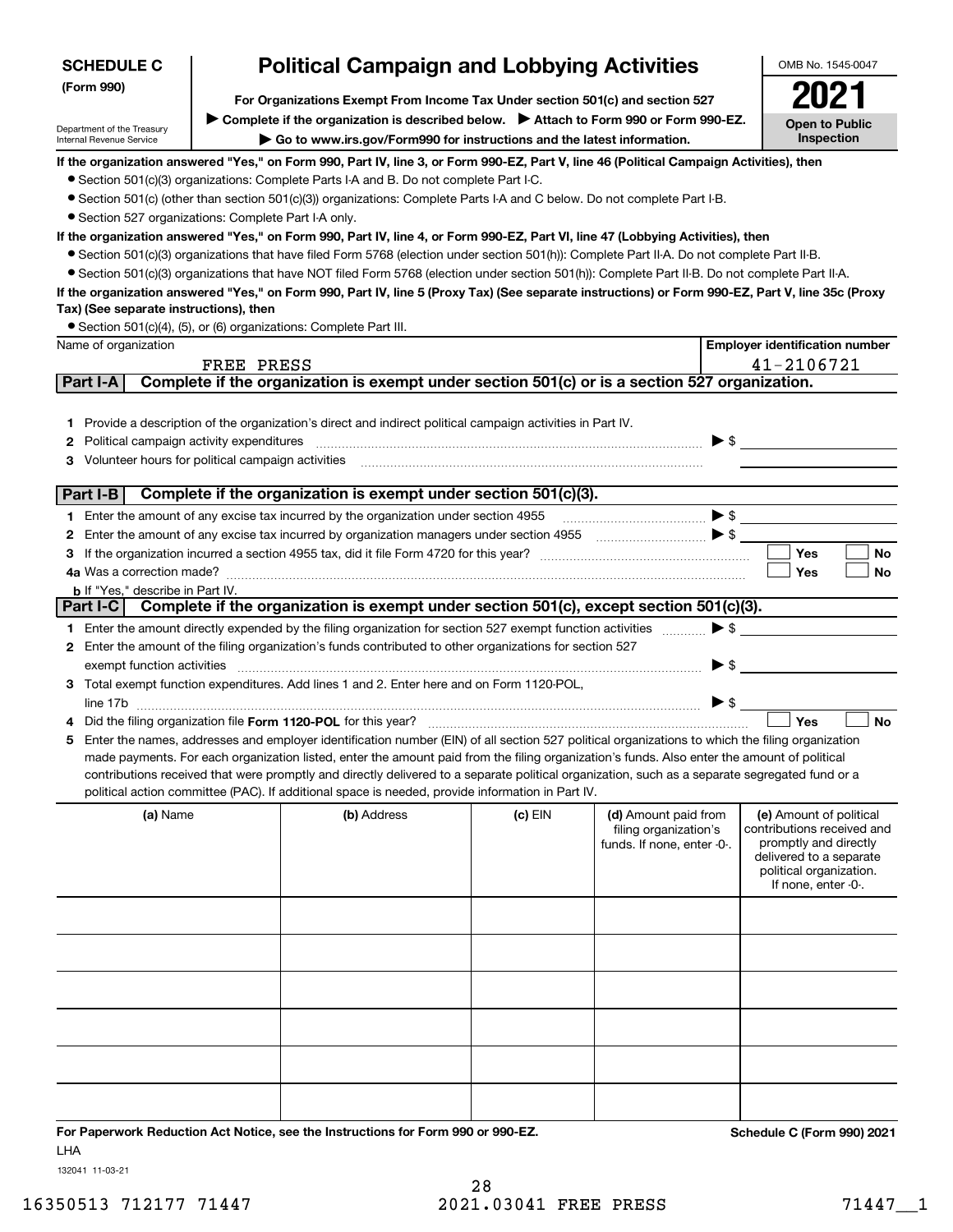| Schedule C (Form 990) 2021                                                                                                                  | FREE PRESS                                                                                                                        |                                                                     |          |                                        | $41 - 2106721$ Page 2          |
|---------------------------------------------------------------------------------------------------------------------------------------------|-----------------------------------------------------------------------------------------------------------------------------------|---------------------------------------------------------------------|----------|----------------------------------------|--------------------------------|
| Complete if the organization is exempt under section 501(c)(3) and filed Form 5768 (election under<br>Part II-A                             |                                                                                                                                   |                                                                     |          |                                        |                                |
| section 501(h)).                                                                                                                            |                                                                                                                                   |                                                                     |          |                                        |                                |
| A Check $\blacktriangleright$                                                                                                               | if the filing organization belongs to an affiliated group (and list in Part IV each affiliated group member's name, address, EIN, |                                                                     |          |                                        |                                |
|                                                                                                                                             | expenses, and share of excess lobbying expenditures).                                                                             |                                                                     |          |                                        |                                |
| <b>B</b> Check $\blacktriangleright$                                                                                                        | if the filing organization checked box A and "limited control" provisions apply.                                                  |                                                                     |          |                                        |                                |
|                                                                                                                                             | <b>Limits on Lobbying Expenditures</b><br>(The term "expenditures" means amounts paid or incurred.)                               |                                                                     |          | (a) Filing<br>organization's<br>totals | (b) Affiliated group<br>totals |
|                                                                                                                                             |                                                                                                                                   |                                                                     |          | 25,000.                                |                                |
| 1a Total lobbying expenditures to influence public opinion (grassroots lobbying)                                                            |                                                                                                                                   |                                                                     |          | 75,000.                                |                                |
| <b>b</b> Total lobbying expenditures to influence a legislative body (direct lobbying)                                                      |                                                                                                                                   |                                                                     |          | 100,000.                               |                                |
| c                                                                                                                                           |                                                                                                                                   |                                                                     |          | 3,987,966.                             |                                |
| d Other exempt purpose expenditures                                                                                                         |                                                                                                                                   |                                                                     |          | 4,087,966.                             |                                |
|                                                                                                                                             |                                                                                                                                   |                                                                     |          | 354,398.                               |                                |
| f Lobbying nontaxable amount. Enter the amount from the following table in both columns.<br>If the amount on line 1e, column (a) or (b) is: |                                                                                                                                   |                                                                     |          |                                        |                                |
| Not over \$500,000                                                                                                                          |                                                                                                                                   | The lobbying nontaxable amount is:<br>20% of the amount on line 1e. |          |                                        |                                |
| Over \$500,000 but not over \$1,000,000                                                                                                     |                                                                                                                                   | \$100,000 plus 15% of the excess over \$500,000.                    |          |                                        |                                |
| Over \$1,000,000 but not over \$1,500,000                                                                                                   |                                                                                                                                   | \$175,000 plus 10% of the excess over \$1,000,000.                  |          |                                        |                                |
| Over \$1,500,000 but not over \$17,000,000                                                                                                  |                                                                                                                                   | \$225,000 plus 5% of the excess over \$1,500,000.                   |          |                                        |                                |
| Over \$17,000,000                                                                                                                           | \$1,000,000.                                                                                                                      |                                                                     |          |                                        |                                |
|                                                                                                                                             |                                                                                                                                   |                                                                     |          |                                        |                                |
| g Grassroots nontaxable amount (enter 25% of line 1f)                                                                                       |                                                                                                                                   |                                                                     |          | 88,600.                                |                                |
| h Subtract line 1g from line 1a. If zero or less, enter -0-                                                                                 |                                                                                                                                   |                                                                     |          | $0$ .                                  |                                |
| Subtract line 1f from line 1c. If zero or less, enter -0-                                                                                   |                                                                                                                                   |                                                                     |          | 0.                                     |                                |
| If there is an amount other than zero on either line 1h or line 1i, did the organization file Form 4720                                     |                                                                                                                                   |                                                                     |          |                                        |                                |
| reporting section 4911 tax for this year?                                                                                                   |                                                                                                                                   |                                                                     |          |                                        | Yes<br>No                      |
|                                                                                                                                             |                                                                                                                                   | 4-Year Averaging Period Under Section 501(h)                        |          |                                        |                                |
| (Some organizations that made a section 501(h) election do not have to complete all of the five columns below.                              |                                                                                                                                   | See the separate instructions for lines 2a through 2f.)             |          |                                        |                                |
|                                                                                                                                             |                                                                                                                                   | Lobbying Expenditures During 4-Year Averaging Period                |          |                                        |                                |
| Calendar year                                                                                                                               | (a) 2018                                                                                                                          | (b) 2019                                                            | (c) 2020 | $(d)$ 2021                             | (e) Total                      |
| (or fiscal year beginning in)                                                                                                               |                                                                                                                                   |                                                                     |          |                                        |                                |
|                                                                                                                                             |                                                                                                                                   |                                                                     |          |                                        |                                |
| 2a Lobbying nontaxable amount                                                                                                               | 340,629.                                                                                                                          | 354, 291.                                                           | 334,895. |                                        | $354, 398.$ 1, $384, 213.$     |
| <b>b</b> Lobbying ceiling amount                                                                                                            |                                                                                                                                   |                                                                     |          |                                        |                                |
| (150% of line 2a, column(e))                                                                                                                |                                                                                                                                   |                                                                     |          |                                        | 2,076,320.                     |
|                                                                                                                                             |                                                                                                                                   |                                                                     |          |                                        |                                |
| c Total lobbying expenditures                                                                                                               | 300,000.                                                                                                                          | 150,000.                                                            | 125,000. | 100,000.                               | 675,000.                       |
|                                                                                                                                             |                                                                                                                                   |                                                                     |          |                                        |                                |
| d Grassroots nontaxable amount                                                                                                              | 85,157.                                                                                                                           | 88,573.                                                             | 83,724.  | 88,600.                                | 346,054.                       |
| e Grassroots ceiling amount                                                                                                                 |                                                                                                                                   |                                                                     |          |                                        |                                |
| (150% of line 2d, column (e))                                                                                                               |                                                                                                                                   |                                                                     |          |                                        | 519,081.                       |
|                                                                                                                                             |                                                                                                                                   |                                                                     |          |                                        |                                |
| f Grassroots lobbying expenditures                                                                                                          | 75,000.                                                                                                                           | 37,500.                                                             | 31, 250. | 25,000.                                | 168,750.                       |
|                                                                                                                                             |                                                                                                                                   |                                                                     |          |                                        | Schedule C (Form 990) 2021     |

**Schedule C (Form 990) 2021**

132042 11-03-21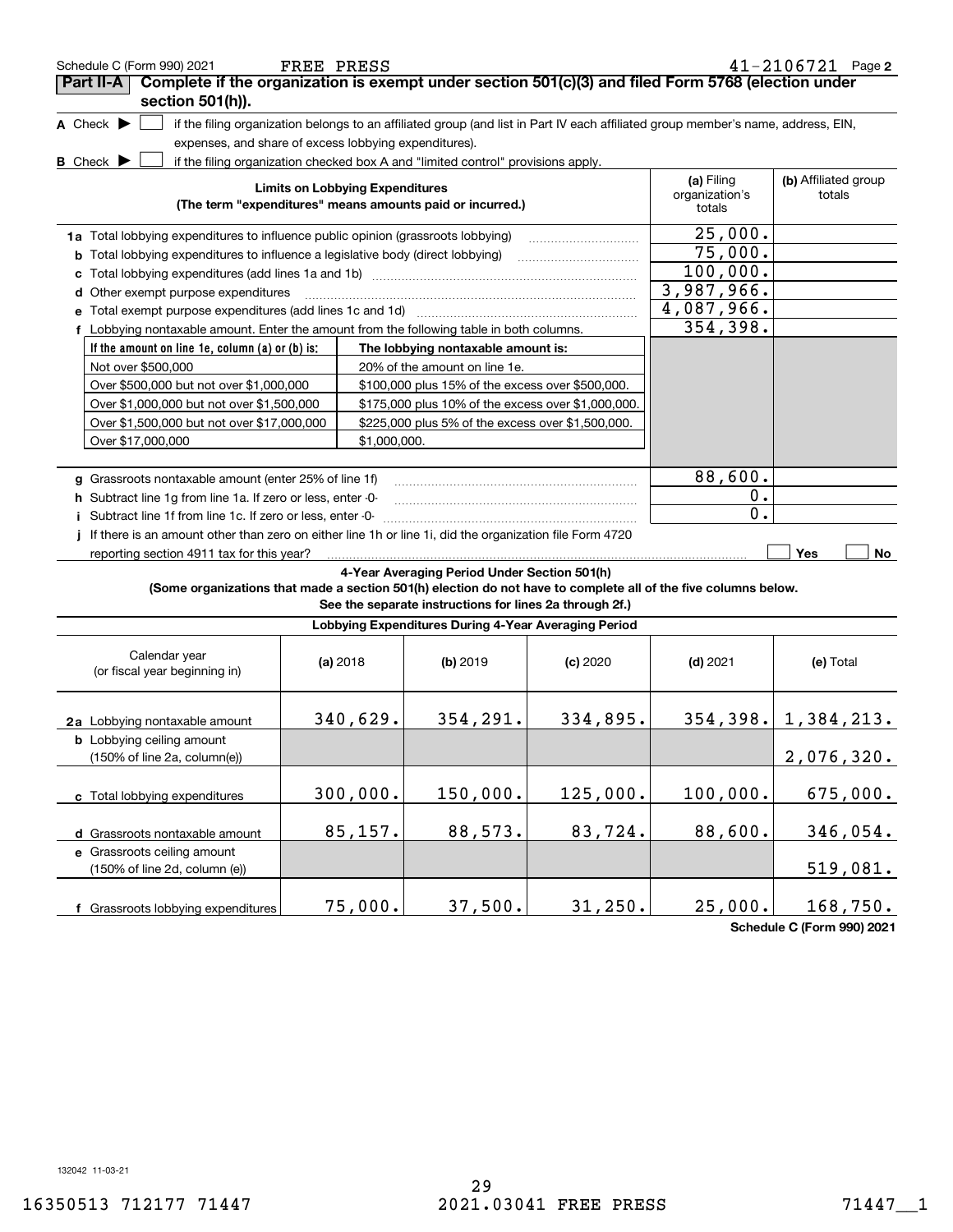## **Part II-B** Complete if the organization is exempt under section 501(c)(3) and has NOT filed Form 5768 **(election under section 501(h)).**

| For each "Yes" response on lines 1a through 1i below, provide in Part IV a detailed description |                                                                                                                                                                                                                                               | (a) |                | (b) |        |
|-------------------------------------------------------------------------------------------------|-----------------------------------------------------------------------------------------------------------------------------------------------------------------------------------------------------------------------------------------------|-----|----------------|-----|--------|
|                                                                                                 | of the lobbying activity.                                                                                                                                                                                                                     | Yes | No             |     | Amount |
| 1                                                                                               | During the year, did the filing organization attempt to influence foreign, national, state, or<br>local legislation, including any attempt to influence public opinion on a legislative matter<br>or referendum, through the use of:          |     |                |     |        |
|                                                                                                 | <b>b</b> Paid staff or management (include compensation in expenses reported on lines 1c through 1i)?                                                                                                                                         |     |                |     |        |
|                                                                                                 |                                                                                                                                                                                                                                               |     |                |     |        |
|                                                                                                 |                                                                                                                                                                                                                                               |     |                |     |        |
|                                                                                                 | e Publications, or published or broadcast statements?                                                                                                                                                                                         |     |                |     |        |
|                                                                                                 |                                                                                                                                                                                                                                               |     |                |     |        |
|                                                                                                 | g Direct contact with legislators, their staffs, government officials, or a legislative body?                                                                                                                                                 |     |                |     |        |
|                                                                                                 | h Rallies, demonstrations, seminars, conventions, speeches, lectures, or any similar means?                                                                                                                                                   |     |                |     |        |
|                                                                                                 |                                                                                                                                                                                                                                               |     |                |     |        |
|                                                                                                 |                                                                                                                                                                                                                                               |     |                |     |        |
|                                                                                                 | 2a Did the activities in line 1 cause the organization to be not described in section 501(c)(3)?                                                                                                                                              |     |                |     |        |
|                                                                                                 |                                                                                                                                                                                                                                               |     |                |     |        |
|                                                                                                 | c If "Yes," enter the amount of any tax incurred by organization managers under section 4912                                                                                                                                                  |     |                |     |        |
|                                                                                                 | d If the filing organization incurred a section 4912 tax, did it file Form 4720 for this year?                                                                                                                                                |     |                |     |        |
|                                                                                                 | Part III-A Complete if the organization is exempt under section 501(c)(4), section 501(c)(5), or section                                                                                                                                      |     |                |     |        |
|                                                                                                 | $501(c)(6)$ .                                                                                                                                                                                                                                 |     |                |     |        |
|                                                                                                 |                                                                                                                                                                                                                                               |     |                | Yes | No     |
| 1                                                                                               |                                                                                                                                                                                                                                               |     | $\mathbf{1}$   |     |        |
| 2                                                                                               |                                                                                                                                                                                                                                               |     | $\mathbf{2}$   |     |        |
| 3                                                                                               | Did the organization agree to carry over lobbying and political campaign activity expenditures from the prior year?                                                                                                                           |     | 3              |     |        |
|                                                                                                 | Complete if the organization is exempt under section 501(c)(4), section 501(c)(5), or section<br>Part III-B<br>501(c)(6) and if either (a) BOTH Part III-A, lines 1 and 2, are answered "No" OR (b) Part III-A, line 3, is<br>answered "Yes." |     |                |     |        |
| 1                                                                                               | Dues, assessments and similar amounts from members [11] matter contract the state and similar amounts from members [11] matter and similar amounts from members [11] matter and similar amounts from members [11] matter and s                |     | $\mathbf{1}$   |     |        |
| 2                                                                                               | Section 162(e) nondeductible lobbying and political expenditures (do not include amounts of political                                                                                                                                         |     |                |     |        |
|                                                                                                 | expenses for which the section 527(f) tax was paid).                                                                                                                                                                                          |     |                |     |        |
|                                                                                                 |                                                                                                                                                                                                                                               |     | 2a             |     |        |
|                                                                                                 | <b>b</b> Carryover from last year manufactured and contain a series of the contained and contained a series of the contained and contained a series of the contained and contained a series of the contained and contained a series           |     | 2 <sub>b</sub> |     |        |
|                                                                                                 |                                                                                                                                                                                                                                               |     | 2c             |     |        |
| з                                                                                               | Aggregate amount reported in section 6033(e)(1)(A) notices of nondeductible section 162(e) dues                                                                                                                                               |     | 3              |     |        |
| 4                                                                                               | If notices were sent and the amount on line 2c exceeds the amount on line 3, what portion of the excess                                                                                                                                       |     |                |     |        |
|                                                                                                 | does the organization agree to carryover to the reasonable estimate of nondeductible lobbying and political                                                                                                                                   |     |                |     |        |
|                                                                                                 |                                                                                                                                                                                                                                               |     | 4              |     |        |
| 5                                                                                               |                                                                                                                                                                                                                                               |     | 5              |     |        |
|                                                                                                 | <b>Supplemental Information</b><br>∣Part IV  I                                                                                                                                                                                                |     |                |     |        |
|                                                                                                 | acida the deconintings required for Doubl A. Read to Doubl D. Read L.O. Read U.A. (officiated areas light), Doubl A. Read A and O. (On                                                                                                        |     |                |     |        |

Provide the descriptions required for Part I-A, line 1; Part I-B, line 4; Part I-C, line 5; Part II-A (affiliated group list); Part II-A, lines 1 and 2 (See instructions); and Part II-B, line 1. Also, complete this part for any additional information.

**Schedule C (Form 990) 2021**

132043 11-03-21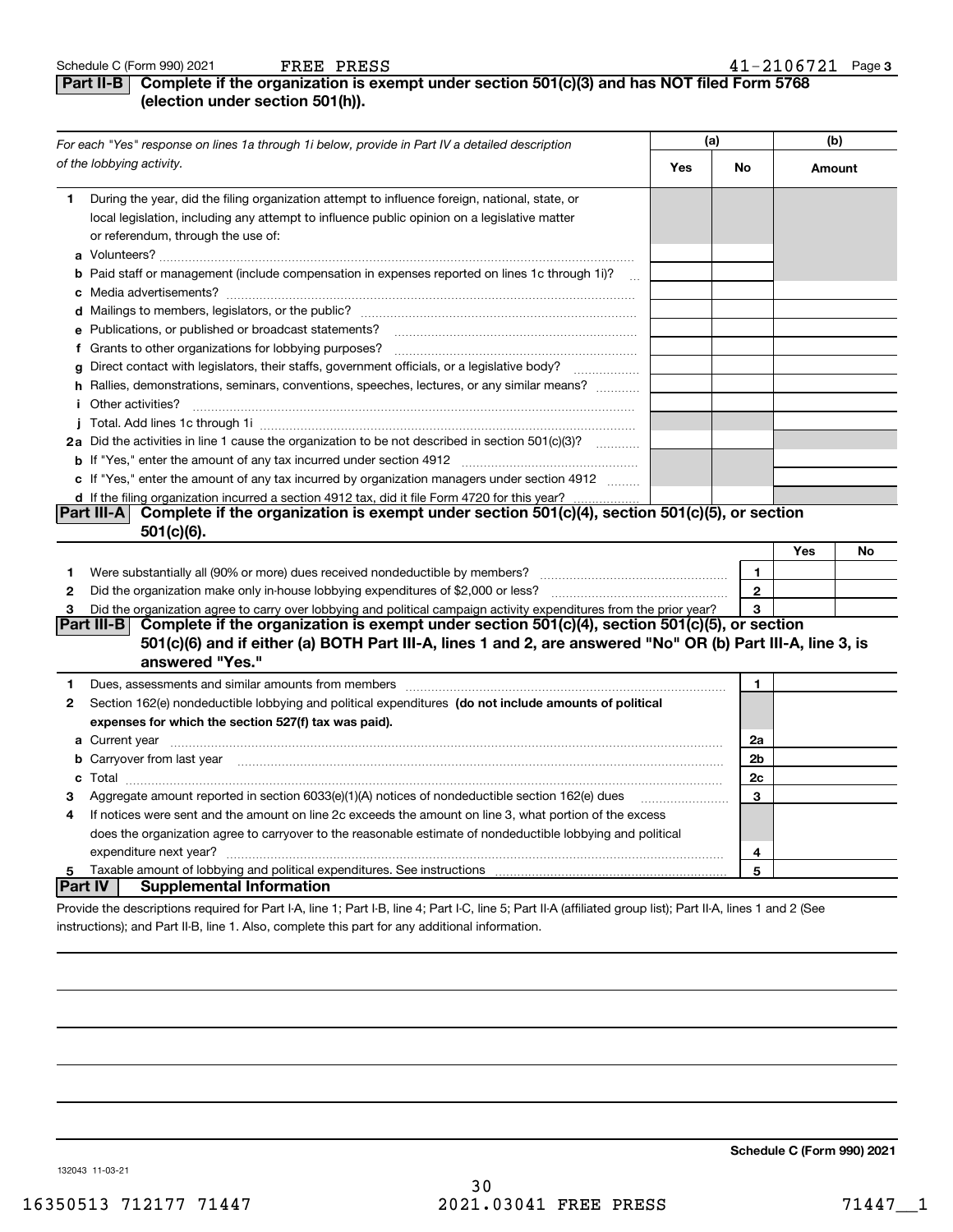Department of the Treasury Internal Revenue Service

**(Form 990)**

## **Supplemental Financial Statements**

**| Complete if the organization answered "Yes" on Form 990, Part IV, line 6, 7, 8, 9, 10, 11a, 11b, 11c, 11d, 11e, 11f, 12a, or 12b. | Attach to Form 990.** OMB No. 1545-0047 **Open to Public Inspection2021**

|  | Go to www.irs.gov/Form990 for instructions and the latest information. |  |  |
|--|------------------------------------------------------------------------|--|--|
|  |                                                                        |  |  |

|         | Name of the organization<br>FREE PRESS                                                                                                                                                                                                                   |                         | <b>Employer identification number</b><br>41-2106721 |
|---------|----------------------------------------------------------------------------------------------------------------------------------------------------------------------------------------------------------------------------------------------------------|-------------------------|-----------------------------------------------------|
| Part I  | Organizations Maintaining Donor Advised Funds or Other Similar Funds or Accounts. Complete if the                                                                                                                                                        |                         |                                                     |
|         | organization answered "Yes" on Form 990, Part IV, line 6.                                                                                                                                                                                                |                         |                                                     |
|         |                                                                                                                                                                                                                                                          | (a) Donor advised funds | (b) Funds and other accounts                        |
| 1       |                                                                                                                                                                                                                                                          |                         |                                                     |
| 2       | Aggregate value of contributions to (during year)                                                                                                                                                                                                        |                         |                                                     |
| 3       |                                                                                                                                                                                                                                                          |                         |                                                     |
| 4       |                                                                                                                                                                                                                                                          |                         |                                                     |
| 5       | Did the organization inform all donors and donor advisors in writing that the assets held in donor advised funds                                                                                                                                         |                         |                                                     |
|         |                                                                                                                                                                                                                                                          |                         | Yes<br>No                                           |
| 6       | Did the organization inform all grantees, donors, and donor advisors in writing that grant funds can be used only                                                                                                                                        |                         |                                                     |
|         | for charitable purposes and not for the benefit of the donor or donor advisor, or for any other purpose conferring                                                                                                                                       |                         |                                                     |
|         |                                                                                                                                                                                                                                                          |                         | Yes<br>No                                           |
| Part II | Conservation Easements. Complete if the organization answered "Yes" on Form 990, Part IV, line 7.                                                                                                                                                        |                         |                                                     |
| 1       | Purpose(s) of conservation easements held by the organization (check all that apply).                                                                                                                                                                    |                         |                                                     |
|         | Preservation of land for public use (for example, recreation or education)                                                                                                                                                                               |                         | Preservation of a historically important land area  |
|         | Protection of natural habitat                                                                                                                                                                                                                            |                         | Preservation of a certified historic structure      |
|         | Preservation of open space                                                                                                                                                                                                                               |                         |                                                     |
| 2       | Complete lines 2a through 2d if the organization held a qualified conservation contribution in the form of a conservation easement on the last                                                                                                           |                         |                                                     |
|         | day of the tax year.                                                                                                                                                                                                                                     |                         | Held at the End of the Tax Year                     |
|         | a Total number of conservation easements                                                                                                                                                                                                                 |                         | 2a                                                  |
| b       | Total acreage restricted by conservation easements                                                                                                                                                                                                       |                         | 2 <sub>b</sub>                                      |
| с       |                                                                                                                                                                                                                                                          |                         | 2c                                                  |
|         | d Number of conservation easements included in (c) acquired after 7/25/06, and not on a historic structure                                                                                                                                               |                         |                                                     |
|         |                                                                                                                                                                                                                                                          |                         | 2d                                                  |
| 3       | Number of conservation easements modified, transferred, released, extinguished, or terminated by the organization during the tax                                                                                                                         |                         |                                                     |
|         | $year \blacktriangleright$                                                                                                                                                                                                                               |                         |                                                     |
| 4       | Number of states where property subject to conservation easement is located >                                                                                                                                                                            |                         |                                                     |
| 5       | Does the organization have a written policy regarding the periodic monitoring, inspection, handling of                                                                                                                                                   |                         |                                                     |
|         | violations, and enforcement of the conservation easements it holds?                                                                                                                                                                                      |                         | Yes<br>No                                           |
| 6       | Staff and volunteer hours devoted to monitoring, inspecting, handling of violations, and enforcing conservation easements during the year                                                                                                                |                         |                                                     |
|         |                                                                                                                                                                                                                                                          |                         |                                                     |
| 7       | Amount of expenses incurred in monitoring, inspecting, handling of violations, and enforcing conservation easements during the year                                                                                                                      |                         |                                                     |
|         | ▶ \$                                                                                                                                                                                                                                                     |                         |                                                     |
| 8       | Does each conservation easement reported on line 2(d) above satisfy the requirements of section 170(h)(4)(B)(i)                                                                                                                                          |                         |                                                     |
|         |                                                                                                                                                                                                                                                          |                         | Yes<br>No                                           |
|         | In Part XIII, describe how the organization reports conservation easements in its revenue and expense statement and<br>balance sheet, and include, if applicable, the text of the footnote to the organization's financial statements that describes the |                         |                                                     |
|         | organization's accounting for conservation easements.                                                                                                                                                                                                    |                         |                                                     |
|         | Organizations Maintaining Collections of Art, Historical Treasures, or Other Similar Assets.<br>Part III                                                                                                                                                 |                         |                                                     |
|         | Complete if the organization answered "Yes" on Form 990, Part IV, line 8.                                                                                                                                                                                |                         |                                                     |
|         | 1a If the organization elected, as permitted under FASB ASC 958, not to report in its revenue statement and balance sheet works                                                                                                                          |                         |                                                     |
|         | of art, historical treasures, or other similar assets held for public exhibition, education, or research in furtherance of public                                                                                                                        |                         |                                                     |
|         | service, provide in Part XIII the text of the footnote to its financial statements that describes these items.                                                                                                                                           |                         |                                                     |
|         | <b>b</b> If the organization elected, as permitted under FASB ASC 958, to report in its revenue statement and balance sheet works of                                                                                                                     |                         |                                                     |
|         | art, historical treasures, or other similar assets held for public exhibition, education, or research in furtherance of public service,                                                                                                                  |                         |                                                     |
|         | provide the following amounts relating to these items:                                                                                                                                                                                                   |                         |                                                     |
|         | (i) Revenue included on Form 990, Part VIII, line 1 [2000] [2010] Contract the included on Form 990, Part VIII, line 1                                                                                                                                   |                         | $\blacktriangleright$ \$                            |
|         | (ii) Assets included in Form 990, Part X                                                                                                                                                                                                                 |                         | $\bullet$ \$                                        |
| 2       | If the organization received or held works of art, historical treasures, or other similar assets for financial gain, provide                                                                                                                             |                         |                                                     |
|         | the following amounts required to be reported under FASB ASC 958 relating to these items:                                                                                                                                                                |                         |                                                     |
|         |                                                                                                                                                                                                                                                          |                         | - \$                                                |
|         |                                                                                                                                                                                                                                                          |                         | $\blacktriangleright$ \$                            |
|         | LHA For Paperwork Reduction Act Notice, see the Instructions for Form 990.                                                                                                                                                                               |                         | Schedule D (Form 990) 2021                          |
|         | 132051 10-28-21                                                                                                                                                                                                                                          |                         |                                                     |

31 16350513 712177 71447 2021.03041 FREE PRESS 71447 1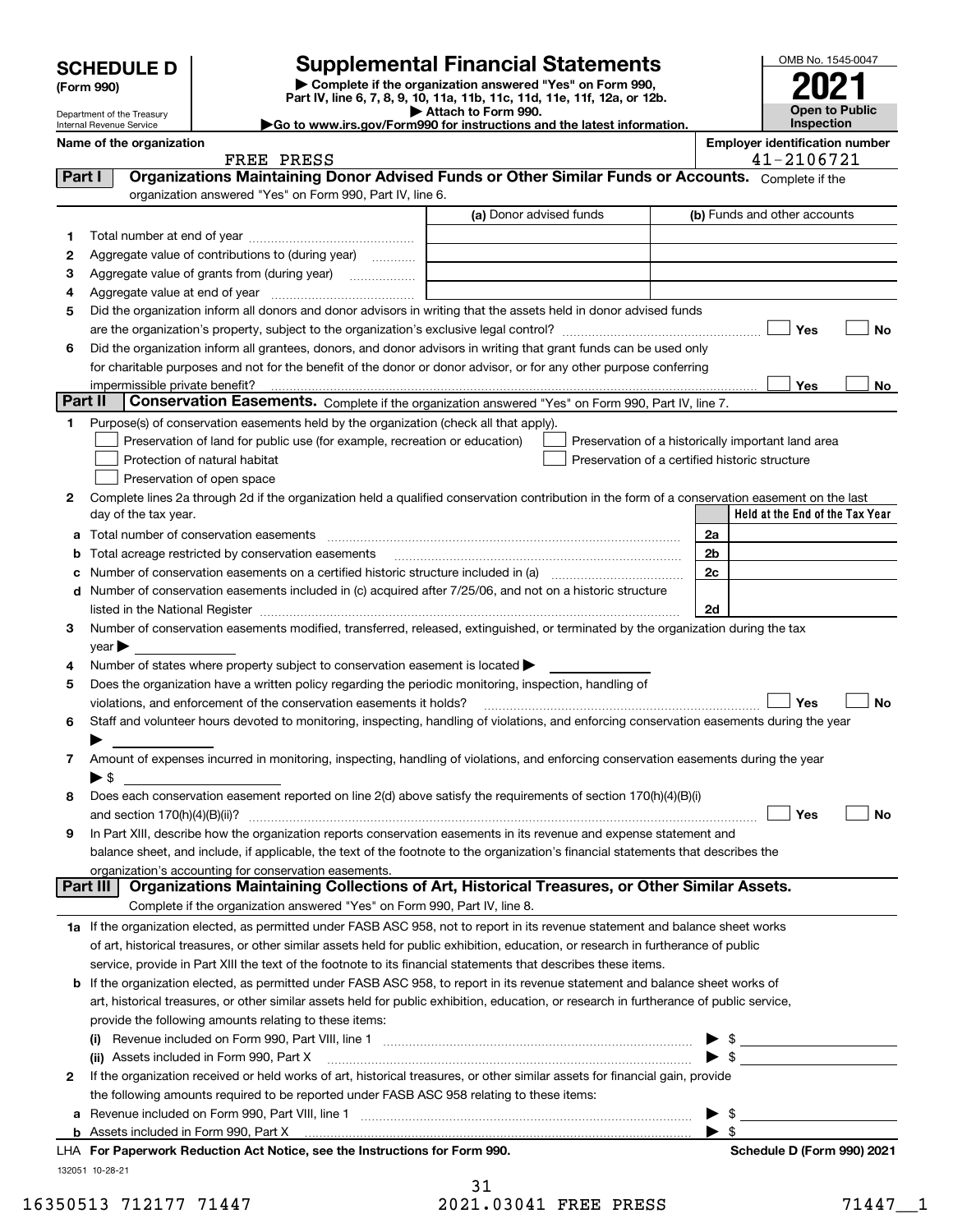|               | FREE PRESS<br>Schedule D (Form 990) 2021                                                                                                                                                                                                                                                                                                                                                                                                                         |                                         |   |                                    |                          |                                 |                      | 41-2106721          |        | Page 2 |
|---------------|------------------------------------------------------------------------------------------------------------------------------------------------------------------------------------------------------------------------------------------------------------------------------------------------------------------------------------------------------------------------------------------------------------------------------------------------------------------|-----------------------------------------|---|------------------------------------|--------------------------|---------------------------------|----------------------|---------------------|--------|--------|
|               | Organizations Maintaining Collections of Art, Historical Treasures, or Other Similar Assets (continued)<br>Part III                                                                                                                                                                                                                                                                                                                                              |                                         |   |                                    |                          |                                 |                      |                     |        |        |
| 3             | Using the organization's acquisition, accession, and other records, check any of the following that make significant use of its<br>collection items (check all that apply):                                                                                                                                                                                                                                                                                      |                                         |   |                                    |                          |                                 |                      |                     |        |        |
|               | Public exhibition                                                                                                                                                                                                                                                                                                                                                                                                                                                |                                         |   |                                    | Loan or exchange program |                                 |                      |                     |        |        |
| а             |                                                                                                                                                                                                                                                                                                                                                                                                                                                                  |                                         |   |                                    |                          |                                 |                      |                     |        |        |
| b             | Scholarly research                                                                                                                                                                                                                                                                                                                                                                                                                                               |                                         |   |                                    |                          |                                 |                      |                     |        |        |
| с             | Preservation for future generations                                                                                                                                                                                                                                                                                                                                                                                                                              |                                         |   |                                    |                          |                                 |                      |                     |        |        |
| 4             | Provide a description of the organization's collections and explain how they further the organization's exempt purpose in Part XIII.                                                                                                                                                                                                                                                                                                                             |                                         |   |                                    |                          |                                 |                      |                     |        |        |
| 5             | During the year, did the organization solicit or receive donations of art, historical treasures, or other similar assets                                                                                                                                                                                                                                                                                                                                         |                                         |   |                                    |                          |                                 |                      |                     |        |        |
|               | to be sold to raise funds rather than to be maintained as part of the organization's collection?<br><b>Part IV</b>                                                                                                                                                                                                                                                                                                                                               |                                         |   |                                    |                          |                                 | . <u>.</u>           | Yes                 |        | No     |
|               | Escrow and Custodial Arrangements. Complete if the organization answered "Yes" on Form 990, Part IV, line 9, or<br>reported an amount on Form 990, Part X, line 21.                                                                                                                                                                                                                                                                                              |                                         |   |                                    |                          |                                 |                      |                     |        |        |
|               | 1a Is the organization an agent, trustee, custodian or other intermediary for contributions or other assets not included                                                                                                                                                                                                                                                                                                                                         |                                         |   |                                    |                          |                                 |                      |                     |        |        |
|               | on Form 990, Part X? [11] matter contracts and contracts and contracts are contracted and contracts are contracted and contract and contract of the contract of the contract of the contract of the contract of the contract o                                                                                                                                                                                                                                   |                                         |   |                                    |                          |                                 |                      | Yes                 |        | No     |
|               | <b>b</b> If "Yes," explain the arrangement in Part XIII and complete the following table:                                                                                                                                                                                                                                                                                                                                                                        |                                         |   |                                    |                          |                                 |                      |                     |        |        |
|               |                                                                                                                                                                                                                                                                                                                                                                                                                                                                  |                                         |   |                                    |                          |                                 |                      | Amount              |        |        |
| c             | Beginning balance <b>contract to the contract of the contract of the contract of the contract of the contract of t</b>                                                                                                                                                                                                                                                                                                                                           |                                         |   |                                    |                          |                                 | 1c                   |                     |        |        |
|               |                                                                                                                                                                                                                                                                                                                                                                                                                                                                  |                                         |   |                                    |                          |                                 | 1d                   |                     |        |        |
|               | d Additions during the year manufactured and an account of a state of the state of the state of the state of the state of the state of the state of the state of the state of the state of the state of the state of the state<br>e Distributions during the year manufactured and an according to the distributions during the year manufactured and the state of the state of the state of the state of the state of the state of the state of the state of th |                                         |   |                                    |                          |                                 | 1e                   |                     |        |        |
| Ť.            |                                                                                                                                                                                                                                                                                                                                                                                                                                                                  |                                         |   |                                    |                          |                                 | 1f                   |                     |        |        |
|               | 2a Did the organization include an amount on Form 990, Part X, line 21, for escrow or custodial account liability?                                                                                                                                                                                                                                                                                                                                               |                                         |   |                                    |                          |                                 |                      | Yes                 |        | No     |
|               | <b>b</b> If "Yes," explain the arrangement in Part XIII. Check here if the explanation has been provided on Part XIII                                                                                                                                                                                                                                                                                                                                            |                                         |   |                                    |                          |                                 | .                    |                     |        |        |
| <b>Part V</b> | Endowment Funds. Complete if the organization answered "Yes" on Form 990, Part IV, line 10.                                                                                                                                                                                                                                                                                                                                                                      |                                         |   |                                    |                          |                                 |                      |                     |        |        |
|               |                                                                                                                                                                                                                                                                                                                                                                                                                                                                  | (a) Current year                        |   | (b) Prior year                     | (c) Two years back       |                                 | (d) Three years back | (e) Four years back |        |        |
|               | 1a Beginning of year balance                                                                                                                                                                                                                                                                                                                                                                                                                                     |                                         |   |                                    |                          |                                 |                      |                     |        |        |
|               |                                                                                                                                                                                                                                                                                                                                                                                                                                                                  |                                         |   |                                    |                          |                                 |                      |                     |        |        |
| b             |                                                                                                                                                                                                                                                                                                                                                                                                                                                                  |                                         |   |                                    |                          |                                 |                      |                     |        |        |
|               | Net investment earnings, gains, and losses                                                                                                                                                                                                                                                                                                                                                                                                                       |                                         |   |                                    |                          |                                 |                      |                     |        |        |
|               |                                                                                                                                                                                                                                                                                                                                                                                                                                                                  |                                         |   |                                    |                          |                                 |                      |                     |        |        |
|               | e Other expenditures for facilities                                                                                                                                                                                                                                                                                                                                                                                                                              |                                         |   |                                    |                          |                                 |                      |                     |        |        |
|               | and programs                                                                                                                                                                                                                                                                                                                                                                                                                                                     |                                         |   |                                    |                          |                                 |                      |                     |        |        |
|               |                                                                                                                                                                                                                                                                                                                                                                                                                                                                  |                                         |   |                                    |                          |                                 |                      |                     |        |        |
| g             |                                                                                                                                                                                                                                                                                                                                                                                                                                                                  |                                         |   |                                    |                          |                                 |                      |                     |        |        |
| 2             | Provide the estimated percentage of the current year end balance (line 1g, column (a)) held as:                                                                                                                                                                                                                                                                                                                                                                  |                                         |   |                                    |                          |                                 |                      |                     |        |        |
| а             | Board designated or quasi-endowment > _____                                                                                                                                                                                                                                                                                                                                                                                                                      |                                         | % |                                    |                          |                                 |                      |                     |        |        |
| b             | Permanent endowment > 1                                                                                                                                                                                                                                                                                                                                                                                                                                          | %                                       |   |                                    |                          |                                 |                      |                     |        |        |
|               | <b>c</b> Term endowment $\blacktriangleright$                                                                                                                                                                                                                                                                                                                                                                                                                    | %                                       |   |                                    |                          |                                 |                      |                     |        |        |
|               | The percentages on lines 2a, 2b, and 2c should equal 100%.                                                                                                                                                                                                                                                                                                                                                                                                       |                                         |   |                                    |                          |                                 |                      |                     |        |        |
|               | 3a Are there endowment funds not in the possession of the organization that are held and administered for the organization                                                                                                                                                                                                                                                                                                                                       |                                         |   |                                    |                          |                                 |                      |                     | Yes    |        |
|               | by:                                                                                                                                                                                                                                                                                                                                                                                                                                                              |                                         |   |                                    |                          |                                 |                      |                     |        | No     |
|               | (i)                                                                                                                                                                                                                                                                                                                                                                                                                                                              |                                         |   |                                    |                          |                                 |                      | 3a(i)               |        |        |
|               |                                                                                                                                                                                                                                                                                                                                                                                                                                                                  |                                         |   |                                    |                          |                                 |                      | 3a(ii)              |        |        |
|               |                                                                                                                                                                                                                                                                                                                                                                                                                                                                  |                                         |   |                                    |                          |                                 |                      | 3b                  |        |        |
| 4             | Describe in Part XIII the intended uses of the organization's endowment funds.<br>Land, Buildings, and Equipment.<br>Part VI                                                                                                                                                                                                                                                                                                                                     |                                         |   |                                    |                          |                                 |                      |                     |        |        |
|               | Complete if the organization answered "Yes" on Form 990, Part IV, line 11a. See Form 990, Part X, line 10.                                                                                                                                                                                                                                                                                                                                                       |                                         |   |                                    |                          |                                 |                      |                     |        |        |
|               |                                                                                                                                                                                                                                                                                                                                                                                                                                                                  |                                         |   |                                    |                          |                                 |                      |                     |        |        |
|               | Description of property                                                                                                                                                                                                                                                                                                                                                                                                                                          | (a) Cost or other<br>basis (investment) |   | (b) Cost or other<br>basis (other) |                          | (c) Accumulated<br>depreciation |                      | (d) Book value      |        |        |
|               |                                                                                                                                                                                                                                                                                                                                                                                                                                                                  |                                         |   |                                    |                          |                                 |                      |                     |        |        |
| b             |                                                                                                                                                                                                                                                                                                                                                                                                                                                                  |                                         |   |                                    |                          |                                 | 0.                   |                     |        |        |
| c             | Leasehold improvements                                                                                                                                                                                                                                                                                                                                                                                                                                           |                                         |   |                                    |                          |                                 |                      |                     |        |        |
| d             |                                                                                                                                                                                                                                                                                                                                                                                                                                                                  |                                         |   |                                    | 25,631.                  |                                 | 17,924.              |                     | 7,707. |        |
|               |                                                                                                                                                                                                                                                                                                                                                                                                                                                                  |                                         |   |                                    |                          |                                 |                      |                     |        |        |
|               |                                                                                                                                                                                                                                                                                                                                                                                                                                                                  |                                         |   |                                    |                          |                                 |                      |                     | 7,707. |        |
|               |                                                                                                                                                                                                                                                                                                                                                                                                                                                                  |                                         |   |                                    |                          |                                 |                      |                     |        |        |

**Schedule D (Form 990) 2021**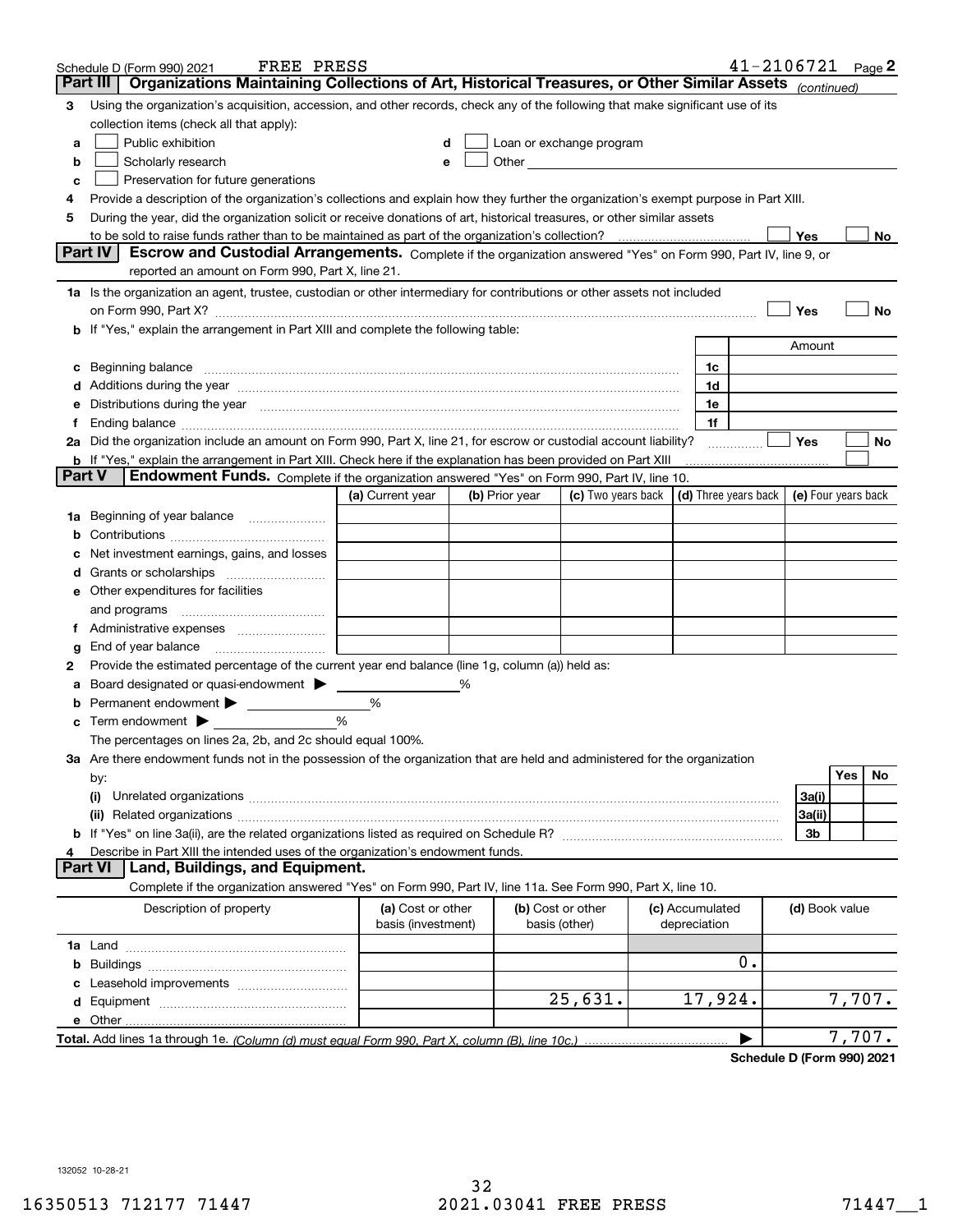|                 | FREE PRESS<br>Schedule D (Form 990) 2021                                                                          |                 |                                                           | 41-2106721<br>Page <sup>3</sup> |
|-----------------|-------------------------------------------------------------------------------------------------------------------|-----------------|-----------------------------------------------------------|---------------------------------|
| <b>Part VII</b> | <b>Investments - Other Securities.</b>                                                                            |                 |                                                           |                                 |
|                 | Complete if the organization answered "Yes" on Form 990, Part IV, line 11b. See Form 990, Part X, line 12.        |                 |                                                           |                                 |
|                 | (a) Description of security or category (including name of security)                                              | (b) Book value  | (c) Method of valuation: Cost or end-of-year market value |                                 |
|                 | (1) Financial derivatives                                                                                         |                 |                                                           |                                 |
|                 |                                                                                                                   |                 |                                                           |                                 |
| (3) Other       |                                                                                                                   |                 |                                                           |                                 |
| (A)             |                                                                                                                   |                 |                                                           |                                 |
| (B)             |                                                                                                                   |                 |                                                           |                                 |
| (C)             |                                                                                                                   |                 |                                                           |                                 |
| (D)             |                                                                                                                   |                 |                                                           |                                 |
| (E)             |                                                                                                                   |                 |                                                           |                                 |
| (F)             |                                                                                                                   |                 |                                                           |                                 |
| (G)             |                                                                                                                   |                 |                                                           |                                 |
| (H)             |                                                                                                                   |                 |                                                           |                                 |
|                 | Total. (Col. (b) must equal Form 990, Part X, col. (B) line 12.)                                                  |                 |                                                           |                                 |
|                 | Part VIII Investments - Program Related.                                                                          |                 |                                                           |                                 |
|                 | Complete if the organization answered "Yes" on Form 990, Part IV, line 11c. See Form 990, Part X, line 13.        |                 |                                                           |                                 |
|                 | (a) Description of investment                                                                                     | (b) Book value  | (c) Method of valuation: Cost or end-of-year market value |                                 |
| (1)             |                                                                                                                   |                 |                                                           |                                 |
| (2)             |                                                                                                                   |                 |                                                           |                                 |
| (3)             |                                                                                                                   |                 |                                                           |                                 |
| (4)             |                                                                                                                   |                 |                                                           |                                 |
| (5)             |                                                                                                                   |                 |                                                           |                                 |
| (6)             |                                                                                                                   |                 |                                                           |                                 |
| (7)             |                                                                                                                   |                 |                                                           |                                 |
| (8)             |                                                                                                                   |                 |                                                           |                                 |
| (9)             |                                                                                                                   |                 |                                                           |                                 |
|                 | Total. (Col. (b) must equal Form 990, Part X, col. (B) line 13.)                                                  |                 |                                                           |                                 |
| Part IX         | <b>Other Assets.</b>                                                                                              |                 |                                                           |                                 |
|                 | Complete if the organization answered "Yes" on Form 990, Part IV, line 11d. See Form 990, Part X, line 15.        |                 |                                                           |                                 |
|                 |                                                                                                                   | (a) Description |                                                           | (b) Book value                  |
| (1)             |                                                                                                                   |                 |                                                           |                                 |
| (2)             |                                                                                                                   |                 |                                                           |                                 |
| (3)             |                                                                                                                   |                 |                                                           |                                 |
| (4)             |                                                                                                                   |                 |                                                           |                                 |
| (5)             |                                                                                                                   |                 |                                                           |                                 |
| (6)             |                                                                                                                   |                 |                                                           |                                 |
| (7)             |                                                                                                                   |                 |                                                           |                                 |
| (8)             |                                                                                                                   |                 |                                                           |                                 |
| (9)             |                                                                                                                   |                 |                                                           |                                 |
|                 | Total. (Column (b) must equal Form 990, Part X, col. (B) line 15.)                                                |                 |                                                           |                                 |
| Part X          | <b>Other Liabilities.</b>                                                                                         |                 |                                                           |                                 |
|                 | Complete if the organization answered "Yes" on Form 990, Part IV, line 11e or 11f. See Form 990, Part X, line 25. |                 |                                                           |                                 |
| 1.              | (a) Description of liability                                                                                      |                 |                                                           | (b) Book value                  |
| (1)             | Federal income taxes                                                                                              |                 |                                                           |                                 |
| (2)             | ADVANCE FROM RELATED ORGANIZATION                                                                                 |                 |                                                           | 125,000.                        |
| (3)             |                                                                                                                   |                 |                                                           |                                 |
|                 |                                                                                                                   |                 |                                                           |                                 |
| (4)             |                                                                                                                   |                 |                                                           |                                 |
| (5)             |                                                                                                                   |                 |                                                           |                                 |
| (6)             |                                                                                                                   |                 |                                                           |                                 |
| (7)             |                                                                                                                   |                 |                                                           |                                 |
| (8)             |                                                                                                                   |                 |                                                           |                                 |
| (9)             |                                                                                                                   |                 |                                                           | 125,000.                        |
|                 | Total. (Column (b) must equal Form 990, Part X, col. (B) line 25.)                                                |                 |                                                           |                                 |

**2.** Liability for uncertain tax positions. In Part XIII, provide the text of the footnote to the organization's financial statements that reports the organization's liability for uncertain tax positions under FASB ASC 740. Check here if the text of the footnote has been provided in Part XIII  $\boxed{\text{X}}$ 

**Schedule D (Form 990) 2021**

132053 10-28-21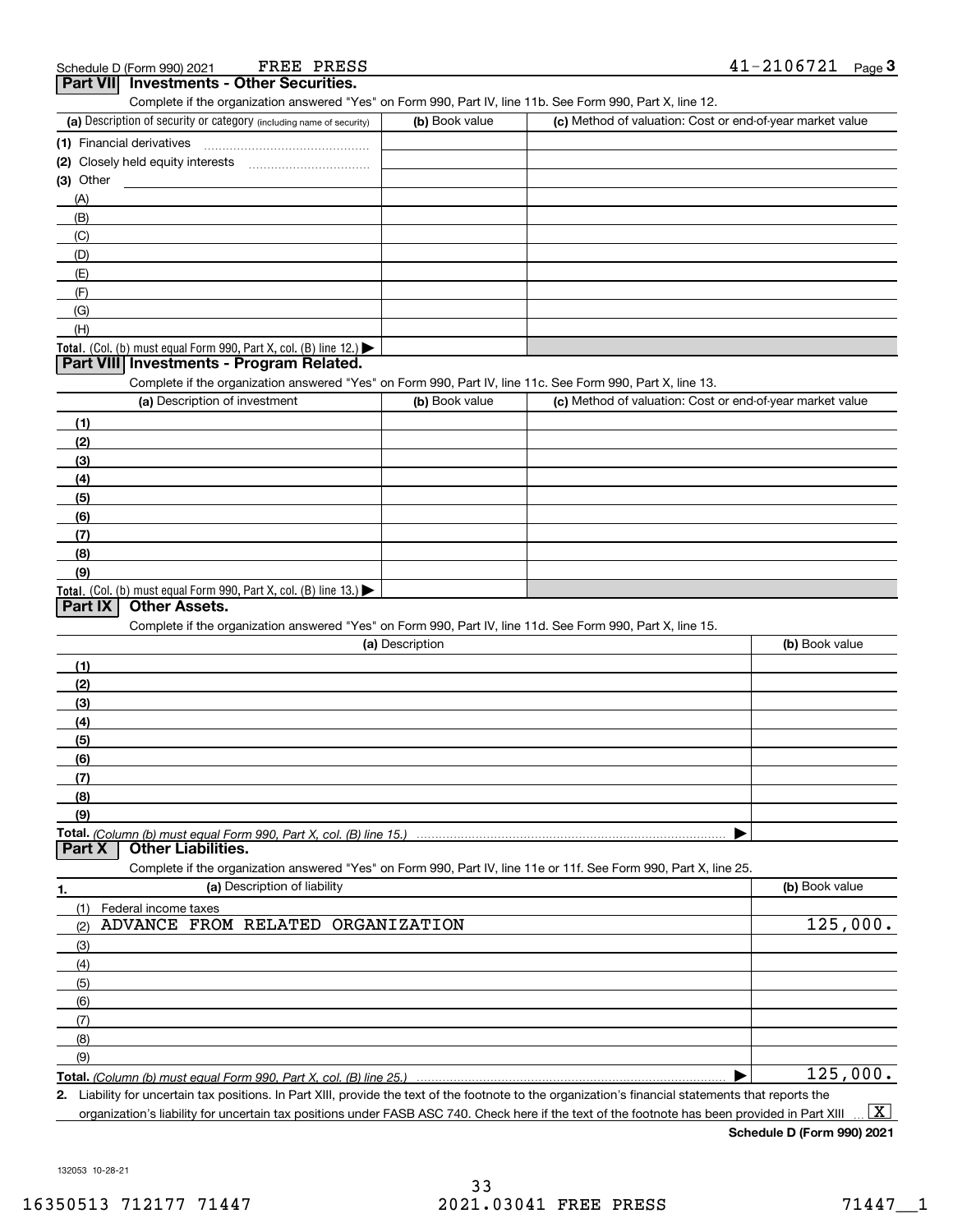|   | FREE PRESS<br>Schedule D (Form 990) 2021                                                                                                                                                                                       |                |                | $41 - 2106721$ Page 4 |
|---|--------------------------------------------------------------------------------------------------------------------------------------------------------------------------------------------------------------------------------|----------------|----------------|-----------------------|
|   | Reconciliation of Revenue per Audited Financial Statements With Revenue per Return.<br><b>Part XI</b>                                                                                                                          |                |                |                       |
|   | Complete if the organization answered "Yes" on Form 990, Part IV, line 12a.                                                                                                                                                    |                |                |                       |
| 1 | Total revenue, gains, and other support per audited financial statements                                                                                                                                                       |                | $\mathbf 1$    | 3,064,544.            |
| 2 | Amounts included on line 1 but not on Form 990, Part VIII, line 12:                                                                                                                                                            |                |                |                       |
| a | Net unrealized gains (losses) on investments [11] matter contracts and the unrealized gains (losses) on investments                                                                                                            | 2a             |                |                       |
| b |                                                                                                                                                                                                                                | 2 <sub>b</sub> |                |                       |
| c |                                                                                                                                                                                                                                | 2c             |                |                       |
| d | Other (Describe in Part XIII.)                                                                                                                                                                                                 | 2d             |                |                       |
| е | Add lines 2a through 2d <b>must be a constructed as the constant of the constant of the constant of the construction</b>                                                                                                       |                | 2e             |                       |
| з |                                                                                                                                                                                                                                |                | 3              | 3,064,544.            |
|   | Amounts included on Form 990, Part VIII, line 12, but not on line 1:                                                                                                                                                           |                |                |                       |
| a |                                                                                                                                                                                                                                | 4a             |                |                       |
| b | Other (Describe in Part XIII.)                                                                                                                                                                                                 | 4 <sub>b</sub> |                |                       |
|   | c Add lines 4a and 4b                                                                                                                                                                                                          |                | 4c             |                       |
| 5 |                                                                                                                                                                                                                                |                | 5              | 3,064,544.            |
|   | Part XII   Reconciliation of Expenses per Audited Financial Statements With Expenses per Return.                                                                                                                               |                |                |                       |
|   | Complete if the organization answered "Yes" on Form 990, Part IV, line 12a.                                                                                                                                                    |                |                |                       |
| 1 | Total expenses and losses per audited financial statements                                                                                                                                                                     |                | $\blacksquare$ | 4,562,115.            |
| 2 | Amounts included on line 1 but not on Form 990, Part IX, line 25:                                                                                                                                                              |                |                |                       |
| a |                                                                                                                                                                                                                                | 2a             |                |                       |
| b |                                                                                                                                                                                                                                | 2 <sub>b</sub> |                |                       |
|   |                                                                                                                                                                                                                                | 2c             |                |                       |
|   | Other (Describe in Part XIII.) (2000) (2000) (2000) (2000) (2000) (2000) (2000) (2000) (2000) (2000) (2000) (2000) (2000) (2000) (2000) (2000) (2000) (2000) (2000) (2000) (2000) (2000) (2000) (2000) (2000) (2000) (2000) (2 | 2d             |                |                       |
| e |                                                                                                                                                                                                                                |                | 2e             |                       |
| 3 |                                                                                                                                                                                                                                |                | 3              | 4,562,115.            |
| 4 | Amounts included on Form 990, Part IX, line 25, but not on line 1:                                                                                                                                                             |                |                |                       |
| a |                                                                                                                                                                                                                                | 4a             |                |                       |
| b | Other (Describe in Part XIII.) <b>Construction Contract Construction</b> Chemistry Chemistry Chemistry Chemistry Chemistry                                                                                                     | 4b             |                |                       |
|   | Add lines 4a and 4b                                                                                                                                                                                                            |                | 4с             |                       |
|   |                                                                                                                                                                                                                                |                | 5              | 4,562,11              |
|   | Part XIII Supplemental Information.                                                                                                                                                                                            |                |                |                       |

Provide the descriptions required for Part II, lines 3, 5, and 9; Part III, lines 1a and 4; Part IV, lines 1b and 2b; Part V, line 4; Part X, line 2; Part XI, lines 2d and 4b; and Part XII, lines 2d and 4b. Also complete this part to provide any additional information.

## PART X, LINE 2:

| THE ORGANIZATION ACCOUNTS FOR INCOME TAXES IN ACCORDANCE WITH THE          |                            |
|----------------------------------------------------------------------------|----------------------------|
| ACCOUNTING STANDARDS CODIFICATION (ASC) TOPIC INCOME TAXES.<br>THESE       |                            |
| PROVISIONS PROVIDE CONSISTENT GUIDANCE FOR THE ACCOUNTING FOR UNCERTAINTY  |                            |
| IN INCOME TAXES RECOGNIZED IN AN ENTITY'S FINANCIAL STATEMENTS AND         |                            |
| PRESCRIBE A THRESHOLD OF "MORE LIKELY THAN NOT" FOR RECOGNITION AND        |                            |
| DERECOGNITION OF TAX POSITIONS TAKEN OR EXPECTED TO<br>BE TAKEN IN A TAX   |                            |
| RETURN.<br>THE ORGANIZATION PERFORMED AN EVALUATION OF UNCERTAIN TAX       |                            |
| POSITIONS FOR THE YEARS ENDED DECEMBER 31, 2021 AND 2020, AND DETERMINED   |                            |
| THAT THERE WERE NO MATTERS THAT WOULD REQUIRE RECOGNITION IN THE FINANCIAL |                            |
| OR THAT MAY HAVE AN EFFECT ON ITS TAX-EXEMPT STATUS.<br><b>STATEMENTS</b>  | AS OF                      |
| DECEMBER 31, 2021, THE STATUTE OF LIMITATIONS FOR TAX YEARS<br>2018        | THROUGH                    |
| 132054 10-28-21<br>34                                                      | Schedule D (Form 990) 2021 |
| 2021.03041 FREE PRESS<br>16350513 712177 71447                             | 71447 1                    |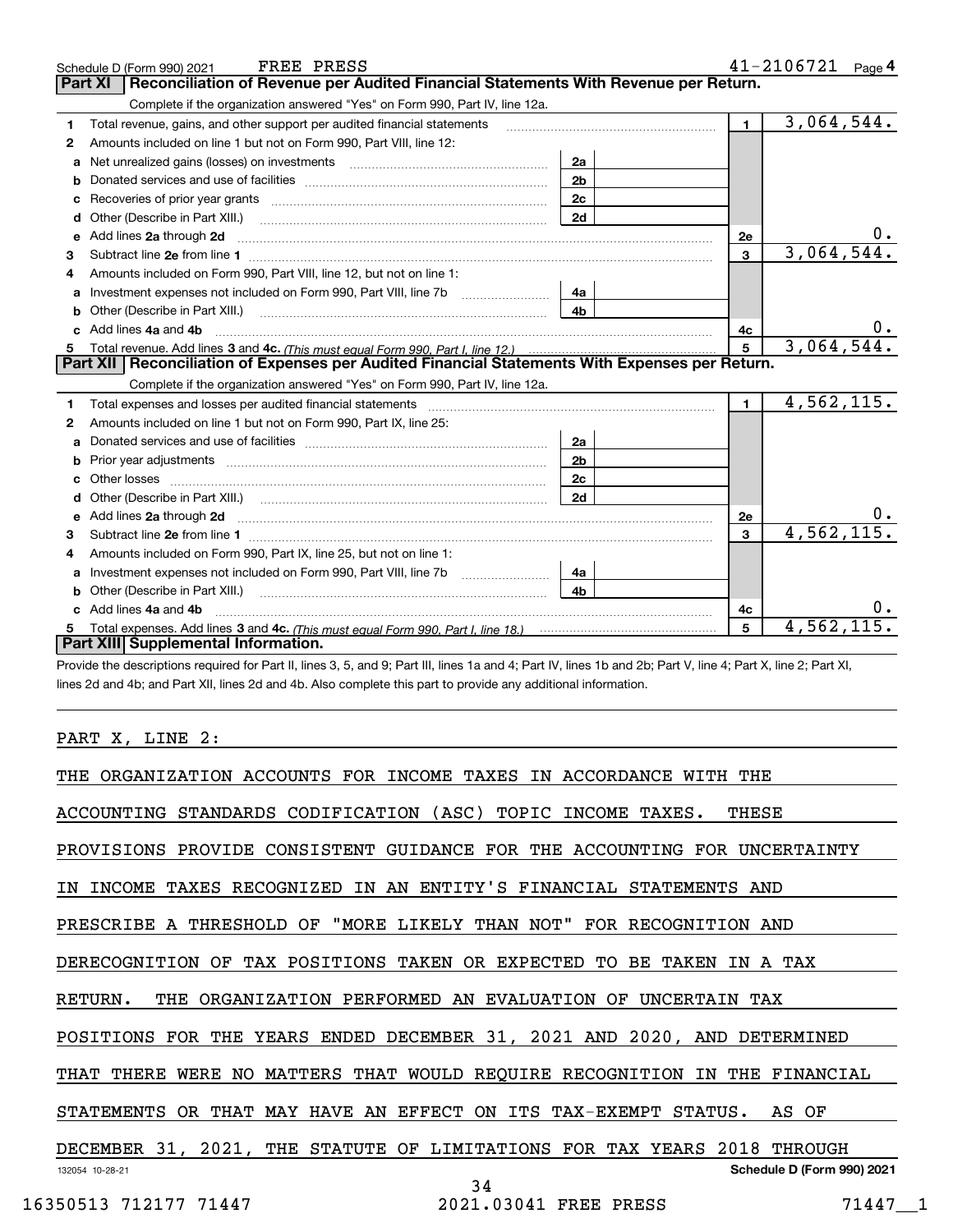*(continued)* **Part XIII Supplemental Information**  Schedule D (Form 990) 2021 FREE PRESS

2020 REMAINS OPEN WITH THE U.S. FEDERAL JURISDICTION AND THE STATE OF

MASSACHUSETTS. IT IS THE ORGANIZATION'S POLICY TO RECOGNIZE INTEREST

AND/OR PENALTIES RELATED TO UNCERTAIN TAX POSITIONS, IF ANY, IN UNRELATED

BUSINESS INCOME TAX EXPENSE.

**Schedule D (Form 990) 2021**

132055 10-28-21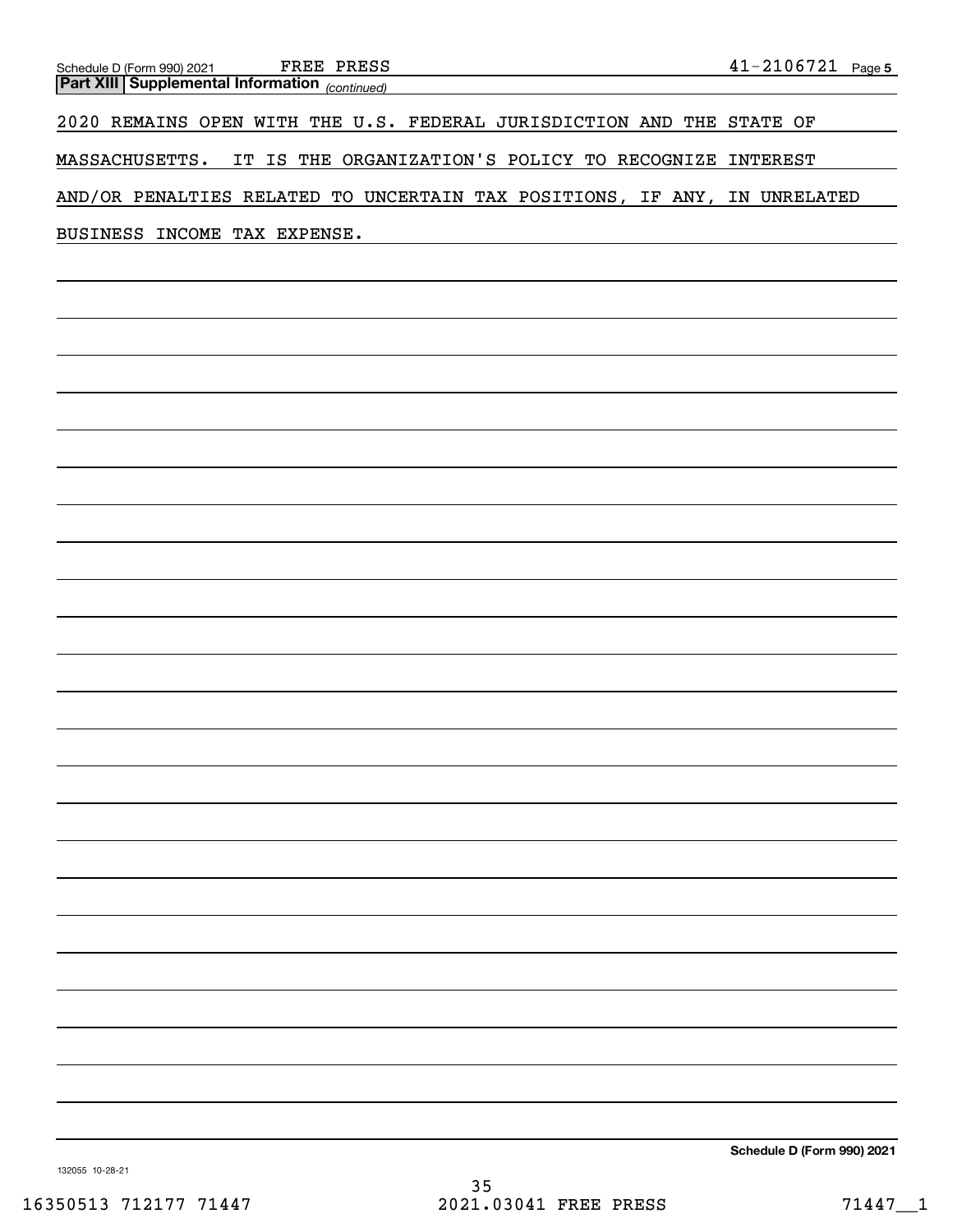| <b>SCHEDULE G</b>                                                                                                                                                                                                                                                                                                                                                                                                                                                                                                                                                                                                                                                                                                                                                                                                                |                                                                                                                                                                     | <b>Supplemental Information Regarding Fundraising or Gaming Activities</b>                                                                         |                                              |                            |                                      |  |                                                                            | OMB No. 1545-0047                                       |  |  |
|----------------------------------------------------------------------------------------------------------------------------------------------------------------------------------------------------------------------------------------------------------------------------------------------------------------------------------------------------------------------------------------------------------------------------------------------------------------------------------------------------------------------------------------------------------------------------------------------------------------------------------------------------------------------------------------------------------------------------------------------------------------------------------------------------------------------------------|---------------------------------------------------------------------------------------------------------------------------------------------------------------------|----------------------------------------------------------------------------------------------------------------------------------------------------|----------------------------------------------|----------------------------|--------------------------------------|--|----------------------------------------------------------------------------|---------------------------------------------------------|--|--|
| (Form 990)                                                                                                                                                                                                                                                                                                                                                                                                                                                                                                                                                                                                                                                                                                                                                                                                                       | Complete if the organization answered "Yes" on Form 990, Part IV, line 17, 18, or 19, or if the<br>organization entered more than \$15,000 on Form 990-EZ, line 6a. |                                                                                                                                                    |                                              |                            |                                      |  |                                                                            |                                                         |  |  |
| Department of the Treasury                                                                                                                                                                                                                                                                                                                                                                                                                                                                                                                                                                                                                                                                                                                                                                                                       |                                                                                                                                                                     | Attach to Form 990 or Form 990-EZ.                                                                                                                 |                                              |                            |                                      |  |                                                                            | <b>Open to Public</b>                                   |  |  |
| Inspection<br>Internal Revenue Service<br>Go to www.irs.gov/Form990 for instructions and the latest information.<br><b>Employer identification number</b>                                                                                                                                                                                                                                                                                                                                                                                                                                                                                                                                                                                                                                                                        |                                                                                                                                                                     |                                                                                                                                                    |                                              |                            |                                      |  |                                                                            |                                                         |  |  |
| Name of the organization<br>41-2106721<br>FREE PRESS                                                                                                                                                                                                                                                                                                                                                                                                                                                                                                                                                                                                                                                                                                                                                                             |                                                                                                                                                                     |                                                                                                                                                    |                                              |                            |                                      |  |                                                                            |                                                         |  |  |
| Part I<br>Fundraising Activities. Complete if the organization answered "Yes" on Form 990, Part IV, line 17. Form 990-EZ filers are not                                                                                                                                                                                                                                                                                                                                                                                                                                                                                                                                                                                                                                                                                          |                                                                                                                                                                     |                                                                                                                                                    |                                              |                            |                                      |  |                                                                            |                                                         |  |  |
|                                                                                                                                                                                                                                                                                                                                                                                                                                                                                                                                                                                                                                                                                                                                                                                                                                  | required to complete this part.                                                                                                                                     |                                                                                                                                                    |                                              |                            |                                      |  |                                                                            |                                                         |  |  |
| 1 Indicate whether the organization raised funds through any of the following activities. Check all that apply.<br>$X$   Mail solicitations<br>$e$ $\boxed{X}$ Solicitation of non-government grants<br>a<br>X  <br>Internet and email solicitations<br>Solicitation of government grants<br>b<br>Phone solicitations<br>Special fundraising events<br>c<br>g<br>$\boxed{\text{X}}$ In-person solicitations<br>d<br>2 a Did the organization have a written or oral agreement with any individual (including officers, directors, trustees, or<br>∣ X ∣ Yes<br>key employees listed in Form 990, Part VII) or entity in connection with professional fundraising services?<br>No<br><b>b</b> If "Yes," list the 10 highest paid individuals or entities (fundraisers) pursuant to agreements under which the fundraiser is to be |                                                                                                                                                                     |                                                                                                                                                    |                                              |                            |                                      |  |                                                                            |                                                         |  |  |
| compensated at least \$5,000 by the organization.                                                                                                                                                                                                                                                                                                                                                                                                                                                                                                                                                                                                                                                                                                                                                                                |                                                                                                                                                                     |                                                                                                                                                    |                                              |                            |                                      |  |                                                                            |                                                         |  |  |
| (i) Name and address of individual<br>or entity (fundraiser)                                                                                                                                                                                                                                                                                                                                                                                                                                                                                                                                                                                                                                                                                                                                                                     |                                                                                                                                                                     | (ii) Activity                                                                                                                                      | fundraiser<br>have custody<br>contributions? | (iii) Did<br>or control of | (iv) Gross receipts<br>from activity |  | (v) Amount paid<br>to (or retained by)<br>fundraiser<br>listed in col. (i) | (vi) Amount paid<br>to (or retained by)<br>organization |  |  |
| FRESH EYES DIGITAL - 2821 N.                                                                                                                                                                                                                                                                                                                                                                                                                                                                                                                                                                                                                                                                                                                                                                                                     |                                                                                                                                                                     |                                                                                                                                                    | Yes                                          | No                         |                                      |  |                                                                            |                                                         |  |  |
| SPAULDING AVENUE, CHICAGO, IL                                                                                                                                                                                                                                                                                                                                                                                                                                                                                                                                                                                                                                                                                                                                                                                                    |                                                                                                                                                                     | FUNDRAISING COUNSEL                                                                                                                                |                                              | X                          | $\mathbf{0}$                         |  | 86,400.                                                                    | $-86,400.$                                              |  |  |
|                                                                                                                                                                                                                                                                                                                                                                                                                                                                                                                                                                                                                                                                                                                                                                                                                                  |                                                                                                                                                                     |                                                                                                                                                    |                                              |                            |                                      |  |                                                                            |                                                         |  |  |
|                                                                                                                                                                                                                                                                                                                                                                                                                                                                                                                                                                                                                                                                                                                                                                                                                                  |                                                                                                                                                                     |                                                                                                                                                    |                                              |                            |                                      |  |                                                                            |                                                         |  |  |
|                                                                                                                                                                                                                                                                                                                                                                                                                                                                                                                                                                                                                                                                                                                                                                                                                                  |                                                                                                                                                                     |                                                                                                                                                    |                                              |                            |                                      |  |                                                                            |                                                         |  |  |
|                                                                                                                                                                                                                                                                                                                                                                                                                                                                                                                                                                                                                                                                                                                                                                                                                                  |                                                                                                                                                                     |                                                                                                                                                    |                                              |                            |                                      |  |                                                                            |                                                         |  |  |
|                                                                                                                                                                                                                                                                                                                                                                                                                                                                                                                                                                                                                                                                                                                                                                                                                                  |                                                                                                                                                                     |                                                                                                                                                    |                                              |                            |                                      |  |                                                                            |                                                         |  |  |
|                                                                                                                                                                                                                                                                                                                                                                                                                                                                                                                                                                                                                                                                                                                                                                                                                                  |                                                                                                                                                                     |                                                                                                                                                    |                                              |                            |                                      |  |                                                                            |                                                         |  |  |
|                                                                                                                                                                                                                                                                                                                                                                                                                                                                                                                                                                                                                                                                                                                                                                                                                                  |                                                                                                                                                                     |                                                                                                                                                    |                                              |                            |                                      |  |                                                                            |                                                         |  |  |
|                                                                                                                                                                                                                                                                                                                                                                                                                                                                                                                                                                                                                                                                                                                                                                                                                                  |                                                                                                                                                                     |                                                                                                                                                    |                                              |                            |                                      |  |                                                                            |                                                         |  |  |
|                                                                                                                                                                                                                                                                                                                                                                                                                                                                                                                                                                                                                                                                                                                                                                                                                                  |                                                                                                                                                                     |                                                                                                                                                    |                                              |                            |                                      |  |                                                                            |                                                         |  |  |
|                                                                                                                                                                                                                                                                                                                                                                                                                                                                                                                                                                                                                                                                                                                                                                                                                                  |                                                                                                                                                                     |                                                                                                                                                    |                                              |                            |                                      |  |                                                                            |                                                         |  |  |
|                                                                                                                                                                                                                                                                                                                                                                                                                                                                                                                                                                                                                                                                                                                                                                                                                                  |                                                                                                                                                                     |                                                                                                                                                    |                                              |                            |                                      |  |                                                                            |                                                         |  |  |
|                                                                                                                                                                                                                                                                                                                                                                                                                                                                                                                                                                                                                                                                                                                                                                                                                                  |                                                                                                                                                                     |                                                                                                                                                    |                                              |                            |                                      |  |                                                                            |                                                         |  |  |
|                                                                                                                                                                                                                                                                                                                                                                                                                                                                                                                                                                                                                                                                                                                                                                                                                                  |                                                                                                                                                                     |                                                                                                                                                    |                                              |                            |                                      |  |                                                                            |                                                         |  |  |
|                                                                                                                                                                                                                                                                                                                                                                                                                                                                                                                                                                                                                                                                                                                                                                                                                                  |                                                                                                                                                                     |                                                                                                                                                    |                                              |                            |                                      |  |                                                                            |                                                         |  |  |
| Total                                                                                                                                                                                                                                                                                                                                                                                                                                                                                                                                                                                                                                                                                                                                                                                                                            |                                                                                                                                                                     |                                                                                                                                                    |                                              |                            |                                      |  | 86,400.                                                                    | $-86,400.$                                              |  |  |
| or licensing.                                                                                                                                                                                                                                                                                                                                                                                                                                                                                                                                                                                                                                                                                                                                                                                                                    |                                                                                                                                                                     | 3 List all states in which the organization is registered or licensed to solicit contributions or has been notified it is exempt from registration |                                              |                            |                                      |  |                                                                            |                                                         |  |  |

AL,AK,AZ,AR,CA,CO,CT,DE,FL,GA,HI,ID,IL,IN,IA,KS,KY,LA,ME,MD,MA,MI,MN,MS,MO MT,NE,NV,NH,NJ,NM,NY,NC,ND,OH,OK,OR,PA,RI,SC,SD,TN,TX,UT,VT,VA,WA,WV,WI,WY

LHA For Paperwork Reduction Act Notice, see the Instructions for Form 990 or 990-EZ. Schedule G (Form 990) 2021 SEE PART IV FOR CONTINUATIONS

132081 10-21-21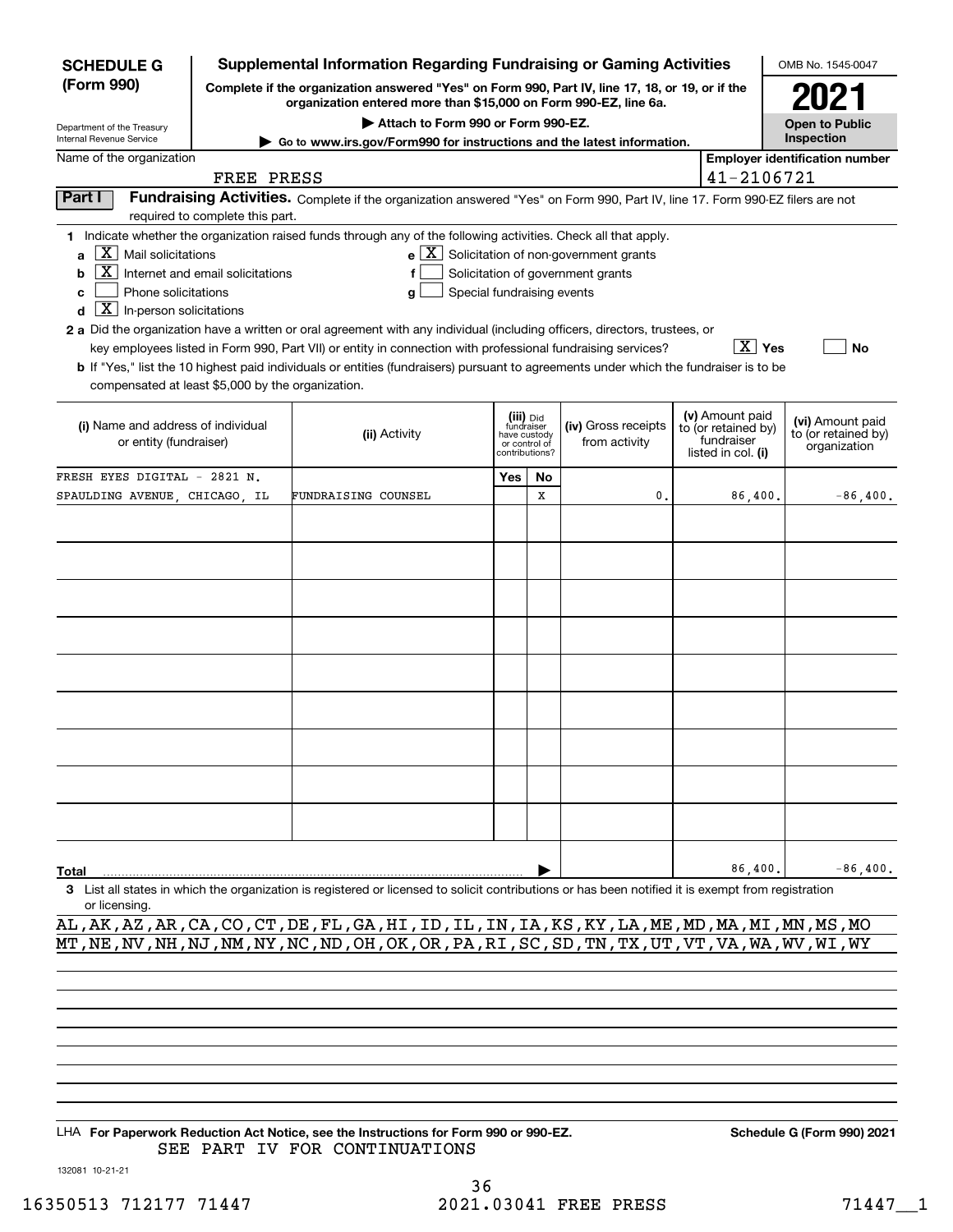|                 | Part II        | FREE PRESS<br>Schedule G (Form 990) 2021<br>Fundraising Events. Complete if the organization answered "Yes" on Form 990, Part IV, line 18, or reported more than \$15,000                                                                 |              |                         |                  | $41 - 2106721$ Page 2                     |
|-----------------|----------------|-------------------------------------------------------------------------------------------------------------------------------------------------------------------------------------------------------------------------------------------|--------------|-------------------------|------------------|-------------------------------------------|
|                 |                | of fundraising event contributions and gross income on Form 990-EZ, lines 1 and 6b. List events with gross receipts greater than \$5,000.                                                                                                 |              |                         |                  |                                           |
|                 |                |                                                                                                                                                                                                                                           | (a) Event #1 | (b) Event $#2$          | (c) Other events | (d) Total events<br>(add col. (a) through |
|                 |                |                                                                                                                                                                                                                                           | (event type) | (event type)            | (total number)   | col. (c)                                  |
| Revenue         |                |                                                                                                                                                                                                                                           |              |                         |                  |                                           |
|                 | 1              |                                                                                                                                                                                                                                           |              |                         |                  |                                           |
|                 | $\mathbf{2}$   |                                                                                                                                                                                                                                           |              |                         |                  |                                           |
|                 | 3              | Gross income (line 1 minus line 2)                                                                                                                                                                                                        |              |                         |                  |                                           |
|                 | 4              |                                                                                                                                                                                                                                           |              |                         |                  |                                           |
|                 | 5              |                                                                                                                                                                                                                                           |              |                         |                  |                                           |
|                 | 6              |                                                                                                                                                                                                                                           |              |                         |                  |                                           |
| Direct Expenses | 7              | Food and beverages                                                                                                                                                                                                                        |              |                         |                  |                                           |
|                 | 8              |                                                                                                                                                                                                                                           |              |                         |                  |                                           |
|                 | 9              |                                                                                                                                                                                                                                           |              |                         |                  |                                           |
|                 | 10             | Direct expense summary. Add lines 4 through 9 in column (d)                                                                                                                                                                               |              |                         |                  |                                           |
|                 | 11<br>Part III | Net income summary. Subtract line 10 from line 3, column (d)                                                                                                                                                                              |              |                         |                  |                                           |
|                 |                | Gaming. Complete if the organization answered "Yes" on Form 990, Part IV, line 19, or reported more than<br>\$15,000 on Form 990-EZ, line 6a.                                                                                             |              |                         |                  |                                           |
|                 |                |                                                                                                                                                                                                                                           |              | (b) Pull tabs/instant   |                  | (d) Total gaming (add                     |
|                 |                |                                                                                                                                                                                                                                           | (a) Bingo    | bingo/progressive bingo | (c) Other gaming | $ col. (a)$ through col. $(c)$            |
| Revenue         |                |                                                                                                                                                                                                                                           |              |                         |                  |                                           |
|                 | 1              |                                                                                                                                                                                                                                           |              |                         |                  |                                           |
|                 | 2              |                                                                                                                                                                                                                                           |              |                         |                  |                                           |
| Expenses        | 3              |                                                                                                                                                                                                                                           |              |                         |                  |                                           |
| ₩.<br>Direc     | 4              |                                                                                                                                                                                                                                           |              |                         |                  |                                           |
|                 | 5              |                                                                                                                                                                                                                                           |              |                         |                  |                                           |
|                 |                |                                                                                                                                                                                                                                           | %            | Yes<br>%                | %                |                                           |
|                 | 6              | Volunteer labor                                                                                                                                                                                                                           | No           | No                      | No               |                                           |
|                 | 7              | Direct expense summary. Add lines 2 through 5 in column (d)                                                                                                                                                                               |              |                         |                  |                                           |
|                 |                |                                                                                                                                                                                                                                           |              |                         |                  |                                           |
|                 | 8              |                                                                                                                                                                                                                                           |              |                         |                  |                                           |
| 9               |                | Enter the state(s) in which the organization conducts gaming activities:                                                                                                                                                                  |              |                         |                  |                                           |
|                 |                |                                                                                                                                                                                                                                           |              |                         |                  | Yes<br>No                                 |
|                 |                | <b>b</b> If "No," explain: <u>example and the set of the set of the set of the set of the set of the set of the set of the set of the set of the set of the set of the set of the set of the set of the set of the set of the set of </u> |              |                         |                  |                                           |
|                 |                |                                                                                                                                                                                                                                           |              |                         |                  |                                           |
|                 |                |                                                                                                                                                                                                                                           |              |                         |                  |                                           |
|                 |                |                                                                                                                                                                                                                                           |              |                         |                  | Yes<br>No                                 |
|                 |                | <b>b</b> If "Yes," explain: <u>the contract of the contract of the contract of the contract of the contract of the contract of the contract of the contract of the contract of the contract of the contract of the contract of the co</u> |              |                         |                  |                                           |
|                 |                |                                                                                                                                                                                                                                           |              |                         |                  |                                           |
|                 |                |                                                                                                                                                                                                                                           |              |                         |                  |                                           |

132082 10-21-21

**Schedule G (Form 990) 2021**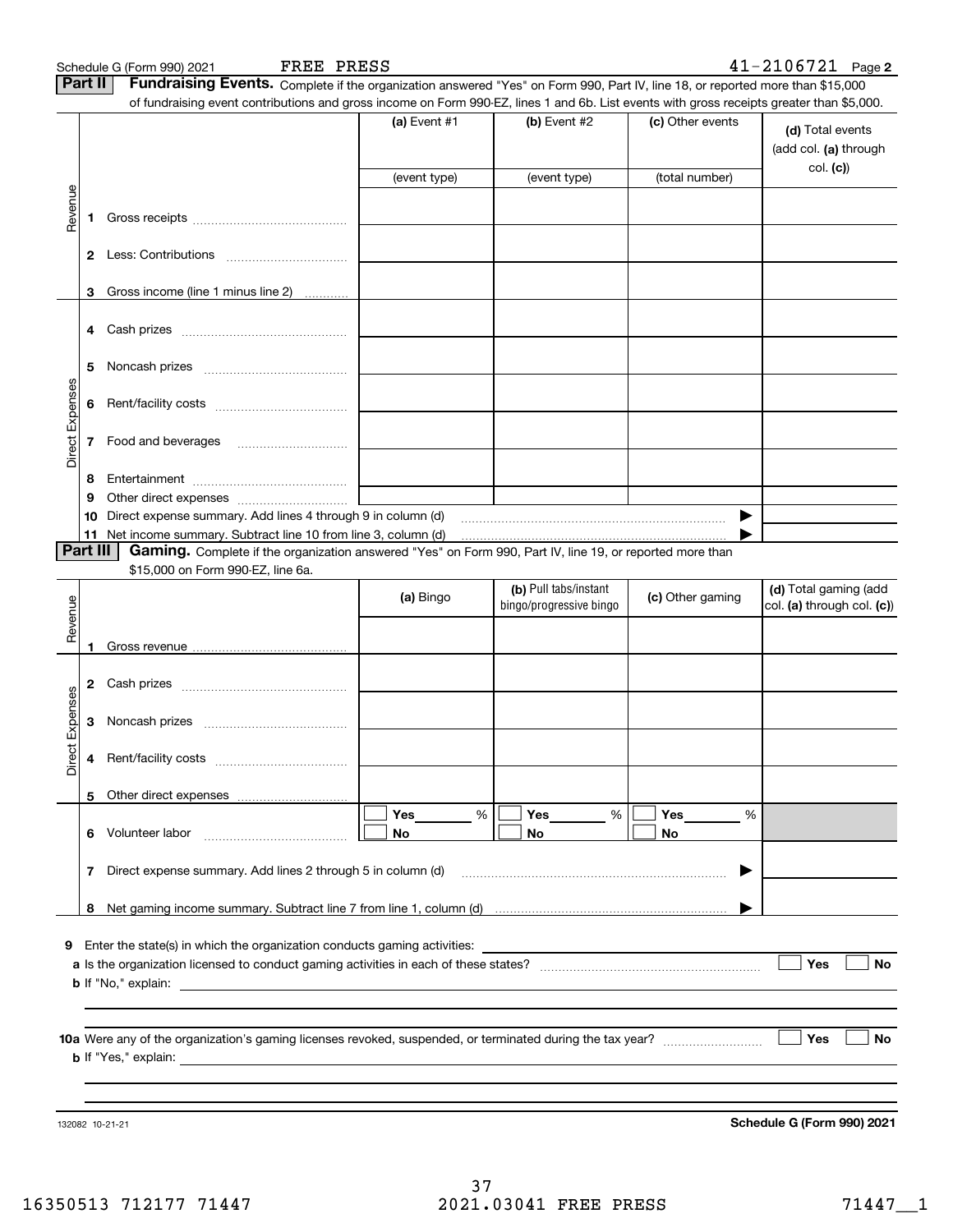| No<br>No<br>%<br>%                                                                                                                     |
|----------------------------------------------------------------------------------------------------------------------------------------|
|                                                                                                                                        |
|                                                                                                                                        |
|                                                                                                                                        |
|                                                                                                                                        |
|                                                                                                                                        |
|                                                                                                                                        |
|                                                                                                                                        |
|                                                                                                                                        |
|                                                                                                                                        |
|                                                                                                                                        |
|                                                                                                                                        |
|                                                                                                                                        |
| No                                                                                                                                     |
|                                                                                                                                        |
|                                                                                                                                        |
|                                                                                                                                        |
|                                                                                                                                        |
|                                                                                                                                        |
|                                                                                                                                        |
|                                                                                                                                        |
|                                                                                                                                        |
|                                                                                                                                        |
|                                                                                                                                        |
|                                                                                                                                        |
|                                                                                                                                        |
|                                                                                                                                        |
|                                                                                                                                        |
|                                                                                                                                        |
|                                                                                                                                        |
|                                                                                                                                        |
|                                                                                                                                        |
|                                                                                                                                        |
|                                                                                                                                        |
|                                                                                                                                        |
|                                                                                                                                        |
|                                                                                                                                        |
| retain the state gaming license? $\Box$ No                                                                                             |
|                                                                                                                                        |
|                                                                                                                                        |
| Supplemental Information. Provide the explanations required by Part I, line 2b, columns (iii) and (v); and Part III, lines 9, 9b, 10b, |
|                                                                                                                                        |
|                                                                                                                                        |
|                                                                                                                                        |
|                                                                                                                                        |
|                                                                                                                                        |
|                                                                                                                                        |
|                                                                                                                                        |
|                                                                                                                                        |
|                                                                                                                                        |
|                                                                                                                                        |
|                                                                                                                                        |
|                                                                                                                                        |
|                                                                                                                                        |
|                                                                                                                                        |
|                                                                                                                                        |
|                                                                                                                                        |

132083 10-21-21

**Schedule G (Form 990) 2021**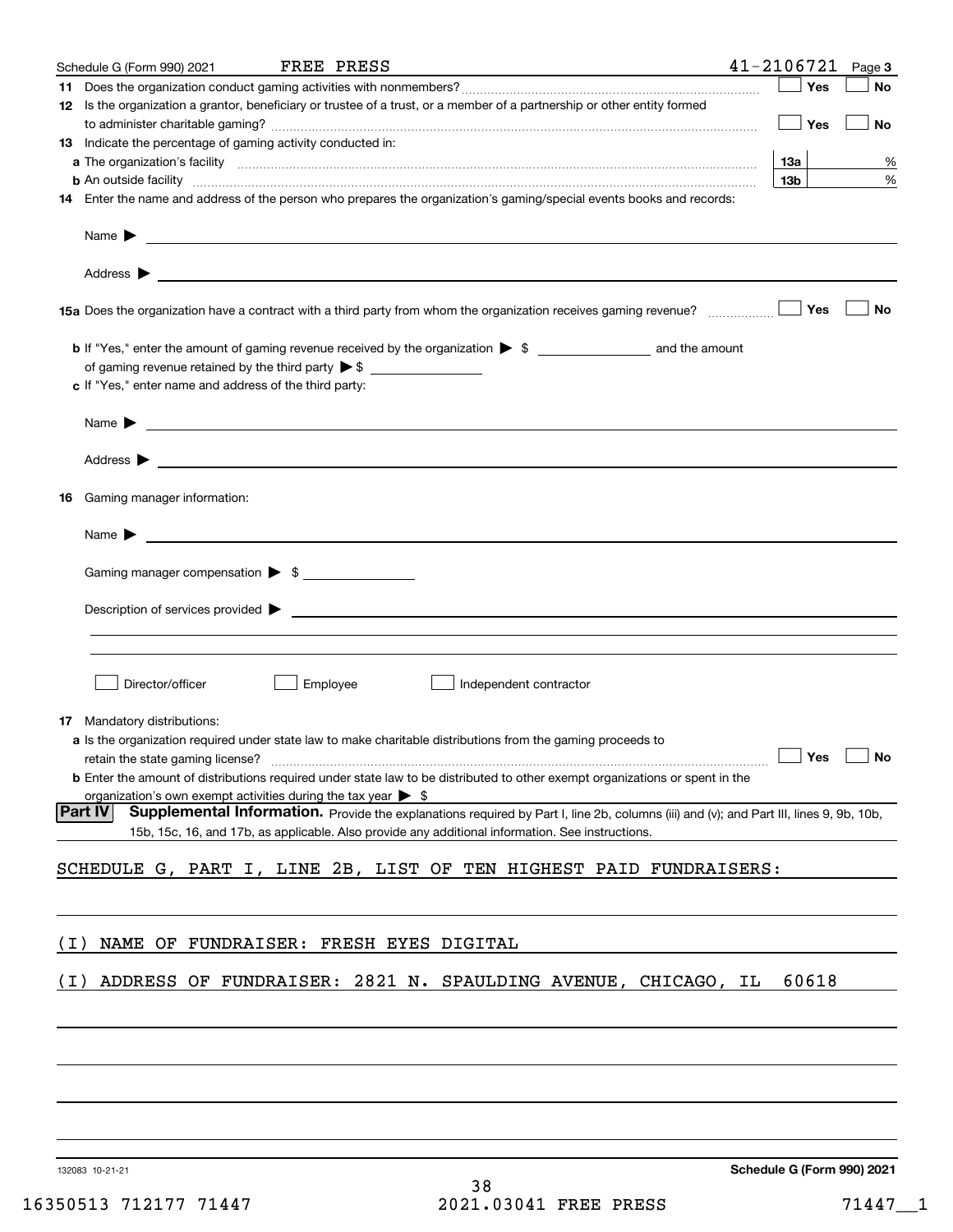| <b>Part IV</b> Supplemental Information (continued) |                       |
|-----------------------------------------------------|-----------------------|
|                                                     |                       |
|                                                     |                       |
|                                                     |                       |
|                                                     |                       |
|                                                     |                       |
|                                                     |                       |
|                                                     |                       |
|                                                     |                       |
|                                                     |                       |
|                                                     |                       |
|                                                     |                       |
|                                                     |                       |
|                                                     |                       |
|                                                     |                       |
|                                                     |                       |
|                                                     |                       |
|                                                     |                       |
|                                                     |                       |
|                                                     |                       |
|                                                     |                       |
|                                                     |                       |
|                                                     |                       |
|                                                     |                       |
|                                                     |                       |
|                                                     |                       |
|                                                     |                       |
|                                                     |                       |
|                                                     |                       |
|                                                     |                       |
|                                                     |                       |
|                                                     |                       |
|                                                     |                       |
|                                                     |                       |
|                                                     |                       |
|                                                     |                       |
|                                                     |                       |
|                                                     |                       |
|                                                     |                       |
|                                                     |                       |
|                                                     |                       |
|                                                     |                       |
|                                                     |                       |
|                                                     |                       |
|                                                     |                       |
|                                                     |                       |
|                                                     |                       |
|                                                     |                       |
|                                                     |                       |
|                                                     |                       |
|                                                     | Schedule G (Form 990) |

132084 11-18-21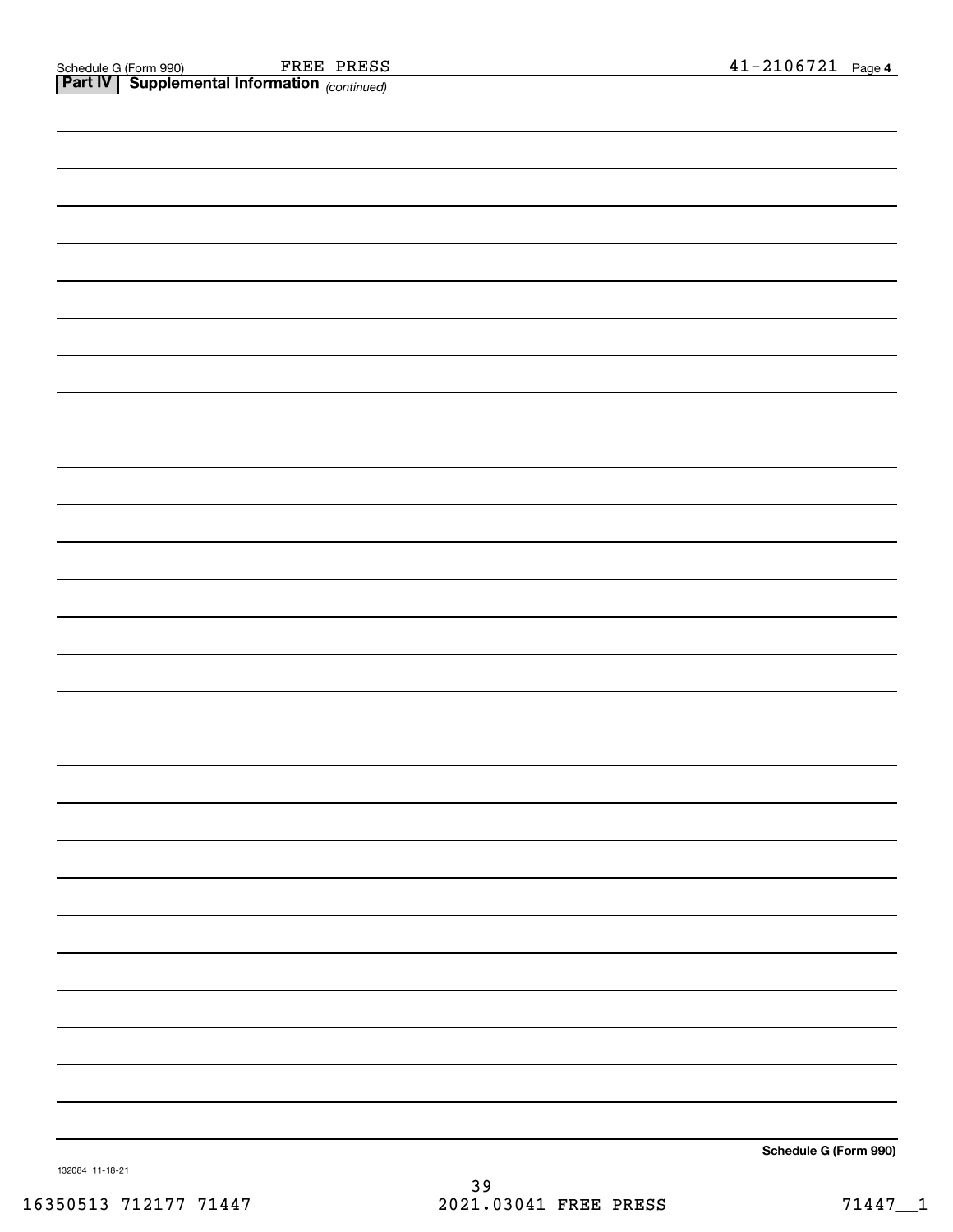| <b>SCHEDULE I</b><br>(Form 990)                                                                                                                                                                                                                                                      | <b>Grants and Other Assistance to Organizations,</b><br>Governments, and Individuals in the United States<br>Complete if the organization answered "Yes" on Form 990, Part IV, line 21 or 22. |                                    |                                                       |                                        |                                                                |                                          |                                                     |  |  |  |  |
|--------------------------------------------------------------------------------------------------------------------------------------------------------------------------------------------------------------------------------------------------------------------------------------|-----------------------------------------------------------------------------------------------------------------------------------------------------------------------------------------------|------------------------------------|-------------------------------------------------------|----------------------------------------|----------------------------------------------------------------|------------------------------------------|-----------------------------------------------------|--|--|--|--|
| Department of the Treasury                                                                                                                                                                                                                                                           |                                                                                                                                                                                               |                                    | Attach to Form 990.                                   |                                        |                                                                |                                          | <b>Open to Public</b>                               |  |  |  |  |
| Internal Revenue Service                                                                                                                                                                                                                                                             |                                                                                                                                                                                               |                                    | Go to www.irs.gov/Form990 for the latest information. |                                        |                                                                |                                          | Inspection                                          |  |  |  |  |
| Name of the organization<br>FREE PRESS                                                                                                                                                                                                                                               |                                                                                                                                                                                               |                                    |                                                       |                                        |                                                                |                                          | <b>Employer identification number</b><br>41-2106721 |  |  |  |  |
| Part I<br><b>General Information on Grants and Assistance</b>                                                                                                                                                                                                                        |                                                                                                                                                                                               |                                    |                                                       |                                        |                                                                |                                          |                                                     |  |  |  |  |
| Does the organization maintain records to substantiate the amount of the grants or assistance, the grantees' eligibility for the grants or assistance, and the selection<br>$\mathbf 1$                                                                                              |                                                                                                                                                                                               |                                    |                                                       |                                        |                                                                |                                          | $\boxed{\text{X}}$ Yes<br>$ $ No                    |  |  |  |  |
| Describe in Part IV the organization's procedures for monitoring the use of grant funds in the United States.<br>$\mathbf{2}$                                                                                                                                                        |                                                                                                                                                                                               |                                    |                                                       |                                        |                                                                |                                          |                                                     |  |  |  |  |
| Grants and Other Assistance to Domestic Organizations and Domestic Governments. Complete if the organization answered "Yes" on Form 990, Part IV, line 21, for any<br>Part II<br>recipient that received more than \$5,000. Part II can be duplicated if additional space is needed. |                                                                                                                                                                                               |                                    |                                                       |                                        |                                                                |                                          |                                                     |  |  |  |  |
| 1 (a) Name and address of organization<br>or government                                                                                                                                                                                                                              | $(b)$ EIN                                                                                                                                                                                     | (c) IRC section<br>(if applicable) | (d) Amount of<br>cash grant                           | (e) Amount of<br>noncash<br>assistance | (f) Method of<br>valuation (book,<br>FMV, appraisal,<br>other) | (g) Description of<br>noncash assistance | (h) Purpose of grant<br>or assistance               |  |  |  |  |
| FREE PRESS ACTION FUND<br>P.O. BOX 60238<br>FLORENCE, MA 01062                                                                                                                                                                                                                       | $04-3771598$ 501(C)(4)                                                                                                                                                                        |                                    | 100,000.                                              | $\mathbf{0}$ .                         |                                                                |                                          | PROGRAMMATIC SUPPORT                                |  |  |  |  |
| PROJECT CENSORED<br>P.O. BOX 1177<br>FAIR OAKS, CA 95628                                                                                                                                                                                                                             |                                                                                                                                                                                               |                                    | 200,000.                                              | 0.                                     |                                                                |                                          | PROGRAMMATIC SUPPORT                                |  |  |  |  |
|                                                                                                                                                                                                                                                                                      |                                                                                                                                                                                               |                                    |                                                       |                                        |                                                                |                                          |                                                     |  |  |  |  |
|                                                                                                                                                                                                                                                                                      |                                                                                                                                                                                               |                                    |                                                       |                                        |                                                                |                                          |                                                     |  |  |  |  |
|                                                                                                                                                                                                                                                                                      |                                                                                                                                                                                               |                                    |                                                       |                                        |                                                                |                                          |                                                     |  |  |  |  |
|                                                                                                                                                                                                                                                                                      |                                                                                                                                                                                               |                                    |                                                       |                                        |                                                                |                                          |                                                     |  |  |  |  |
| Enter total number of section 501(c)(3) and government organizations listed in the line 1 table<br>$\mathbf{2}$<br>3<br>$\sim$ $\sim$ $\sim$ $\sim$ $\sim$<br>.                                                                                                                      | and the state of the state of the state of the state of the state of the state of the state of the state of the                                                                               |                                    |                                                       |                                        |                                                                |                                          | $\overline{2}$ .                                    |  |  |  |  |

**For Paperwork Reduction Act Notice, see the Instructions for Form 990. Schedule I (Form 990) 2021** LHA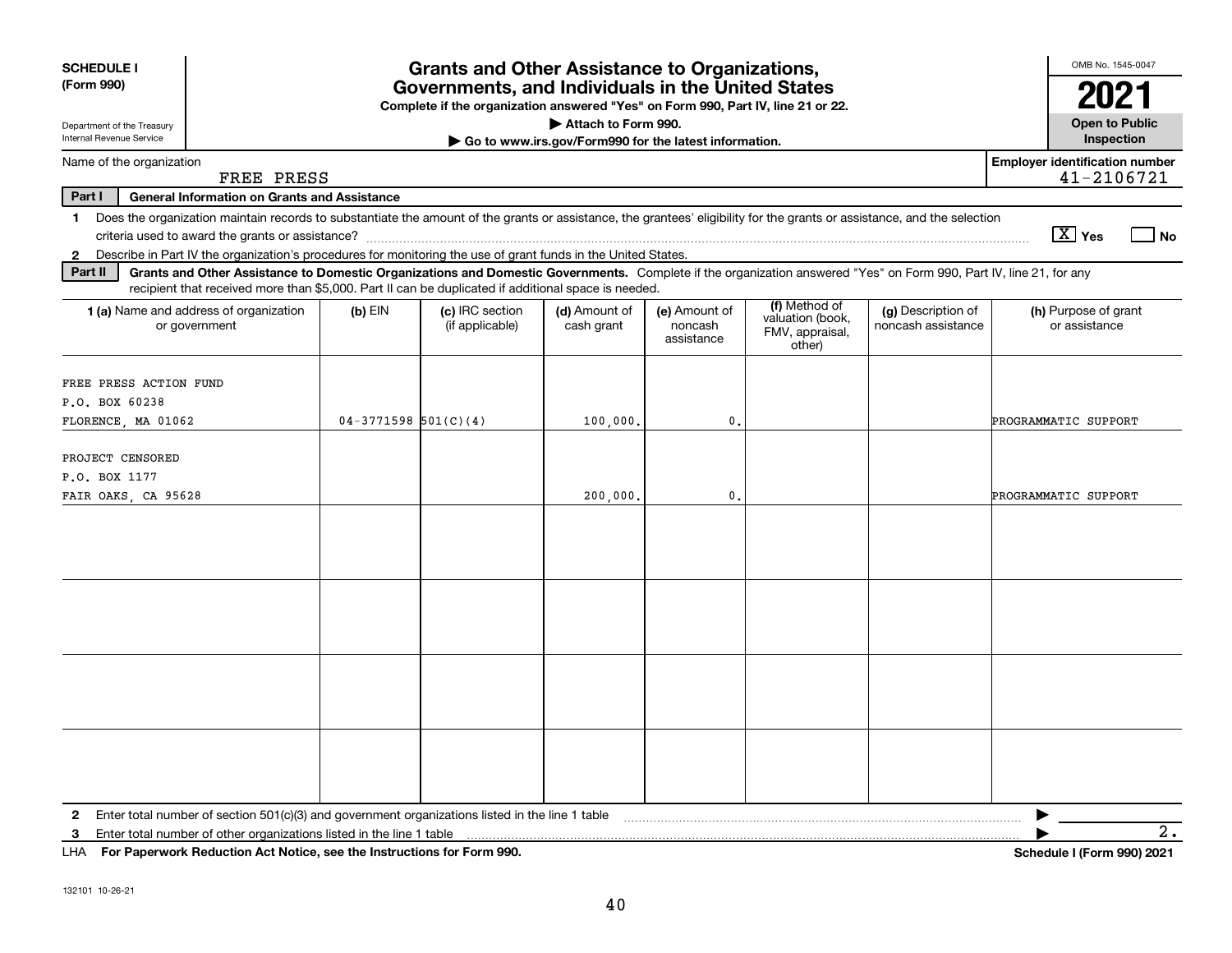#### **Part III Grants and Other Assistance to Domestic Individuals.**  Complete if the organization answered "Yes" on Form 990, Part IV, line 22. Part III can be duplicated if additional space is needed.

| (a) Type of grant or assistance | (b) Number of<br>recipients | (c) Amount of<br>cash grant | (d) Amount of non-<br>cash assistance | (e) Method of valuation<br>(book, FMV, appraisal, other) | (f) Description of noncash assistance |
|---------------------------------|-----------------------------|-----------------------------|---------------------------------------|----------------------------------------------------------|---------------------------------------|
|                                 |                             |                             |                                       |                                                          |                                       |
|                                 |                             |                             |                                       |                                                          |                                       |
|                                 |                             |                             |                                       |                                                          |                                       |
|                                 |                             |                             |                                       |                                                          |                                       |
|                                 |                             |                             |                                       |                                                          |                                       |
|                                 |                             |                             |                                       |                                                          |                                       |
|                                 |                             |                             |                                       |                                                          |                                       |
|                                 |                             |                             |                                       |                                                          |                                       |
|                                 |                             |                             |                                       |                                                          |                                       |
|                                 |                             |                             |                                       |                                                          |                                       |

Part IV | Supplemental Information. Provide the information required in Part I, line 2; Part III, column (b); and any other additional information.

PART I, LINE 2:

## GRANTEES ARE REQUIRED TO PROVIDE PERIODIC FINANCIAL AND NARRATIVE REPORTS

DOCUMENTING AMOUNTS EXPENDED AND ACCOMPLISHMENTS. GRANTEE REPORTS ARE

REVIEWED BY MANAGEMENT.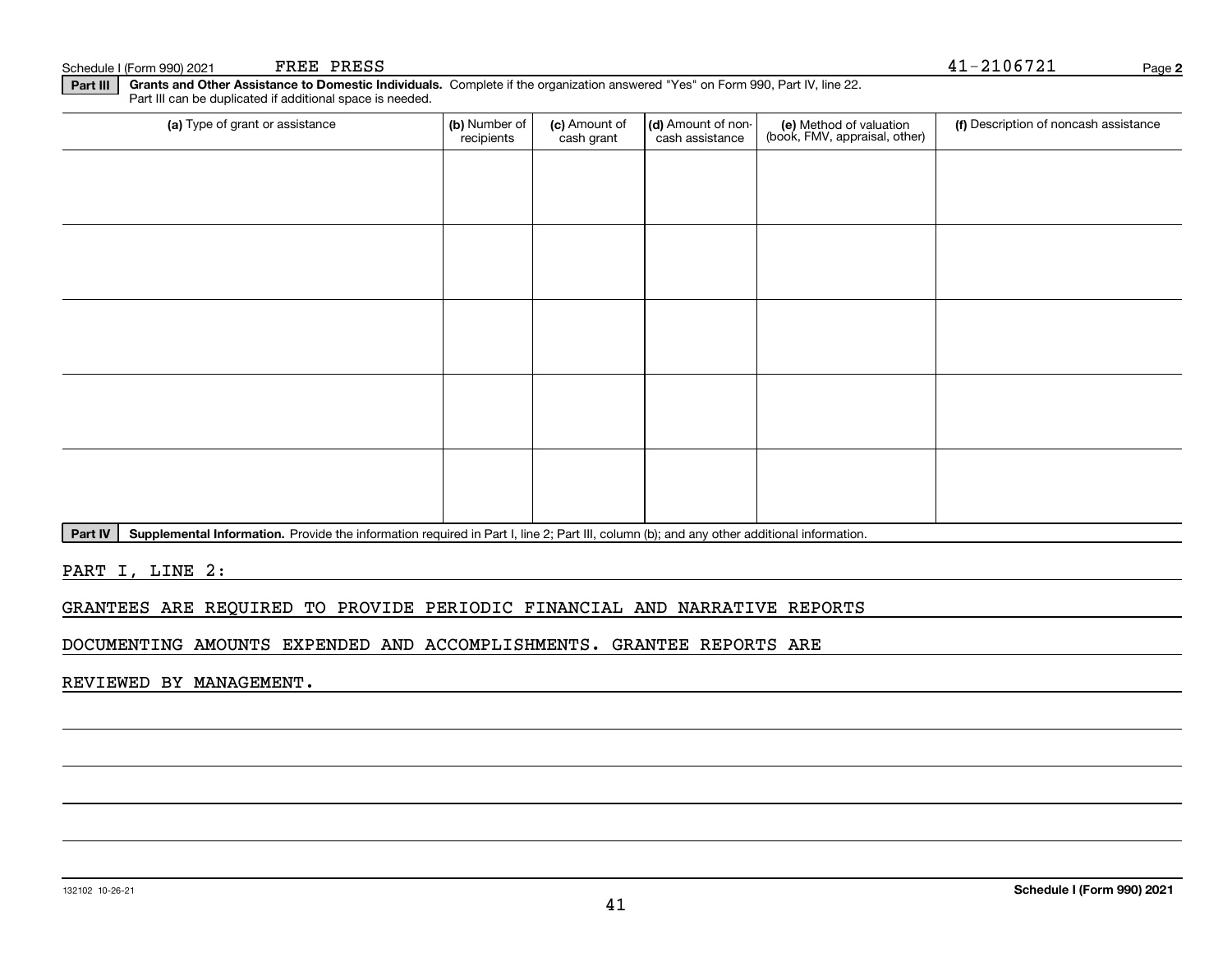|                                                                                                               | <b>SCHEDULE J</b>                                                                                                  |                                                                                          | <b>Compensation Information</b>                                                                                                                                                                                                      |                                       | OMB No. 1545-0047          |     |    |
|---------------------------------------------------------------------------------------------------------------|--------------------------------------------------------------------------------------------------------------------|------------------------------------------------------------------------------------------|--------------------------------------------------------------------------------------------------------------------------------------------------------------------------------------------------------------------------------------|---------------------------------------|----------------------------|-----|----|
|                                                                                                               | (Form 990)                                                                                                         |                                                                                          | For certain Officers, Directors, Trustees, Key Employees, and Highest                                                                                                                                                                |                                       |                            |     |    |
|                                                                                                               |                                                                                                                    |                                                                                          | <b>Compensated Employees</b><br>Complete if the organization answered "Yes" on Form 990, Part IV, line 23.                                                                                                                           |                                       | 2021                       |     |    |
|                                                                                                               |                                                                                                                    |                                                                                          | <b>Open to Public</b>                                                                                                                                                                                                                |                                       |                            |     |    |
|                                                                                                               | Department of the Treasury<br>Internal Revenue Service                                                             |                                                                                          | Inspection                                                                                                                                                                                                                           |                                       |                            |     |    |
|                                                                                                               | Name of the organization                                                                                           |                                                                                          | Go to www.irs.gov/Form990 for instructions and the latest information.                                                                                                                                                               | <b>Employer identification number</b> |                            |     |    |
|                                                                                                               |                                                                                                                    | FREE PRESS                                                                               |                                                                                                                                                                                                                                      |                                       | 41-2106721                 |     |    |
|                                                                                                               | Part I                                                                                                             | <b>Questions Regarding Compensation</b>                                                  |                                                                                                                                                                                                                                      |                                       |                            |     |    |
|                                                                                                               |                                                                                                                    |                                                                                          |                                                                                                                                                                                                                                      |                                       |                            | Yes | No |
|                                                                                                               |                                                                                                                    |                                                                                          | Check the appropriate box(es) if the organization provided any of the following to or for a person listed on Form 990,                                                                                                               |                                       |                            |     |    |
|                                                                                                               |                                                                                                                    |                                                                                          | Part VII, Section A, line 1a. Complete Part III to provide any relevant information regarding these items.                                                                                                                           |                                       |                            |     |    |
|                                                                                                               | First-class or charter travel                                                                                      |                                                                                          | Housing allowance or residence for personal use                                                                                                                                                                                      |                                       |                            |     |    |
|                                                                                                               | Travel for companions                                                                                              |                                                                                          | Payments for business use of personal residence                                                                                                                                                                                      |                                       |                            |     |    |
|                                                                                                               |                                                                                                                    | Tax indemnification and gross-up payments                                                | Health or social club dues or initiation fees                                                                                                                                                                                        |                                       |                            |     |    |
|                                                                                                               |                                                                                                                    | Discretionary spending account                                                           | Personal services (such as maid, chauffeur, chef)                                                                                                                                                                                    |                                       |                            |     |    |
|                                                                                                               |                                                                                                                    |                                                                                          |                                                                                                                                                                                                                                      |                                       |                            |     |    |
|                                                                                                               |                                                                                                                    |                                                                                          | <b>b</b> If any of the boxes on line 1a are checked, did the organization follow a written policy regarding payment or                                                                                                               |                                       |                            |     |    |
|                                                                                                               |                                                                                                                    |                                                                                          | reimbursement or provision of all of the expenses described above? If "No," complete Part III to explain                                                                                                                             |                                       | 1b                         |     |    |
| 2                                                                                                             |                                                                                                                    |                                                                                          | Did the organization require substantiation prior to reimbursing or allowing expenses incurred by all directors,                                                                                                                     |                                       |                            |     |    |
|                                                                                                               |                                                                                                                    |                                                                                          |                                                                                                                                                                                                                                      |                                       | $\mathbf{2}$               |     |    |
|                                                                                                               |                                                                                                                    |                                                                                          |                                                                                                                                                                                                                                      |                                       |                            |     |    |
| З                                                                                                             |                                                                                                                    |                                                                                          | Indicate which, if any, of the following the organization used to establish the compensation of the organization's                                                                                                                   |                                       |                            |     |    |
|                                                                                                               |                                                                                                                    |                                                                                          | CEO/Executive Director. Check all that apply. Do not check any boxes for methods used by a related organization to                                                                                                                   |                                       |                            |     |    |
|                                                                                                               |                                                                                                                    | establish compensation of the CEO/Executive Director, but explain in Part III.           |                                                                                                                                                                                                                                      |                                       |                            |     |    |
|                                                                                                               | Compensation committee<br>Written employment contract                                                              |                                                                                          |                                                                                                                                                                                                                                      |                                       |                            |     |    |
|                                                                                                               |                                                                                                                    | Independent compensation consultant                                                      | $X$ Compensation survey or study                                                                                                                                                                                                     |                                       |                            |     |    |
|                                                                                                               | $\boxed{\textbf{X}}$ Form 990 of other organizations                                                               |                                                                                          | $\overline{X}$ Approval by the board or compensation committee                                                                                                                                                                       |                                       |                            |     |    |
|                                                                                                               |                                                                                                                    |                                                                                          |                                                                                                                                                                                                                                      |                                       |                            |     |    |
| 4                                                                                                             |                                                                                                                    |                                                                                          | During the year, did any person listed on Form 990, Part VII, Section A, line 1a, with respect to the filing                                                                                                                         |                                       |                            |     |    |
|                                                                                                               | organization or a related organization:                                                                            |                                                                                          |                                                                                                                                                                                                                                      |                                       |                            |     |    |
| а                                                                                                             |                                                                                                                    | Receive a severance payment or change-of-control payment?                                |                                                                                                                                                                                                                                      |                                       | 4a                         |     | х  |
| b                                                                                                             | Participate in or receive payment from a supplemental nonqualified retirement plan?                                |                                                                                          |                                                                                                                                                                                                                                      |                                       |                            |     | X  |
| c                                                                                                             | Participate in or receive payment from an equity-based compensation arrangement?                                   |                                                                                          |                                                                                                                                                                                                                                      |                                       |                            |     | X  |
| If "Yes" to any of lines 4a-c, list the persons and provide the applicable amounts for each item in Part III. |                                                                                                                    |                                                                                          |                                                                                                                                                                                                                                      |                                       |                            |     |    |
|                                                                                                               |                                                                                                                    |                                                                                          |                                                                                                                                                                                                                                      |                                       |                            |     |    |
|                                                                                                               |                                                                                                                    | Only section 501(c)(3), 501(c)(4), and 501(c)(29) organizations must complete lines 5-9. |                                                                                                                                                                                                                                      |                                       |                            |     |    |
|                                                                                                               |                                                                                                                    |                                                                                          | For persons listed on Form 990, Part VII, Section A, line 1a, did the organization pay or accrue any compensation                                                                                                                    |                                       |                            |     |    |
|                                                                                                               | contingent on the revenues of:                                                                                     |                                                                                          |                                                                                                                                                                                                                                      |                                       |                            |     |    |
| a                                                                                                             |                                                                                                                    |                                                                                          | The organization? <b>With the contract of the contract of the contract of the contract of the contract of the contract of the contract of the contract of the contract of the contract of the contract of the contract of the co</b> |                                       | 5a                         |     | x  |
|                                                                                                               |                                                                                                                    |                                                                                          |                                                                                                                                                                                                                                      |                                       | 5b                         |     | X  |
|                                                                                                               |                                                                                                                    | If "Yes" on line 5a or 5b, describe in Part III.                                         |                                                                                                                                                                                                                                      |                                       |                            |     |    |
|                                                                                                               |                                                                                                                    |                                                                                          | 6 For persons listed on Form 990, Part VII, Section A, line 1a, did the organization pay or accrue any compensation                                                                                                                  |                                       |                            |     |    |
|                                                                                                               | contingent on the net earnings of:                                                                                 |                                                                                          |                                                                                                                                                                                                                                      |                                       |                            |     |    |
| a                                                                                                             |                                                                                                                    |                                                                                          |                                                                                                                                                                                                                                      |                                       |                            |     | x  |
|                                                                                                               |                                                                                                                    |                                                                                          |                                                                                                                                                                                                                                      |                                       | 6b                         |     | X  |
|                                                                                                               |                                                                                                                    | If "Yes" on line 6a or 6b, describe in Part III.                                         |                                                                                                                                                                                                                                      |                                       |                            |     |    |
|                                                                                                               | 7 For persons listed on Form 990, Part VII, Section A, line 1a, did the organization provide any nonfixed payments |                                                                                          |                                                                                                                                                                                                                                      |                                       |                            |     |    |
|                                                                                                               |                                                                                                                    |                                                                                          |                                                                                                                                                                                                                                      |                                       |                            |     |    |
|                                                                                                               |                                                                                                                    |                                                                                          | 8 Were any amounts reported on Form 990, Part VII, paid or accrued pursuant to a contract that was subject to the                                                                                                                    |                                       |                            |     |    |
|                                                                                                               |                                                                                                                    |                                                                                          | initial contract exception described in Regulations section 53.4958-4(a)(3)? If "Yes," describe in Part III                                                                                                                          |                                       | 8                          |     | х  |
| 9                                                                                                             |                                                                                                                    |                                                                                          | If "Yes" on line 8, did the organization also follow the rebuttable presumption procedure described in                                                                                                                               |                                       |                            |     |    |
|                                                                                                               | Regulations section 53.4958-6(c)?                                                                                  |                                                                                          |                                                                                                                                                                                                                                      |                                       | 9                          |     |    |
|                                                                                                               |                                                                                                                    | LHA For Paperwork Reduction Act Notice, see the Instructions for Form 990.               |                                                                                                                                                                                                                                      |                                       | Schedule J (Form 990) 2021 |     |    |

132111 11-02-21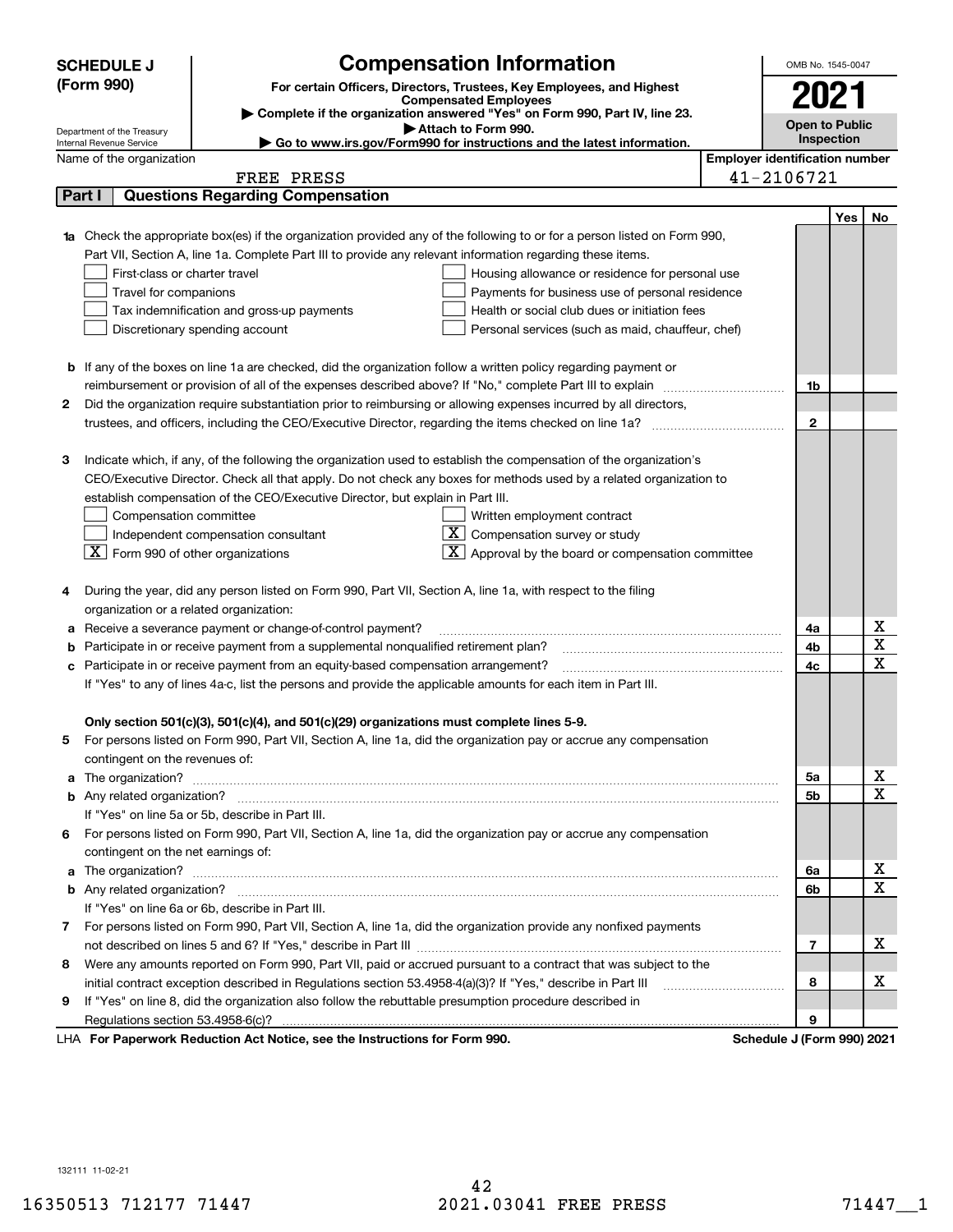#### 41-2106721

# **Part II Officers, Directors, Trustees, Key Employees, and Highest Compensated Employees.**  Schedule J (Form 990) 2021 Page Use duplicate copies if additional space is needed.

For each individual whose compensation must be reported on Schedule J, report compensation from the organization on row (i) and from related organizations, described in the instructions, on row (ii). Do not list any individuals that aren't listed on Form 990, Part VII.

**Note:**  The sum of columns (B)(i)-(iii) for each listed individual must equal the total amount of Form 990, Part VII, Section A, line 1a, applicable column (D) and (E) amounts for that individual.

|                             |      |                          | (B) Breakdown of W-2 and/or 1099-MISC and/or 1099-NEC<br>compensation |                                           | (C) Retirement and<br>other deferred | (D) Nontaxable<br>benefits | (E) Total of columns<br>$(B)(i)-(D)$ | (F) Compensation<br>in column (B)         |
|-----------------------------|------|--------------------------|-----------------------------------------------------------------------|-------------------------------------------|--------------------------------------|----------------------------|--------------------------------------|-------------------------------------------|
| (A) Name and Title          |      | (i) Base<br>compensation | (ii) Bonus &<br>incentive<br>compensation                             | (iii) Other<br>reportable<br>compensation | compensation                         |                            |                                      | reported as deferred<br>on prior Form 990 |
| (1) MATTHEW WOOD            | (i)  | 114,041.                 | 0.                                                                    | 0.                                        | $\overline{5,940}$ .                 | 14,499.                    | 134,480.                             | 0.                                        |
| VP OF POLICY AND GENERAL C  | (ii) | 28,510.                  | 0.                                                                    | $\overline{0}$ .                          | 1,485.                               | 3,625.                     | 33,620.                              | $\overline{0}$ .                          |
| (2) CRAIG AARON             | (i)  | 120,892.                 | $\mathbf 0$ .                                                         | $\overline{0}$ .                          | 6,311.                               | 15,405.                    | 142,608.                             | $\overline{0}$ .                          |
| PRESIDENT, CO-CEO           | (ii) | 21,334.                  | 0.                                                                    | 0.                                        | 1,114.                               | 2,719.                     | 25, 167.                             | $\overline{0}$ .                          |
| (3) JESSICA GONZALEZ        | (i)  | 109,444.                 | $\mathbf 0$ .                                                         | 0.                                        | $\overline{5,569}$ .                 | 8,525.                     | 123,538.                             | $\overline{0}$ .                          |
| $CO-CEO$                    | (ii) | 36,481.                  | $\overline{0}$ .                                                      | $\overline{0}$ .                          | 1,856.                               | 2,842.                     | 41,179.                              | $\overline{0}$ .                          |
| KIMBERLY LONGEY<br>(4)      | (i)  | 118,579.                 | $\mathbf 0$ .                                                         | 0.                                        | 5,940.                               | 6,592.                     | 131, 111.                            | $\overline{0}$ .                          |
| COO, ASST TREASURER/SECRET  | (ii) | 29,645.                  | 0.                                                                    | 0.                                        | 1,485.                               | 1,648.                     | 32,778.                              | $\overline{0}$ .                          |
| MISTY PEREZ TRUEDSON<br>(5) | (i)  | 120,099.                 | 0.                                                                    | 0.                                        | 6,300.                               | 16,312.                    | 142,711.                             | 0.                                        |
| CHIEF OF STAFF              | (ii) | 13,344.                  | 0.                                                                    | 0.                                        | 700.                                 | 1,812.                     | 15,856.                              | $\overline{0}$ .                          |
|                             | (i)  |                          |                                                                       |                                           |                                      |                            |                                      |                                           |
|                             | (ii) |                          |                                                                       |                                           |                                      |                            |                                      |                                           |
|                             | (i)  |                          |                                                                       |                                           |                                      |                            |                                      |                                           |
|                             | (ii) |                          |                                                                       |                                           |                                      |                            |                                      |                                           |
|                             | (i)  |                          |                                                                       |                                           |                                      |                            |                                      |                                           |
|                             | (ii) |                          |                                                                       |                                           |                                      |                            |                                      |                                           |
|                             | (i)  |                          |                                                                       |                                           |                                      |                            |                                      |                                           |
|                             | (ii) |                          |                                                                       |                                           |                                      |                            |                                      |                                           |
|                             | (i)  |                          |                                                                       |                                           |                                      |                            |                                      |                                           |
|                             | (ii) |                          |                                                                       |                                           |                                      |                            |                                      |                                           |
|                             | (i)  |                          |                                                                       |                                           |                                      |                            |                                      |                                           |
|                             | (ii) |                          |                                                                       |                                           |                                      |                            |                                      |                                           |
|                             | (i)  |                          |                                                                       |                                           |                                      |                            |                                      |                                           |
|                             | (ii) |                          |                                                                       |                                           |                                      |                            |                                      |                                           |
|                             | (i)  |                          |                                                                       |                                           |                                      |                            |                                      |                                           |
|                             | (ii) |                          |                                                                       |                                           |                                      |                            |                                      |                                           |
|                             | (i)  |                          |                                                                       |                                           |                                      |                            |                                      |                                           |
|                             | (ii) |                          |                                                                       |                                           |                                      |                            |                                      |                                           |
|                             | (i)  |                          |                                                                       |                                           |                                      |                            |                                      |                                           |
|                             | (ii) |                          |                                                                       |                                           |                                      |                            |                                      |                                           |
|                             | (i)  |                          |                                                                       |                                           |                                      |                            |                                      |                                           |
|                             | (ii) |                          |                                                                       |                                           |                                      |                            |                                      |                                           |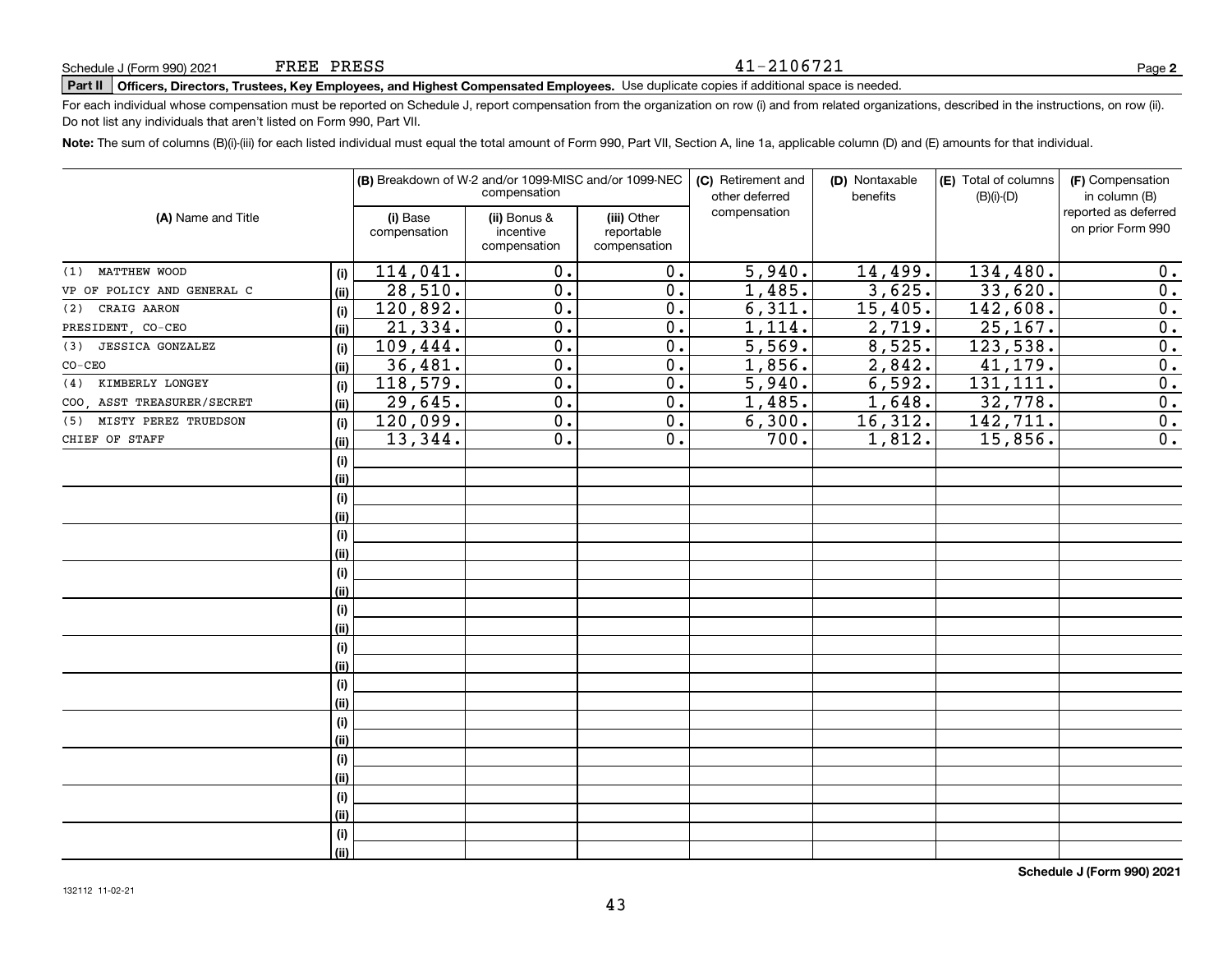**Part III Supplemental Information**

Schedule J (Form 990) 2021 FREE PRESS 41 - 2106721<br>Part III Supplemental Information<br>Provide the information, explanation, or descriptions required for Part I, lines 1a, 1b, 3, 4a, 4b, 4c, 5a, 5b, 6a, 6b, 7, and 8, and fo

**Schedule J (Form 990) 2021**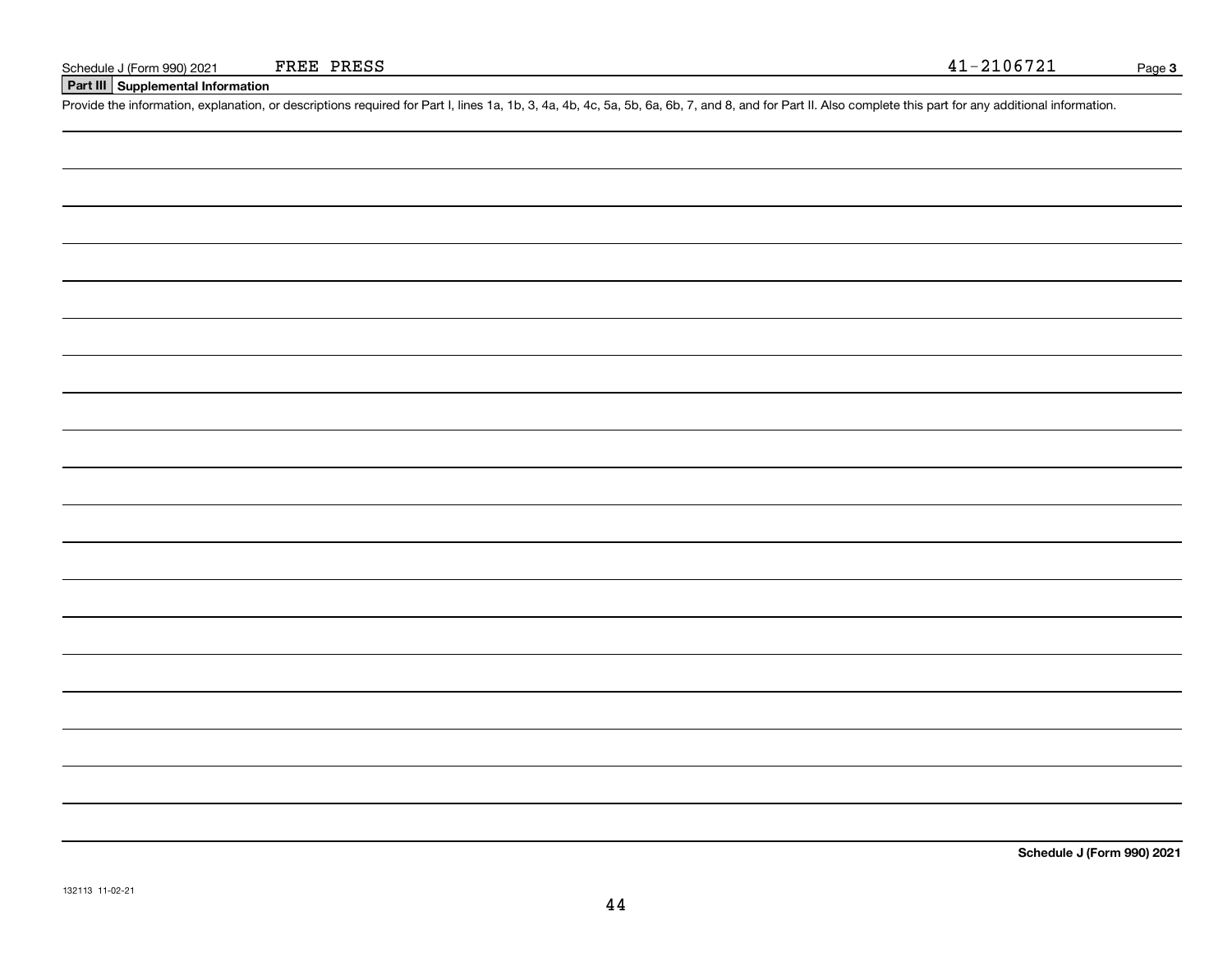### **SCHEDULE M (Form 990)**

## **Noncash Contributions**

OMB No. 1545-0047

Department of the Treasury Internal Revenue Service

**Complete if the organizations answered "Yes" on Form 990, Part IV, lines 29 or 30.** <sup>J</sup>**2021 Attach to Form 990.** J

**Open to Public Inspection**

| Internal Revenue Service | Go to www.irs.gov/Form990 for instructions and the latest information. |
|--------------------------|------------------------------------------------------------------------|
| Name of the organization |                                                                        |

| <b>Employer identification number</b> |
|---------------------------------------|
| 41-2106721                            |

| FREE PRESS |  |
|------------|--|
|            |  |

| Part I | <b>Types of Property</b>                                                                                                       |                               |                                      |                                                                                                       |                                                              |     |     |    |
|--------|--------------------------------------------------------------------------------------------------------------------------------|-------------------------------|--------------------------------------|-------------------------------------------------------------------------------------------------------|--------------------------------------------------------------|-----|-----|----|
|        |                                                                                                                                | (a)<br>Check if<br>applicable | (b)<br>Number of<br>contributions or | (c)<br>Noncash contribution<br>amounts reported on<br>litems contributed Form 990, Part VIII, line 1g | (d)<br>Method of determining<br>noncash contribution amounts |     |     |    |
|        |                                                                                                                                |                               |                                      |                                                                                                       |                                                              |     |     |    |
| 1      |                                                                                                                                |                               |                                      |                                                                                                       |                                                              |     |     |    |
| 2      | Art - Historical treasures                                                                                                     |                               |                                      |                                                                                                       |                                                              |     |     |    |
| З      | Art - Fractional interests                                                                                                     |                               |                                      |                                                                                                       |                                                              |     |     |    |
| 4      | Books and publications                                                                                                         |                               |                                      |                                                                                                       |                                                              |     |     |    |
| 5      | Clothing and household goods                                                                                                   |                               |                                      |                                                                                                       |                                                              |     |     |    |
| 6      |                                                                                                                                |                               |                                      |                                                                                                       |                                                              |     |     |    |
| 7      |                                                                                                                                |                               |                                      |                                                                                                       |                                                              |     |     |    |
| 8      | Intellectual property                                                                                                          | х                             | 3                                    | 122,106.FMV                                                                                           |                                                              |     |     |    |
| 9      | Securities - Publicly traded                                                                                                   |                               |                                      |                                                                                                       |                                                              |     |     |    |
| 10     | Securities - Closely held stock                                                                                                |                               |                                      |                                                                                                       |                                                              |     |     |    |
| 11     | Securities - Partnership, LLC, or                                                                                              |                               |                                      |                                                                                                       |                                                              |     |     |    |
|        | trust interests                                                                                                                |                               |                                      |                                                                                                       |                                                              |     |     |    |
| 12     | Securities - Miscellaneous                                                                                                     |                               |                                      |                                                                                                       |                                                              |     |     |    |
| 13     | Qualified conservation contribution -                                                                                          |                               |                                      |                                                                                                       |                                                              |     |     |    |
|        | Historic structures                                                                                                            |                               |                                      |                                                                                                       |                                                              |     |     |    |
| 14     | Qualified conservation contribution - Other                                                                                    |                               |                                      |                                                                                                       |                                                              |     |     |    |
| 15     | Real estate - Residential                                                                                                      |                               |                                      |                                                                                                       |                                                              |     |     |    |
| 16     |                                                                                                                                |                               |                                      |                                                                                                       |                                                              |     |     |    |
| 17     |                                                                                                                                |                               |                                      |                                                                                                       |                                                              |     |     |    |
| 18     |                                                                                                                                |                               |                                      |                                                                                                       |                                                              |     |     |    |
| 19     |                                                                                                                                |                               |                                      |                                                                                                       |                                                              |     |     |    |
| 20     | Drugs and medical supplies                                                                                                     |                               |                                      |                                                                                                       |                                                              |     |     |    |
| 21     |                                                                                                                                |                               |                                      |                                                                                                       |                                                              |     |     |    |
| 22     |                                                                                                                                |                               |                                      |                                                                                                       |                                                              |     |     |    |
| 23     |                                                                                                                                |                               |                                      |                                                                                                       |                                                              |     |     |    |
| 24     |                                                                                                                                |                               |                                      |                                                                                                       |                                                              |     |     |    |
| 25     | Other $\blacktriangleright$<br>$\overline{\phantom{a}}$ )                                                                      |                               |                                      |                                                                                                       |                                                              |     |     |    |
| 26     | Other<br>$\overline{\phantom{a}}$ )<br>▸                                                                                       |                               |                                      |                                                                                                       |                                                              |     |     |    |
| 27     | Other<br>$\overline{\phantom{a}}$ )<br>▸                                                                                       |                               |                                      |                                                                                                       |                                                              |     |     |    |
| 28     | Other                                                                                                                          |                               |                                      |                                                                                                       |                                                              |     |     |    |
| 29     | Number of Forms 8283 received by the organization during the tax year for contributions                                        |                               |                                      |                                                                                                       |                                                              |     |     |    |
|        | for which the organization completed Form 8283, Part V, Donee Acknowledgement                                                  |                               |                                      | 29                                                                                                    |                                                              |     |     |    |
|        |                                                                                                                                |                               |                                      |                                                                                                       |                                                              |     | Yes | No |
|        | 30a During the year, did the organization receive by contribution any property reported in Part I, lines 1 through 28, that it |                               |                                      |                                                                                                       |                                                              |     |     |    |
|        | must hold for at least three years from the date of the initial contribution, and which isn't required to be used for          |                               |                                      |                                                                                                       |                                                              |     |     |    |
|        | exempt purposes for the entire holding period?                                                                                 |                               |                                      |                                                                                                       |                                                              | 30a |     | х  |
|        | <b>b</b> If "Yes," describe the arrangement in Part II.                                                                        |                               |                                      |                                                                                                       |                                                              |     |     |    |
| 31     | Does the organization have a gift acceptance policy that requires the review of any nonstandard contributions?                 |                               |                                      |                                                                                                       | .                                                            | 31  |     | x  |
|        | 32a Does the organization hire or use third parties or related organizations to solicit, process, or sell noncash              |                               |                                      |                                                                                                       |                                                              |     |     |    |
|        | contributions?                                                                                                                 |                               |                                      |                                                                                                       |                                                              | 32a |     | x  |
|        | <b>b</b> If "Yes," describe in Part II.                                                                                        |                               |                                      |                                                                                                       |                                                              |     |     |    |
| 33     | If the organization didn't report an amount in column (c) for a type of property for which column (a) is checked,              |                               |                                      |                                                                                                       |                                                              |     |     |    |
|        | describe in Part II.                                                                                                           |                               |                                      |                                                                                                       |                                                              |     |     |    |

**For Paperwork Reduction Act Notice, see the Instructions for Form 990. Schedule M (Form 990) 2021** LHA

132141 11-17-21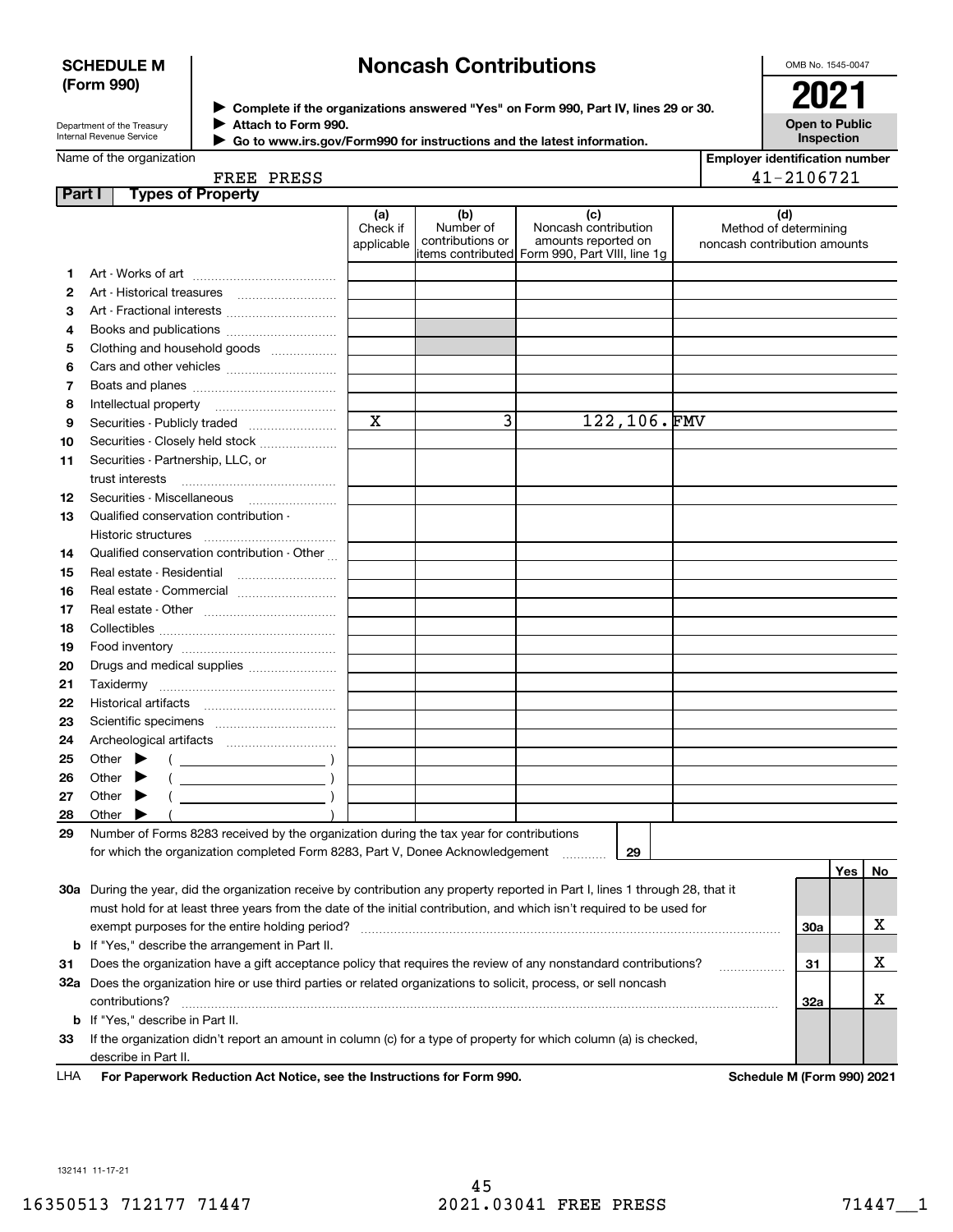Schedule M (Form 990) 2021 FREE PRESS<br>**Part II** Supplemental Information. Provide the information required by Part I. lines 30b. 32b. and 33, and whether the organ Part II | Supplemental Information. Provide the information required by Part I, lines 30b, 32b, and 33, and whether the organization is reporting in Part I, column (b), the number of contributions, the number of items received, or a combination of both. Also complete this part for any additional information.

SCHEDULE M, PART I, COLUMN (B):

## COLUMN B REPRESENTS THE NUMBER OF DONATIONS

**Schedule M (Form 990) 2021**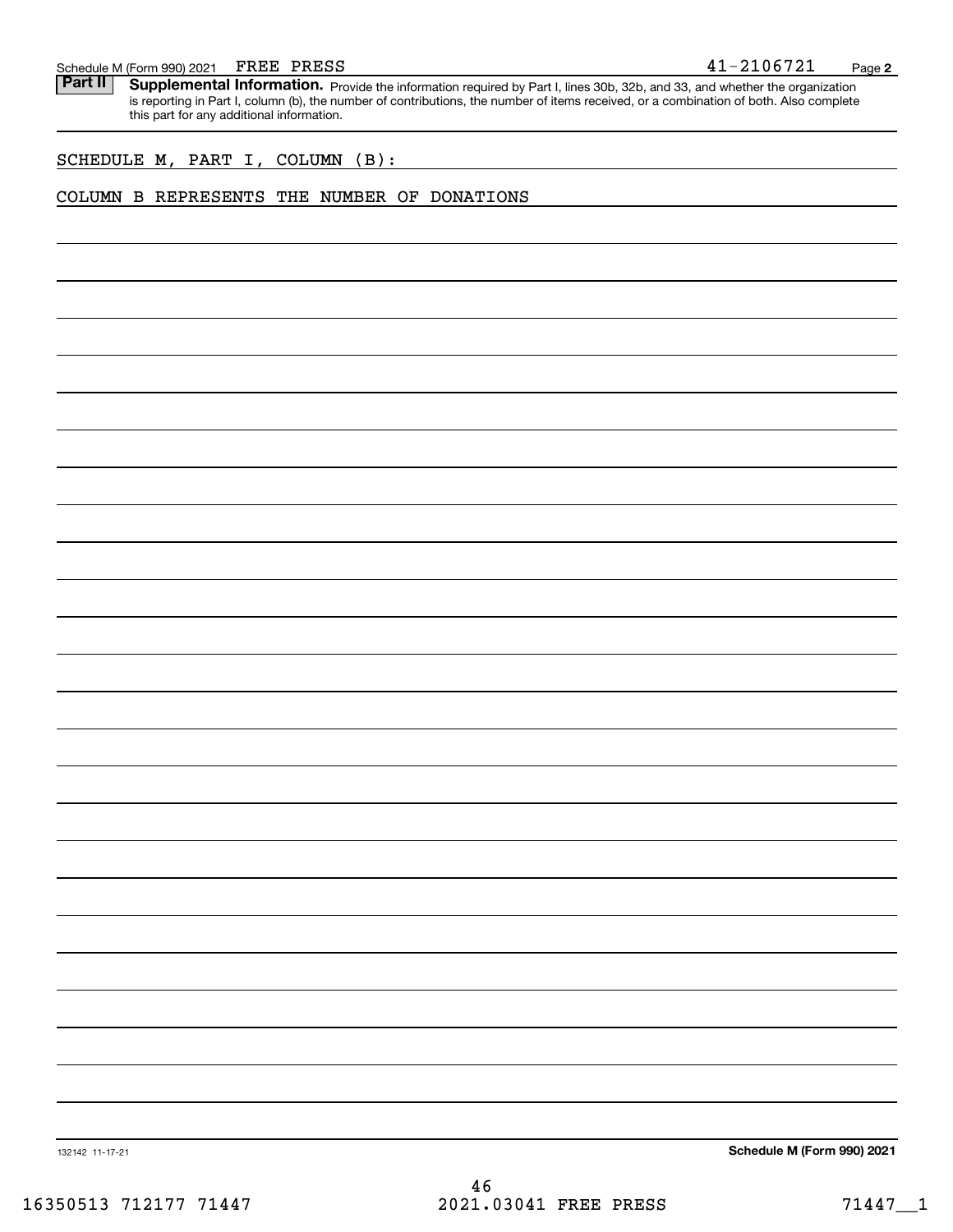**(Form 990)**

Department of the Treasury Internal Revenue Service

Name of the organization



**Employer identification number** FREE PRESS 41-2106721

FORM 990, PART I, LINE 1, DESCRIPTION OF ORGANIZATION MISSION: FREE PRESS IS A NATIONAL, NONPARTISAN ORGANIZATION WORKING TO REFORM THE MEDIA. FREE PRESS CONDUCTS RESEARCH ON HOW THE CURRENT MEDIA SYSTEM INFLUENCES THE DEVELOPMENT OF PUBLIC POLICY AND EDUCATES THE PUBLIC AND POLICY-MAKERS ON HOW A MORE DIVERSE AND PUBLIC SERVICE-ORIENTED MEDIA SYSTEM CAN STRENGTHEN AMERICAN DEMOCRACY. FREE PRESS PROMOTES DIVERSE AND INDEPENDENT MEDIA OWNERSHIP, STRONG PUBLIC MEDIA AND UNIVERSAL ACCESS TO COMMUNICATIONS.

FORM 990, PART III, LINE 1, DESCRIPTION OF ORGANIZATION MISSION:

FREE PRESS WAS CREATED TO GIVE PEOPLE A VOICE IN THE CRUCIAL DECISIONS

THAT SHAPE OUR MEDIA. WE BELIEVE THAT POSITIVE SOCIAL CHANGE, RACIAL

JUSTICE AND MEANINGFUL ENGAGEMENT IN PUBLIC LIFE REQUIRE EQUITABLE

ACCESS TO TECHNOLOGY, DIVERSE AND INDEPENDENT OWNERSHIP OF MEDIA

PLATFORMS, AND JOURNALISM THAT HOLDS LEADERS ACCOUNTABLE AND TELLS

PEOPLE WHAT'S ACTUALLY HAPPENING IN THEIR COMMUNITIES. FREE PRESS

CLOSELY WATCHES AS THE DECISIONS SHAPING THE MEDIA LANDSCAPE ARE MADE

AND SOUNDS THE ALARM WHEN PEOPLE'S RIGHTS TO CONNECT AND COMMUNICATE

ARE IN DANGER. WE FOCUS ON SAVING NET NEUTRALITY, ACHIEVING AFFORDABLE

INTERNET ACCESS FOR ALL, UPLIFTING THE VOICES OF PEOPLE OF COLOR IN THE

MEDIA, CHALLENGING OLD AND NEW MEDIA GATEKEEPERS TO SERVE THE PUBLIC

INTEREST, ENDING UNWARRANTED SURVEILLANCE, DEFENDING PRESS FREEDOM AND

REIMAGINING LOCAL JOURNALISM.

FORM 990, PART III, LINE 4A, PROGRAM SERVICE ACCOMPLISHMENTS:

132211 11-11-21 LHA For Paperwork Reduction Act Notice, see the Instructions for Form 990 or 990-EZ. Schedule O (Form 990) 2021 ENSURE THAT COMMUNICATIONS INFRASTRUCTURES EVERYWHERE CAN WITHSTAND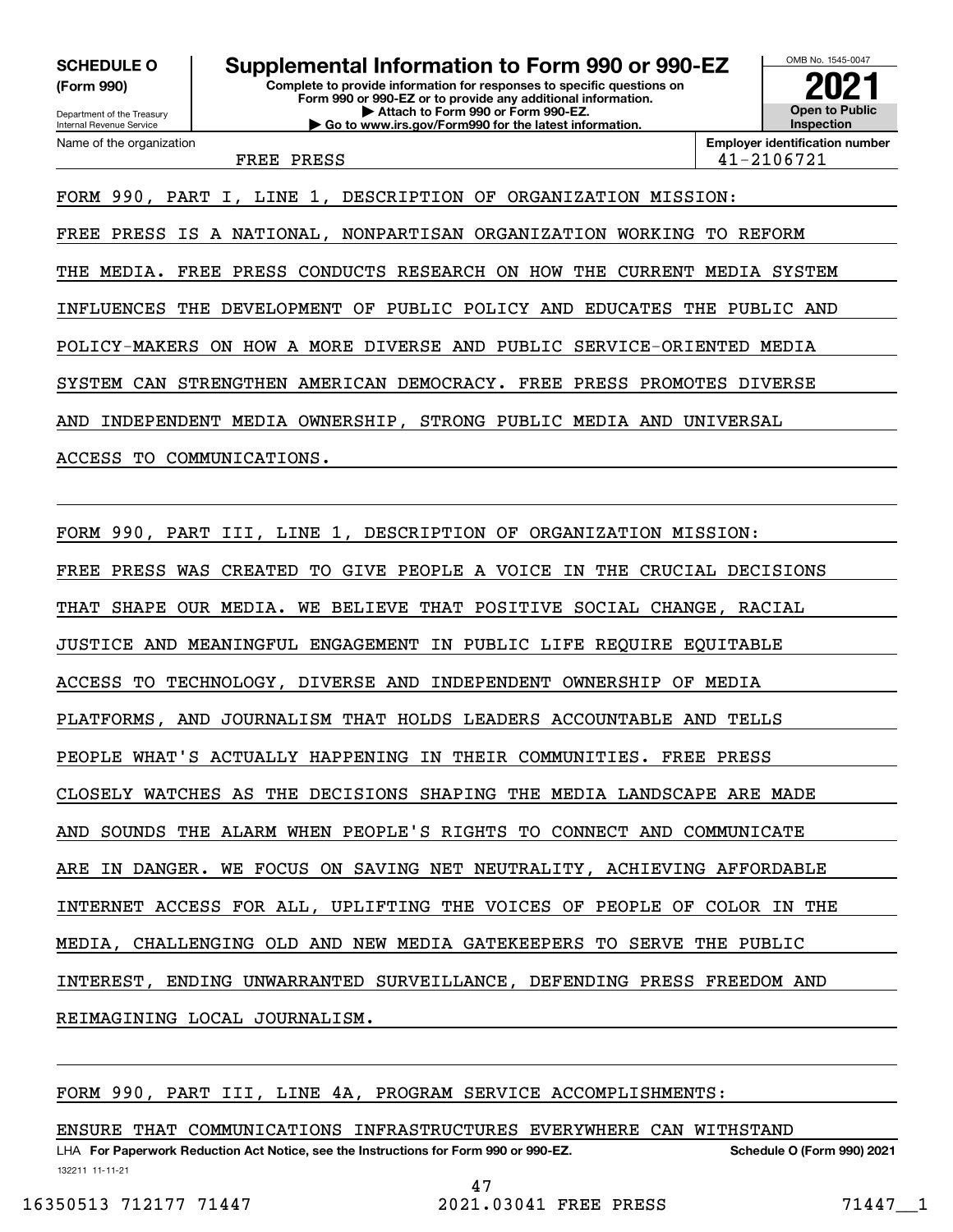CLIMATE DISASTERS.

FORM 990, PART III, LINE 4B, PROGRAM SERVICE ACCOMPLISHMENTS: SHARING THE MATERIALS USED TO TRAIN MODERATORS OF SPANISH-LANGUAGE CONTENT. WORKED WITH 45 GROUPS TO CRAFT RULES THAT WOULD SAFEGUARD PRIVACY, PROMOTE CIVIL RIGHTS AND SET GUARDRAILS AGAINST THE ABUSE OF DATA ONLINE. WORKED IN COALITION TO DELIVER 140,000 PETITION SIGNATURES TO FACEBOOK TO URGE THE CLOSURE OF LOOPHOLES THAT ALLOWED BANNED USERS TO ADVERTISE ON THE PLATFORM.

FORM 990, PART III, LINE 4C, PROGRAM SERVICE ACCOMPLISHMENTS:

EQUITABLE REPORTING. SUPPORTED WORKSHOPS, TRAININGS AND ONLINE EVENTS

FOCUSED ON HOW TO HOLD NEWSROOMS ACCOUNTABLE AND IMPROVE ACCESS TO

TRUSTWORTHY NEWS AND INFORMATION. PROMOTED POLICIES THAT WILL BOOST

MEDIA OWNERSHIP AMONG WOMEN AND PEOPLE OF COLOR AND CREATE

OPPORTUNITIES FOR LOCAL MEDIA OWNERS WHO ARE COMMITTED TO ACTUALLY

SERVING THEIR COMMUNITIES. ENCOURAGED PUBLIC PARTICIPATION IN EFFORTS

TO PROTECT THE FIRST AMENDMENT AND TO SUPPORT ALL ACTS OF JOURNALISM.

FORM 990, PART III, LINE 4D, OTHER PROGRAM SERVICES:

FREE PRESS WORKS TO PRESERVE RIGHTS TO FREE EXPRESSION, COMMUNICATION

AND PRIVACY ONLINE AND IN PERSON. AREAS OF FOCUS INCLUDE INTERNET

FREEDOM, PRESS FREEDOM/FUTURE OF JOURNALISM AND CORPORATE/PLATFORM

ACCOUNTABILITY. IN 2021 FREE PRESS CONDUCTED RESEARCH, EDUCATION, AND

ALSO ORGANIZED AND MOBILIZED TO ADVOCATE FOR BETTER MEDIA, OPEN

TECHNOLOGY AND A HEALTHIER DEMOCRACY. PROVIDED REGULAR INFORMATION VIA

EMAIL, WEBSITE, PODCASTS AND WEBINARS TO 1.4 MILLION CONSTITUENTS

132212 11-11-21 **Schedule O (Form 990) 2021** HAILING FROM ALL 50 STATES, THE DISTRICT OF COLUMBIA AND PUERTO RICO. 48

```
 16350513 712177 71447 2021.03041 FREE PRESS 71447__1
```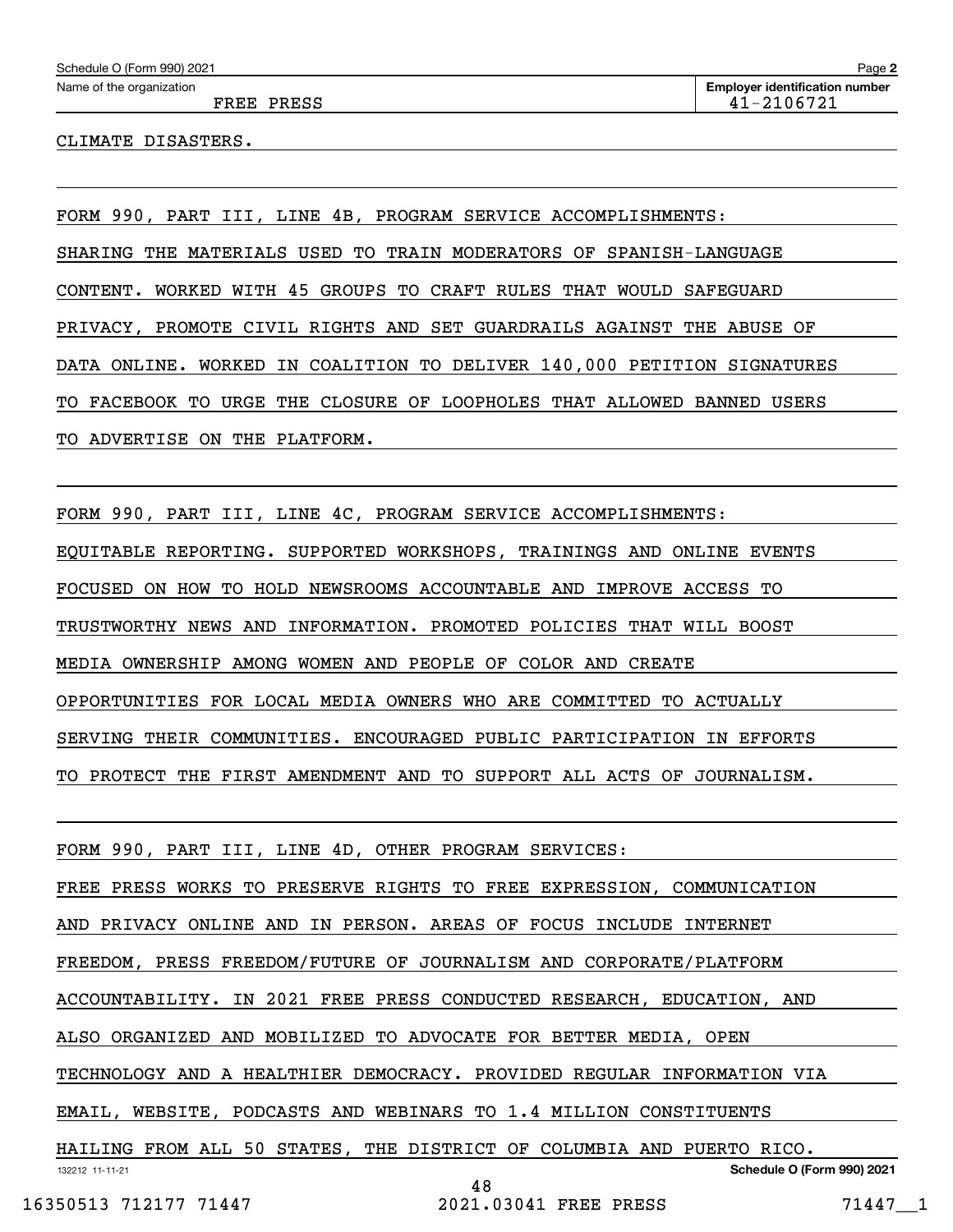| Schedule O (Form 990) 2021                                                | Page 2                                              |  |  |  |  |  |  |
|---------------------------------------------------------------------------|-----------------------------------------------------|--|--|--|--|--|--|
| Name of the organization<br>FREE PRESS                                    | <b>Employer identification number</b><br>41-2106721 |  |  |  |  |  |  |
| ATTRACTED 478,000 OVERALL WEBSITE VISITS AND VIRTUAL EVENTS ATTRACTED     |                                                     |  |  |  |  |  |  |
| HUNDREDS OF PARTICIPANTS. INTERACTED WITH 132,000 SOCIAL MEDIA            |                                                     |  |  |  |  |  |  |
| FOLLOWERS AND EARNED 3,200 PRESS HITS. CREATED AND DISSEMINATED           |                                                     |  |  |  |  |  |  |
| RESOURCE MATERIALS INCLUDING RESEARCH REPORTS, ISSUE BRIEFS,              |                                                     |  |  |  |  |  |  |
| FACTSHEETS, AND BROCHURES. PROVIDED TRAINING AND SUPPORT TO DOZENS OF     |                                                     |  |  |  |  |  |  |
| LOCAL AND REGIONAL MEDIA REFORM GROUPS AND TO THOUSANDS OF LOCAL MEDIA    |                                                     |  |  |  |  |  |  |
| ACTIVISTS. FILED PUBLIC COMMENTS, AND PARTICIPATED IN SEVERAL FEDERAL     |                                                     |  |  |  |  |  |  |
| COMMUNICATIONS COMMISSION PROCEEDINGS AND SEVERAL FEDERAL COURT           |                                                     |  |  |  |  |  |  |
| PROCEEDINGS. WORKED WITH DOZENS OF ORGANIZATIONS TO PLAN AND<br>IMPLEMENT |                                                     |  |  |  |  |  |  |
| HIGH PROFILE EDUCATIONAL EVENTS. SECURED FINANCIAL SUPPORT FROM 1,292     |                                                     |  |  |  |  |  |  |
| DONORS.                                                                   |                                                     |  |  |  |  |  |  |

FORM 990, PART VI, SECTION A, LINE 8B:

THE ORGANIZATION HAS NO COMMITTEES THAT ARE AUTHORIZED TO ACT ON BEHALF OF THE GOVERNING BODY.

FORM 990, PART VI, SECTION B, LINE 11B:

132212 11-11-21 **Schedule O (Form 990) 2021** GENERALLY, AN ELECTRONIC COPY OF FORM 990 IS DISTRIBUTED TO MEMBERS OF THE AUDIT OVERSIGHT COMMITTEE (CHAIR, TREASURER, AND ASSISTANT TREASURER) WHO REVIEWS IT AND THE ORGANIZATION'S FINANCIAL STATEMENTS IN A MEETING WITH THE CERTIFIED PUBLIC ACCOUNTANT RETAINED TO PREPARE THESE DOCUMENTS. ONCE THE AUDIT OVERSIGHT COMMITTEE IS SATISFIED WITH THE ACCURACY OF THE INFORMATION PRESENTED, A COPY OF THE FORM 990 IS SENT TO ALL BOARD MEMBERS PRIOR TO FILING. EACH YEAR THE ENTIRE GOVERNING BODY IS OFFERED THE OPPORTUNITY TO MEET WITH THE ORGANIZATION'S CERTIFIED PUBLIC ACCOUNTANT TO REVIEW THE AUDITED FINANCIAL STATEMENTS AND DISCUSS THE FINANCIAL MANAGEMENT PRACTICE OF THE ORGANIZATION. THIS IS AN OPTIONAL MEETING DESIGNED TO ALLOW THE GOVERNING BODY DIRECT ACCESS TO THE INDEPENDENT 49

16350513 712177 71447 2021.03041 FREE PRESS 71447 1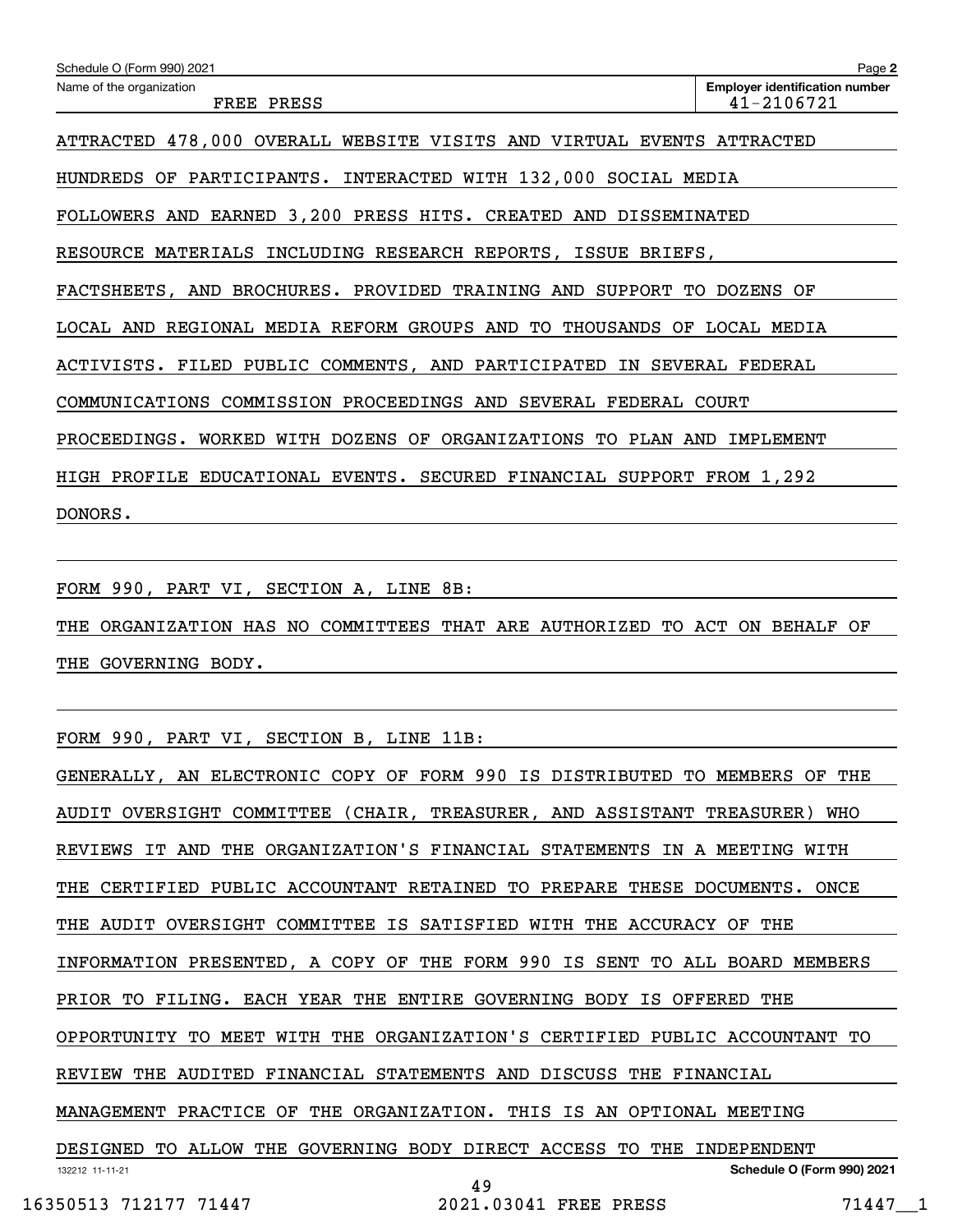AUDITOR.

FORM 990, PART VI, SECTION B, LINE 12C:

ALL OFFICERS, DIRECTORS, TRUSTEES, AND KEY EMPLOYEES ARE REQUIRED TO DISCLOSE ANNUALLY INTERESTS THAT COULD GIVE RISE TO CONFLICTS. SIGNED DOCUMENTS ARE COLLECTED AT THE ANNUAL MEETING OF THE GOVERNING BODY. IF A REAL OR PERCEIVED CONFLICT IS REPORTED, THE PROCEDURES IN THE POLICY ARE FOLLOWED.

FORM 990, PART VI, SECTION B, LINE 15:

EACH POSITION AT FREE PRESS HAS A PAY RANGE. RANGES ARE DETERMINED AFTER REVIEW OF SALARY COMPARABILITY DATA, INCLUDING COMPENSATION INFORMATION RECEIVED FROM PEER ORGANIZATIONS, COMPENSATION DATA FROM THE FEDERAL GOVERNMENT PAY SCALES, AND RESEARCH ON NON PROFIT COMPENSATION GATHERED FROM GUIDESTAR, REGIONAL EMPLOYER COMPENSATION SURVEYS, AND JOB POSTINGS. MANAGEMENT INCLUDES STAFF COMPENSATION INFORMATION, INCLUDING THE CEOS AND KEY EMPLOYEES, IN THE ANNUAL BUDGET THAT IS REVIEWED AND APPROVED BY THE GOVERNING BODY IN ADVANCE OF EACH FISCAL YEAR. A MEMO OUTLINED THE ORGANIZATION'S COMPENSATION POLICY AND VALUES, HIGHEST AND LOWEST PAID EMPLOYEES, AND OTHER COMPENSATION RELATED INFORMATION IS INCLUDED WITH THE PROPOSED BUDGET. THE GOVERNING BODY APPROVES THE BUDGET IN ADVANCE OF EACH FISCAL YEAR. COMPENSATION CHANGES DURING ANY FISCAL YEAR ARE AT THE DISCRETION OF SENIOR MANAGEMENT, AND MUST REMAIN WITHIN THE BOARD APPROVED BUDGET. MID YEAR CHANGES TO CEO COMPENSATION, IF ANY, MUST BE REVIEWED AND APPROVED BY THE GOVERNING BODY.

FORM 990, PART VI, LINE 17, LIST OF STATES RECEIVING COPY OF FORM 990:

132212 11-11-21 **Schedule O (Form 990) 2021** AK,AR,AL,CA,CT,FL,GA,IL,KS,KY,MA,ME,MN,MS,NC,NH,NJ,NY,OK,OR,PA,RI,SC,TN,VA 50

16350513 712177 71447 2021.03041 FREE PRESS 71447\_\_1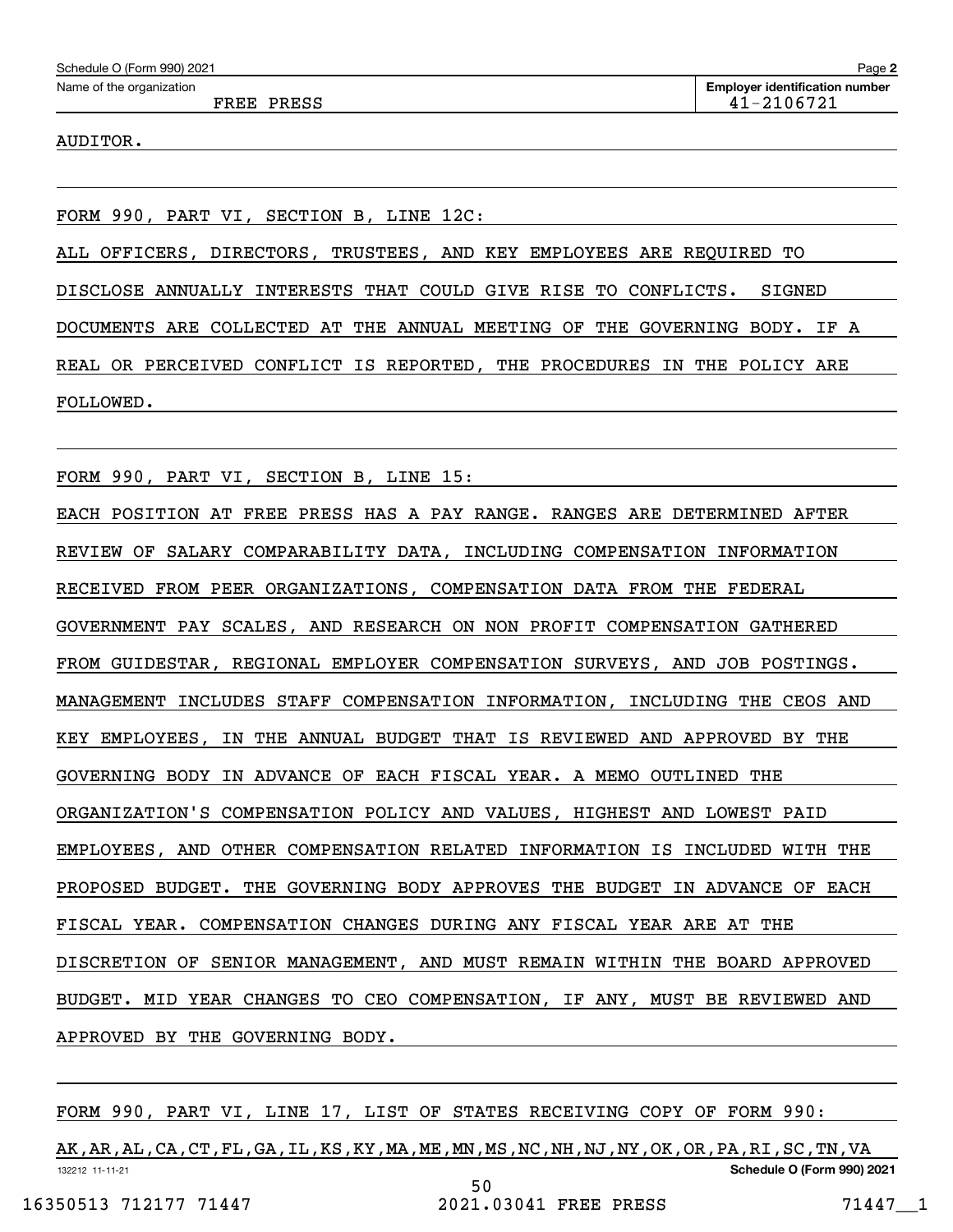|  | Schedule O (Form 990) 2021 |  |  |
|--|----------------------------|--|--|
|--|----------------------------|--|--|

FREE PRESS 41-2106721

WA,WV,WI,HI,MD,UT,VT

FORM 990, PART VI, SECTION C, LINE 19:

FREE PRESS WILL PROVIDE COPIES OF GOVERNING DOCUMENTS, CONFLICT OF INTEREST

POLICY, AND FINANCIAL STATEMENTS UPON REQUEST AND WITHIN 10 DAYS OF ANY REQUEST.

FORM 990, PART XII, LINE 2C

THE ORGANIZATION'S CHAIR, TREASURER AND CHIEF OPERATING OFFICER ASSUME

RESPONSIBILITY FOR OVERSIGHT OF THE AUDIT OF THE FINANCIAL STATEMENTS

AND SELECTION OF AN INDEPENDENT ACCOUNTANT. THE PROCESS HAS NOT

CHANGED FROM THE PRIOR YEAR.

132212 11-11-21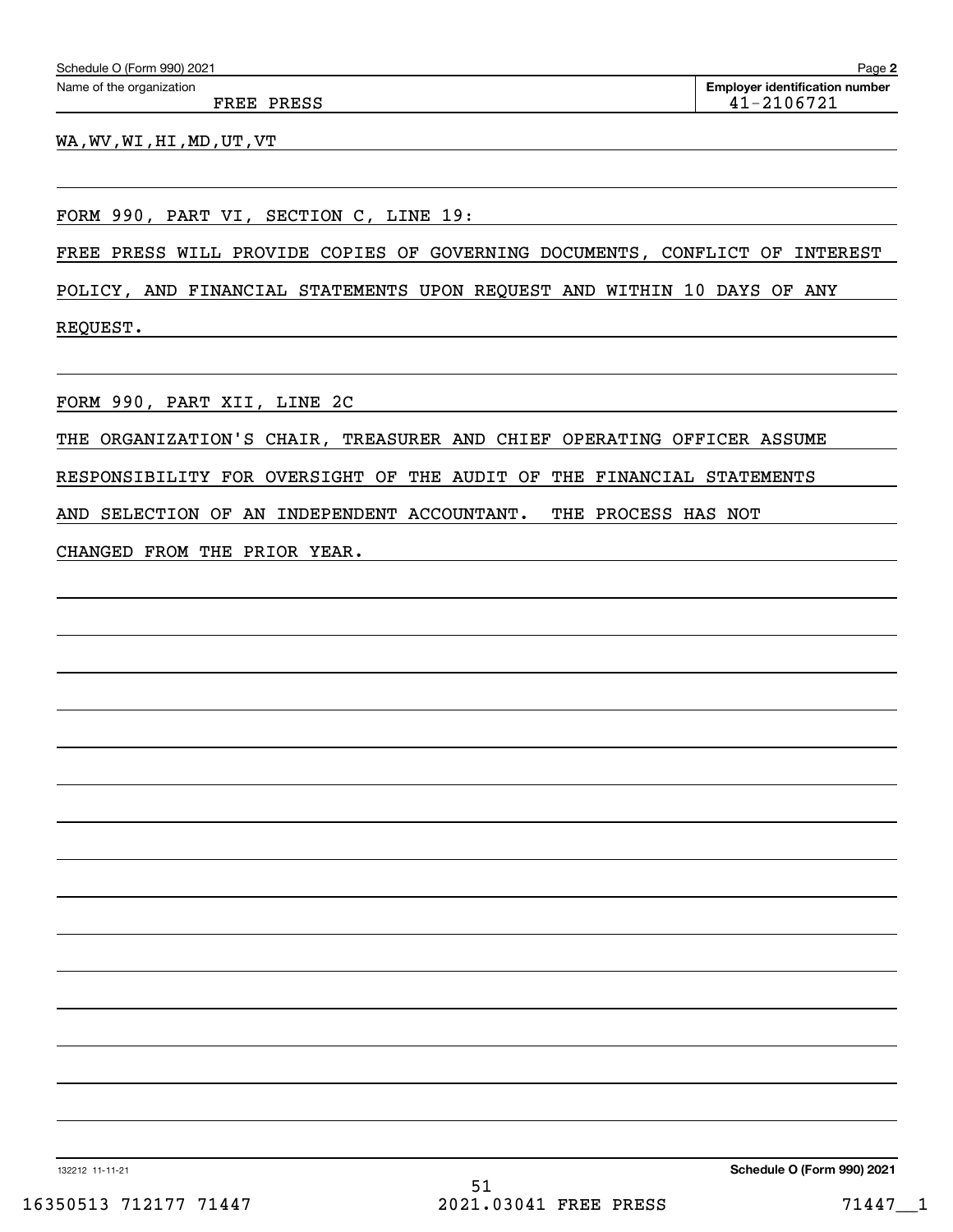## **For Paperwork Reduction Act Notice, see the Instructions for Form 990. Schedule R (Form 990) 2021**

132161 11-17-21 LHA

## **Related Organizations and Unrelated Partnerships**

**Complete if the organization answered "Yes" on Form 990, Part IV, line 33, 34, 35b, 36, or 37.** |

**Attach to Form 990.**  |

Name of the organization

Department of the Treasury Internal Revenue Service

**SCHEDULE R (Form 990)**

FREE PRESS

**Part I Identification of Disregarded Entities.**  Complete if the organization answered "Yes" on Form 990, Part IV, line 33.

| (a)<br>Name, address, and EIN (if applicable)<br>of disregarded entity | (b)<br>Primary activity | (c)<br>Legal domicile (state or<br>foreign country) | (d)<br>Total income | (e)<br>End-of-year assets | (f)<br>Direct controlling<br>entity |
|------------------------------------------------------------------------|-------------------------|-----------------------------------------------------|---------------------|---------------------------|-------------------------------------|
|                                                                        |                         |                                                     |                     |                           |                                     |
|                                                                        |                         |                                                     |                     |                           |                                     |
|                                                                        |                         |                                                     |                     |                           |                                     |
|                                                                        |                         |                                                     |                     |                           |                                     |

#### **Identification of Related Tax-Exempt Organizations.** Complete if the organization answered "Yes" on Form 990, Part IV, line 34, because it had one or more related tax-exempt **Part II** organizations during the tax year.

| (a)<br>Name, address, and EIN<br>of related organization | (b)<br>Primary activity   | (c)<br>Legal domicile (state or<br>foreign country) | (d)<br><b>Exempt Code</b><br>section | (e)<br>Public charity<br>status (if section | (f)<br>Direct controlling<br>entity | $(g)$<br>Section 512(b)(13) | controlled<br>entity? |
|----------------------------------------------------------|---------------------------|-----------------------------------------------------|--------------------------------------|---------------------------------------------|-------------------------------------|-----------------------------|-----------------------|
|                                                          |                           |                                                     |                                      | 501(c)(3)                                   |                                     | Yes                         | No                    |
| FREE PRESS ACTION FUND - 04-3771598                      |                           |                                                     |                                      |                                             |                                     |                             |                       |
| P.O. BOX 60238                                           | PROMOTING MEDIA REFORM IN |                                                     |                                      |                                             |                                     |                             |                       |
| FLORENCE, MA 01062                                       | THE PUBLIC INTEREST       | DISTRICT OF COLUMBIA $501(C)(4)$                    |                                      |                                             | N/A                                 |                             | x                     |
|                                                          |                           |                                                     |                                      |                                             |                                     |                             |                       |
|                                                          |                           |                                                     |                                      |                                             |                                     |                             |                       |
|                                                          |                           |                                                     |                                      |                                             |                                     |                             |                       |

OMB No. 1545-0047

**Open to Public 2021**

**Employer identification number**

41-2106721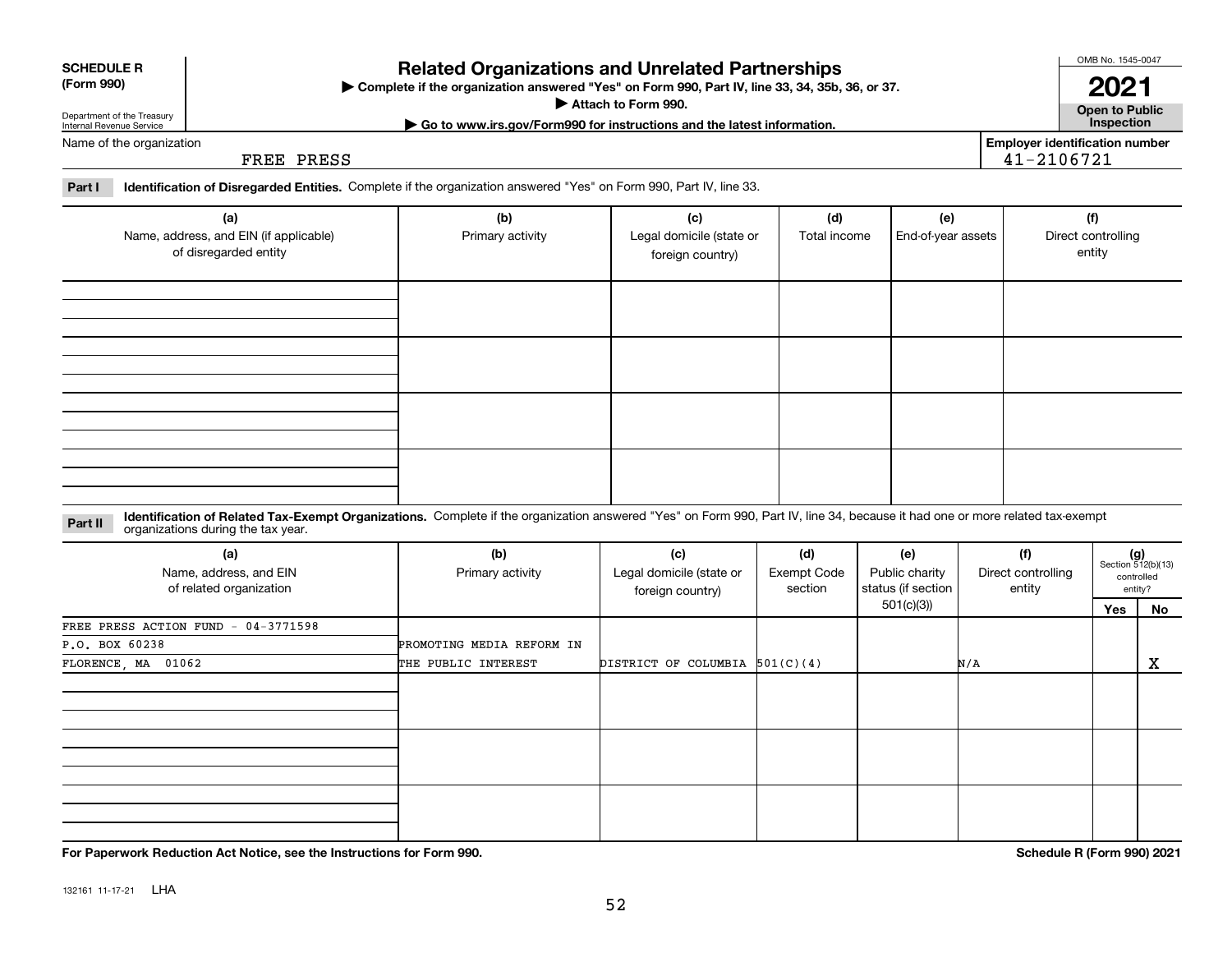### Schedule R (Form 990) 2021  $FREF$  PRESS

**Identification of Related Organizations Taxable as a Partnership.** Complete if the organization answered "Yes" on Form 990, Part IV, line 34, because it had one or more related **Part III** organizations treated as a partnership during the tax year.

| (a)                                               | (b)              | (c)                  | (d)                          | (e)                                                                 | (f)                      | (g)                     |            | (h)              | (i)                                                              | (j) | (k)                                                     |
|---------------------------------------------------|------------------|----------------------|------------------------------|---------------------------------------------------------------------|--------------------------|-------------------------|------------|------------------|------------------------------------------------------------------|-----|---------------------------------------------------------|
| Name, address, and EIN<br>of related organization | Primary activity | Legal<br>domicile    | Direct controlling<br>entity | Predominant income                                                  | Share of total<br>income | Share of<br>end-of-year |            | Disproportionate | Code V-UBI                                                       |     | General or Percentage<br>managing ownership<br>partner? |
|                                                   |                  | (state or<br>foreign |                              |                                                                     |                          | assets                  |            | allocations?     |                                                                  |     |                                                         |
|                                                   |                  | country)             |                              | related, unrelated,<br>excluded from tax under<br>sections 512-514) |                          |                         | $Yes \mid$ | No               | amount in box<br>20 of Schedule<br>K-1 (Form 1065) <b>Yes No</b> |     |                                                         |
|                                                   |                  |                      |                              |                                                                     |                          |                         |            |                  |                                                                  |     |                                                         |
|                                                   |                  |                      |                              |                                                                     |                          |                         |            |                  |                                                                  |     |                                                         |
|                                                   |                  |                      |                              |                                                                     |                          |                         |            |                  |                                                                  |     |                                                         |
|                                                   |                  |                      |                              |                                                                     |                          |                         |            |                  |                                                                  |     |                                                         |
|                                                   |                  |                      |                              |                                                                     |                          |                         |            |                  |                                                                  |     |                                                         |
|                                                   |                  |                      |                              |                                                                     |                          |                         |            |                  |                                                                  |     |                                                         |
|                                                   |                  |                      |                              |                                                                     |                          |                         |            |                  |                                                                  |     |                                                         |
|                                                   |                  |                      |                              |                                                                     |                          |                         |            |                  |                                                                  |     |                                                         |
|                                                   |                  |                      |                              |                                                                     |                          |                         |            |                  |                                                                  |     |                                                         |
|                                                   |                  |                      |                              |                                                                     |                          |                         |            |                  |                                                                  |     |                                                         |
|                                                   |                  |                      |                              |                                                                     |                          |                         |            |                  |                                                                  |     |                                                         |
|                                                   |                  |                      |                              |                                                                     |                          |                         |            |                  |                                                                  |     |                                                         |
|                                                   |                  |                      |                              |                                                                     |                          |                         |            |                  |                                                                  |     |                                                         |
|                                                   |                  |                      |                              |                                                                     |                          |                         |            |                  |                                                                  |     |                                                         |
|                                                   |                  |                      |                              |                                                                     |                          |                         |            |                  |                                                                  |     |                                                         |
|                                                   |                  |                      |                              |                                                                     |                          |                         |            |                  |                                                                  |     |                                                         |
|                                                   |                  |                      |                              |                                                                     |                          |                         |            |                  |                                                                  |     |                                                         |

**Identification of Related Organizations Taxable as a Corporation or Trust.** Complete if the organization answered "Yes" on Form 990, Part IV, line 34, because it had one or more related **Part IV** organizations treated as a corporation or trust during the tax year.

| (a)<br>Name, address, and EIN<br>of related organization | (b)<br>Primary activity | (c)<br>Legal domicile<br>(state or<br>foreign | (d)<br>Direct controlling<br>entity | (e)<br>Type of entity<br>(C corp, S corp,<br>or trust) | (f)<br>Share of total<br>income | (g)<br>Share of<br>end-of-year<br>assets | (h)<br>Percentage<br>ownership | $\begin{array}{c} \textbf{(i)}\\ \text{Section}\\ 512 \text{(b)} \text{(13)}\\ \text{controlled}\\ \text{entity?} \end{array}$ |
|----------------------------------------------------------|-------------------------|-----------------------------------------------|-------------------------------------|--------------------------------------------------------|---------------------------------|------------------------------------------|--------------------------------|--------------------------------------------------------------------------------------------------------------------------------|
|                                                          |                         | country)                                      |                                     |                                                        |                                 |                                          |                                | Yes   No                                                                                                                       |
|                                                          |                         |                                               |                                     |                                                        |                                 |                                          |                                |                                                                                                                                |
|                                                          |                         |                                               |                                     |                                                        |                                 |                                          |                                |                                                                                                                                |
|                                                          |                         |                                               |                                     |                                                        |                                 |                                          |                                |                                                                                                                                |
|                                                          |                         |                                               |                                     |                                                        |                                 |                                          |                                |                                                                                                                                |
|                                                          |                         |                                               |                                     |                                                        |                                 |                                          |                                |                                                                                                                                |
|                                                          |                         |                                               |                                     |                                                        |                                 |                                          |                                |                                                                                                                                |
|                                                          |                         |                                               |                                     |                                                        |                                 |                                          |                                |                                                                                                                                |
|                                                          |                         |                                               |                                     |                                                        |                                 |                                          |                                |                                                                                                                                |
|                                                          |                         |                                               |                                     |                                                        |                                 |                                          |                                |                                                                                                                                |
|                                                          |                         |                                               |                                     |                                                        |                                 |                                          |                                |                                                                                                                                |
|                                                          |                         |                                               |                                     |                                                        |                                 |                                          |                                |                                                                                                                                |
|                                                          |                         |                                               |                                     |                                                        |                                 |                                          |                                |                                                                                                                                |
|                                                          |                         |                                               |                                     |                                                        |                                 |                                          |                                |                                                                                                                                |
|                                                          |                         |                                               |                                     |                                                        |                                 |                                          |                                |                                                                                                                                |
|                                                          |                         |                                               |                                     |                                                        |                                 |                                          |                                |                                                                                                                                |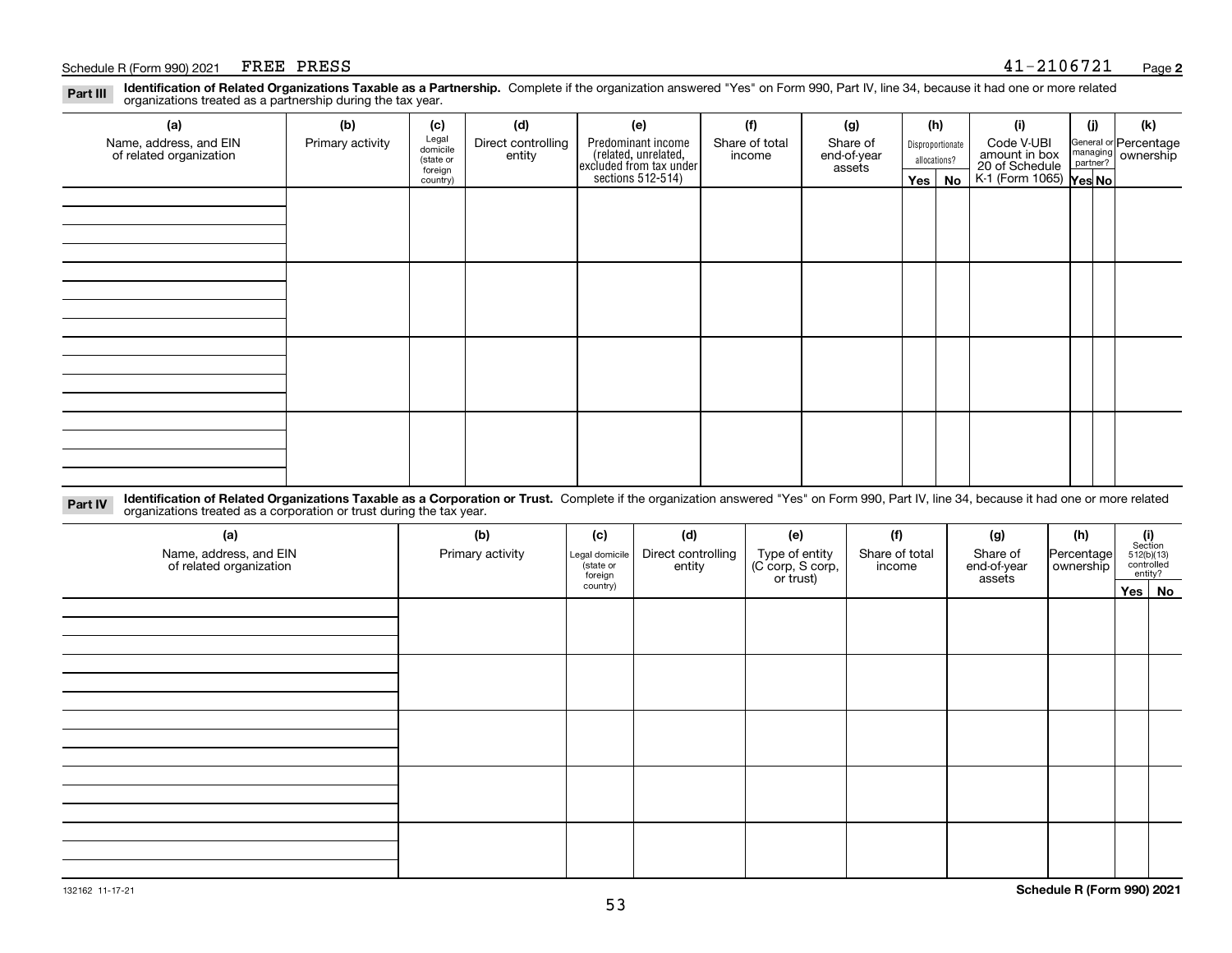### Schedule R (Form 990) 2021  $FREE$  PRESS

 $\overline{\phantom{a}}$ 

**Part V** T**ransactions With Related Organizations.** Complete if the organization answered "Yes" on Form 990, Part IV, line 34, 35b, or 36.

| Note: Complete line 1 if any entity is listed in Parts II, III, or IV of this schedule. |                                                                                                                                                                                                                                      |                |             |             |  |  |
|-----------------------------------------------------------------------------------------|--------------------------------------------------------------------------------------------------------------------------------------------------------------------------------------------------------------------------------------|----------------|-------------|-------------|--|--|
|                                                                                         | 1 During the tax year, did the organization engage in any of the following transactions with one or more related organizations listed in Parts II-IV?                                                                                |                |             |             |  |  |
|                                                                                         |                                                                                                                                                                                                                                      | 1a             |             | X           |  |  |
|                                                                                         | <b>b</b> Gift, grant, or capital contribution to related organization(s)                                                                                                                                                             | 1 <sub>b</sub> | X           |             |  |  |
|                                                                                         | c Gift, grant, or capital contribution from related organization(s)                                                                                                                                                                  | 1c             |             | X           |  |  |
|                                                                                         |                                                                                                                                                                                                                                      | 1d             |             | X           |  |  |
|                                                                                         | e Loans or loan quarantees by related organization(s)                                                                                                                                                                                | 1e             |             | х           |  |  |
|                                                                                         |                                                                                                                                                                                                                                      |                |             |             |  |  |
|                                                                                         | f Dividends from related organization(s) manufactured contains and contained a series of the contact of the contact of the contact of the contact of the contact of the contact of the contact of the contact of the contact o       |                |             | X           |  |  |
|                                                                                         | g Sale of assets to related organization(s) www.assettion.com/www.assettion.com/www.assettion.com/www.assettion.com/www.assettion.com/www.assettion.com/www.assettion.com/www.assettion.com/www.assettion.com/www.assettion.co       | 1g             |             | $\mathbf X$ |  |  |
|                                                                                         | h Purchase of assets from related organization(s) manufactured and content to content the content of assets from related organization(s)                                                                                             | 1h             |             | х           |  |  |
|                                                                                         | Exchange of assets with related organization(s) www.communicallycommunicallycommunicallycommunicallycommunicallycommunicallycommunicallycommunicallycommunicallycommunicallycommunicallycommunicallycommunicallycommunicallyco       | 1i.            |             | $\mathbf X$ |  |  |
|                                                                                         |                                                                                                                                                                                                                                      | 1i.            |             | X           |  |  |
|                                                                                         |                                                                                                                                                                                                                                      |                |             |             |  |  |
|                                                                                         |                                                                                                                                                                                                                                      | 1k             |             | х           |  |  |
|                                                                                         | Performance of services or membership or fundraising solicitations for related organization(s)                                                                                                                                       | 11.            |             | X           |  |  |
|                                                                                         | m Performance of services or membership or fundraising solicitations by related organization(s)                                                                                                                                      | 1m             |             | X           |  |  |
|                                                                                         |                                                                                                                                                                                                                                      | 1n             | $\mathbf X$ |             |  |  |
|                                                                                         | o Sharing of paid employees with related organization(s) <b>contract to consumer contract to consumer and consumer consumer and consumer consumer consumer consumer consumer consumer consumer consumer consumer consumer consum</b> | 1o             | Χ           |             |  |  |
|                                                                                         |                                                                                                                                                                                                                                      |                |             |             |  |  |
|                                                                                         | p Reimbursement paid to related organization(s) for expenses [111] All and the content of the content of the content of the content of the content of the content of the content of the content of the content of the content        | 1p.            |             | X           |  |  |
|                                                                                         |                                                                                                                                                                                                                                      | 1q.            | x           |             |  |  |
|                                                                                         |                                                                                                                                                                                                                                      |                |             |             |  |  |
|                                                                                         |                                                                                                                                                                                                                                      |                |             | X           |  |  |
|                                                                                         |                                                                                                                                                                                                                                      | 1s             |             | X           |  |  |

**2**If the answer to any of the above is "Yes," see the instructions for information on who must complete this line, including covered relationships and transaction thresholds.

| (a)<br>Name of related organization | (b)<br>Transaction<br>type (a-s) | (c)<br>Amount involved | (d)<br>Method of determining amount involved |
|-------------------------------------|----------------------------------|------------------------|----------------------------------------------|
| (1) FREE PRESS ACTION FUND          | N                                |                        | 218,709. ACTUAL COSTS, TIME SHEETS           |
| (2) FREE PRESS ACTION FUND          | O                                |                        | 568, 915. ACTUAL COSTS, TIME SHEETS          |
| (3) FREE PRESS ACTION FUND          |                                  |                        | 699,005. REIMBURSEMENTS ACTUALLY RECEIVED    |
| (4) FREE PRESS ACTION FUND          | в                                |                        | 100,000. ACTUAL AMOUNT AWARDED               |
| (5)                                 |                                  |                        |                                              |
| (6)                                 |                                  |                        |                                              |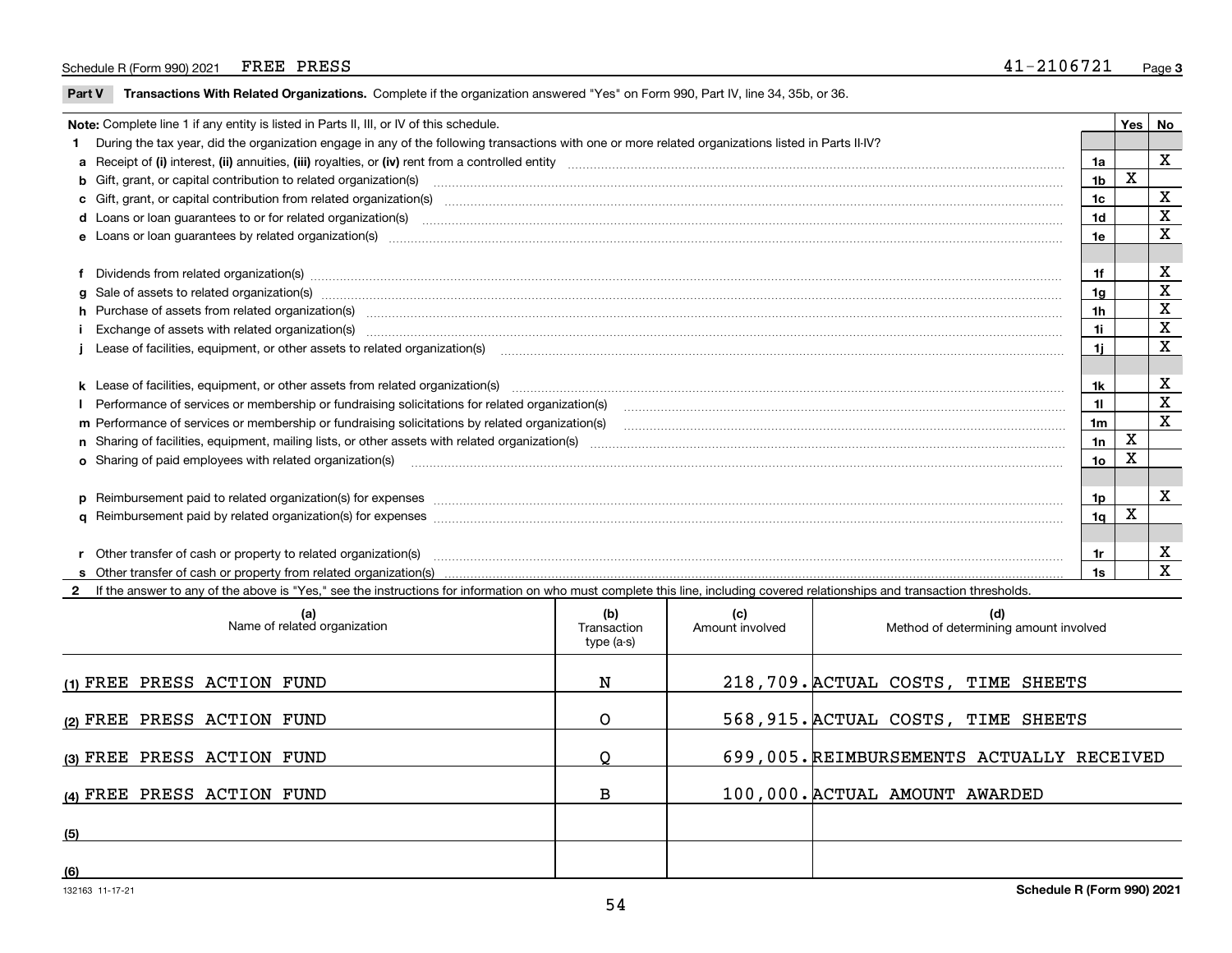## Schedule R (Form 990) 2021  $FREF$  PRESS

**Part VI Unrelated Organizations Taxable as a Partnership. Complete if the organization answered "Yes" on Form 990, Part IV, line 37.** 

Provide the following information for each entity taxed as a partnership through which the organization conducted more than five percent of its activities (measured by total assets or gross revenue) that was not a related organization. See instructions regarding exclusion for certain investment partnerships.

| ັ                      | ັ<br>ັ           |                   | . .                                                                                        |                                                                                                                 |          |             |                                  |                                                                                                  |        |     |  |  |  |  |  |
|------------------------|------------------|-------------------|--------------------------------------------------------------------------------------------|-----------------------------------------------------------------------------------------------------------------|----------|-------------|----------------------------------|--------------------------------------------------------------------------------------------------|--------|-----|--|--|--|--|--|
| (a)                    | (b)              | (c)               | (d)                                                                                        | $\begin{array}{c} \textbf{(e)}\\ \text{Are all} \\ \text{partners sec}\\ 501(c)(3)\\ \text{orgs.?} \end{array}$ | (f)      | (g)         | (h)                              | (i)                                                                                              | (i)    | (k) |  |  |  |  |  |
| Name, address, and EIN | Primary activity | Legal domicile    |                                                                                            |                                                                                                                 | Share of | Share of    |                                  |                                                                                                  |        |     |  |  |  |  |  |
| of entity              |                  | (state or foreign |                                                                                            |                                                                                                                 | total    | end-of-year | Disproportionate<br>allocations? |                                                                                                  |        |     |  |  |  |  |  |
|                        |                  | country)          | Predominant income<br>(related, unrelated,<br>excluded from tax under<br>sections 512-514) | Yes No                                                                                                          | income   | assets      | Yes No                           | Code V-UBI<br>amount in box 20 managing<br>of Schedule K-1<br>(Form 1065)<br>$\overline{Yes}$ No | Yes No |     |  |  |  |  |  |
|                        |                  |                   |                                                                                            |                                                                                                                 |          |             |                                  |                                                                                                  |        |     |  |  |  |  |  |
|                        |                  |                   |                                                                                            |                                                                                                                 |          |             |                                  |                                                                                                  |        |     |  |  |  |  |  |
|                        |                  |                   |                                                                                            |                                                                                                                 |          |             |                                  |                                                                                                  |        |     |  |  |  |  |  |
|                        |                  |                   |                                                                                            |                                                                                                                 |          |             |                                  |                                                                                                  |        |     |  |  |  |  |  |
|                        |                  |                   |                                                                                            |                                                                                                                 |          |             |                                  |                                                                                                  |        |     |  |  |  |  |  |
|                        |                  |                   |                                                                                            |                                                                                                                 |          |             |                                  |                                                                                                  |        |     |  |  |  |  |  |
|                        |                  |                   |                                                                                            |                                                                                                                 |          |             |                                  |                                                                                                  |        |     |  |  |  |  |  |
|                        |                  |                   |                                                                                            |                                                                                                                 |          |             |                                  |                                                                                                  |        |     |  |  |  |  |  |
|                        |                  |                   |                                                                                            |                                                                                                                 |          |             |                                  |                                                                                                  |        |     |  |  |  |  |  |
|                        |                  |                   |                                                                                            |                                                                                                                 |          |             |                                  |                                                                                                  |        |     |  |  |  |  |  |
|                        |                  |                   |                                                                                            |                                                                                                                 |          |             |                                  |                                                                                                  |        |     |  |  |  |  |  |
|                        |                  |                   |                                                                                            |                                                                                                                 |          |             |                                  |                                                                                                  |        |     |  |  |  |  |  |
|                        |                  |                   |                                                                                            |                                                                                                                 |          |             |                                  |                                                                                                  |        |     |  |  |  |  |  |
|                        |                  |                   |                                                                                            |                                                                                                                 |          |             |                                  |                                                                                                  |        |     |  |  |  |  |  |
|                        |                  |                   |                                                                                            |                                                                                                                 |          |             |                                  |                                                                                                  |        |     |  |  |  |  |  |
|                        |                  |                   |                                                                                            |                                                                                                                 |          |             |                                  |                                                                                                  |        |     |  |  |  |  |  |
|                        |                  |                   |                                                                                            |                                                                                                                 |          |             |                                  |                                                                                                  |        |     |  |  |  |  |  |
|                        |                  |                   |                                                                                            |                                                                                                                 |          |             |                                  |                                                                                                  |        |     |  |  |  |  |  |
|                        |                  |                   |                                                                                            |                                                                                                                 |          |             |                                  |                                                                                                  |        |     |  |  |  |  |  |
|                        |                  |                   |                                                                                            |                                                                                                                 |          |             |                                  |                                                                                                  |        |     |  |  |  |  |  |
|                        |                  |                   |                                                                                            |                                                                                                                 |          |             |                                  |                                                                                                  |        |     |  |  |  |  |  |
|                        |                  |                   |                                                                                            |                                                                                                                 |          |             |                                  |                                                                                                  |        |     |  |  |  |  |  |
|                        |                  |                   |                                                                                            |                                                                                                                 |          |             |                                  |                                                                                                  |        |     |  |  |  |  |  |
|                        |                  |                   |                                                                                            |                                                                                                                 |          |             |                                  |                                                                                                  |        |     |  |  |  |  |  |
|                        |                  |                   |                                                                                            |                                                                                                                 |          |             |                                  |                                                                                                  |        |     |  |  |  |  |  |
|                        |                  |                   |                                                                                            |                                                                                                                 |          |             |                                  |                                                                                                  |        |     |  |  |  |  |  |
|                        |                  |                   |                                                                                            |                                                                                                                 |          |             |                                  |                                                                                                  |        |     |  |  |  |  |  |
|                        |                  |                   |                                                                                            |                                                                                                                 |          |             |                                  |                                                                                                  |        |     |  |  |  |  |  |
|                        |                  |                   |                                                                                            |                                                                                                                 |          |             |                                  |                                                                                                  |        |     |  |  |  |  |  |
|                        |                  |                   |                                                                                            |                                                                                                                 |          |             |                                  |                                                                                                  |        |     |  |  |  |  |  |
|                        |                  |                   |                                                                                            |                                                                                                                 |          |             |                                  |                                                                                                  |        |     |  |  |  |  |  |
|                        |                  |                   |                                                                                            |                                                                                                                 |          |             |                                  |                                                                                                  |        |     |  |  |  |  |  |
|                        |                  |                   |                                                                                            |                                                                                                                 |          |             |                                  |                                                                                                  |        |     |  |  |  |  |  |
|                        |                  |                   |                                                                                            |                                                                                                                 |          |             |                                  |                                                                                                  |        |     |  |  |  |  |  |
|                        |                  |                   |                                                                                            |                                                                                                                 |          |             |                                  |                                                                                                  |        |     |  |  |  |  |  |
|                        |                  |                   |                                                                                            |                                                                                                                 |          |             |                                  |                                                                                                  |        |     |  |  |  |  |  |
|                        |                  |                   |                                                                                            |                                                                                                                 |          |             |                                  |                                                                                                  |        |     |  |  |  |  |  |
|                        |                  |                   |                                                                                            |                                                                                                                 |          |             |                                  |                                                                                                  |        |     |  |  |  |  |  |
|                        |                  |                   |                                                                                            |                                                                                                                 |          |             |                                  |                                                                                                  |        |     |  |  |  |  |  |
|                        |                  |                   |                                                                                            |                                                                                                                 |          |             |                                  |                                                                                                  |        |     |  |  |  |  |  |

**Schedule R (Form 990) 2021**